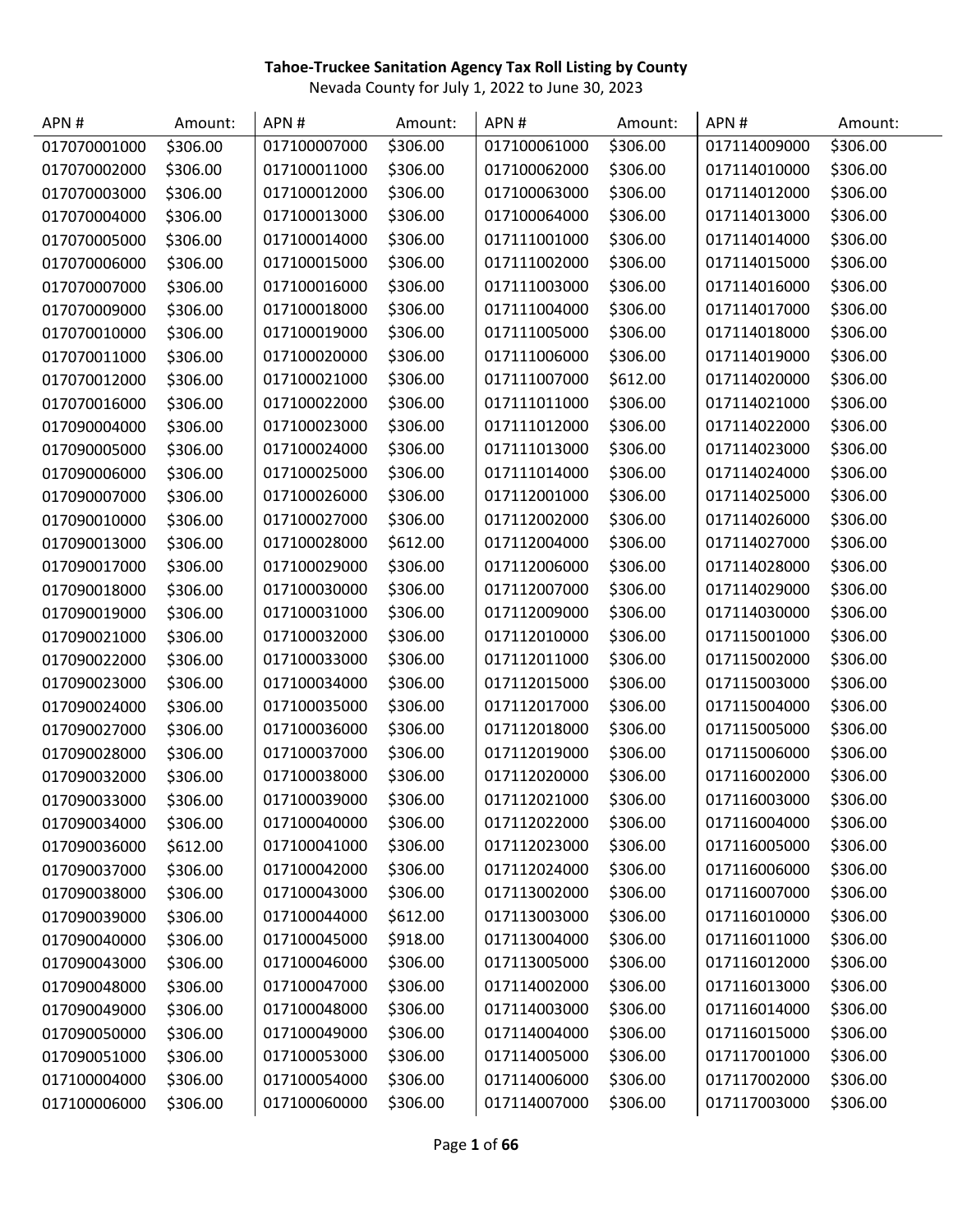| APN#         | Amount:  | APN#         | Amount:  | APN#         | Amount:  | APN#         | Amount:    |
|--------------|----------|--------------|----------|--------------|----------|--------------|------------|
| 017117004000 | \$306.00 | 017120059000 | \$306.00 | 017132011000 | \$306.00 | 017140044000 | \$306.00   |
| 017117007000 | \$306.00 | 017120060000 | \$306.00 | 017132012000 | \$306.00 | 017150028000 | \$612.00   |
| 017117008000 | \$306.00 | 017120061000 | \$306.00 | 017132013000 | \$306.00 | 017150047000 | \$306.00   |
| 017117011000 | \$306.00 | 017120062000 | \$306.00 | 017132015000 | \$306.00 | 017150048000 | \$1,149.48 |
| 017117012000 | \$306.00 | 017120063000 | \$306.00 | 017132016000 | \$306.00 | 017150052000 | \$306.00   |
| 017117013000 | \$306.00 | 017120064000 | \$306.00 | 017133001000 | \$306.00 | 017150053000 | \$306.00   |
| 017120003000 | \$306.00 | 017120065000 | \$306.00 | 017133003000 | \$306.00 | 017150066000 | \$306.00   |
| 017120004000 | \$306.00 | 017120066000 | \$306.00 | 017133004000 | \$306.00 | 017150067000 | \$306.00   |
| 017120005000 | \$306.00 | 017120068000 | \$306.00 | 017133005000 | \$306.00 | 017160002000 | \$306.00   |
| 017120006000 | \$306.00 | 017120069000 | \$306.00 | 017140003000 | \$306.00 | 017160005000 | \$306.00   |
| 017120007000 | \$306.00 | 017120070000 | \$306.00 | 017140004000 | \$306.00 | 017160006000 | \$235.44   |
| 017120008000 | \$306.00 | 017120072000 | \$306.00 | 017140005000 | \$306.00 | 017160007000 | \$306.00   |
| 017120009000 | \$306.00 | 017120073000 | \$306.00 | 017140006000 | \$306.00 | 017160009000 | \$306.00   |
| 017120010000 | \$306.00 | 017120074000 | \$306.00 | 017140007000 | \$306.00 | 017160017000 | \$541.44   |
| 017120011000 | \$306.00 | 017120075000 | \$306.00 | 017140008000 | \$306.00 | 017160018000 | \$306.00   |
| 017120012000 | \$612.00 | 017120077000 | \$306.00 | 017140009000 | \$306.00 | 017160022000 | \$1,043.64 |
| 017120013000 | \$306.00 | 017120078000 | \$306.00 | 017140010000 | \$306.00 | 017160031000 | \$918.00   |
| 017120014000 | \$306.00 | 017120079000 | \$306.00 | 017140011000 | \$306.00 | 017160032000 | \$813.96   |
| 017120015000 | \$306.00 | 017120080000 | \$306.00 | 017140012000 | \$306.00 | 017160033000 | \$306.00   |
| 017120017000 | \$306.00 | 017120082000 | \$306.00 | 017140013000 | \$306.00 | 017160034000 | \$306.00   |
| 017120018000 | \$306.00 | 017120085000 | \$306.00 | 017140014000 | \$306.00 | 017160035000 | \$306.00   |
| 017120019000 | \$306.00 | 017120087000 | \$306.00 | 017140022000 | \$306.00 | 017160036000 | \$306.00   |
| 017120020000 | \$306.00 | 017120089000 | \$306.00 | 017140023000 | \$306.00 | 017160043000 | \$306.00   |
| 017120021000 | \$306.00 | 017120091000 | \$306.00 | 017140024000 | \$306.00 | 017160044000 | \$306.00   |
| 017120022000 | \$306.00 | 017120095000 | \$306.00 | 017140025000 | \$306.00 | 017160045000 | \$306.00   |
| 017120023000 | \$306.00 | 017120096000 | \$612.00 | 017140026000 | \$306.00 | 017160046000 | \$306.00   |
| 017120024000 | \$306.00 | 017131001000 | \$306.00 | 017140027000 | \$306.00 | 017160047000 | \$8,284.32 |
| 017120025000 | \$306.00 | 017131002000 | \$306.00 | 017140028000 | \$306.00 | 017170002000 | \$835.20   |
| 017120026000 | \$306.00 | 017131003000 | \$306.00 | 017140029000 | \$306.00 | 017170009000 | \$306.00   |
| 017120033000 | \$306.00 | 017131004000 | \$306.00 | 017140030000 | \$306.00 | 017170012000 | \$478.08   |
| 017120034000 | \$306.00 | 017131005000 | \$306.00 | 017140031000 | \$306.00 | 017170013000 | \$462.96   |
| 017120035000 | \$306.00 | 017131006000 | \$306.00 | 017140032000 | \$306.00 | 017170025000 | \$306.00   |
| 017120036000 | \$306.00 | 017131008000 | \$306.00 | 017140033000 | \$306.00 | 017170030000 | \$306.00   |
| 017120037000 | \$306.00 | 017131009000 | \$306.00 | 017140034000 | \$306.00 | 017170031000 | \$306.00   |
| 017120038000 | \$306.00 | 017132001000 | \$306.00 | 017140035000 | \$306.00 | 017170033000 | \$306.00   |
| 017120039000 | \$306.00 | 017132002000 | \$306.00 | 017140036000 | \$306.00 | 017170034000 | \$306.00   |
| 017120040000 | \$306.00 | 017132004000 | \$306.00 | 017140037000 | \$306.00 | 017170037000 | \$306.00   |
| 017120042000 | \$306.00 | 017132005000 | \$306.00 | 017140038000 | \$306.00 | 017170038000 | \$306.00   |
| 017120043000 | \$306.00 | 017132006000 | \$306.00 | 017140039000 | \$306.00 | 017170039000 | \$306.00   |
| 017120056000 | \$306.00 | 017132007000 | \$306.00 | 017140040000 | \$306.00 | 017170042000 | \$306.00   |
| 017120057000 | \$306.00 | 017132008000 | \$306.00 | 017140041000 | \$306.00 | 017170043000 | \$306.00   |
| 017120058000 | \$306.00 | 017132010000 | \$306.00 | 017140043000 | \$306.00 | 017170044000 | \$306.00   |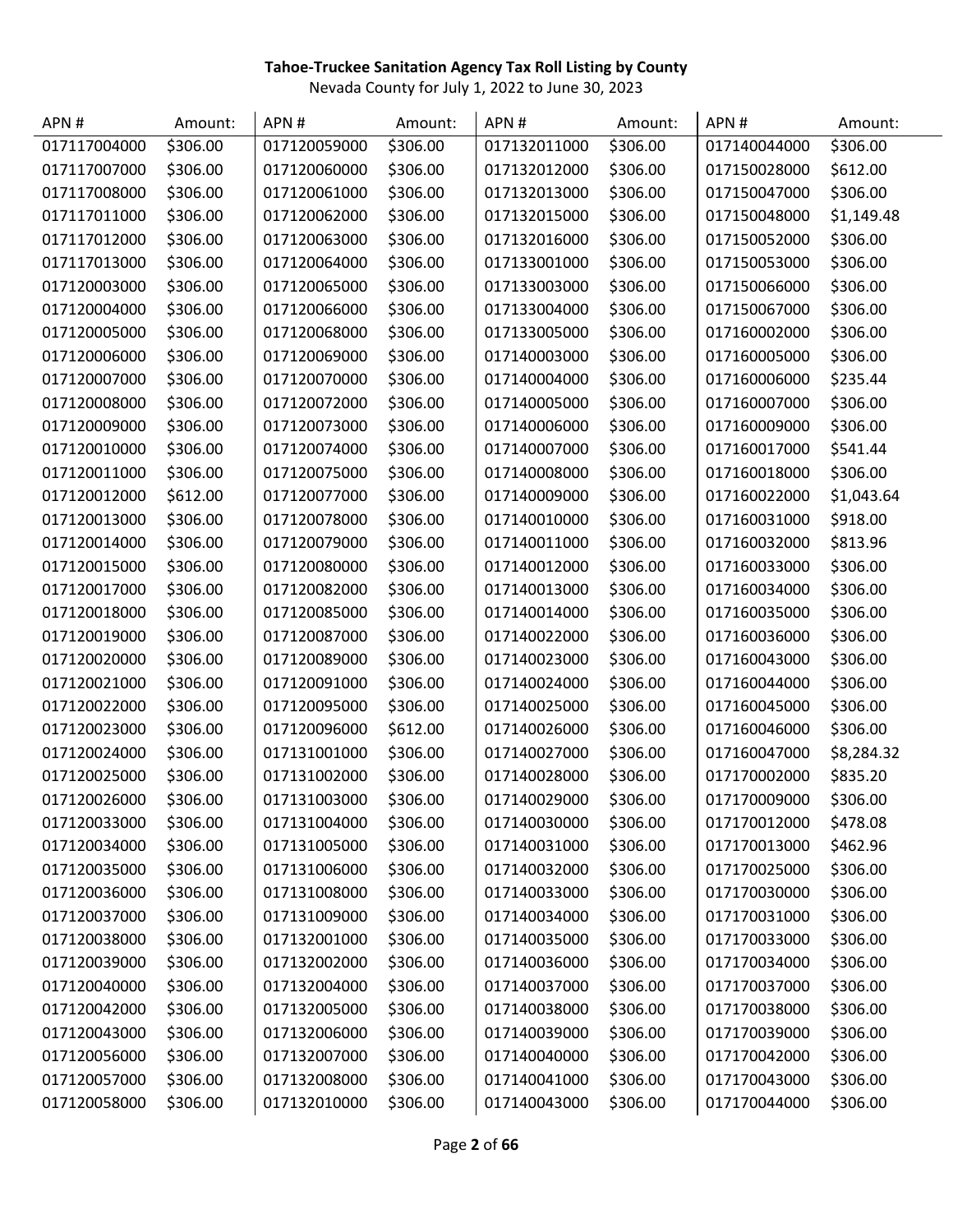| APN#         | Amount:  | APN#         | Amount:    | APN#         | Amount:  | APN#         | Amount:  |
|--------------|----------|--------------|------------|--------------|----------|--------------|----------|
| 017170047000 | \$612.00 | 017191016000 | \$306.00   | 017230017000 | \$306.00 | 017242003000 | \$306.00 |
| 017170050000 | \$306.00 | 017191018000 | \$306.00   | 017230018000 | \$306.00 | 017242004000 | \$306.00 |
| 017181001000 | \$306.00 | 017191021000 | \$306.00   | 017230019000 | \$306.00 | 017242005000 | \$306.00 |
| 017181003000 | \$918.00 | 017192002000 | \$306.00   | 017230020000 | \$306.00 | 017242006000 | \$306.00 |
| 017181004000 | \$306.00 | 017192004000 | \$306.00   | 017230021000 | \$306.00 | 017242007000 | \$306.00 |
| 017181005000 | \$306.00 | 017192006000 | \$306.00   | 017230022000 | \$306.00 | 017242008000 | \$306.00 |
| 017181011000 | \$306.00 | 017192007000 | \$306.00   | 017230023000 | \$306.00 | 017242009000 | \$306.00 |
| 017181012000 | \$306.00 | 017192008000 | \$306.00   | 017230024000 | \$612.00 | 017242010000 | \$306.00 |
| 017181014000 | \$306.00 | 017192009000 | \$306.00   | 017230025000 | \$306.00 | 017242011000 | \$306.00 |
| 017181015000 | \$306.00 | 017192011000 | \$306.00   | 017230026000 | \$306.00 | 017242014000 | \$306.00 |
| 017181016000 | \$306.00 | 017192013000 | \$306.00   | 017240002000 | \$306.00 | 017242016000 | \$306.00 |
| 017181017000 | \$306.00 | 017192014000 | \$306.00   | 017240003000 | \$306.00 | 017242017000 | \$306.00 |
| 017181018000 | \$306.00 | 017192015000 | \$306.00   | 017240005000 | \$306.00 | 017242018000 | \$306.00 |
| 017181019000 | \$306.00 | 017192018000 | \$306.00   | 017240010000 | \$306.00 | 017242019000 | \$306.00 |
| 017181020000 | \$306.00 | 017192019000 | \$306.00   | 017240011000 | \$306.00 | 017242020000 | \$306.00 |
| 017181026000 | \$306.00 | 017192020000 | \$612.00   | 017240013000 | \$306.00 | 017242021000 | \$306.00 |
| 017182003000 | \$306.00 | 017192021000 | \$306.00   | 017240014000 | \$306.00 | 017242022000 | \$306.00 |
| 017182005000 | \$306.00 | 017192023000 | \$306.00   | 017240015000 | \$306.00 | 017242023000 | \$306.00 |
| 017182008000 | \$306.00 | 017192024000 | \$306.00   | 017240016000 | \$306.00 | 017242024000 | \$306.00 |
| 017182009000 | \$306.00 | 017200005000 | \$306.00   | 017240017000 | \$306.00 | 017242025000 | \$306.00 |
| 017182010000 | \$306.00 | 017200006000 | \$1,708.80 | 017241001000 | \$306.00 | 017242026000 | \$306.00 |
| 017182011000 | \$306.00 | 017200007000 | \$156.96   | 017241002000 | \$306.00 | 017242027000 | \$306.00 |
| 017182012000 | \$612.00 | 017200008000 | \$1,130.04 | 017241003000 | \$306.00 | 017242028000 | \$306.00 |
| 017182013000 | \$612.00 | 017200009000 | \$306.00   | 017241004000 | \$306.00 | 017242030000 | \$306.00 |
| 017182014000 | \$306.00 | 017200010000 | \$306.00   | 017241006000 | \$306.00 | 017242032000 | \$306.00 |
| 017182015000 | \$306.00 | 017210008000 | \$2,283.12 | 017241007000 | \$306.00 | 017243001000 | \$306.00 |
| 017182016000 | \$306.00 | 017210009000 | \$306.00   | 017241008000 | \$306.00 | 017243002000 | \$306.00 |
| 017182017000 | \$306.00 | 017220002000 | \$612.00   | 017241009000 | \$306.00 | 017243004000 | \$306.00 |
| 017182018000 | \$306.00 | 017220004000 | \$612.00   | 017241010000 | \$306.00 | 017243005000 | \$306.00 |
| 017182020000 | \$306.00 | 017220005000 | \$306.00   | 017241011000 | \$306.00 | 017243006000 | \$306.00 |
| 017182021000 | \$306.00 | 017220006000 | \$306.00   | 017241012000 | \$306.00 | 017243007000 | \$306.00 |
| 017182022000 | \$306.00 | 017230002000 | \$306.00   | 017241013000 | \$306.00 | 017243008000 | \$306.00 |
| 017182023000 | \$306.00 | 017230005000 | \$306.00   | 017241014000 | \$306.00 | 017243009000 | \$306.00 |
| 017182024000 | \$306.00 | 017230007000 | \$306.00   | 017241015000 | \$306.00 | 017243010000 | \$306.00 |
| 017182025000 | \$612.00 | 017230009000 | \$306.00   | 017241016000 | \$306.00 | 017243011000 | \$306.00 |
| 017182027000 | \$612.00 | 017230010000 | \$306.00   | 017241017000 | \$306.00 | 017243012000 | \$306.00 |
| 017191002000 | \$306.00 | 017230011000 | \$306.00   | 017241018000 | \$306.00 | 017243013000 | \$306.00 |
| 017191004000 | \$306.00 | 017230012000 | \$306.00   | 017241019000 | \$306.00 | 017243014000 | \$306.00 |
| 017191007000 | \$306.00 | 017230013000 | \$306.00   | 017241020000 | \$306.00 | 017243015000 | \$306.00 |
| 017191011000 | \$306.00 | 017230014000 | \$306.00   | 017241021000 | \$306.00 | 017245001000 | \$306.00 |
| 017191013000 | \$306.00 | 017230015000 | \$306.00   | 017241022000 | \$306.00 | 017245002000 | \$306.00 |
| 017191015000 | \$306.00 | 017230016000 | \$306.00   | 017242001000 | \$306.00 | 017245003000 | \$306.00 |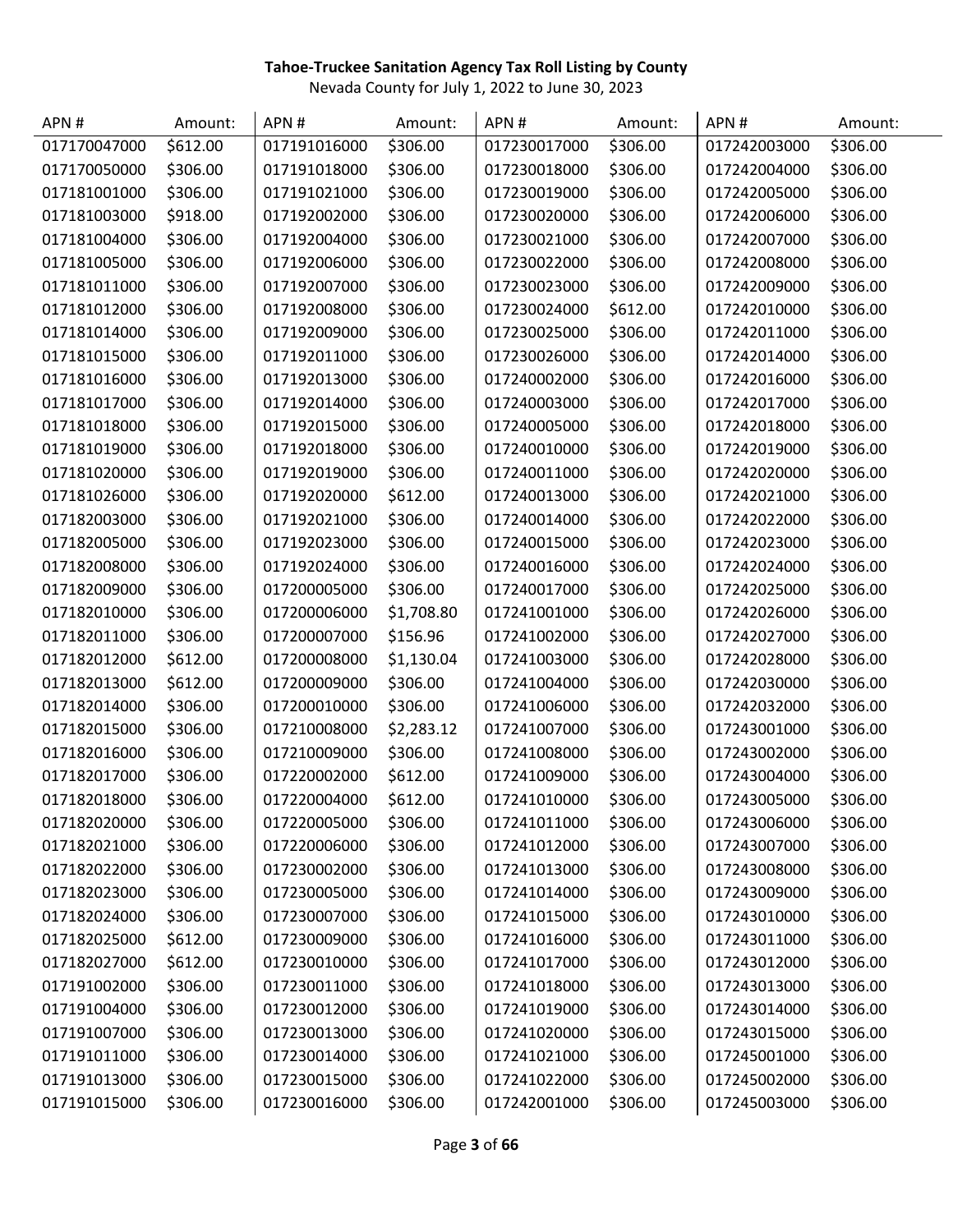| APN#         | Amount:  | APN#         | Amount:  | APN#         | Amount:  | APN#         | Amount:  |
|--------------|----------|--------------|----------|--------------|----------|--------------|----------|
| 017245004000 | \$306.00 | 017252002000 | \$306.00 | 017270011000 | \$306.00 | 017301033000 | \$306.00 |
| 017245005000 | \$306.00 | 017252003000 | \$306.00 | 017270012000 | \$306.00 | 017301034000 | \$306.00 |
| 017245007000 | \$306.00 | 017252004000 | \$306.00 | 017270013000 | \$306.00 | 017301037000 | \$306.00 |
| 017245008000 | \$306.00 | 017252005000 | \$306.00 | 017270014000 | \$306.00 | 017301042000 | \$306.00 |
| 017245009000 | \$306.00 | 017252008000 | \$306.00 | 017270015000 | \$306.00 | 017301043000 | \$306.00 |
| 017245010000 | \$306.00 | 017253001000 | \$306.00 | 017270016000 | \$612.00 | 017301044000 | \$306.00 |
| 017246002000 | \$306.00 | 017253002000 | \$306.00 | 017270017000 | \$612.00 | 017301045000 | \$612.00 |
| 017246003000 | \$306.00 | 017260003000 | \$306.00 | 017270018000 | \$612.00 | 017301047000 | \$306.00 |
| 017246004000 | \$306.00 | 017260004000 | \$306.00 | 017270019000 | \$306.00 | 017301049000 | \$306.00 |
| 017246005000 | \$306.00 | 017260005000 | \$306.00 | 017270020000 | \$612.00 | 017301050000 | \$306.00 |
| 017246006000 | \$306.00 | 017260007000 | \$306.00 | 017270021000 | \$306.00 | 017301053000 | \$306.00 |
| 017246008000 | \$306.00 | 017260008000 | \$306.00 | 017270022000 | \$306.00 | 017301054000 | \$612.00 |
| 017246009000 | \$306.00 | 017260009000 | \$306.00 | 017270023000 | \$306.00 | 017301055000 | \$306.00 |
| 017246010000 | \$306.00 | 017260010000 | \$306.00 | 017270024000 | \$306.00 | 017301057000 | \$612.00 |
| 017246011000 | \$306.00 | 017260011000 | \$306.00 | 017270025000 | \$306.00 | 017301060000 | \$306.00 |
| 017251001000 | \$306.00 | 017260012000 | \$306.00 | 017270028000 | \$306.00 | 017301061000 | \$306.00 |
| 017251002000 | \$612.00 | 017260014000 | \$306.00 | 017270029000 | \$306.00 | 017301062000 | \$306.00 |
| 017251003000 | \$306.00 | 017260016000 | \$306.00 | 017270030000 | \$306.00 | 017301063000 | \$306.00 |
| 017251005000 | \$306.00 | 017260017000 | \$306.00 | 017270031000 | \$306.00 | 017301064000 | \$306.00 |
| 017251006000 | \$306.00 | 017260019000 | \$306.00 | 017270032000 | \$306.00 | 017301065000 | \$306.00 |
| 017251007000 | \$306.00 | 017260020000 | \$306.00 | 017270033000 | \$306.00 | 017301066000 | \$306.00 |
| 017251008000 | \$306.00 | 017260021000 | \$306.00 | 017270035000 | \$612.00 | 017301071000 | \$306.00 |
| 017251011000 | \$306.00 | 017260022000 | \$306.00 | 017290003000 | \$306.00 | 017301075000 | \$306.00 |
| 017251012000 | \$306.00 | 017260023000 | \$306.00 | 017290004000 | \$306.00 | 017301076000 | \$306.00 |
| 017251013000 | \$306.00 | 017260024000 | \$612.00 | 017290005000 | \$612.00 | 017301078000 | \$306.00 |
| 017251014000 | \$306.00 | 017260025000 | \$306.00 | 017290007000 | \$306.00 | 017310004000 | \$306.00 |
| 017251015000 | \$306.00 | 017260026000 | \$306.00 | 017301002000 | \$306.00 | 017312002000 | \$306.00 |
| 017251016000 | \$612.00 | 017260028000 | \$306.00 | 017301003000 | \$306.00 | 017312003000 | \$306.00 |
| 017251017000 | \$306.00 | 017260029000 | \$306.00 | 017301005000 | \$306.00 | 017312008000 | \$306.00 |
| 017251018000 | \$306.00 | 017260030000 | \$306.00 | 017301006000 | \$306.00 | 017312009000 | \$306.00 |
| 017251020000 | \$306.00 | 017260033000 | \$306.00 | 017301007000 | \$306.00 | 017312010000 | \$306.00 |
| 017251021000 | \$306.00 | 017260034000 | \$306.00 | 017301010000 | \$306.00 | 017312011000 | \$306.00 |
| 017251024000 | \$306.00 | 017260035000 | \$306.00 | 017301014000 | \$306.00 | 017312012000 | \$306.00 |
| 017251025000 | \$306.00 | 017260036000 | \$306.00 | 017301017000 | \$306.00 | 017312014000 | \$306.00 |
| 017251026000 | \$306.00 | 017260037000 | \$306.00 | 017301020000 | \$306.00 | 017312016000 | \$306.00 |
| 017251027000 | \$306.00 | 017260038000 | \$306.00 | 017301021000 | \$306.00 | 017312018000 | \$306.00 |
| 017251028000 | \$306.00 | 017260042000 | \$306.00 | 017301025000 | \$306.00 | 017312019000 | \$306.00 |
| 017251030000 | \$306.00 | 017260046000 | \$306.00 | 017301026000 | \$306.00 | 017312020000 | \$306.00 |
| 017251031000 | \$306.00 | 017260047000 | \$306.00 | 017301028000 | \$306.00 | 017313006000 | \$306.00 |
| 017251032000 | \$306.00 | 017260048000 | \$306.00 | 017301029000 | \$306.00 | 017313007000 | \$306.00 |
| 017251033000 | \$306.00 | 017270005000 | \$306.00 | 017301031000 | \$306.00 | 017313008000 | \$306.00 |
| 017252001000 | \$306.00 | 017270010000 | \$306.00 | 017301032000 | \$306.00 | 017313010000 | \$306.00 |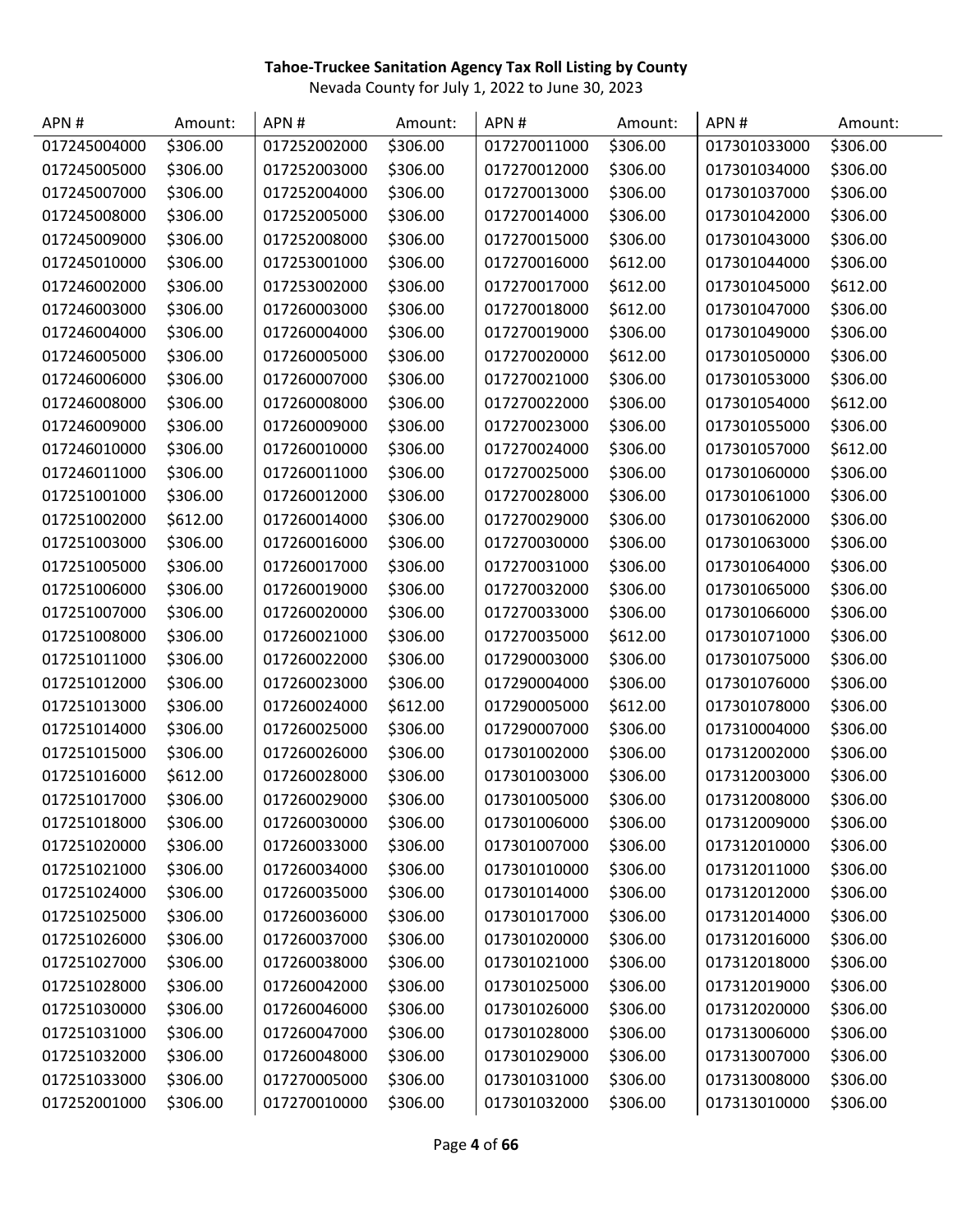| APN#         | Amount:  | APN#         | Amount:  | APN#         | Amount:  | APN#         | Amount:  |
|--------------|----------|--------------|----------|--------------|----------|--------------|----------|
| 017313011000 | \$306.00 | 017317027000 | \$306.00 | 017340011000 | \$306.00 | 017371021000 | \$306.00 |
| 017313012000 | \$306.00 | 017317031000 | \$306.00 | 017340012000 | \$306.00 | 017371023000 | \$306.00 |
| 017313014000 | \$306.00 | 017317034000 | \$306.00 | 017340013000 | \$306.00 | 017371024000 | \$306.00 |
| 017313015000 | \$306.00 | 017317035000 | \$306.00 | 017340014000 | \$306.00 | 017371026000 | \$612.00 |
| 017313016000 | \$306.00 | 017318002000 | \$306.00 | 017340015000 | \$306.00 | 017371028000 | \$306.00 |
| 017313017000 | \$306.00 | 017318003000 | \$612.00 | 017340016000 | \$306.00 | 017372002000 | \$306.00 |
| 017313019000 | \$306.00 | 017320003000 | \$306.00 | 017340017000 | \$306.00 | 017372004000 | \$306.00 |
| 017313021000 | \$306.00 | 017320010000 | \$306.00 | 017340018000 | \$306.00 | 017372006000 | \$306.00 |
| 017313024000 | \$306.00 | 017320012000 | \$306.00 | 017340019000 | \$306.00 | 017372007000 | \$306.00 |
| 017314001000 | \$306.00 | 017320027000 | \$306.00 | 017340023000 | \$306.00 | 017372008000 | \$306.00 |
| 017314002000 | \$306.00 | 017320028000 | \$306.00 | 017340025000 | \$306.00 | 017372009000 | \$306.00 |
| 017314003000 | \$306.00 | 017320029000 | \$306.00 | 017340026000 | \$306.00 | 017372013000 | \$306.00 |
| 017314004000 | \$612.00 | 017320030000 | \$306.00 | 017340028000 | \$306.00 | 017372014000 | \$306.00 |
| 017314005000 | \$306.00 | 017320031000 | \$306.00 | 017340029000 | \$306.00 | 017372015000 | \$306.00 |
| 017315001000 | \$306.00 | 017320032000 | \$306.00 | 017340032000 | \$306.00 | 017372016000 | \$306.00 |
| 017315002000 | \$306.00 | 017320033000 | \$306.00 | 017340033000 | \$306.00 | 017372017000 | \$306.00 |
| 017316001000 | \$306.00 | 017320034000 | \$306.00 | 017340034000 | \$612.00 | 017373004000 | \$612.00 |
| 017316003000 | \$306.00 | 017320037000 | \$306.00 | 017340035000 | \$306.00 | 017373007000 | \$306.00 |
| 017316004000 | \$306.00 | 017330006000 | \$306.00 | 017350003000 | \$306.00 | 017373008000 | \$306.00 |
| 017316005000 | \$306.00 | 017330007000 | \$306.00 | 017350007000 | \$306.00 | 017373009000 | \$306.00 |
| 017316006000 | \$306.00 | 017330010000 | \$306.00 | 017350009000 | \$306.00 | 017373010000 | \$306.00 |
| 017316007000 | \$306.00 | 017330014000 | \$306.00 | 017350010000 | \$306.00 | 017373011000 | \$306.00 |
| 017316008000 | \$306.00 | 017330017000 | \$306.00 | 017350011000 | \$306.00 | 017381002000 | \$306.00 |
| 017316010000 | \$306.00 | 017330022000 | \$306.00 | 017350012000 | \$306.00 | 017381003000 | \$306.00 |
| 017316013000 | \$306.00 | 017330023000 | \$306.00 | 017360001000 | \$306.00 | 017381005000 | \$306.00 |
| 017316014000 | \$306.00 | 017330024000 | \$306.00 | 017360005000 | \$612.00 | 017381007000 | \$306.00 |
| 017316015000 | \$306.00 | 017330025000 | \$306.00 | 017360007000 | \$612.00 | 017381008000 | \$306.00 |
| 017316017000 | \$306.00 | 017330026000 | \$306.00 | 017371004000 | \$306.00 | 017381009000 | \$306.00 |
| 017316018000 | \$306.00 | 017330027000 | \$306.00 | 017371005000 | \$306.00 | 017381010000 | \$306.00 |
| 017317008000 | \$306.00 | 017330030000 | \$306.00 | 017371006000 | \$612.00 | 017381011000 | \$306.00 |
| 017317009000 | \$306.00 | 017330031000 | \$612.00 | 017371008000 | \$306.00 | 017381012000 | \$306.00 |
| 017317010000 | \$306.00 | 017330032000 | \$306.00 | 017371009000 | \$306.00 | 017381013000 | \$306.00 |
| 017317011000 | \$306.00 | 017330033000 | \$306.00 | 017371010000 | \$306.00 | 017381014000 | \$306.00 |
| 017317014000 | \$306.00 | 017330034000 | \$306.00 | 017371012000 | \$612.00 | 017381016000 | \$306.00 |
| 017317016000 | \$306.00 | 017330036000 | \$306.00 | 017371013000 | \$306.00 | 017381017000 | \$306.00 |
| 017317017000 | \$306.00 | 017330037000 | \$306.00 | 017371014000 | \$306.00 | 017381018000 | \$306.00 |
| 017317018000 | \$306.00 | 017330039000 | \$306.00 | 017371015000 | \$306.00 | 017381019000 | \$306.00 |
| 017317019000 | \$306.00 | 017330048000 | \$306.00 | 017371016000 | \$306.00 | 017381020000 | \$306.00 |
| 017317022000 | \$306.00 | 017330051000 | \$612.00 | 017371017000 | \$306.00 | 017381021000 | \$306.00 |
| 017317023000 | \$306.00 | 017330052000 | \$306.00 | 017371018000 | \$306.00 | 017381022000 | \$306.00 |
| 017317024000 | \$306.00 | 017340006000 | \$306.00 | 017371019000 | \$306.00 | 017381023000 | \$306.00 |
| 017317025000 | \$306.00 | 017340010000 | \$306.00 | 017371020000 | \$306.00 | 017381024000 | \$306.00 |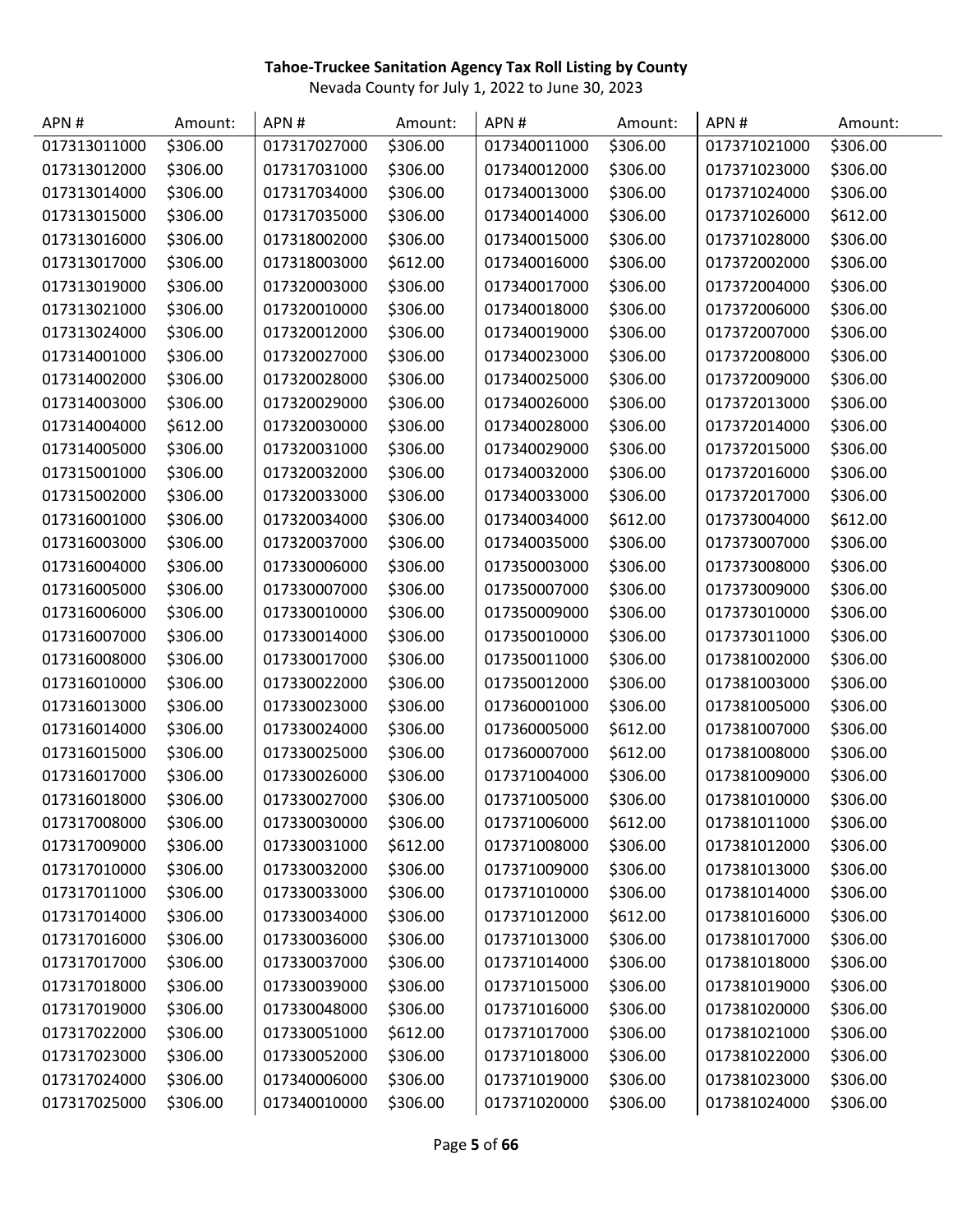| APN #        | Amount:  | APN#         | Amount:  | APN#         | Amount:  | APN#         | Amount:    |
|--------------|----------|--------------|----------|--------------|----------|--------------|------------|
| 017381025000 | \$306.00 | 017420003000 | \$306.00 | 017440003000 | \$306.00 | 017450035000 | \$306.00   |
| 017381026000 | \$306.00 | 017420004000 | \$306.00 | 017440004000 | \$306.00 | 017480003000 | \$306.00   |
| 017382001000 | \$306.00 | 017420005000 | \$306.00 | 017440005000 | \$306.00 | 017480005000 | \$306.00   |
| 017383005000 | \$306.00 | 017420006000 | \$306.00 | 017440008000 | \$306.00 | 017480008000 | \$306.00   |
| 017383010000 | \$306.00 | 017420007000 | \$306.00 | 017440009000 | \$306.00 | 017480009000 | \$306.00   |
| 017383011000 | \$306.00 | 017420009000 | \$306.00 | 017440010000 | \$306.00 | 017480010000 | \$306.00   |
| 017383012000 | \$306.00 | 017420010000 | \$306.00 | 017440014000 | \$306.00 | 017480011000 | \$306.00   |
| 017383014000 | \$306.00 | 017420011000 | \$306.00 | 017440015000 | \$306.00 | 017480012000 | \$306.00   |
| 017383015000 | \$306.00 | 017420012000 | \$306.00 | 017450001000 | \$306.00 | 017480014000 | \$306.00   |
| 017383016000 | \$306.00 | 017420013000 | \$306.00 | 017450002000 | \$306.00 | 017500005000 | \$306.00   |
| 017383017000 | \$306.00 | 017420014000 | \$306.00 | 017450003000 | \$306.00 | 017500006000 | \$306.00   |
| 017383018000 | \$306.00 | 017420015000 | \$306.00 | 017450004000 | \$306.00 | 017500008000 | \$306.00   |
| 017383019000 | \$306.00 | 017420016000 | \$306.00 | 017450005000 | \$306.00 | 017500010000 | \$306.00   |
| 017383020000 | \$306.00 | 017420017000 | \$306.00 | 017450006000 | \$306.00 | 017500014000 | \$306.00   |
| 017383021000 | \$306.00 | 017420018000 | \$306.00 | 017450007000 | \$306.00 | 017500015000 | \$306.00   |
| 017390003000 | \$306.00 | 017420019000 | \$306.00 | 017450008000 | \$306.00 | 017500017000 | \$306.00   |
| 017390004000 | \$306.00 | 017420020000 | \$306.00 | 017450009000 | \$306.00 | 017500020000 | \$306.00   |
| 017390006000 | \$612.00 | 017420021000 | \$306.00 | 017450010000 | \$306.00 | 017510002000 | \$306.00   |
| 017390007000 | \$306.00 | 017420022000 | \$306.00 | 017450011000 | \$306.00 | 017510003000 | \$306.00   |
| 017390008000 | \$306.00 | 017420023000 | \$306.00 | 017450012000 | \$306.00 | 017510005000 | \$306.00   |
| 017390009000 | \$306.00 | 017420024000 | \$306.00 | 017450013000 | \$306.00 | 017510006000 | \$306.00   |
| 017390010000 | \$306.00 | 017420025000 | \$306.00 | 017450014000 | \$306.00 | 017510009000 | \$306.00   |
| 017390012000 | \$306.00 | 017420026000 | \$306.00 | 017450015000 | \$306.00 | 017510011000 | \$306.00   |
| 017390013000 | \$306.00 | 017420027000 | \$306.00 | 017450016000 | \$306.00 | 017510013000 | \$306.00   |
| 017390015000 | \$306.00 | 017420028000 | \$306.00 | 017450017000 | \$306.00 | 017510014000 | \$306.00   |
| 017400002000 | \$306.00 | 017420029000 | \$306.00 | 017450018000 | \$306.00 | 017510015000 | \$306.00   |
| 017400003000 | \$306.00 | 017420030000 | \$306.00 | 017450019000 | \$306.00 | 017510016000 | \$306.00   |
| 017400007000 | \$306.00 | 017420031000 | \$306.00 | 017450020000 | \$306.00 | 017520006000 | \$306.00   |
| 017400012000 | \$306.00 | 017420032000 | \$306.00 | 017450021000 | \$306.00 | 017520007000 | \$306.00   |
| 017400013000 | \$306.00 | 017420033000 | \$306.00 | 017450022000 | \$306.00 | 017520009000 | \$306.00   |
| 017400016000 | \$306.00 | 017430001000 | \$306.00 | 017450023000 | \$306.00 | 017520015000 | \$306.00   |
| 017400017000 | \$306.00 | 017430003000 | \$306.00 | 017450024000 | \$306.00 | 017520028000 | \$306.00   |
| 017410003000 | \$612.00 | 017430004000 | \$306.00 | 017450025000 | \$306.00 | 017520029000 | \$306.00   |
| 017410004000 | \$306.00 | 017430005000 | \$306.00 | 017450026000 | \$306.00 | 017530004000 | \$306.00   |
| 017410005000 | \$306.00 | 017430006000 | \$306.00 | 017450027000 | \$306.00 | 017530005000 | \$306.00   |
| 017410006000 | \$306.00 | 017430007000 | \$306.00 | 017450028000 | \$306.00 | 017530006000 | \$306.00   |
| 017410008000 | \$306.00 | 017430008000 | \$306.00 | 017450029000 | \$306.00 | 017530008000 | \$306.00   |
| 017410009000 | \$612.00 | 017430010000 | \$306.00 | 017450030000 | \$306.00 | 017530011000 | \$306.00   |
| 017410010000 | \$306.00 | 017430011000 | \$306.00 | 017450031000 | \$306.00 | 018010051000 | \$5,469.72 |
| 017410011000 | \$612.00 | 017430012000 | \$306.00 | 017450032000 | \$306.00 | 018021002000 | \$306.00   |
| 017420001000 | \$306.00 | 017430013000 | \$306.00 | 017450033000 | \$306.00 | 018021008000 | \$306.00   |
| 017420002000 | \$306.00 | 017440002000 | \$306.00 | 017450034000 | \$306.00 | 018021013000 | \$306.00   |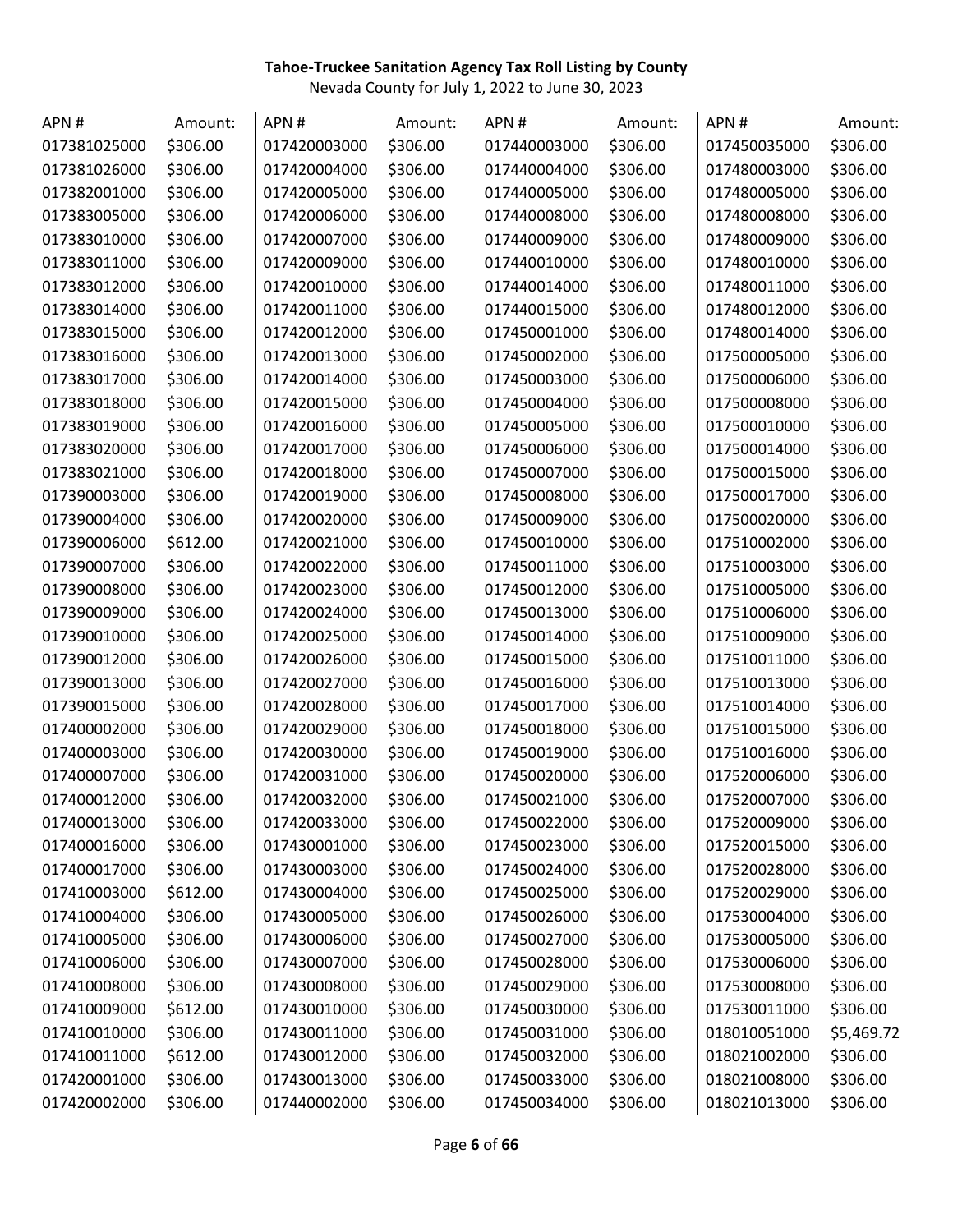| APN#         | Amount:  | APN#         | Amount:  | APN#         | Amount:    | APN#         | Amount:    |
|--------------|----------|--------------|----------|--------------|------------|--------------|------------|
| 018021014000 | \$306.00 | 018190016000 | \$306.00 | 018310041000 | \$306.00   | 018361005000 | \$306.00   |
| 018021017000 | \$306.00 | 018300001000 | \$612.00 | 018310042000 | \$306.00   | 018361006000 | \$306.00   |
| 018021018000 | \$306.00 | 018300005000 | \$306.00 | 018310043000 | \$612.00   | 018361007000 | \$306.00   |
| 018021020000 | \$306.00 | 018300006000 | \$306.00 | 018310044000 | \$306.00   | 018361008000 | \$306.00   |
| 018021021000 | \$306.00 | 018300007000 | \$306.00 | 018310046000 | \$306.00   | 018361009000 | \$306.00   |
| 018021027000 | \$306.00 | 018300010000 | \$306.00 | 018320064000 | \$306.00   | 018361010000 | \$306.00   |
| 018021029000 | \$306.00 | 018300012000 | \$612.00 | 018350007000 | \$612.00   | 018361011000 | \$306.00   |
| 018021032000 | \$306.00 | 018300015000 | \$306.00 | 018350016000 | \$306.00   | 018361012000 | \$306.00   |
| 018021034000 | \$306.00 | 018300017000 | \$306.00 | 018350017000 | \$306.00   | 018361013000 | \$306.00   |
| 018021035000 | \$306.00 | 018300018000 | \$306.00 | 018350018000 | \$306.00   | 018361014000 | \$306.00   |
| 018031005000 | \$306.00 | 018300020000 | \$306.00 | 018350019000 | \$1,906.56 | 018361015000 | \$306.00   |
| 018031006000 | \$306.00 | 018300022000 | \$306.00 | 018351001000 | \$306.00   | 018361016000 | \$306.00   |
| 018031012000 | \$306.00 | 018300026000 | \$306.00 | 018351002000 | \$306.00   | 018361017000 | \$306.00   |
| 018031015000 | \$306.00 | 018300029000 | \$306.00 | 018351003000 | \$306.00   | 018361018000 | \$306.00   |
| 018031016000 | \$306.00 | 018300031000 | \$306.00 | 018351005000 | \$612.00   | 018361020000 | \$306.00   |
| 018031018000 | \$306.00 | 018300032000 | \$306.00 | 018351006000 | \$306.00   | 018361021000 | \$306.00   |
| 018031021000 | \$306.00 | 018300033000 | \$306.00 | 018351007000 | \$306.00   | 018361022000 | \$612.00   |
| 018031023000 | \$306.00 | 018300035000 | \$306.00 | 018351009000 | \$612.00   | 018362001000 | \$306.00   |
| 018031025000 | \$306.00 | 018310003000 | \$306.00 | 018351010000 | \$612.00   | 018362002000 | \$306.00   |
| 018031029000 | \$306.00 | 018310007000 | \$306.00 | 018352001000 | \$612.00   | 018362004000 | \$306.00   |
| 018031031000 | \$306.00 | 018310008000 | \$306.00 | 018352005000 | \$306.00   | 018362006000 | \$2,448.00 |
| 018031032000 | \$306.00 | 018310009000 | \$306.00 | 018352006000 | \$306.00   | 018362007000 | \$306.00   |
| 018031034000 | \$306.00 | 018310010000 | \$306.00 | 018352007000 | \$306.00   | 018362008000 | \$612.00   |
| 018031039000 | \$306.00 | 018310011000 | \$306.00 | 018352010000 | \$612.00   | 018362009000 | \$306.00   |
| 018031042000 | \$306.00 | 018310012000 | \$306.00 | 018352013000 | \$306.00   | 018362010000 | \$3,060.00 |
| 018031045000 | \$306.00 | 018310014000 | \$306.00 | 018352014000 | \$306.00   | 018362011000 | \$306.00   |
| 018031046000 | \$306.00 | 018310015000 | \$306.00 | 018352015000 | \$1,530.00 | 018362012000 | \$612.00   |
| 018170021000 | \$306.00 | 018310016000 | \$306.00 | 018352016000 | \$306.00   | 018362013000 | \$306.00   |
| 018170022000 | \$306.00 | 018310017000 | \$306.00 | 018352018000 | \$306.00   | 018362014000 | \$306.00   |
| 018170023000 | \$306.00 | 018310018000 | \$306.00 | 018352019000 | \$612.00   | 018362015000 | \$306.00   |
| 018170024000 | \$306.00 | 018310019000 | \$306.00 | 018352021000 | \$306.00   | 018362016000 | \$612.00   |
| 018170025000 | \$306.00 | 018310020000 | \$306.00 | 018352022000 | \$306.00   | 018362017000 | \$612.00   |
| 018170026000 | \$306.00 | 018310022000 | \$306.00 | 018352023000 | \$306.00   | 018363001000 | \$612.00   |
| 018170027000 | \$306.00 | 018310026000 | \$306.00 | 018352024000 | \$306.00   | 018363003000 | \$918.00   |
| 018170028000 | \$306.00 | 018310027000 | \$306.00 | 018352025000 | \$306.00   | 018363004000 | \$612.00   |
| 018190003000 | \$306.00 | 018310029000 | \$306.00 | 018352026000 | \$306.00   | 018363005000 | \$306.00   |
| 018190004000 | \$306.00 | 018310030000 | \$306.00 | 018352029000 | \$306.00   | 018363006000 | \$306.00   |
| 018190005000 | \$306.00 | 018310033000 | \$306.00 | 018352031000 | \$1,985.52 | 018363007000 | \$306.00   |
| 018190008000 | \$306.00 | 018310036000 | \$306.00 | 018352033000 | \$306.00   | 018363008000 | \$306.00   |
| 018190009000 | \$306.00 | 018310037000 | \$306.00 | 018352035000 | \$306.00   | 018363009000 | \$306.00   |
| 018190010000 | \$306.00 | 018310038000 | \$306.00 | 018361002000 | \$306.00   | 018363010000 | \$306.00   |
| 018190014000 | \$306.00 | 018310040000 | \$306.00 | 018361004000 | \$306.00   | 018363011000 | \$768.96   |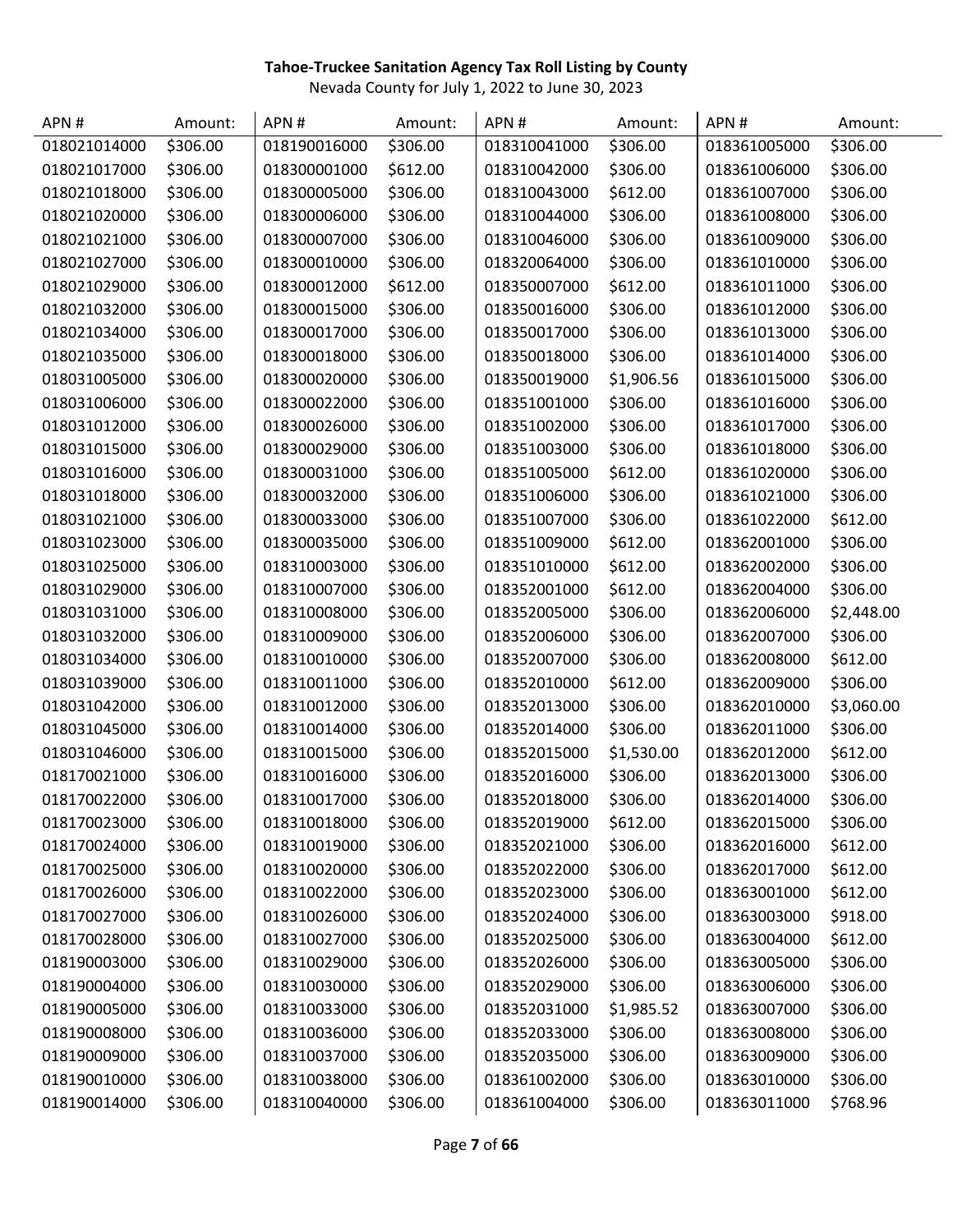| APN#         | Amount:    | APN#         | Amount:  | APN#         | Amount:    | APN#         | Amount:  |
|--------------|------------|--------------|----------|--------------|------------|--------------|----------|
| 018363013000 | \$2,307.36 | 018372013000 | \$306.00 | 018374017000 | \$306.00   | 018383013000 | \$306.00 |
| 018363015000 | \$306.00   | 018372014000 | \$306.00 | 018374018000 | \$1,113.84 | 018383014000 | \$306.00 |
| 018363017000 | \$306.00   | 018372016000 | \$306.00 | 018374021000 | \$392.40   | 018383015000 | \$306.00 |
| 018363018000 | \$981.00   | 018372017000 | \$306.00 | 018374023000 | \$306.00   | 018383016000 | \$306.00 |
| 018363019000 | \$306.00   | 018372019000 | \$306.00 | 018374024000 | \$1,774.80 | 018383018000 | \$306.00 |
| 018363020000 | \$612.00   | 018372020000 | \$306.00 | 018374025000 | \$612.00   | 018383019000 | \$306.00 |
| 018363021000 | \$612.00   | 018372021000 | \$306.00 | 018374026000 | \$306.00   | 018383020000 | \$306.00 |
| 018363022000 | \$918.00   | 018372022000 | \$306.00 | 018374027000 | \$306.00   | 018383021000 | \$306.00 |
| 018363023000 | \$306.00   | 018372023000 | \$306.00 | 018375002000 | \$306.00   | 018383022000 | \$306.00 |
| 018363024000 | \$306.00   | 018372024000 | \$306.00 | 018375003000 | \$306.00   | 018383024000 | \$306.00 |
| 018364001000 | \$306.00   | 018372025000 | \$306.00 | 018375004000 | \$306.00   | 018383026000 | \$306.00 |
| 018364003000 | \$306.00   | 018372026000 | \$306.00 | 018375005000 | \$306.00   | 018383027000 | \$306.00 |
| 018364004000 | \$306.00   | 018372027000 | \$306.00 | 018375006000 | \$306.00   | 018383028000 | \$306.00 |
| 018364010000 | \$306.00   | 018372030000 | \$306.00 | 018375007000 | \$306.00   | 018383029000 | \$306.00 |
| 018364011000 | \$306.00   | 018372031000 | \$306.00 | 018375008000 | \$306.00   | 018383030000 | \$306.00 |
| 018364012000 | \$306.00   | 018372033000 | \$306.00 | 018381001000 | \$357.00   | 018383031000 | \$306.00 |
| 018364013000 | \$306.00   | 018372034000 | \$306.00 | 018381003000 | \$306.00   | 018383033000 | \$306.00 |
| 018364014000 | \$306.00   | 018372035000 | \$306.00 | 018381004000 | \$306.00   | 018383034000 | \$306.00 |
| 018364015000 | \$306.00   | 018372037000 | \$306.00 | 018381006000 | \$306.00   | 018383035000 | \$306.00 |
| 018364016000 | \$306.00   | 018372038000 | \$306.00 | 018381009000 | \$306.00   | 018383036000 | \$306.00 |
| 018364018000 | \$612.00   | 018372041000 | \$306.00 | 018381011000 | \$306.00   | 018383037000 | \$306.00 |
| 018364019000 | \$306.00   | 018372042000 | \$306.00 | 018382003000 | \$306.00   | 018383038000 | \$306.00 |
| 018364021000 | \$306.00   | 018373001000 | \$306.00 | 018382004000 | \$306.00   | 018383042000 | \$306.00 |
| 018364022000 | \$306.00   | 018373003000 | \$306.00 | 018382005000 | \$306.00   | 018384001000 | \$306.00 |
| 018364025000 | \$306.00   | 018373005000 | \$306.00 | 018382007000 | \$306.00   | 018384003000 | \$306.00 |
| 018364027000 | \$1,530.00 | 018373006000 | \$306.00 | 018382008000 | \$306.00   | 018384004000 | \$306.00 |
| 018371001000 | \$306.00   | 018373007000 | \$306.00 | 018382011000 | \$306.00   | 018384006000 | \$306.00 |
| 018371002000 | \$306.00   | 018374001000 | \$306.00 | 018382012000 | \$306.00   | 018384007000 | \$306.00 |
| 018371003000 | \$306.00   | 018374002000 | \$918.00 | 018382013000 | \$306.00   | 018384008000 | \$306.00 |
| 018371004000 | \$306.00   | 018374003000 | \$306.00 | 018382014000 | \$306.00   | 018384009000 | \$306.00 |
| 018371006000 | \$306.00   | 018374004000 | \$306.00 | 018382019000 | \$306.00   | 018384010000 | \$306.00 |
| 018371007000 | \$306.00   | 018374005000 | \$306.00 | 018382020000 | \$306.00   | 018384012000 | \$306.00 |
| 018371009000 | \$306.00   | 018374006000 | \$612.00 | 018382023000 | \$306.00   | 018384013000 | \$306.00 |
| 018371012000 | \$306.00   | 018374007000 | \$306.00 | 018382024000 | \$306.00   | 018384014000 | \$306.00 |
| 018371013000 | \$306.00   | 018374008000 | \$306.00 | 018382025000 | \$306.00   | 018384015000 | \$306.00 |
| 018371014000 | \$306.00   | 018374009000 | \$306.00 | 018382026000 | \$306.00   | 018384016000 | \$306.00 |
| 018371016000 | \$306.00   | 018374010000 | \$612.00 | 018382027000 | \$306.00   | 018384017000 | \$306.00 |
| 018372001000 | \$306.00   | 018374011000 | \$306.00 | 018383007000 | \$306.00   | 018384018000 | \$306.00 |
| 018372006000 | \$612.00   | 018374013000 | \$306.00 | 018383009000 | \$306.00   | 018384020000 | \$306.00 |
| 018372009000 | \$306.00   | 018374014000 | \$306.00 | 018383010000 | \$306.00   | 018384021000 | \$306.00 |
| 018372011000 | \$306.00   | 018374015000 | \$306.00 | 018383011000 | \$306.00   | 018384022000 | \$306.00 |
| 018372012000 | \$306.00   | 018374016000 | \$306.00 | 018383012000 | \$306.00   | 018384023000 | \$306.00 |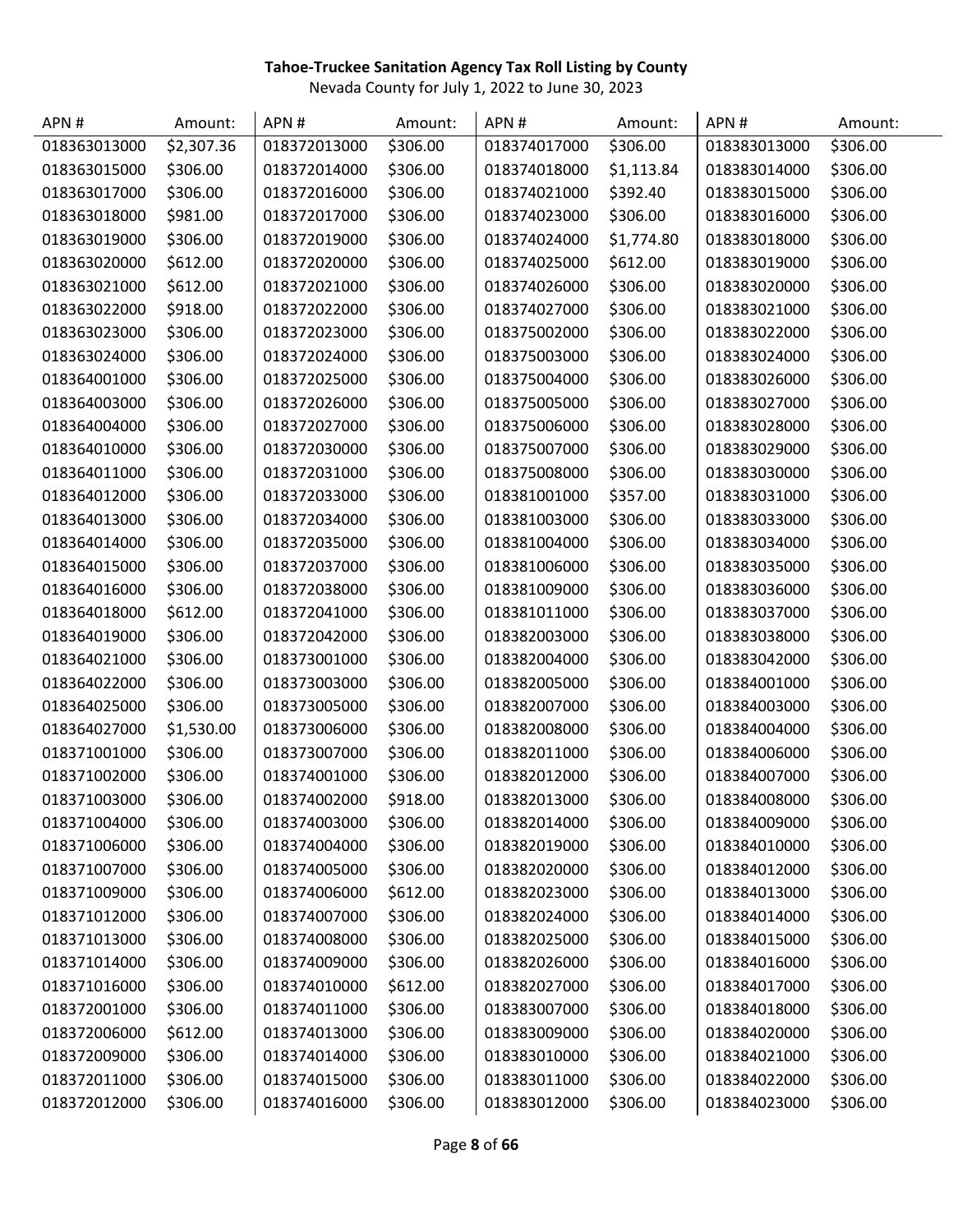| APN#         | Amount:    | APN#         | Amount:    | APN#         | Amount:  | APN#         | Amount:  |
|--------------|------------|--------------|------------|--------------|----------|--------------|----------|
| 018384024000 | \$306.00   | 018400019000 | \$306.00   | 018511010000 | \$306.00 | 018520009000 | \$306.00 |
| 018384025000 | \$306.00   | 018400020000 | \$306.00   | 018511011000 | \$306.00 | 018520010000 | \$306.00 |
| 018384026000 | \$306.00   | 018400021000 | \$306.00   | 018511013000 | \$306.00 | 018520011000 | \$612.00 |
| 018384028000 | \$306.00   | 018400022000 | \$612.00   | 018511015000 | \$306.00 | 018520012000 | \$306.00 |
| 018384029000 | \$306.00   | 018400023000 | \$612.00   | 018511016000 | \$306.00 | 018520015000 | \$306.00 |
| 018384030000 | \$306.00   | 018400024000 | \$306.00   | 018511017000 | \$306.00 | 018520016000 | \$306.00 |
| 018384031000 | \$306.00   | 018400028000 | \$306.00   | 018512003000 | \$306.00 | 018520017000 | \$306.00 |
| 018384032000 | \$306.00   | 018400029000 | \$306.00   | 018512004000 | \$306.00 | 018520018000 | \$612.00 |
| 018384033000 | \$612.00   | 018400031000 | \$306.00   | 018512005000 | \$306.00 | 018520019000 | \$306.00 |
| 018384034000 | \$306.00   | 018400032000 | \$306.00   | 018512006000 | \$306.00 | 018520021000 | \$306.00 |
| 018390003000 | \$306.00   | 018400033000 | \$306.00   | 018512010000 | \$306.00 | 018520022000 | \$306.00 |
| 018390004000 | \$306.00   | 018400035000 | \$306.00   | 018512011000 | \$306.00 | 018520023000 | \$306.00 |
| 018390005000 | \$612.00   | 018400036000 | \$306.00   | 018512013000 | \$306.00 | 018520024000 | \$306.00 |
| 018390006000 | \$306.00   | 018400037000 | \$306.00   | 018512017000 | \$306.00 | 018520025000 | \$306.00 |
| 018390007000 | \$306.00   | 018400038000 | \$306.00   | 018512018000 | \$612.00 | 018520026000 | \$306.00 |
| 018390008000 | \$306.00   | 018400039000 | \$612.00   | 018512019000 | \$306.00 | 018520027000 | \$306.00 |
| 018390011000 | \$306.00   | 018400040000 | \$306.00   | 018512020000 | \$306.00 | 018520028000 | \$306.00 |
| 018390012000 | \$306.00   | 018400041000 | \$306.00   | 018512021000 | \$306.00 | 018520030000 | \$306.00 |
| 018390014000 | \$306.00   | 018400042000 | \$306.00   | 018512022000 | \$306.00 | 018520031000 | \$306.00 |
| 018390015000 | \$306.00   | 018400043000 | \$612.00   | 018512023000 | \$306.00 | 018520032000 | \$306.00 |
| 018390016000 | \$306.00   | 018400044000 | \$306.00   | 018512024000 | \$306.00 | 018520035000 | \$306.00 |
| 018390017000 | \$612.00   | 018400045000 | \$306.00   | 018512025000 | \$306.00 | 018520036000 | \$306.00 |
| 018390018000 | \$306.00   | 018500009000 | \$1,020.24 | 018512026000 | \$306.00 | 018520037000 | \$306.00 |
| 018390019000 | \$306.00   | 018500013000 | \$8,302.44 | 018513001000 | \$306.00 | 018520038000 | \$306.00 |
| 018390020000 | \$306.00   | 018500014000 | \$2,212.08 | 018513003000 | \$306.00 | 018520039000 | \$306.00 |
| 018390021000 | \$306.00   | 018500035000 | \$306.00   | 018513006000 | \$306.00 | 018520040000 | \$306.00 |
| 018390023000 | \$306.00   | 018500048000 | \$1,880.40 | 018513007000 | \$306.00 | 018520042000 | \$306.00 |
| 018390024000 | \$612.00   | 018500049000 | \$1,486.44 | 018514001000 | \$306.00 | 018520045000 | \$306.00 |
| 018390025000 | \$306.00   | 018500053000 | \$306.00   | 018514002000 | \$306.00 | 018520046000 | \$306.00 |
| 018390029000 | \$306.00   | 018500054000 | \$306.00   | 018514004000 | \$306.00 | 018520048000 | \$306.00 |
| 018390030000 | \$306.00   | 018500055000 | \$306.00   | 018514005000 | \$306.00 | 018520049000 | \$306.00 |
| 018400002000 | \$306.00   | 018500056000 | \$306.00   | 018514007000 | \$306.00 | 018520057000 | \$306.00 |
| 018400003000 | \$306.00   | 018500058000 | \$1,491.12 | 018514008000 | \$306.00 | 018520059000 | \$306.00 |
| 018400004000 | \$306.00   | 018500059000 | \$784.80   | 018514009000 | \$306.00 | 018520061000 | \$306.00 |
| 018400005000 | \$1,224.00 | 018500061000 | \$156.96   | 018514010000 | \$306.00 | 018531002000 | \$306.00 |
| 018400006000 | \$1,224.00 | 018500062000 | \$941.76   | 018514011000 | \$306.00 | 018532003000 | \$306.00 |
| 018400007000 | \$306.00   | 018500063000 | \$941.76   | 018520002000 | \$306.00 | 018533001000 | \$306.00 |
| 018400008000 | \$306.00   | 018500076000 | \$2,315.16 | 018520003000 | \$306.00 | 018533002000 | \$306.00 |
| 018400009000 | \$612.00   | 018500078000 | \$1,608.84 | 018520005000 | \$306.00 | 018534002000 | \$306.00 |
| 018400010000 | \$306.00   | 018511002000 | \$306.00   | 018520006000 | \$306.00 | 018534004000 | \$306.00 |
| 018400011000 | \$306.00   | 018511003000 | \$306.00   | 018520007000 | \$306.00 | 018534005000 | \$306.00 |
| 018400015000 | \$306.00   | 018511009000 | \$306.00   | 018520008000 | \$306.00 | 018534008000 | \$306.00 |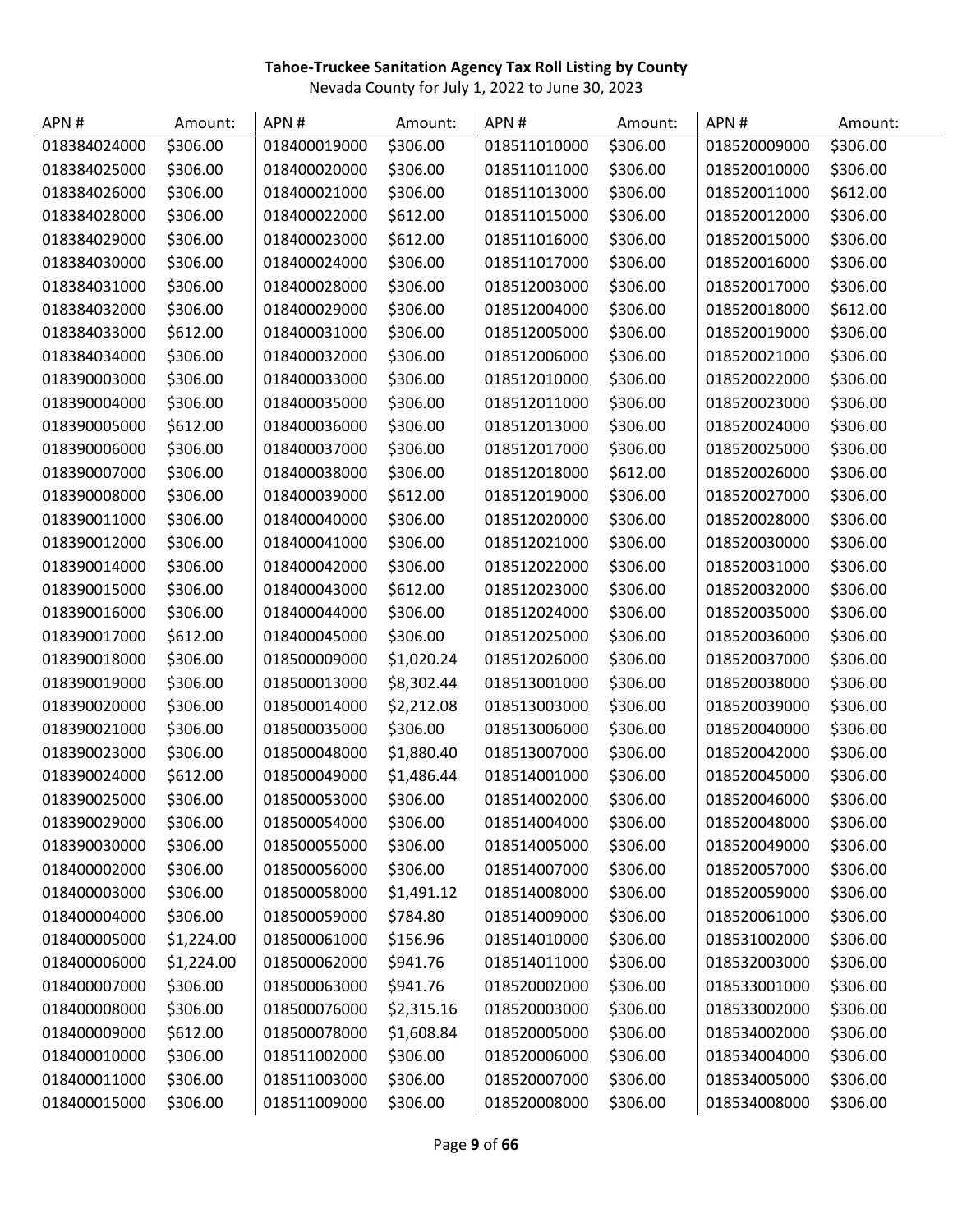| APN#         | Amount:    | APN#         | Amount:     | APN#         | Amount:  | APN#         | Amount:    |
|--------------|------------|--------------|-------------|--------------|----------|--------------|------------|
| 018534009000 | \$306.00   | 018550004000 | \$306.00    | 018580018000 | \$306.00 | 018590012000 | \$306.00   |
| 018534011000 | \$306.00   | 018550018000 | \$306.00    | 018580019000 | \$306.00 | 018590013000 | \$306.00   |
| 018534017000 | \$306.00   | 018550019000 | \$306.00    | 018580020000 | \$612.00 | 018590014000 | \$612.00   |
| 018534019000 | \$306.00   | 018550026000 | \$306.00    | 018580021000 | \$612.00 | 018590015000 | \$306.00   |
| 018534023000 | \$306.00   | 018550027000 | \$306.00    | 018580022000 | \$306.00 | 018590017000 | \$306.00   |
| 018534024000 | \$306.00   | 018550028000 | \$306.00    | 018580023000 | \$306.00 | 018590018000 | \$306.00   |
| 018534025000 | \$306.00   | 018550029000 | \$306.00    | 018580024000 | \$306.00 | 018590019000 | \$612.00   |
| 018534027000 | \$306.00   | 018550031000 | \$306.00    | 018580025000 | \$306.00 | 018590020000 | \$612.00   |
| 018540002000 | \$306.00   | 018550032000 | \$306.00    | 018580026000 | \$306.00 | 018590023000 | \$306.00   |
| 018540003000 | \$306.00   | 018550033000 | \$306.00    | 018580027000 | \$306.00 | 018590024000 | \$306.00   |
| 018540004000 | \$306.00   | 018550036000 | \$306.00    | 018580028000 | \$306.00 | 018590025000 | \$306.00   |
| 018540005000 | \$306.00   | 018550037000 | \$306.00    | 018580029000 | \$306.00 | 018590026000 | \$306.00   |
| 018540006000 | \$306.00   | 018550038000 | \$306.00    | 018580030000 | \$306.00 | 018590027000 | \$306.00   |
| 018540007000 | \$306.00   | 018560022000 | \$510.12    | 018580031000 | \$306.00 | 018590028000 | \$306.00   |
| 018540008000 | \$306.00   | 018570017000 | \$6,346.92  | 018580032000 | \$306.00 | 018590029000 | \$306.00   |
| 018540010000 | \$306.00   | 018570019000 | \$4,691.64  | 018580033000 | \$306.00 | 018590030000 | \$1,059.48 |
| 018540011000 | \$306.00   | 018570024000 | \$274.68    | 018580034000 | \$306.00 | 018590031000 | \$306.00   |
| 018540012000 | \$306.00   | 018570025000 | \$1,098.72  | 018580035000 | \$306.00 | 018590032000 | \$306.00   |
| 018540013000 | \$306.00   | 018570032000 | \$7,368.48  | 018580036000 | \$306.00 | 018590033000 | \$306.00   |
| 018540014000 | \$306.00   | 018570033000 | \$981.00    | 018580037000 | \$306.00 | 018590034000 | \$306.00   |
| 018540015000 | \$306.00   | 018570036000 | \$4,737.48  | 018580038000 | \$306.00 | 018590035000 | \$306.00   |
| 018540016000 | \$306.00   | 018570037000 | \$2,386.80  | 018580039000 | \$612.00 | 018590036000 | \$306.00   |
| 018540017000 | \$1,687.32 | 018570040000 | \$863.28    | 018580040000 | \$462.96 | 018590037000 | \$306.00   |
| 018540020000 | \$306.00   | 018570042000 | \$4,045.80  | 018580041000 | \$306.00 | 018590038000 | \$750.36   |
| 018540022000 | \$306.00   | 018570043000 | \$1,765.80  | 018580042000 | \$306.00 | 018590039000 | \$306.00   |
| 018540023000 | \$612.00   | 018570060000 | \$306.00    | 018580043000 | \$306.00 | 018590040000 | \$306.00   |
| 018540024000 | \$306.00   | 018570063000 | \$1,370.88  | 018580044000 | \$306.00 | 018590041000 | \$612.00   |
| 018540025000 | \$306.00   | 018570064000 | \$11,817.00 | 018580045000 | \$306.00 | 018590042000 | \$306.00   |
| 018540026000 | \$306.00   | 018580001000 | \$306.00    | 018580046000 | \$306.00 | 018590043000 | \$306.00   |
| 018540027000 | \$306.00   | 018580002000 | \$306.00    | 018580047000 | \$306.00 | 018590045000 | \$306.00   |
| 018540028000 | \$306.00   | 018580003000 | \$306.00    | 018580048000 | \$306.00 | 018590046000 | \$306.00   |
| 018540029000 | \$306.00   | 018580005000 | \$306.00    | 018580049000 | \$306.00 | 018590047000 | \$306.00   |
| 018540030000 | \$306.00   | 018580006000 | \$306.00    | 018580050000 | \$306.00 | 018600001000 | \$918.00   |
| 018540031000 | \$306.00   | 018580007000 | \$306.00    | 018580051000 | \$306.00 | 018600003000 | \$2,448.00 |
| 018540033000 | \$306.00   | 018580008000 | \$306.00    | 018590001000 | \$306.00 | 018600006000 | \$1,412.64 |
| 018540035000 | \$306.00   | 018580009000 | \$306.00    | 018590002000 | \$306.00 | 018600011000 | \$2,354.40 |
| 018540036000 | \$306.00   | 018580010000 | \$306.00    | 018590004000 | \$306.00 | 018600012000 | \$1,530.00 |
| 018540039000 | \$306.00   | 018580011000 | \$306.00    | 018590005000 | \$612.00 | 018600013000 | \$8,342.28 |
| 018540040000 | \$306.00   | 018580012000 | \$306.00    | 018590006000 | \$306.00 | 018600014000 | \$6,755.76 |
| 018540041000 | \$306.00   | 018580014000 | \$612.00    | 018590007000 | \$306.00 | 018600015000 | \$8,058.00 |
| 018540042000 | \$306.00   | 018580015000 | \$306.00    | 018590009000 | \$306.00 | 018600016000 | \$1,412.40 |
| 018540043000 | \$306.00   | 018580017000 | \$306.00    | 018590011000 | \$306.00 | 018600018000 | \$306.00   |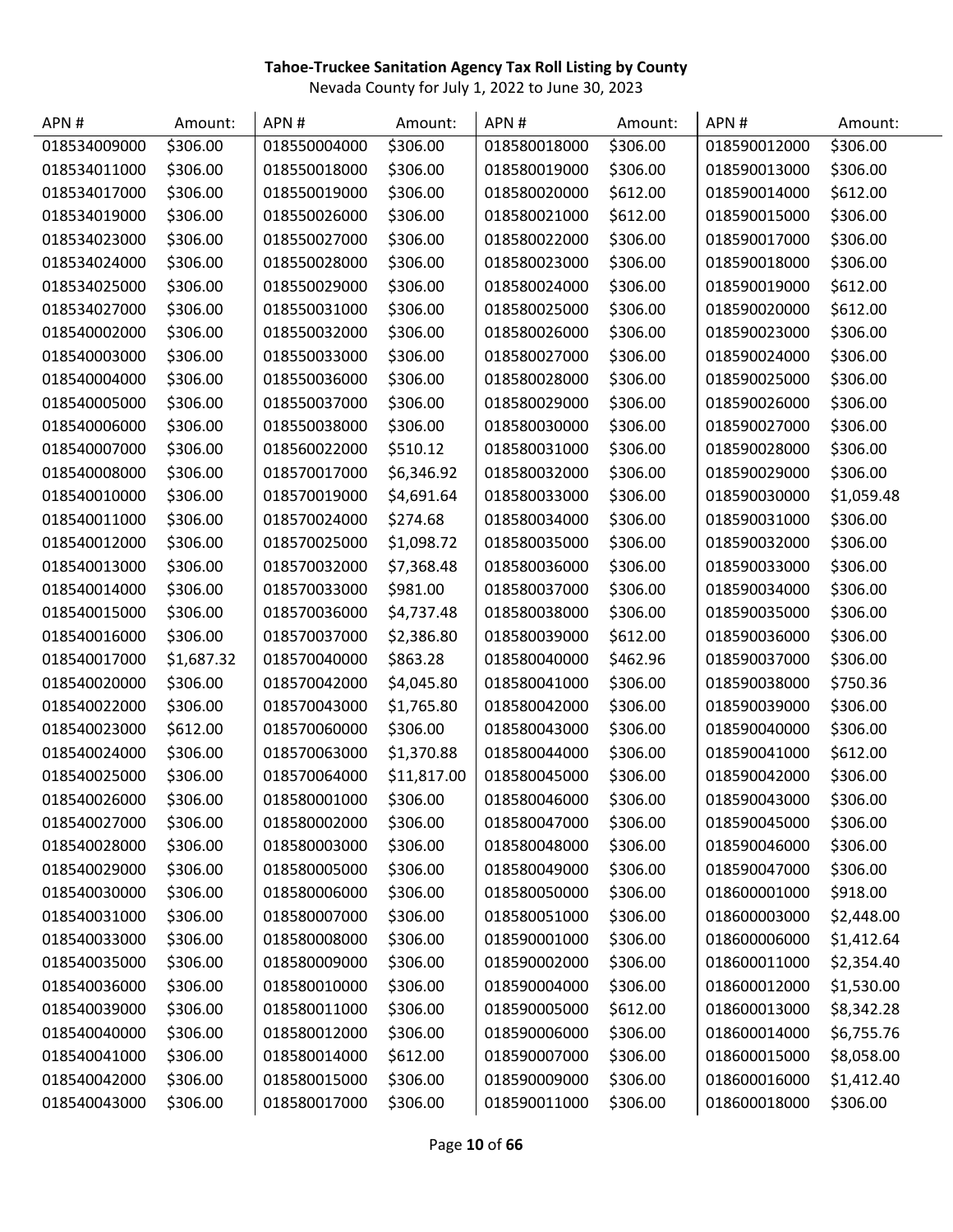| APN#         | Amount:  | APN#         | Amount:     | APN#         | Amount:  | APN#         | Amount:     |
|--------------|----------|--------------|-------------|--------------|----------|--------------|-------------|
| 018600019000 | \$306.00 | 018610012000 | \$659.16    | 018625004000 | \$612.00 | 018640018000 | \$306.00    |
| 018600020000 | \$306.00 | 018610013000 | \$612.00    | 018625007000 | \$306.00 | 018640019000 | \$306.00    |
| 018600021000 | \$306.00 | 018610014000 | \$306.00    | 018625010000 | \$306.00 | 018640020000 | \$612.00    |
| 018600022000 | \$306.00 | 018610015000 | \$306.00    | 018625011000 | \$306.00 | 018650007000 | \$612.00    |
| 018600023000 | \$306.00 | 018610016000 | \$306.00    | 018625012000 | \$306.00 | 018650008000 | \$306.00    |
| 018600024000 | \$306.00 | 018610017000 | \$306.00    | 018625013000 | \$306.00 | 018650009000 | \$306.00    |
| 018600025000 | \$306.00 | 018610019000 | \$306.00    | 018625014000 | \$306.00 | 018660040000 | \$30,113.64 |
| 018600026000 | \$306.00 | 018610020000 | \$306.00    | 018625017000 | \$306.00 | 018660044000 | \$306.00    |
| 018600027000 | \$306.00 | 018610021000 | \$306.00    | 018625018000 | \$306.00 | 018660045000 | \$470.88    |
| 018600028000 | \$306.00 | 018610022000 | \$306.00    | 018626001000 | \$306.00 | 018670011000 | \$306.00    |
| 018600029000 | \$306.00 | 018610023000 | \$3,123.36  | 018626004000 | \$306.00 | 018670012000 | \$306.00    |
| 018600030000 | \$306.00 | 018610024000 | \$1,608.84  | 018626005000 | \$306.00 | 018670013000 | \$306.00    |
| 018600031000 | \$306.00 | 018610025000 | \$392.40    | 018626006000 | \$306.00 | 018670014000 | \$306.00    |
| 018600032000 | \$306.00 | 018610026000 | \$745.56    | 018626008000 | \$306.00 | 018670015000 | \$306.00    |
| 018600033000 | \$306.00 | 018610027000 | \$11,356.68 | 018626010000 | \$306.00 | 018670016000 | \$306.00    |
| 018600034000 | \$306.00 | 018610028000 | \$549.36    | 018626011000 | \$306.00 | 018670018000 | \$306.00    |
| 018600035000 | \$306.00 | 018610029000 | \$510.12    | 018626012000 | \$306.00 | 018670019000 | \$306.00    |
| 018600036000 | \$306.00 | 018610031000 | \$1,569.60  | 018626013000 | \$306.00 | 018670020000 | \$306.00    |
| 018600037000 | \$306.00 | 018621007000 | \$863.28    | 018627004000 | \$612.00 | 018670024000 | \$306.00    |
| 018600038000 | \$306.00 | 018621011000 | \$2,857.20  | 018627005000 | \$306.00 | 018670025000 | \$306.00    |
| 018600039000 | \$306.00 | 018622002000 | \$659.16    | 018627006000 | \$306.00 | 018670026000 | \$306.00    |
| 018600040000 | \$306.00 | 018622007000 | \$306.00    | 018627007000 | \$306.00 | 018670027000 | \$306.00    |
| 018600041000 | \$306.00 | 018622008000 | \$306.00    | 018627008000 | \$306.00 | 018670028000 | \$306.00    |
| 018600042000 | \$306.00 | 018622009000 | \$306.00    | 018627009000 | \$306.00 | 018680005000 | \$306.00    |
| 018600043000 | \$306.00 | 018622010000 | \$306.00    | 018627010000 | \$306.00 | 018680006000 | \$306.00    |
| 018600044000 | \$306.00 | 018623001000 | \$2,118.96  | 018627011000 | \$306.00 | 018680007000 | \$306.00    |
| 018600045000 | \$306.00 | 018623003000 | \$353.16    | 018630010000 | \$510.12 | 018680008000 | \$306.00    |
| 018600046000 | \$306.00 | 018623004000 | \$667.08    | 018630022000 | \$306.00 | 018680009000 | \$306.00    |
| 018600047000 | \$306.00 | 018623005000 | \$1,687.32  | 018630024000 | \$306.00 | 018680010000 | \$306.00    |
| 018600048000 | \$306.00 | 018623007000 | \$306.00    | 018640002000 | \$306.00 | 018680011000 | \$306.00    |
| 018600049000 | \$306.00 | 018623008000 | \$306.00    | 018640003000 | \$306.00 | 018680014000 | \$306.00    |
| 018610001000 | \$306.00 | 018623009000 | \$306.00    | 018640004000 | \$306.00 | 018680015000 | \$306.00    |
| 018610002000 | \$612.00 | 018624001000 | \$306.00    | 018640005000 | \$306.00 | 018680016000 | \$306.00    |
| 018610003000 | \$306.00 | 018624002000 | \$306.00    | 018640006000 | \$306.00 | 018680018000 | \$306.00    |
| 018610004000 | \$306.00 | 018624006000 | \$306.00    | 018640007000 | \$306.00 | 018680019000 | \$306.00    |
| 018610005000 | \$306.00 | 018624007000 | \$306.00    | 018640009000 | \$306.00 | 018680022000 | \$306.00    |
| 018610006000 | \$612.00 | 018624008000 | \$306.00    | 018640010000 | \$306.00 | 018680023000 | \$306.00    |
| 018610007000 | \$306.00 | 018624009000 | \$306.00    | 018640011000 | \$306.00 | 018680024000 | \$306.00    |
| 018610008000 | \$306.00 | 018624011000 | \$306.00    | 018640013000 | \$306.00 | 018680025000 | \$306.00    |
| 018610009000 | \$306.00 | 018624012000 | \$306.00    | 018640014000 | \$306.00 | 018680026000 | \$306.00    |
| 018610010000 | \$306.00 | 018624013000 | \$306.00    | 018640015000 | \$306.00 | 018680027000 | \$306.00    |
| 018610011000 | \$612.00 | 018625003000 | \$306.00    | 018640017000 | \$306.00 | 018680028000 | \$306.00    |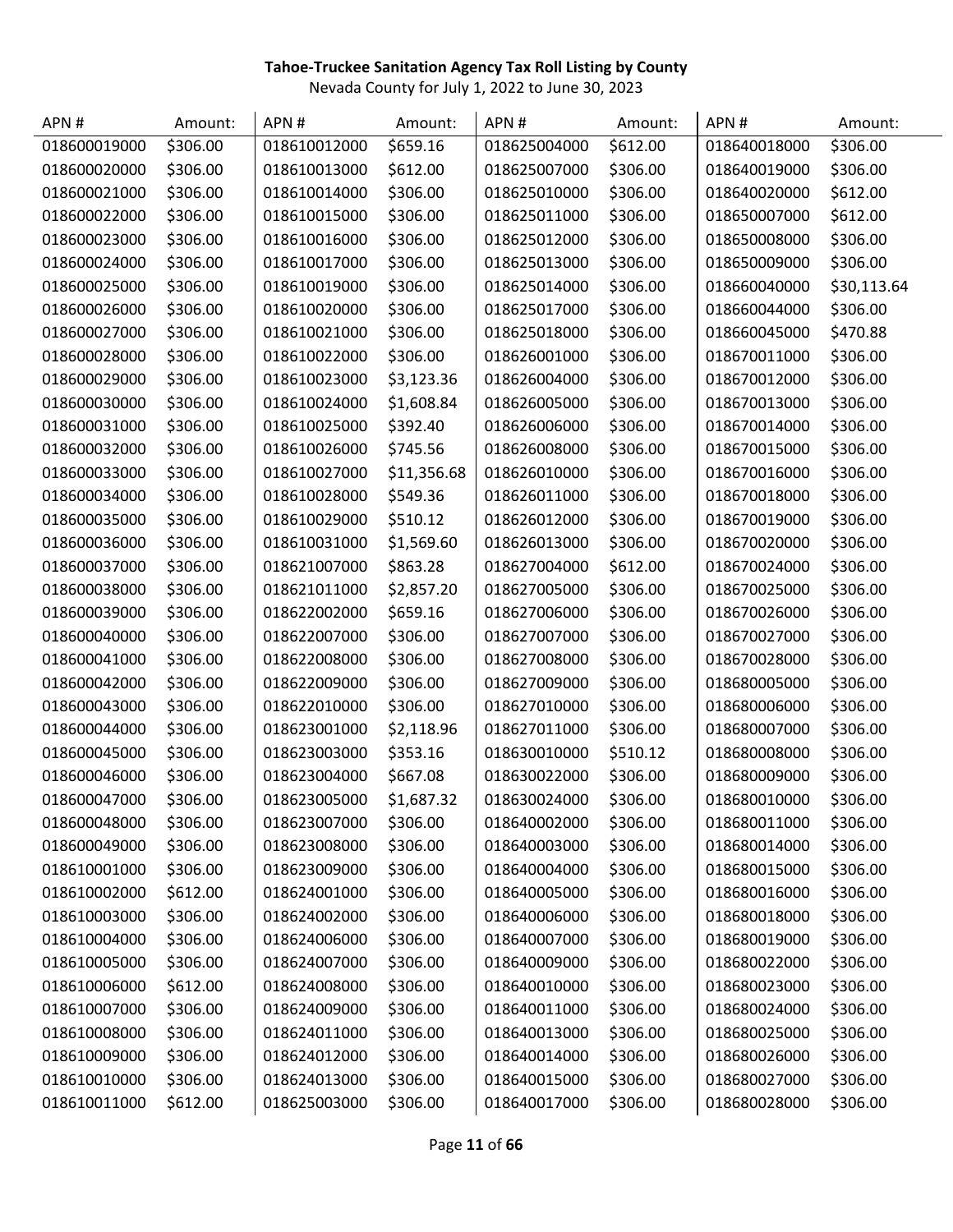| APN#         | Amount:    | APN#         | Amount:     | APN#         | Amount:  | APN#         | Amount:  |
|--------------|------------|--------------|-------------|--------------|----------|--------------|----------|
| 018680029000 | \$306.00   | 018750010000 | \$306.00    | 018810022000 | \$306.00 | 018810064000 | \$306.00 |
| 018690001000 | \$306.00   | 018750011000 | \$306.00    | 018810023000 | \$306.00 | 018810065000 | \$306.00 |
| 018690002000 | \$306.00   | 018750012000 | \$306.00    | 018810024000 | \$306.00 | 018810066000 | \$306.00 |
| 018690003000 | \$306.00   | 018750013000 | \$2,490.00  | 018810025000 | \$306.00 | 018810067000 | \$306.00 |
| 018720002000 | \$306.00   | 018750014000 | \$7,913.16  | 018810026000 | \$306.00 | 018810068000 | \$306.00 |
| 018720003000 | \$306.00   | 018750015000 | \$893.40    | 018810027000 | \$306.00 | 018820001000 | \$306.00 |
| 018720004000 | \$306.00   | 018750016000 | \$8,984.76  | 018810028000 | \$306.00 | 018820002000 | \$306.00 |
| 018720005000 | \$306.00   | 018750017000 | \$1,020.24  | 018810029000 | \$306.00 | 018820003000 | \$306.00 |
| 018720006000 | \$1,922.76 | 018750018000 | \$3,525.00  | 018810030000 | \$306.00 | 018820004000 | \$306.00 |
| 018720007000 | \$306.00   | 018760001000 | \$11,779.68 | 018810031000 | \$306.00 | 018820005000 | \$306.00 |
| 018720008000 | \$306.00   | 018760002000 | \$981.00    | 018810032000 | \$306.00 | 018820006000 | \$306.00 |
| 018720009000 | \$306.00   | 018760007000 | \$1,532.40  | 018810033000 | \$306.00 | 018820007000 | \$306.00 |
| 018720010000 | \$306.00   | 018760008000 | \$2,160.00  | 018810034000 | \$306.00 | 018820008000 | \$306.00 |
| 018720011000 | \$1,530.36 | 018760017000 | \$6,314.40  | 018810035000 | \$306.00 | 018820009000 | \$306.00 |
| 018730001000 | \$306.00   | 018760020000 | \$2,670.00  | 018810036000 | \$306.00 | 018820010000 | \$306.00 |
| 018730002000 | \$306.00   | 018760022000 | \$1,819.68  | 018810037000 | \$306.00 | 018820011000 | \$306.00 |
| 018730003000 | \$306.00   | 018800009000 | \$6,042.96  | 018810038000 | \$306.00 | 018820012000 | \$306.00 |
| 018730004000 | \$306.00   | 018800014000 | \$306.00    | 018810039000 | \$306.00 | 018820013000 | \$306.00 |
| 018730005000 | \$306.00   | 018800015000 | \$612.00    | 018810040000 | \$306.00 | 018820014000 | \$306.00 |
| 018730006000 | \$306.00   | 018800016000 | \$306.00    | 018810041000 | \$306.00 | 018820015000 | \$306.00 |
| 018730007000 | \$306.00   | 018800017000 | \$306.00    | 018810042000 | \$306.00 | 018820016000 | \$306.00 |
| 018730008000 | \$612.00   | 018810001000 | \$306.00    | 018810043000 | \$306.00 | 018820017000 | \$306.00 |
| 018730009000 | \$306.00   | 018810002000 | \$306.00    | 018810044000 | \$306.00 | 018820018000 | \$306.00 |
| 018730010000 | \$306.00   | 018810003000 | \$306.00    | 018810045000 | \$306.00 | 018820019000 | \$306.00 |
| 018730011000 | \$306.00   | 018810004000 | \$306.00    | 018810046000 | \$306.00 | 018820020000 | \$306.00 |
| 018730013000 | \$306.00   | 018810005000 | \$306.00    | 018810047000 | \$306.00 | 018820021000 | \$306.00 |
| 018730014000 | \$306.00   | 018810006000 | \$306.00    | 018810048000 | \$306.00 | 018820022000 | \$306.00 |
| 018730015000 | \$306.00   | 018810007000 | \$306.00    | 018810049000 | \$306.00 | 018820023000 | \$306.00 |
| 018730016000 | \$306.00   | 018810008000 | \$306.00    | 018810050000 | \$306.00 | 018820024000 | \$306.00 |
| 018730017000 | \$306.00   | 018810009000 | \$306.00    | 018810051000 | \$306.00 | 018820025000 | \$306.00 |
| 018730018000 | \$306.00   | 018810010000 | \$306.00    | 018810052000 | \$306.00 | 018820026000 | \$306.00 |
| 018730019000 | \$306.00   | 018810011000 | \$306.00    | 018810053000 | \$306.00 | 018820027000 | \$306.00 |
| 018740014000 | \$7,514.40 | 018810012000 | \$306.00    | 018810054000 | \$306.00 | 018820028000 | \$306.00 |
| 018740015000 | \$2,432.88 | 018810013000 | \$306.00    | 018810055000 | \$306.00 | 018820029000 | \$306.00 |
| 018740016000 | \$2,169.36 | 018810014000 | \$306.00    | 018810056000 | \$306.00 | 018820030000 | \$306.00 |
| 018740017000 | \$3,108.00 | 018810015000 | \$306.00    | 018810057000 | \$306.00 | 018820031000 | \$306.00 |
| 018740018000 | \$2,292.00 | 018810016000 | \$306.00    | 018810058000 | \$306.00 | 018820032000 | \$306.00 |
| 018740019000 | \$2,836.68 | 018810017000 | \$306.00    | 018810059000 | \$306.00 | 018820033000 | \$306.00 |
| 018740020000 | \$1,883.52 | 018810018000 | \$306.00    | 018810060000 | \$306.00 | 018820034000 | \$306.00 |
| 018750004000 | \$2,918.40 | 018810019000 | \$306.00    | 018810061000 | \$306.00 | 018820035000 | \$306.00 |
| 018750007000 | \$306.00   | 018810020000 | \$306.00    | 018810062000 | \$306.00 | 018820036000 | \$306.00 |
| 018750009000 | \$444.36   | 018810021000 | \$306.00    | 018810063000 | \$306.00 | 018820037000 | \$306.00 |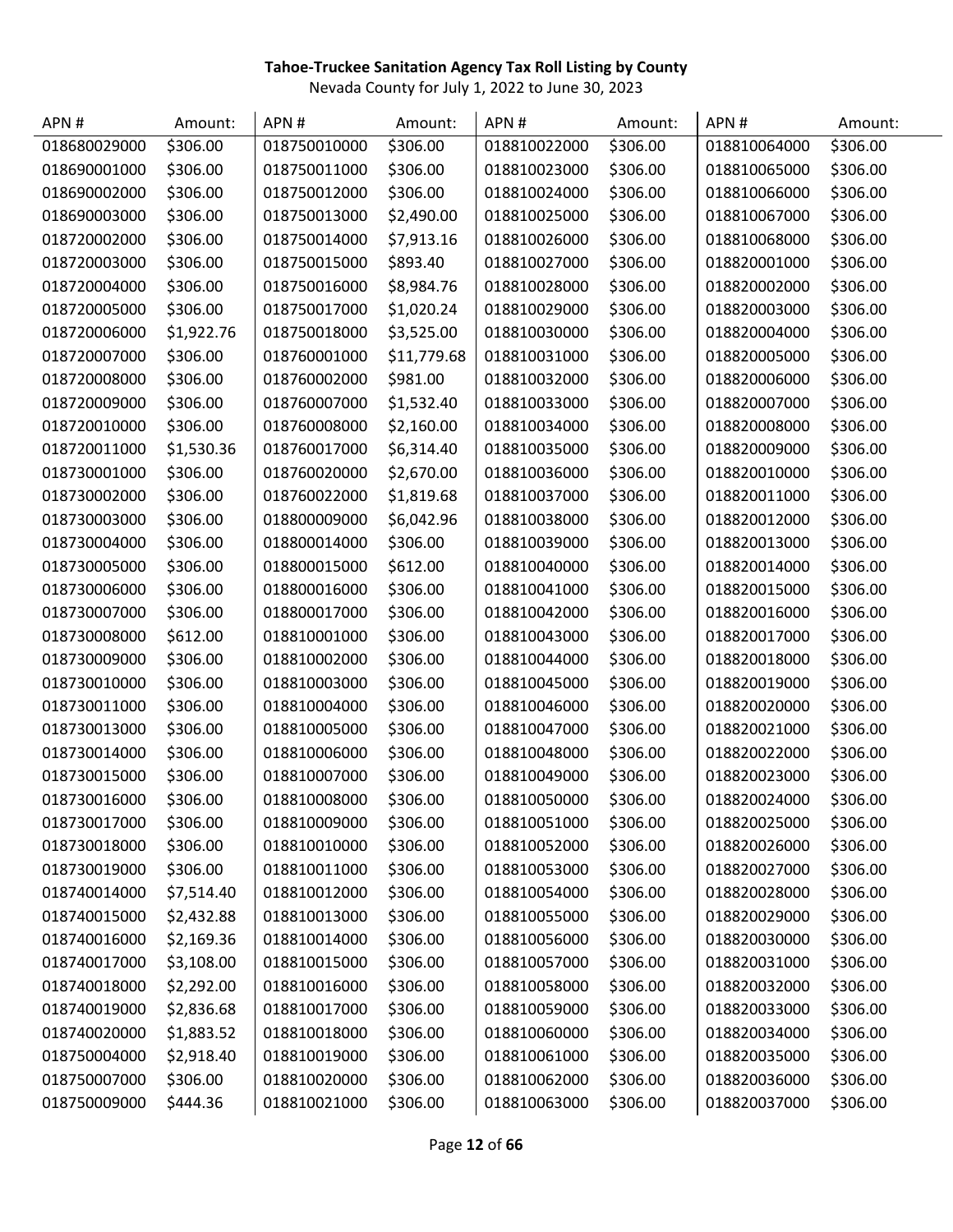| APN#         | Amount:  | APN#         | Amount:  | APN#         | Amount:     | APN#         | Amount:    |
|--------------|----------|--------------|----------|--------------|-------------|--------------|------------|
| 018820038000 | \$306.00 | 018830020000 | \$306.00 | 018840022000 | \$306.00    | 019030008000 | \$549.36   |
| 018820039000 | \$306.00 | 018830021000 | \$306.00 | 018840023000 | \$306.00    | 019030010000 | \$588.60   |
| 018820040000 | \$306.00 | 018830022000 | \$306.00 | 018840024000 | \$306.00    | 019030017000 | \$306.00   |
| 018820041000 | \$306.00 | 018830023000 | \$306.00 | 018840025000 | \$306.00    | 019030018000 | \$918.00   |
| 018820042000 | \$306.00 | 018830024000 | \$306.00 | 018840026000 | \$306.00    | 019030020000 | \$306.00   |
| 018820043000 | \$306.00 | 018830025000 | \$306.00 | 018840027000 | \$306.00    | 019030021000 | \$306.00   |
| 018820044000 | \$306.00 | 018830026000 | \$306.00 | 018840028000 | \$306.00    | 019030022000 | \$306.00   |
| 018820045000 | \$306.00 | 018830027000 | \$306.00 | 018840032000 | \$306.00    | 019030023000 | \$306.00   |
| 018820046000 | \$306.00 | 018830028000 | \$306.00 | 018840033000 | \$306.00    | 019030024000 | \$306.00   |
| 018820047000 | \$306.00 | 018830029000 | \$306.00 | 018840034000 | \$306.00    | 019030025000 | \$306.00   |
| 018820048000 | \$306.00 | 018830030000 | \$306.00 | 018840035000 | \$306.00    | 019030028000 | \$306.00   |
| 018820049000 | \$306.00 | 018830031000 | \$306.00 | 018840036000 | \$306.00    | 019030029000 | \$306.00   |
| 018820050000 | \$306.00 | 018830032000 | \$306.00 | 018850017000 | \$12,412.80 | 019030030000 | \$306.00   |
| 018820051000 | \$306.00 | 018830033000 | \$306.00 | 018850022000 | \$306.00    | 019030033000 | \$306.00   |
| 018820052000 | \$306.00 | 018830034000 | \$306.00 | 018850023000 | \$306.00    | 019030034000 | \$306.00   |
| 018820053000 | \$306.00 | 018830035000 | \$306.00 | 018850024000 | \$306.00    | 019030035000 | \$306.00   |
| 018820054000 | \$306.00 | 018830036000 | \$306.00 | 018850025000 | \$306.00    | 019030036000 | \$306.00   |
| 018820055000 | \$306.00 | 018830037000 | \$306.00 | 018850026000 | \$306.00    | 019030037000 | \$306.00   |
| 018820056000 | \$306.00 | 018830038000 | \$306.00 | 018850027000 | \$306.00    | 019030038000 | \$306.00   |
| 018820057000 | \$306.00 | 018830039000 | \$306.00 | 018850028000 | \$306.00    | 019030039000 | \$306.00   |
| 018820058000 | \$306.00 | 018830040000 | \$306.00 | 018850029000 | \$306.00    | 019030040000 | \$306.00   |
| 018820059000 | \$306.00 | 018830041000 | \$306.00 | 018850030000 | \$306.00    | 019030041000 | \$306.00   |
| 018820060000 | \$306.00 | 018830042000 | \$306.00 | 018850031000 | \$306.00    | 019030048000 | \$2,464.20 |
| 018830001000 | \$306.00 | 018830043000 | \$306.00 | 018850032000 | \$280.60    | 019080003000 | \$306.00   |
| 018830002000 | \$306.00 | 018830044000 | \$306.00 | 018850033000 | \$306.00    | 019080004000 | \$306.00   |
| 018830003000 | \$306.00 | 018830045000 | \$306.00 | 018850034000 | \$306.00    | 019080005000 | \$612.00   |
| 018830004000 | \$306.00 | 018830046000 | \$306.00 | 018850035000 | \$306.00    | 019080006000 | \$306.00   |
| 018830005000 | \$306.00 | 018830047000 | \$306.00 | 018850036000 | \$306.00    | 019080008000 | \$306.00   |
| 018830006000 | \$306.00 | 018830048000 | \$306.00 | 018850037000 | \$306.00    | 019080010000 | \$306.00   |
| 018830007000 | \$306.00 | 018840001000 | \$306.00 | 018850038000 | \$306.00    | 019080013000 | \$627.84   |
| 018830008000 | \$306.00 | 018840002000 | \$306.00 | 019020001000 | \$306.00    | 019080014000 | \$353.16   |
| 018830009000 | \$306.00 | 018840003000 | \$306.00 | 019020005000 | \$306.00    | 019080017000 | \$627.84   |
| 018830010000 | \$306.00 | 018840004000 | \$306.00 | 019020006000 | \$306.00    | 019080018000 | \$1,216.44 |
| 018830011000 | \$306.00 | 018840005000 | \$306.00 | 019020007000 | \$918.00    | 019080020000 | \$306.00   |
| 018830012000 | \$306.00 | 018840006000 | \$306.00 | 019020008000 | \$306.00    | 019080021000 | \$612.00   |
| 018830013000 | \$306.00 | 018840007000 | \$306.00 | 019020009000 | \$306.00    | 019080024000 | \$306.00   |
| 018830014000 | \$306.00 | 018840008000 | \$306.00 | 019020010000 | \$306.00    | 019080025000 | \$462.96   |
| 018830015000 | \$306.00 | 018840017000 | \$306.00 | 019020012000 | \$612.00    | 019080026000 | \$1,379.52 |
| 018830016000 | \$306.00 | 018840018000 | \$306.00 | 019030002000 | \$612.00    | 019080027000 | \$306.00   |
| 018830017000 | \$306.00 | 018840019000 | \$306.00 | 019030003000 | \$306.00    | 019080028000 | \$1,177.20 |
| 018830018000 | \$306.00 | 018840020000 | \$306.00 | 019030004000 | \$306.00    | 019080029000 | \$392.40   |
| 018830019000 | \$306.00 | 018840021000 | \$306.00 | 019030005000 | \$306.00    | 019080031000 | \$650.52   |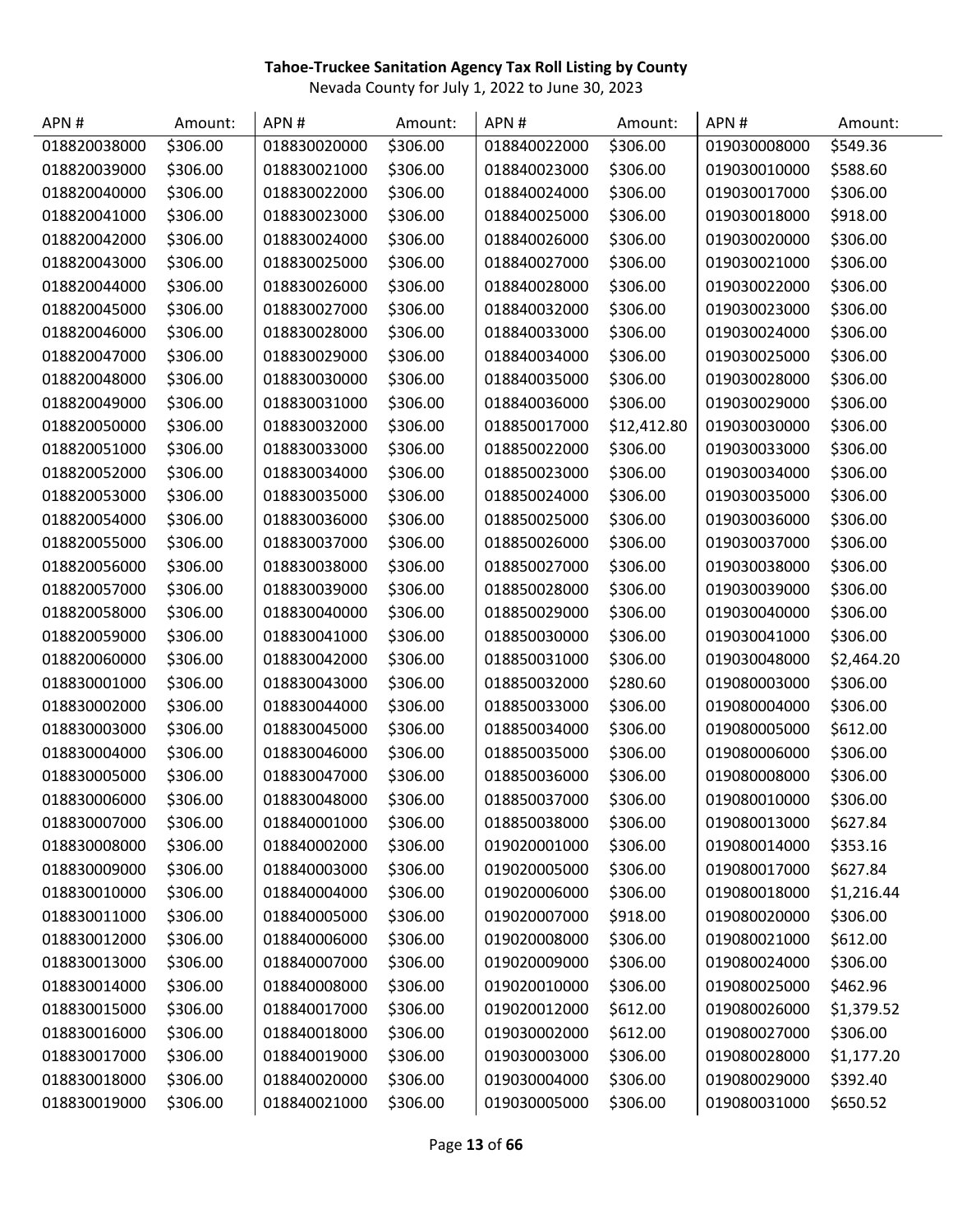| APN#         | Amount:    | APN#         | Amount:    | APN#         | Amount:     | APN#         | Amount:    |
|--------------|------------|--------------|------------|--------------|-------------|--------------|------------|
| 019080033000 | \$392.40   | 019100004000 | \$353.16   | 019104015000 | \$306.00    | 019120011000 | \$235.44   |
| 019080034000 | \$588.60   | 019100005000 | \$2,049.60 | 019104016000 | \$306.00    | 019120012000 | \$306.00   |
| 019080037000 | \$784.80   | 019100006000 | \$196.20   | 019104017000 | \$306.00    | 019120013000 | \$1,776.00 |
| 019080040000 | \$431.64   | 019100007000 | \$941.76   | 019105001000 | \$306.00    | 019120014000 | \$2,104.08 |
| 019080042000 | \$306.00   | 019100009000 | \$863.28   | 019105002000 | \$306.00    | 019120015000 | \$553.44   |
| 019080043000 | \$2,003.28 | 019100010000 | \$1,608.48 | 019105003000 | \$306.00    | 019120016000 | \$824.04   |
| 019090004000 | \$431.64   | 019100011000 | \$235.44   | 019105004000 | \$612.00    | 019130003000 | \$156.96   |
| 019090007000 | \$306.00   | 019100013000 | \$5,487.24 | 019105006000 | \$306.00    | 019130006000 | \$2,142.00 |
| 019090008000 | \$580.68   | 019100014000 | \$303.00   | 019105008000 | \$306.00    | 019130011000 | \$306.00   |
| 019090009000 | \$1,274.40 | 019100015000 | \$6,184.80 | 019105009000 | \$306.00    | 019130013000 | \$306.00   |
| 019090010000 | \$2,948.40 | 019101003000 | \$274.68   | 019107001000 | \$306.00    | 019130014000 | \$1,224.00 |
| 019090011000 | \$3,978.00 | 019101004000 | \$462.96   | 019108005000 | \$306.00    | 019130015000 | \$306.00   |
| 019090012000 | \$7,108.80 | 019101008000 | \$196.20   | 019108007000 | \$306.00    | 019130016000 | \$306.00   |
| 019090013000 | \$619.92   | 019101010000 | \$745.56   | 019108008000 | \$306.00    | 019130017000 | \$612.00   |
| 019090015000 | \$2,000.88 | 019101011000 | \$797.52   | 019108009000 | \$306.00    | 019130018000 | \$612.00   |
| 019090016000 | \$588.60   | 019102001000 | \$306.00   | 019108010000 | \$306.00    | 019130019000 | \$306.00   |
| 019090017000 | \$274.68   | 019102009000 | \$1,012.32 | 019110001000 | \$2,040.00  | 019130020000 | \$306.00   |
| 019090018000 | \$4,471.32 | 019102010000 | \$1,177.20 | 019110005000 | \$824.04    | 019130030000 | \$306.00   |
| 019090019000 | \$5,655.96 | 019102012000 | \$1,530.00 | 019110006000 | \$156.96    | 019130031000 | \$306.00   |
| 019090020000 | \$3,510.00 | 019102015000 | \$612.00   | 019110007000 | \$392.40    | 019130032000 | \$306.00   |
| 019090021000 | \$588.60   | 019102016000 | \$1,836.00 | 019110008000 | \$3,743.64  | 019130033000 | \$306.00   |
| 019090022000 | \$549.36   | 019102020000 | \$2,560.20 | 019111001000 | \$10,829.52 | 019130034000 | \$306.00   |
| 019090023000 | \$306.00   | 019103001000 | \$1,926.96 | 019111002000 | \$1,090.80  | 019130036000 | \$306.00   |
| 019090024000 | \$306.00   | 019103002000 | \$306.00   | 019111003000 | \$1,271.16  | 019130038000 | \$306.00   |
| 019090025000 | \$1,600.92 | 019103003000 | \$306.00   | 019111004000 | \$918.00    | 019130039000 | \$306.00   |
| 019090026000 | \$1,801.20 | 019103004000 | \$306.00   | 019111005000 | \$306.00    | 019130040000 | \$306.00   |
| 019090029000 | \$667.08   | 019103005000 | \$306.00   | 019111008000 | \$745.56    | 019130041000 | \$306.00   |
| 019090030000 | \$3,022.92 | 019103006000 | \$306.00   | 019112001000 | \$306.00    | 019130042000 | \$306.00   |
| 019090031000 | \$392.40   | 019103008000 | \$306.00   | 019112003000 | \$306.00    | 019130048000 | \$612.00   |
| 019090032000 | \$306.00   | 019103009000 | \$306.00   | 019113002000 | \$306.00    | 019130050000 | \$306.00   |
| 019090033000 | \$306.00   | 019103010000 | \$306.00   | 019113003000 | \$306.00    | 019130051000 | \$306.00   |
| 019090034000 | \$306.00   | 019103011000 | \$306.00   | 019113004000 | \$306.00    | 019140002000 | \$612.00   |
| 019090035000 | \$667.08   | 019103012000 | \$306.00   | 019113005000 | \$306.00    | 019140003000 | \$564.72   |
| 019090037000 | \$306.00   | 019103014000 | \$1,530.00 | 019113006000 | \$729.00    | 019140004000 | \$306.00   |
| 019090038000 | \$306.00   | 019103015000 | \$306.00   | 019113010000 | \$392.40    | 019140008000 | \$306.00   |
| 019090040000 | \$306.00   | 019103016000 | \$306.00   | 019114001000 | \$306.00    | 019140009000 | \$235.44   |
| 019090043000 | \$1,224.00 | 019103017000 | \$612.00   | 019114002000 | \$306.00    | 019140015000 | \$306.00   |
| 019090044000 | \$306.00   | 019103019000 | \$306.00   | 019114003000 | \$306.00    | 019140016000 | \$306.00   |
| 019090045000 | \$780.00   | 019104001000 | \$306.00   | 019120001000 | \$306.00    | 019140020000 | \$306.00   |
| 019100001000 | \$3,704.52 | 019104006000 | \$306.00   | 019120004000 | \$667.08    | 019140021000 | \$612.00   |
| 019100002000 | \$313.92   | 019104012000 | \$306.00   | 019120007000 | \$306.00    | 019150001000 | \$690.48   |
| 019100003000 | \$235.44   | 019104013000 | \$306.00   | 019120008000 | \$306.00    | 019150002000 | \$306.00   |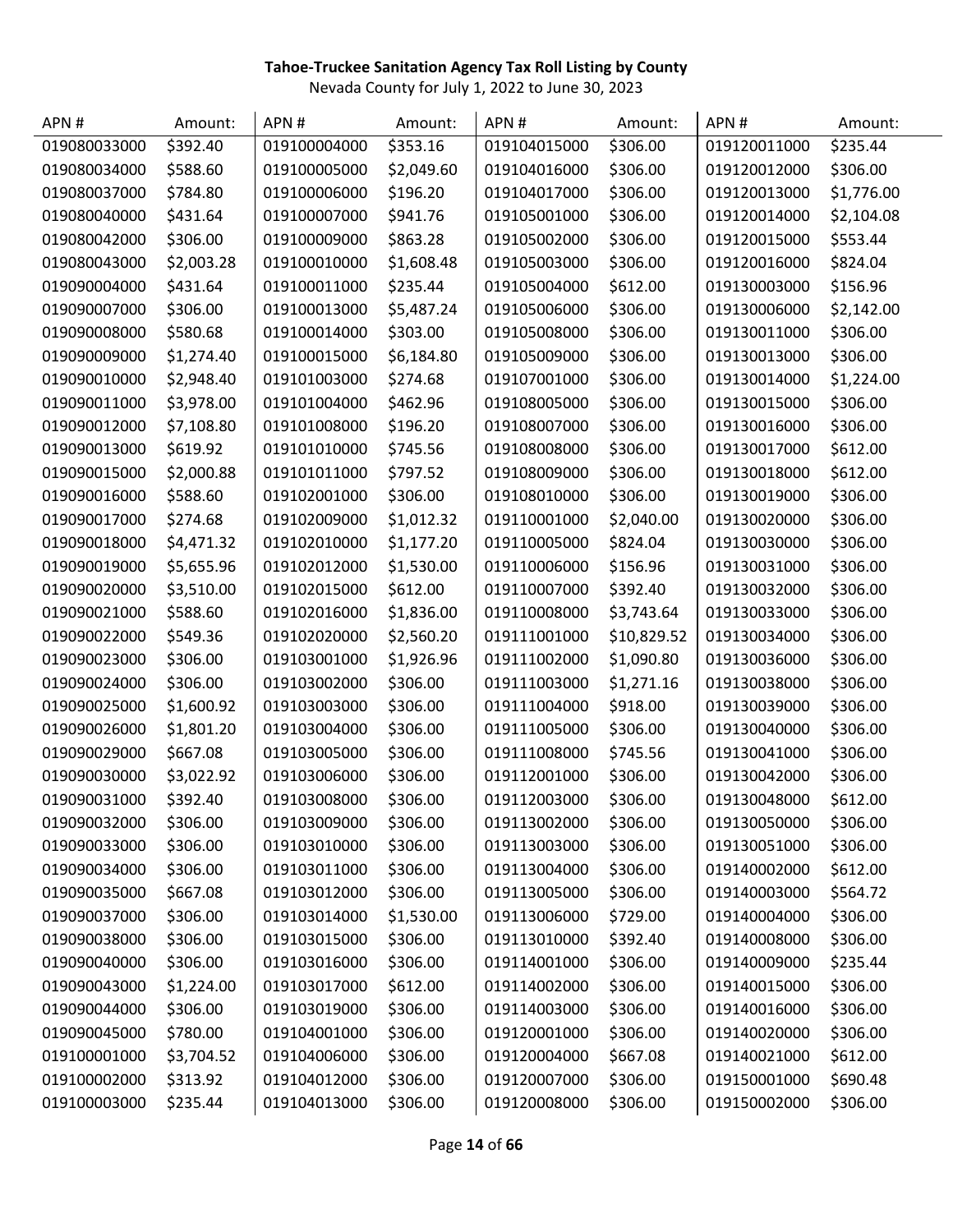| APN#         | Amount:    | APN#         | Amount:     | APN#         | Amount:  | APN#         | Amount:  |
|--------------|------------|--------------|-------------|--------------|----------|--------------|----------|
| 019150003000 | \$306.00   | 019152053000 | \$306.00    | 019310003000 | \$306.00 | 019330003000 | \$306.00 |
| 019150004000 | \$3,249.00 | 019152054000 | \$306.00    | 019310004000 | \$306.00 | 019330006000 | \$306.00 |
| 019150008000 | \$1,047.84 | 019152056000 | \$274.68    | 019310005000 | \$306.00 | 019330007000 | \$306.00 |
| 019150010000 | \$2,752.80 | 019152057000 | \$706.32    | 019310006000 | \$306.00 | 019330008000 | \$306.00 |
| 019151010000 | \$306.00   | 019152058000 | \$392.40    | 019310007000 | \$306.00 | 019330009000 | \$306.00 |
| 019151011000 | \$1,334.16 | 019152059000 | \$612.00    | 019310008000 | \$306.00 | 019330010000 | \$306.00 |
| 019151012000 | \$306.00   | 019160010000 | \$306.00    | 019310009000 | \$306.00 | 019330011000 | \$306.00 |
| 019151013000 | \$306.00   | 019160024000 | \$306.00    | 019310010000 | \$306.00 | 019330012000 | \$306.00 |
| 019151014000 | \$306.00   | 019160027000 | \$306.00    | 019310011000 | \$306.00 | 019330013000 | \$306.00 |
| 019151015000 | \$306.00   | 019160028000 | \$306.00    | 019310012000 | \$306.00 | 019330016000 | \$306.00 |
| 019151016000 | \$306.00   | 019160029000 | \$306.00    | 019310013000 | \$306.00 | 019330017000 | \$306.00 |
| 019151017000 | \$306.00   | 019160031000 | \$306.00    | 019310014000 | \$306.00 | 019330018000 | \$306.00 |
| 019151022000 | \$306.00   | 019160042000 | \$306.00    | 019310015000 | \$306.00 | 019330019000 | \$306.00 |
| 019151023000 | \$306.00   | 019160043000 | \$306.00    | 019310017000 | \$306.00 | 019330020000 | \$306.00 |
| 019151024000 | \$306.00   | 019160045000 | \$306.00    | 019310019000 | \$306.00 | 019330021000 | \$306.00 |
| 019151025000 | \$306.00   | 019300008000 | \$306.00    | 019310020000 | \$306.00 | 019330022000 | \$306.00 |
| 019151026000 | \$306.00   | 019300009000 | \$306.00    | 019310021000 | \$306.00 | 019330039000 | \$306.00 |
| 019151028000 | \$306.00   | 019300011000 | \$306.00    | 019320001000 | \$306.00 | 019330040000 | \$306.00 |
| 019151029000 | \$306.00   | 019300018000 | \$12,275.28 | 019320002000 | \$306.00 | 019330042000 | \$306.00 |
| 019151036000 | \$306.00   | 019300021000 | \$1,530.00  | 019320003000 | \$306.00 | 019330043000 | \$306.00 |
| 019151040000 | \$306.00   | 019300024000 | \$306.00    | 019320009000 | \$306.00 | 019330044000 | \$306.00 |
| 019151044000 | \$306.00   | 019300025000 | \$306.00    | 019320010000 | \$306.00 | 019330045000 | \$306.00 |
| 019151045000 | \$612.00   | 019300040000 | \$1,334.16  | 019320011000 | \$306.00 | 019330049000 | \$306.00 |
| 019151047000 | \$306.00   | 019300041000 | \$808.20    | 019320014000 | \$306.00 | 019330051000 | \$306.00 |
| 019151048000 | \$612.00   | 019300042000 | \$1,216.44  | 019320015000 | \$306.00 | 019340005000 | \$306.00 |
| 019151049000 | \$3,152.88 | 019300043000 | \$4,041.72  | 019320016000 | \$306.00 | 019340006000 | \$306.00 |
| 019152007000 | \$612.00   | 019300045000 | \$549.36    | 019320017000 | \$306.00 | 019340007000 | \$306.00 |
| 019152012000 | \$306.00   | 019300049000 | \$462.96    | 019320018000 | \$306.00 | 019340008000 | \$306.00 |
| 019152014000 | \$306.00   | 019300054000 | \$6,121.44  | 019320019000 | \$306.00 | 019340009000 | \$306.00 |
| 019152015000 | \$612.00   | 019300058000 | \$470.88    | 019320020000 | \$306.00 | 019340010000 | \$306.00 |
| 019152016000 | \$582.72   | 019300059000 | \$3,928.56  | 019320021000 | \$306.00 | 019340011000 | \$306.00 |
| 019152017000 | \$306.00   | 019300061000 | \$1,208.52  | 019320022000 | \$306.00 | 019340012000 | \$306.00 |
| 019152018000 | \$306.00   | 019300062000 | \$235.44    | 019320023000 | \$306.00 | 019340013000 | \$306.00 |
| 019152041000 | \$612.00   | 019300063000 | \$627.84    | 019320024000 | \$306.00 | 019340014000 | \$306.00 |
| 019152042000 | \$612.00   | 019300077000 | \$306.00    | 019320025000 | \$306.00 | 019340015000 | \$306.00 |
| 019152043000 | \$1,302.48 | 019300078000 | \$306.00    | 019320026000 | \$306.00 | 019340036000 | \$306.00 |
| 019152047000 | \$306.00   | 019300080000 | \$306.00    | 019320027000 | \$306.00 | 019340037000 | \$306.00 |
| 019152048000 | \$306.00   | 019300081000 | \$306.00    | 019320028000 | \$306.00 | 019340038000 | \$306.00 |
| 019152049000 | \$306.00   | 019300082000 | \$612.00    | 019320029000 | \$306.00 | 019340039000 | \$306.00 |
| 019152050000 | \$306.00   | 019300083000 | \$306.00    | 019320030000 | \$306.00 | 019340040000 | \$306.00 |
| 019152051000 | \$306.00   | 019310001000 | \$306.00    | 019330001000 | \$306.00 | 019340041000 | \$306.00 |
| 019152052000 | \$306.00   | 019310002000 | \$306.00    | 019330002000 | \$306.00 | 019340042000 | \$306.00 |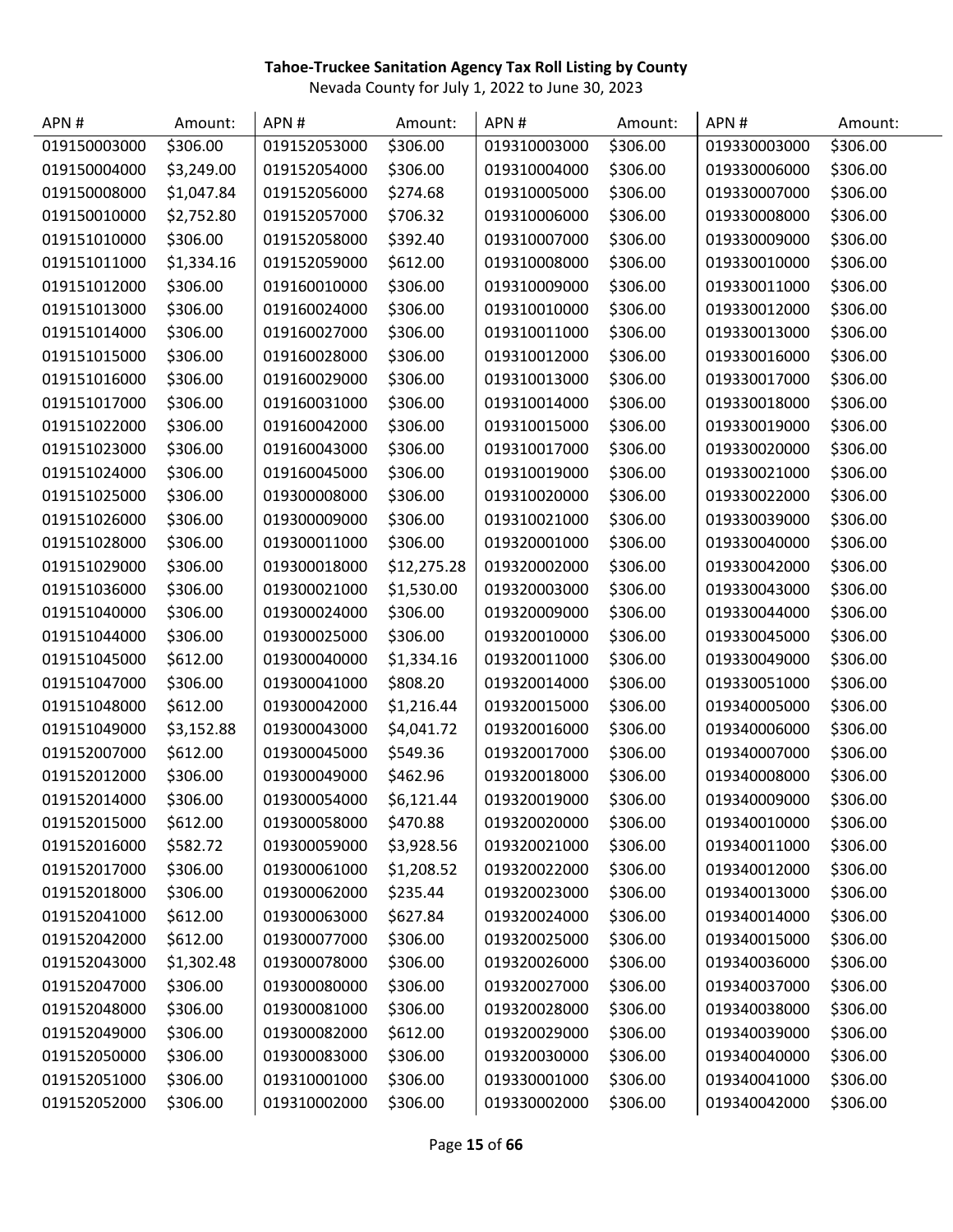| APN#         | Amount:    | APN#         | Amount:     | APN#         | Amount:    | APN#         | Amount:  |
|--------------|------------|--------------|-------------|--------------|------------|--------------|----------|
| 019340043000 | \$306.00   | 019360018000 | \$306.00    | 019490004000 | \$306.00   | 019550044000 | \$306.00 |
| 019340044000 | \$306.00   | 019360019000 | \$306.00    | 019490011000 | \$306.00   | 019550045000 | \$306.00 |
| 019350001000 | \$306.00   | 019360020000 | \$306.00    | 019520001000 | \$1,224.00 | 019550046000 | \$306.00 |
| 019350002000 | \$306.00   | 019360021000 | \$306.00    | 019520002000 | \$1,224.00 | 019550048000 | \$306.00 |
| 019350003000 | \$306.00   | 019360022000 | \$306.00    | 019520003000 | \$1,224.00 | 019550049000 | \$306.00 |
| 019350004000 | \$306.00   | 019360023000 | \$306.00    | 019520004000 | \$1,224.00 | 019550050000 | \$306.00 |
| 019350005000 | \$306.00   | 019360024000 | \$306.00    | 019520011000 | \$306.00   | 019550051000 | \$306.00 |
| 019350006000 | \$306.00   | 019360025000 | \$306.00    | 019520012000 | \$306.00   | 019551053000 | \$306.00 |
| 019350007000 | \$306.00   | 019360026000 | \$306.00    | 019520013000 | \$306.00   | 019551054000 | \$306.00 |
| 019350009000 | \$306.00   | 019370041000 | \$706.32    | 019520014000 | \$306.00   | 019551055000 | \$306.00 |
| 019350010000 | \$306.00   | 019400005000 | \$5,892.84  | 019540002000 | \$1,224.00 | 019551056000 | \$306.00 |
| 019350011000 | \$306.00   | 019400016000 | \$306.00    | 019540003000 | \$1,836.00 | 019551057000 | \$306.00 |
| 019350012000 | \$306.00   | 019400017000 | \$306.00    | 019540004000 | \$3,672.00 | 019551058000 | \$306.00 |
| 019350013000 | \$306.00   | 019400031000 | \$306.00    | 019540006000 | \$1,844.28 | 019551059000 | \$306.00 |
| 019350014000 | \$306.00   | 019410003000 | \$59,718.72 | 019540011000 | \$2,767.44 | 019551060000 | \$306.00 |
| 019350015000 | \$306.00   | 019410018000 | \$431.64    | 019540013000 | \$306.00   | 019551061000 | \$306.00 |
| 019350016000 | \$306.00   | 019410039000 | \$29,133.00 | 019540014000 | \$306.00   | 019551062000 | \$306.00 |
| 019350017000 | \$306.00   | 019410041000 | \$10,380.60 | 019540015000 | \$306.00   | 019551063000 | \$306.00 |
| 019350018000 | \$306.00   | 019410046000 | \$20,808.00 | 019540016000 | \$306.00   | 019551064000 | \$306.00 |
| 019350019000 | \$306.00   | 019420018000 | \$306.00    | 019540017000 | \$306.00   | 019551065000 | \$306.00 |
| 019350020000 | \$306.00   | 019420046000 | \$2,511.36  | 019540018000 | \$306.00   | 019551066000 | \$306.00 |
| 019350021000 | \$306.00   | 019420089000 | \$21,020.16 | 019540019000 | \$306.00   | 019551067000 | \$306.00 |
| 019350022000 | \$306.00   | 019420090000 | \$42,738.12 | 019540020000 | \$306.00   | 019551069000 | \$306.00 |
| 019350024000 | \$306.00   | 019421001000 | \$1,137.96  | 019540021000 | \$306.00   | 019551070000 | \$612.00 |
| 019350025000 | \$306.00   | 019421004000 | \$23,915.16 | 019540022000 | \$306.00   | 019551071000 | \$306.00 |
| 019350026000 | \$306.00   | 019440078000 | \$353.16    | 019540023000 | \$306.00   | 019551072000 | \$306.00 |
| 019350027000 | \$306.00   | 019450017000 | \$37,803.84 | 019540024000 | \$306.00   | 019560001000 | \$306.00 |
| 019350028000 | \$306.00   | 019450021000 | \$306.00    | 019540025000 | \$306.00   | 019560002000 | \$306.00 |
| 019350029000 | \$306.00   | 019450029000 | \$2,377.20  | 019540026000 | \$306.00   | 019560003000 | \$306.00 |
| 019350030000 | \$306.00   | 019450047000 | \$19,929.60 | 019540027000 | \$306.00   | 019560004000 | \$306.00 |
| 019350031000 | \$306.00   | 019450048000 | \$353.16    | 019540028000 | \$306.00   | 019560005000 | \$306.00 |
| 019350032000 | \$306.00   | 019450049000 | \$1,137.96  | 019550032000 | \$306.00   | 019560006000 | \$306.00 |
| 019350034000 | \$306.00   | 019450050000 | \$8,054.52  | 019550033000 | \$306.00   | 019560007000 | \$306.00 |
| 019360002000 | \$4,284.00 | 019450060000 | \$35,120.16 | 019550034000 | \$306.00   | 019560008000 | \$306.00 |
| 019360003000 | \$4,284.00 | 019450063000 | \$8,833.80  | 019550035000 | \$306.00   | 019560009000 | \$306.00 |
| 019360007000 | \$306.00   | 019450069000 | \$306.00    | 019550036000 | \$306.00   | 019560010000 | \$306.00 |
| 019360008000 | \$306.00   | 019450070000 | \$306.00    | 019550037000 | \$306.00   | 019560011000 | \$306.00 |
| 019360009000 | \$306.00   | 019450071000 | \$306.00    | 019550038000 | \$306.00   | 019560012000 | \$306.00 |
| 019360010000 | \$306.00   | 019460020000 | \$502.20    | 019550039000 | \$306.00   | 019560013000 | \$306.00 |
| 019360011000 | \$306.00   | 019460024000 | \$2,001.24  | 019550041000 | \$306.00   | 019560014000 | \$306.00 |
| 019360014000 | \$306.00   | 019460033000 | \$4,339.68  | 019550042000 | \$306.00   | 019560015000 | \$306.00 |
| 019360016000 | \$306.00   | 019470036000 | \$22,973.76 | 019550043000 | \$306.00   | 019560016000 | \$306.00 |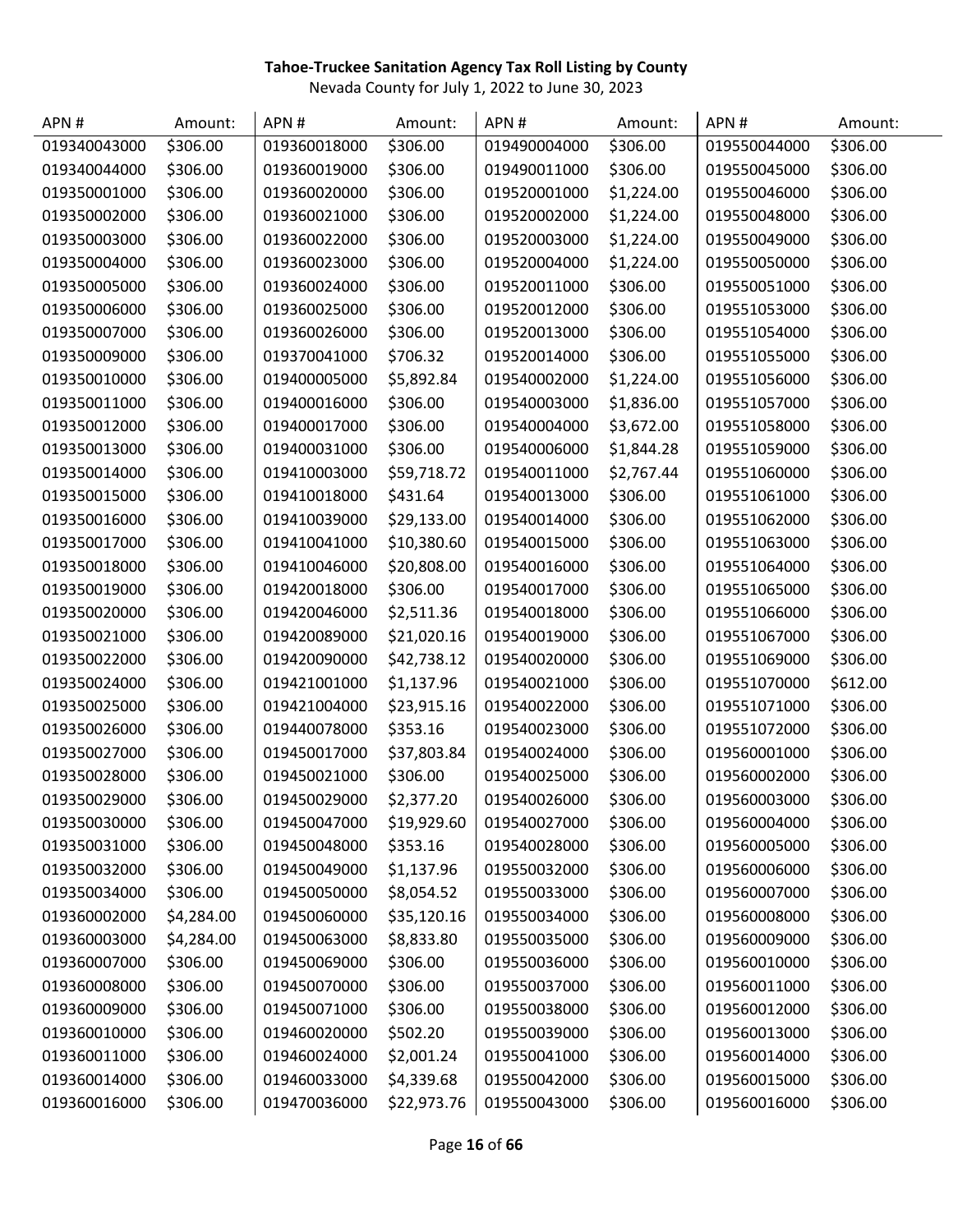| APN#         | Amount:  | APN#         | Amount:  | APN#         | Amount:  | APN#         | Amount:  |
|--------------|----------|--------------|----------|--------------|----------|--------------|----------|
| 019560017000 | \$306.00 | 019560088000 | \$306.00 | 019590008000 | \$306.00 | 019600048000 | \$306.00 |
| 019560018000 | \$306.00 | 019560089000 | \$306.00 | 019590009000 | \$306.00 | 019600049000 | \$306.00 |
| 019560021000 | \$306.00 | 019560090000 | \$306.00 | 019590010000 | \$306.00 | 019610042000 | \$306.00 |
| 019560022000 | \$306.00 | 019560091000 | \$306.00 | 019590011000 | \$306.00 | 019610043000 | \$306.00 |
| 019560024000 | \$306.00 | 019560093000 | \$306.00 | 019590012000 | \$306.00 | 019610044000 | \$306.00 |
| 019560025000 | \$306.00 | 019560095000 | \$306.00 | 019590013000 | \$306.00 | 019610045000 | \$306.00 |
| 019560026000 | \$306.00 | 019560096000 | \$306.00 | 019590014000 | \$306.00 | 019610046000 | \$306.00 |
| 019560027000 | \$306.00 | 019560098000 | \$306.00 | 019590015000 | \$306.00 | 019610047000 | \$306.00 |
| 019560044000 | \$306.00 | 019570001000 | \$306.00 | 019590016000 | \$306.00 | 019610048000 | \$306.00 |
| 019560047000 | \$306.00 | 019570002000 | \$306.00 | 019590017000 | \$306.00 | 019610049000 | \$306.00 |
| 019560048000 | \$306.00 | 019570003000 | \$306.00 | 019590018000 | \$306.00 | 019610050000 | \$306.00 |
| 019560049000 | \$306.00 | 019570004000 | \$306.00 | 019590019000 | \$306.00 | 019610051000 | \$306.00 |
| 019560050000 | \$306.00 | 019570005000 | \$306.00 | 019590020000 | \$306.00 | 019610052000 | \$306.00 |
| 019560051000 | \$306.00 | 019570006000 | \$306.00 | 019590021000 | \$306.00 | 019610053000 | \$306.00 |
| 019560052000 | \$306.00 | 019570007000 | \$306.00 | 019600020000 | \$306.00 | 019610054000 | \$306.00 |
| 019560053000 | \$306.00 | 019570009000 | \$306.00 | 019600021000 | \$306.00 | 019610055000 | \$306.00 |
| 019560054000 | \$306.00 | 019570010000 | \$306.00 | 019600022000 | \$306.00 | 019610056000 | \$306.00 |
| 019560061000 | \$306.00 | 019570011000 | \$306.00 | 019600023000 | \$306.00 | 019610057000 | \$306.00 |
| 019560062000 | \$306.00 | 019570012000 | \$306.00 | 019600024000 | \$306.00 | 019610058000 | \$306.00 |
| 019560063000 | \$306.00 | 019570013000 | \$306.00 | 019600025000 | \$306.00 | 019610059000 | \$306.00 |
| 019560064000 | \$306.00 | 019570014000 | \$306.00 | 019600026000 | \$306.00 | 019610060000 | \$306.00 |
| 019560065000 | \$306.00 | 019570015000 | \$306.00 | 019600027000 | \$306.00 | 019610061000 | \$306.00 |
| 019560066000 | \$306.00 | 019570016000 | \$306.00 | 019600028000 | \$306.00 | 019610062000 | \$306.00 |
| 019560067000 | \$306.00 | 019570017000 | \$306.00 | 019600029000 | \$306.00 | 019610063000 | \$306.00 |
| 019560068000 | \$306.00 | 019570018000 | \$306.00 | 019600030000 | \$306.00 | 019610064000 | \$306.00 |
| 019560069000 | \$306.00 | 019570019000 | \$306.00 | 019600031000 | \$306.00 | 019610065000 | \$306.00 |
| 019560070000 | \$306.00 | 019570020000 | \$306.00 | 019600032000 | \$306.00 | 019610066000 | \$306.00 |
| 019560071000 | \$306.00 | 019570021000 | \$306.00 | 019600033000 | \$306.00 | 019610067000 | \$306.00 |
| 019560072000 | \$306.00 | 019570022000 | \$306.00 | 019600034000 | \$306.00 | 019610068000 | \$306.00 |
| 019560073000 | \$306.00 | 019570023000 | \$306.00 | 019600035000 | \$306.00 | 019610069000 | \$306.00 |
| 019560074000 | \$306.00 | 019570024000 | \$306.00 | 019600036000 | \$306.00 | 019610070000 | \$306.00 |
| 019560075000 | \$306.00 | 019570025000 | \$306.00 | 019600037000 | \$306.00 | 019610071000 | \$306.00 |
| 019560077000 | \$306.00 | 019570026000 | \$306.00 | 019600038000 | \$306.00 | 019610072000 | \$306.00 |
| 019560078000 | \$306.00 | 019570027000 | \$306.00 | 019600039000 | \$306.00 | 019610073000 | \$306.00 |
| 019560080000 | \$306.00 | 019570028000 | \$306.00 | 019600040000 | \$306.00 | 019610074000 | \$306.00 |
| 019560081000 | \$306.00 | 019590001000 | \$306.00 | 019600041000 | \$306.00 | 019610075000 | \$306.00 |
| 019560082000 | \$306.00 | 019590002000 | \$306.00 | 019600042000 | \$306.00 | 019610076000 | \$306.00 |
| 019560083000 | \$306.00 | 019590003000 | \$306.00 | 019600043000 | \$306.00 | 019610077000 | \$306.00 |
| 019560084000 | \$306.00 | 019590004000 | \$306.00 | 019600044000 | \$306.00 | 019610078000 | \$306.00 |
| 019560085000 | \$306.00 | 019590005000 | \$306.00 | 019600045000 | \$306.00 | 019610079000 | \$306.00 |
| 019560086000 | \$306.00 | 019590006000 | \$306.00 | 019600046000 | \$306.00 | 019620002000 | \$729.60 |
| 019560087000 | \$306.00 | 019590007000 | \$306.00 | 019600047000 | \$306.00 | 019620021000 | \$306.00 |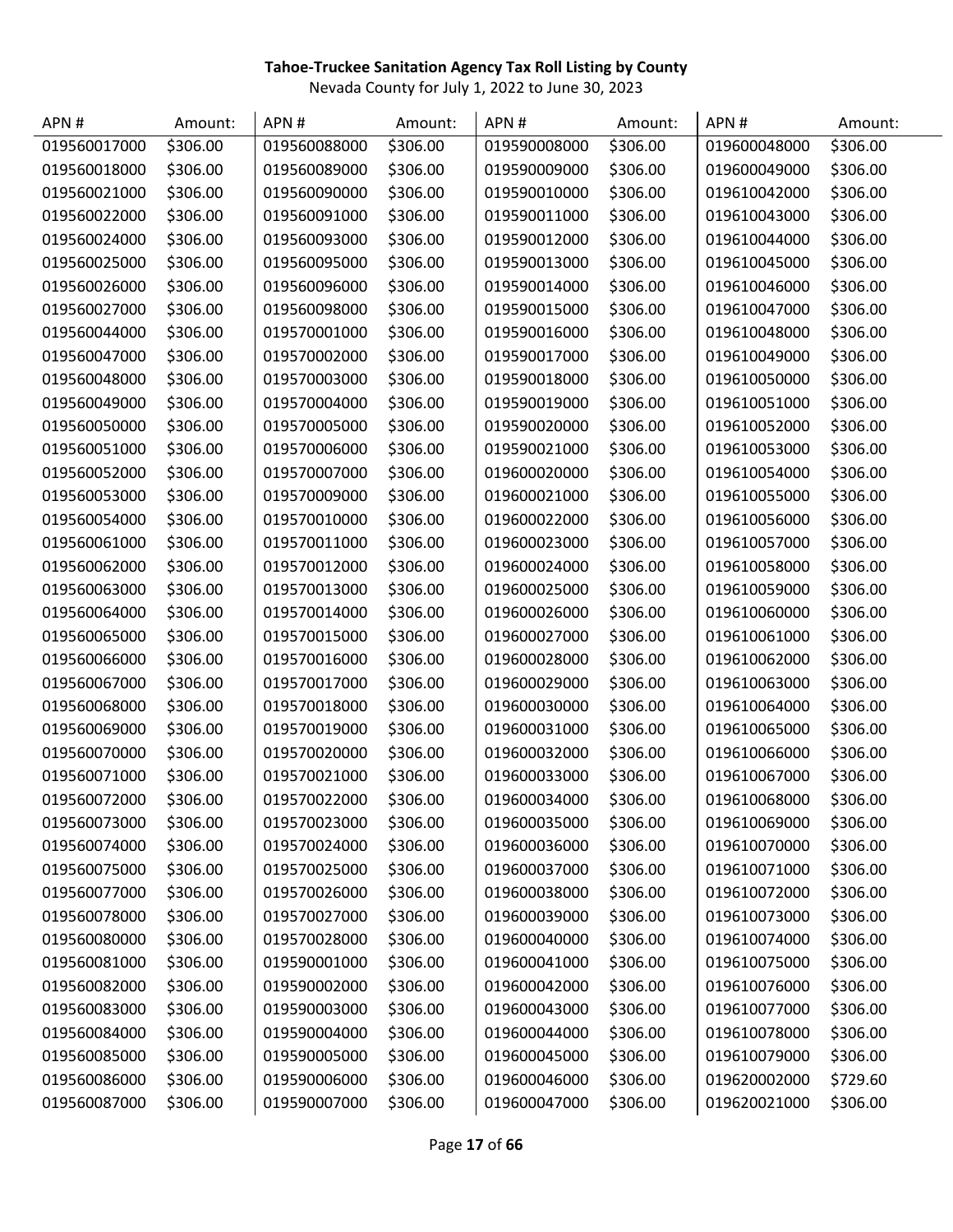| APN#         | Amount:                | APN#         | Amount:    | APN#         | Amount:  | APN#         | Amount:    |
|--------------|------------------------|--------------|------------|--------------|----------|--------------|------------|
| 019620023000 | $\overline{51,962.00}$ | 019660027000 | \$612.00   | 019690007000 | \$306.00 | 019690052000 | \$306.00   |
| 019620024000 | \$1,294.92             | 019660028000 | \$306.00   | 019690008000 | \$306.00 | 019690053000 | \$306.00   |
| 019620039000 | \$22,579.80            | 019660030000 | \$306.00   | 019690009000 | \$306.00 | 019690054000 | \$306.00   |
| 019620040000 | \$3,898.20             | 019660031000 | \$306.00   | 019690010000 | \$306.00 | 019690055000 | \$306.00   |
| 019620042000 | \$5,532.84             | 019660032000 | \$306.00   | 019690011000 | \$306.00 | 019690056000 | \$306.00   |
| 019620044000 | \$39.24                | 019660034000 | \$306.00   | 019690012000 | \$306.00 | 019690057000 | \$306.00   |
| 019620048000 | \$39.24                | 019660036000 | \$306.00   | 019690013000 | \$306.00 | 019690058000 | \$306.00   |
| 019620055000 | \$306.00               | 019660037000 | \$306.00   | 019690014000 | \$306.00 | 019690059000 | \$306.00   |
| 019620056000 | \$306.00               | 019660038000 | \$306.00   | 019690015000 | \$306.00 | 019690060000 | \$306.00   |
| 019620063000 | \$1,648.08             | 019660042000 | \$306.00   | 019690016000 | \$306.00 | 019690061000 | \$306.00   |
| 019620065000 | \$13,951.68            | 019660043000 | \$306.00   | 019690017000 | \$306.00 | 019690062000 | \$306.00   |
| 019650003000 | \$706.32               | 019660044000 | \$306.00   | 019690018000 | \$306.00 | 019690063000 | \$306.00   |
| 019650004000 | \$196.20               | 019660049000 | \$306.00   | 019690019000 | \$306.00 | 019690064000 | \$306.00   |
| 019650005000 | \$196.20               | 019660053000 | \$306.00   | 019690020000 | \$306.00 | 019690065000 | \$306.00   |
| 019650006000 | \$235.44               | 019660057000 | \$306.00   | 019690021000 | \$306.00 | 019700002000 | \$1,757.88 |
| 019650007000 | \$863.28               | 019660059000 | \$612.00   | 019690022000 | \$306.00 | 019700003000 | \$1,977.48 |
| 019650008000 | \$1,255.68             | 019660060000 | \$306.00   | 019690023000 | \$306.00 | 019700004000 | \$470.88   |
| 019650009000 | \$306.00               | 019670012000 | \$7,219.68 | 019690024000 | \$306.00 | 019700005000 | \$1,734.12 |
| 019650010000 | \$306.00               | 019670013000 | \$2,323.92 | 019690027000 | \$306.00 | 019700007000 | \$3,931.44 |
| 019650014000 | \$1,476.00             | 019670014000 | \$1,648.08 | 019690028000 | \$306.00 | 019700009000 | \$1,255.68 |
| 019650015000 | \$274.68               | 019670015000 | \$7,573.32 | 019690029000 | \$306.00 | 019700010000 | \$1,514.52 |
| 019650016000 | \$627.84               | 019670016000 | \$1,805.04 | 019690030000 | \$306.00 | 019700011000 | \$1,357.56 |
| 019650017000 | \$627.84               | 019670017000 | \$1,491.12 | 019690031000 | \$306.00 | 019700013000 | \$392.40   |
| 019650019000 | \$2,001.24             | 019670018000 | \$6,278.40 | 019690032000 | \$306.00 | 019700014000 | \$1,749.96 |
| 019650024000 | \$306.00               | 019680005000 | \$306.00   | 019690033000 | \$306.00 | 019700017000 | \$2,691.60 |
| 019650025000 | \$306.00               | 019680006000 | \$306.00   | 019690034000 | \$306.00 | 019700018000 | \$3,876.48 |
| 019650026000 | \$612.00               | 019680007000 | \$306.00   | 019690035000 | \$306.00 | 019700019000 | \$1,687.32 |
| 019650030000 | \$510.12               | 019680008000 | \$306.00   | 019690036000 | \$306.00 | 019700021000 | \$2,479.68 |
| 019660007000 | \$306.00               | 019680009000 | \$306.00   | 019690037000 | \$306.00 | 019700022000 | \$902.52   |
| 019660010000 | \$306.00               | 019680011000 | \$306.00   | 019690038000 | \$306.00 | 019700025000 | \$274.68   |
| 019660011000 | \$612.00               | 019680012000 | \$306.00   | 019690039000 | \$306.00 | 019700026000 | \$2,754.00 |
| 019660012000 | \$612.00               | 019680013000 | \$306.00   | 019690040000 | \$306.00 | 019700027000 | \$5,375.88 |
| 019660013000 | \$306.00               | 019680014000 | \$306.00   | 019690041000 | \$306.00 | 019710001000 | \$306.00   |
| 019660014000 | \$612.00               | 019680015000 | \$306.00   | 019690042000 | \$306.00 | 019710003000 | \$306.00   |
| 019660015000 | \$306.00               | 019680016000 | \$196.20   | 019690043000 | \$306.00 | 019710005000 | \$306.00   |
| 019660017000 | \$306.00               | 019680017000 | \$196.20   | 019690044000 | \$306.00 | 019710007000 | \$306.00   |
| 019660018000 | \$306.00               | 019680018000 | \$235.44   | 019690045000 | \$306.00 | 019710008000 | \$306.00   |
| 019660019000 | \$306.00               | 019680019000 | \$824.04   | 019690046000 | \$306.00 | 019710009000 | \$306.00   |
| 019660020000 | \$306.00               | 019690003000 | \$306.00   | 019690047000 | \$306.00 | 019710011000 | \$306.00   |
| 019660021000 | \$306.00               | 019690004000 | \$306.00   | 019690048000 | \$306.00 | 019710012000 | \$612.00   |
| 019660023000 | \$306.00               | 019690005000 | \$306.00   | 019690050000 | \$306.00 | 019710015000 | \$306.00   |
| 019660026000 | \$357.00               | 019690006000 | \$306.00   | 019690051000 | \$306.00 | 019710016000 | \$306.00   |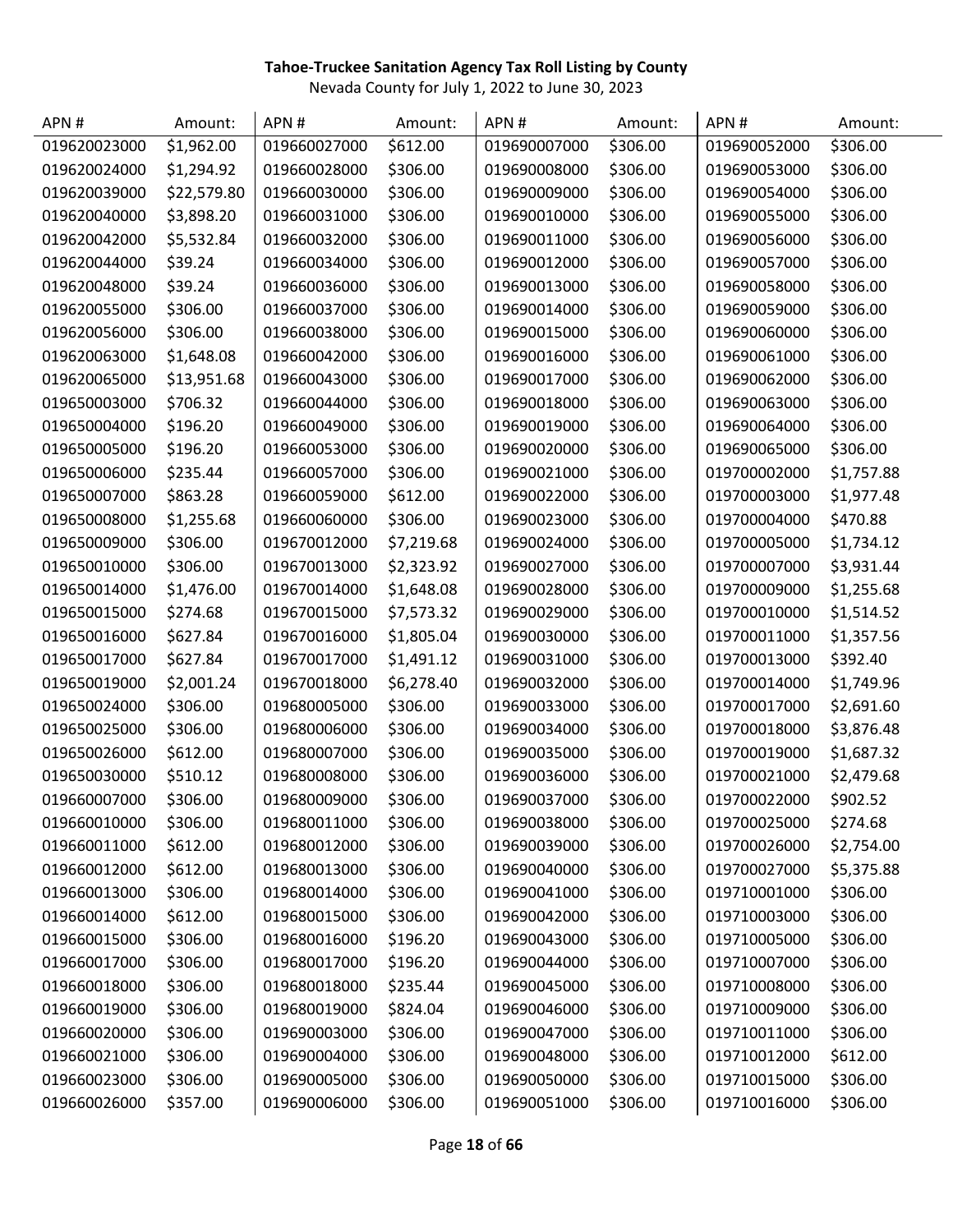| APN#         | Amount:     | APN#         | Amount:  | APN#         | Amount:    | APN#         | Amount:  |
|--------------|-------------|--------------|----------|--------------|------------|--------------|----------|
| 019710018000 | \$306.00    | 019740031000 | \$306.00 | 019750008000 | \$306.00   | 019770011000 | \$306.00 |
| 019710026000 | \$306.00    | 019740033000 | \$306.00 | 019750009000 | \$306.00   | 019770012000 | \$306.00 |
| 019710028000 | \$306.00    | 019740035000 | \$306.00 | 019750011000 | \$306.00   | 019770014000 | \$306.00 |
| 019710030000 | \$306.00    | 019740036000 | \$306.00 | 019750012000 | \$306.00   | 019770015000 | \$306.00 |
| 019710033000 | \$306.00    | 019740038000 | \$306.00 | 019750013000 | \$306.00   | 019770019000 | \$306.00 |
| 019710036000 | \$306.00    | 019740040000 | \$306.00 | 019750015000 | \$306.00   | 019780001000 | \$306.00 |
| 019710041000 | \$306.00    | 019740041000 | \$306.00 | 019750016000 | \$306.00   | 019780003000 | \$306.00 |
| 019710043000 | \$306.00    | 019740042000 | \$612.00 | 019750017000 | \$306.00   | 019780007000 | \$306.00 |
| 019710048000 | \$306.00    | 019740043000 | \$306.00 | 019750018000 | \$306.00   | 019780010000 | \$306.00 |
| 019710053000 | \$306.00    | 019740045000 | \$306.00 | 019750020000 | \$612.00   | 019780013000 | \$306.00 |
| 019720005000 | \$2,746.80  | 019740047000 | \$306.00 | 019750021000 | \$612.00   | 019780014000 | \$306.00 |
| 019720007000 | \$306.00    | 019740049000 | \$306.00 | 019750022000 | \$306.00   | 019780015000 | \$306.00 |
| 019720008000 | \$306.00    | 019740050000 | \$306.00 | 019750023000 | \$306.00   | 019780016000 | \$306.00 |
| 019720009000 | \$306.00    | 019740051000 | \$306.00 | 019750025000 | \$306.00   | 019780021000 | \$306.00 |
| 019720010000 | \$306.00    | 019740052000 | \$306.00 | 019750030000 | \$612.00   | 019780023000 | \$306.00 |
| 019730005000 | \$3,806.28  | 019740053000 | \$306.00 | 019750031000 | \$306.00   | 019780025000 | \$306.00 |
| 019730009000 | \$10,970.28 | 019740069000 | \$306.00 | 019750033000 | \$306.00   | 019780027000 | \$306.00 |
| 019730010000 | \$306.00    | 019740070000 | \$306.00 | 019750034000 | \$306.00   | 019780028000 | \$306.00 |
| 019730043000 | \$306.00    | 019740071000 | \$306.00 | 019750035000 | \$306.00   | 019790004000 | \$306.00 |
| 019730044000 | \$306.00    | 019740073000 | \$306.00 | 019750036000 | \$306.00   | 019790006000 | \$306.00 |
| 019730046000 | \$306.00    | 019740074000 | \$306.00 | 019750037000 | \$306.00   | 019790010000 | \$306.00 |
| 019730047000 | \$306.00    | 019740075000 | \$306.00 | 019750038000 | \$306.00   | 019790011000 | \$306.00 |
| 019730049000 | \$306.00    | 019740076000 | \$306.00 | 019750040000 | \$306.00   | 019790013000 | \$306.00 |
| 019730050000 | \$306.00    | 019740077000 | \$306.00 | 019750041000 | \$306.00   | 019790014000 | \$306.00 |
| 019730051000 | \$306.00    | 019740078000 | \$306.00 | 019750042000 | \$306.00   | 019790015000 | \$306.00 |
| 019740003000 | \$784.80    | 019740079000 | \$306.00 | 019750044000 | \$306.00   | 019790018000 | \$306.00 |
| 019740006000 | \$306.00    | 019740080000 | \$306.00 | 019750045000 | \$306.00   | 019790027000 | \$306.00 |
| 019740007000 | \$306.00    | 019740081000 | \$306.00 | 019760002000 | \$2,746.80 | 019800003000 | \$306.00 |
| 019740009000 | \$306.00    | 019740082000 | \$306.00 | 019760005000 | \$3,060.72 | 019800004000 | \$306.00 |
| 019740010000 | \$306.00    | 019740083000 | \$306.00 | 019760011000 | \$306.00   | 019800008000 | \$306.00 |
| 019740013000 | \$306.00    | 019740084000 | \$306.00 | 019760012000 | \$306.00   | 019800009000 | \$306.00 |
| 019740014000 | \$306.00    | 019740085000 | \$306.00 | 019760013000 | \$306.00   | 019800015000 | \$306.00 |
| 019740015000 | \$306.00    | 019740086000 | \$306.00 | 019760015000 | \$306.00   | 019800016000 | \$306.00 |
| 019740016000 | \$306.00    | 019740087000 | \$306.00 | 019760026000 | \$306.00   | 019800017000 | \$306.00 |
| 019740018000 | \$306.00    | 019740088000 | \$306.00 | 019760028000 | \$306.00   | 019800020000 | \$306.00 |
| 019740023000 | \$306.00    | 019740089000 | \$306.00 | 019760030000 | \$306.00   | 019800022000 | \$306.00 |
| 019740024000 | \$306.00    | 019740090000 | \$306.00 | 019760031000 | \$306.00   | 019800023000 | \$306.00 |
| 019740025000 | \$306.00    | 019750002000 | \$306.00 | 019760032000 | \$306.00   | 019800028000 | \$306.00 |
| 019740026000 | \$306.00    | 019750003000 | \$306.00 | 019770005000 | \$306.00   | 019800029000 | \$306.00 |
| 019740027000 | \$306.00    | 019750004000 | \$306.00 | 019770007000 | \$306.00   | 019800030000 | \$306.00 |
| 019740028000 | \$306.00    | 019750005000 | \$306.00 | 019770008000 | \$306.00   | 019800032000 | \$306.00 |
| 019740030000 | \$306.00    | 019750006000 | \$306.00 | 019770010000 | \$306.00   | 019810006000 | \$306.00 |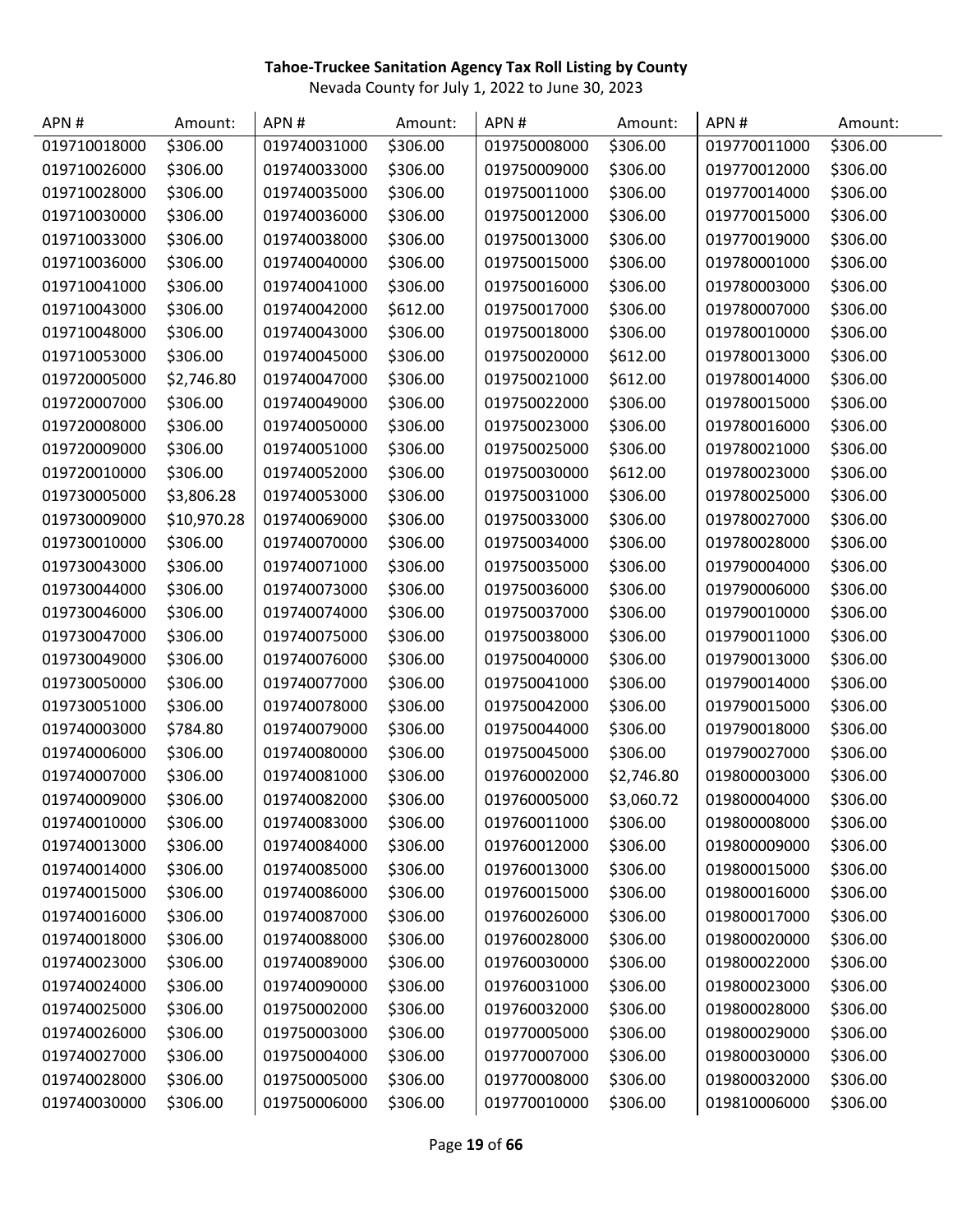| APN#         | Amount:  | APN#         | Amount:  | APN#         | Amount:  | APN#         | Amount:  |
|--------------|----------|--------------|----------|--------------|----------|--------------|----------|
| 019810007000 | \$306.00 | 019820017000 | \$306.00 | 019830012000 | \$306.00 | 019830054000 | \$306.00 |
| 019810008000 | \$306.00 | 019820018000 | \$306.00 | 019830013000 | \$306.00 | 019830055000 | \$306.00 |
| 019810009000 | \$306.00 | 019820019000 | \$306.00 | 019830014000 | \$306.00 | 019830056000 | \$306.00 |
| 019810010000 | \$306.00 | 019820022000 | \$306.00 | 019830015000 | \$306.00 | 019830057000 | \$306.00 |
| 019810011000 | \$306.00 | 019820024000 | \$306.00 | 019830016000 | \$306.00 | 019830058000 | \$306.00 |
| 019810012000 | \$306.00 | 019820025000 | \$306.00 | 019830017000 | \$306.00 | 019830059000 | \$306.00 |
| 019810013000 | \$306.00 | 019820027000 | \$306.00 | 019830018000 | \$306.00 | 019830060000 | \$306.00 |
| 019810014000 | \$306.00 | 019820028000 | \$306.00 | 019830019000 | \$306.00 | 019830061000 | \$306.00 |
| 019810015000 | \$306.00 | 019820029000 | \$306.00 | 019830020000 | \$306.00 | 019830062000 | \$306.00 |
| 019810016000 | \$306.00 | 019820030000 | \$306.00 | 019830021000 | \$306.00 | 019830063000 | \$306.00 |
| 019810017000 | \$306.00 | 019820031000 | \$306.00 | 019830022000 | \$306.00 | 019830064000 | \$306.00 |
| 019810018000 | \$306.00 | 019820033000 | \$306.00 | 019830023000 | \$306.00 | 019840004000 | \$306.00 |
| 019810019000 | \$306.00 | 019820034000 | \$306.00 | 019830024000 | \$306.00 | 019840007000 | \$306.00 |
| 019810020000 | \$306.00 | 019820035000 | \$306.00 | 019830025000 | \$306.00 | 019840009000 | \$306.00 |
| 019810021000 | \$306.00 | 019820036000 | \$306.00 | 019830026000 | \$306.00 | 019840010000 | \$306.00 |
| 019810022000 | \$306.00 | 019820039000 | \$306.00 | 019830027000 | \$306.00 | 019840011000 | \$306.00 |
| 019810023000 | \$306.00 | 019820040000 | \$306.00 | 019830028000 | \$306.00 | 019840013000 | \$306.00 |
| 019810024000 | \$306.00 | 019820041000 | \$306.00 | 019830029000 | \$306.00 | 019840014000 | \$306.00 |
| 019810025000 | \$306.00 | 019820042000 | \$306.00 | 019830030000 | \$306.00 | 019840015000 | \$306.00 |
| 019810026000 | \$306.00 | 019820043000 | \$306.00 | 019830031000 | \$306.00 | 019840018000 | \$306.00 |
| 019810027000 | \$306.00 | 019820044000 | \$306.00 | 019830032000 | \$306.00 | 019840021000 | \$306.00 |
| 019810028000 | \$306.00 | 019820045000 | \$306.00 | 019830033000 | \$306.00 | 019840022000 | \$306.00 |
| 019810029000 | \$306.00 | 019820046000 | \$306.00 | 019830034000 | \$306.00 | 019840023000 | \$306.00 |
| 019810030000 | \$306.00 | 019820047000 | \$306.00 | 019830035000 | \$306.00 | 019840024000 | \$306.00 |
| 019810031000 | \$306.00 | 019820048000 | \$306.00 | 019830036000 | \$306.00 | 019840027000 | \$306.00 |
| 019810032000 | \$306.00 | 019820049000 | \$306.00 | 019830037000 | \$306.00 | 019840030000 | \$306.00 |
| 019810033000 | \$306.00 | 019820050000 | \$306.00 | 019830038000 | \$306.00 | 019850003000 | \$306.00 |
| 019810034000 | \$306.00 | 019820051000 | \$306.00 | 019830039000 | \$306.00 | 019850004000 | \$306.00 |
| 019810035000 | \$306.00 | 019820052000 | \$306.00 | 019830040000 | \$306.00 | 019850005000 | \$306.00 |
| 019810036000 | \$306.00 | 019820053000 | \$306.00 | 019830041000 | \$306.00 | 019850006000 | \$306.00 |
| 019810037000 | \$306.00 | 019820054000 | \$306.00 | 019830042000 | \$306.00 | 019850007000 | \$306.00 |
| 019810038000 | \$306.00 | 019820055000 | \$306.00 | 019830043000 | \$306.00 | 019850008000 | \$306.00 |
| 019810039000 | \$306.00 | 019820056000 | \$306.00 | 019830044000 | \$306.00 | 019850009000 | \$306.00 |
| 019810040000 | \$306.00 | 019820057000 | \$306.00 | 019830045000 | \$306.00 | 019850010000 | \$306.00 |
| 019810041000 | \$306.00 | 019830004000 | \$306.00 | 019830046000 | \$306.00 | 019850011000 | \$306.00 |
| 019820008000 | \$306.00 | 019830005000 | \$306.00 | 019830047000 | \$306.00 | 019850013000 | \$306.00 |
| 019820009000 | \$306.00 | 019830006000 | \$306.00 | 019830048000 | \$306.00 | 019850014000 | \$306.00 |
| 019820010000 | \$306.00 | 019830007000 | \$306.00 | 019830049000 | \$306.00 | 019850020000 | \$306.00 |
| 019820013000 | \$306.00 | 019830008000 | \$306.00 | 019830050000 | \$306.00 | 019850021000 | \$306.00 |
| 019820014000 | \$306.00 | 019830009000 | \$306.00 | 019830051000 | \$306.00 | 019850022000 | \$306.00 |
| 019820015000 | \$306.00 | 019830010000 | \$306.00 | 019830052000 | \$306.00 | 019850024000 | \$306.00 |
| 019820016000 | \$306.00 | 019830011000 | \$306.00 | 019830053000 | \$306.00 | 019850025000 | \$306.00 |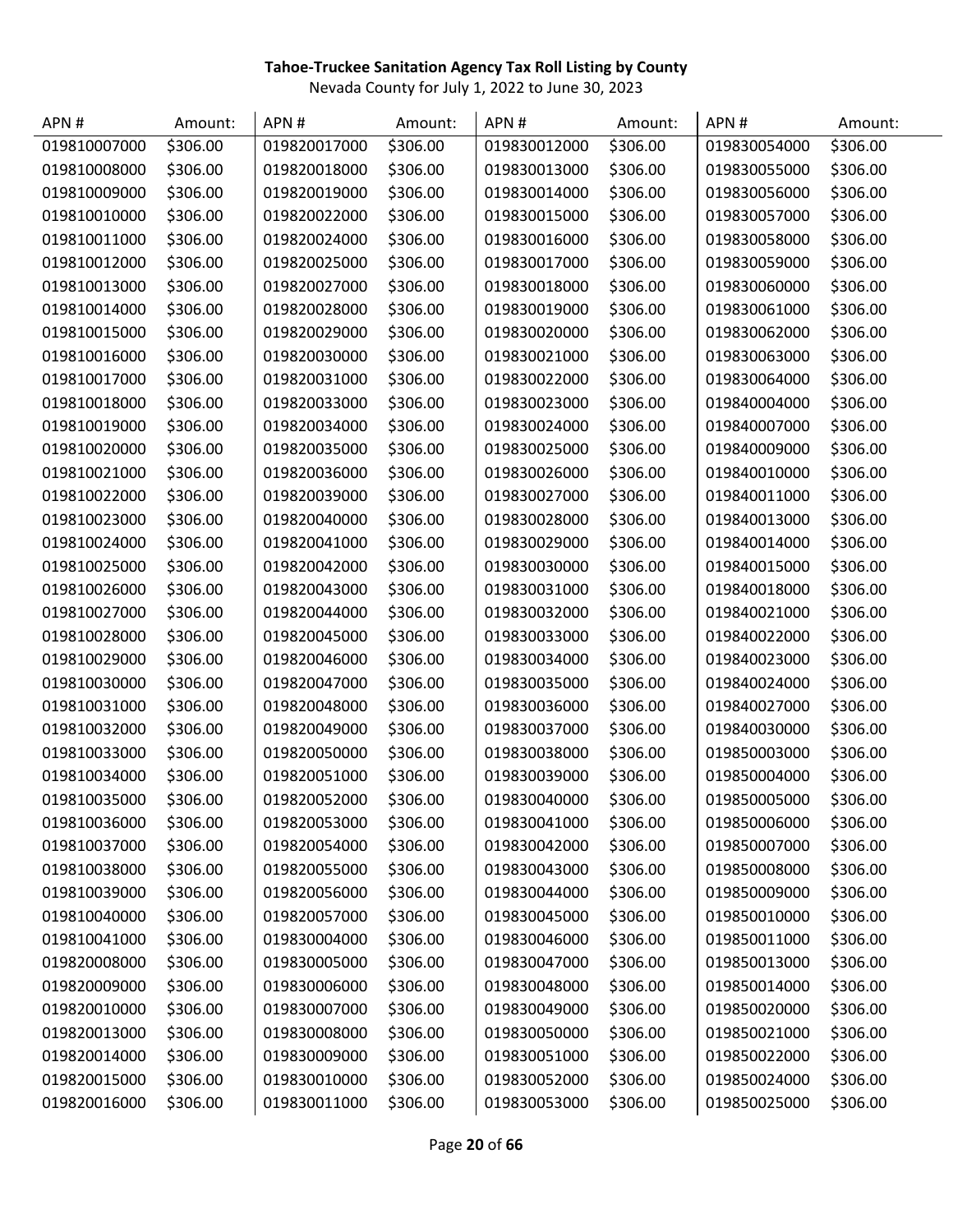| APN#         | Amount:  | APN#         | Amount:  | APN#         | Amount:    | APN#         | Amount:  |
|--------------|----------|--------------|----------|--------------|------------|--------------|----------|
| 019860004000 | \$306.00 | 019880012000 | \$306.00 | 019910020000 | \$306.00   | 019930041000 | \$306.00 |
| 019860005000 | \$306.00 | 019880014000 | \$306.00 | 019920003000 | \$313.92   | 019930042000 | \$306.00 |
| 019860006000 | \$306.00 | 019890001000 | \$306.00 | 019920008000 | \$1,436.04 | 019930043000 | \$306.00 |
| 019860007000 | \$306.00 | 019890002000 | \$306.00 | 019920009000 | \$659.16   | 019930044000 | \$306.00 |
| 019860008000 | \$306.00 | 019890005000 | \$306.00 | 019920011000 | \$2,063.88 | 019930045000 | \$306.00 |
| 019860009000 | \$306.00 | 019890007000 | \$306.00 | 019920012000 | \$619.92   | 019930046000 | \$306.00 |
| 019860011000 | \$306.00 | 019890008000 | \$306.00 | 019920014000 | \$1,828.44 | 019930047000 | \$306.00 |
| 019860013000 | \$306.00 | 019890009000 | \$306.00 | 019920017000 | \$925.92   | 019930048000 | \$306.00 |
| 019860014000 | \$306.00 | 019890011000 | \$306.00 | 019930004000 | \$306.00   | 019930049000 | \$306.00 |
| 019860015000 | \$306.00 | 019890013000 | \$306.00 | 019930005000 | \$306.00   | 019930050000 | \$306.00 |
| 019860016000 | \$306.00 | 019890014000 | \$306.00 | 019930006000 | \$306.00   | 019930051000 | \$306.00 |
| 019860017000 | \$306.00 | 019890016000 | \$306.00 | 019930007000 | \$306.00   | 019930052000 | \$306.00 |
| 019860018000 | \$306.00 | 019890018000 | \$306.00 | 019930008000 | \$306.00   | 019930053000 | \$306.00 |
| 019870002000 | \$306.00 | 019900002000 | \$306.00 | 019930009000 | \$306.00   | 019940004000 | \$306.00 |
| 019870003000 | \$306.00 | 019900004000 | \$306.00 | 019930010000 | \$306.00   | 019940005000 | \$306.00 |
| 019870004000 | \$306.00 | 019900005000 | \$306.00 | 019930011000 | \$306.00   | 019940006000 | \$306.00 |
| 019870005000 | \$306.00 | 019900009000 | \$306.00 | 019930012000 | \$306.00   | 019940007000 | \$306.00 |
| 019870006000 | \$306.00 | 019900011000 | \$306.00 | 019930013000 | \$306.00   | 019940008000 | \$306.00 |
| 019870007000 | \$306.00 | 019900012000 | \$306.00 | 019930014000 | \$306.00   | 019940009000 | \$306.00 |
| 019870014000 | \$306.00 | 019900014000 | \$306.00 | 019930015000 | \$306.00   | 019940010000 | \$306.00 |
| 019870016000 | \$306.00 | 019900017000 | \$306.00 | 019930016000 | \$306.00   | 019940011000 | \$306.00 |
| 019870017000 | \$306.00 | 019900018000 | \$306.00 | 019930017000 | \$306.00   | 019940012000 | \$306.00 |
| 019870020000 | \$306.00 | 019900020000 | \$306.00 | 019930018000 | \$306.00   | 019940013000 | \$306.00 |
| 019870022000 | \$306.00 | 019900021000 | \$306.00 | 019930019000 | \$306.00   | 019940014000 | \$306.00 |
| 019870025000 | \$306.00 | 019900022000 | \$306.00 | 019930020000 | \$306.00   | 019940015000 | \$306.00 |
| 019870026000 | \$306.00 | 019900023000 | \$306.00 | 019930021000 | \$306.00   | 019940016000 | \$306.00 |
| 019870027000 | \$306.00 | 019900024000 | \$612.00 | 019930022000 | \$306.00   | 019940017000 | \$306.00 |
| 019870028000 | \$306.00 | 019900025000 | \$306.00 | 019930023000 | \$306.00   | 019940018000 | \$306.00 |
| 019870030000 | \$306.00 | 019900027000 | \$306.00 | 019930024000 | \$306.00   | 019950004000 | \$306.00 |
| 019870032000 | \$306.00 | 019910002000 | \$306.00 | 019930025000 | \$306.00   | 019950005000 | \$306.00 |
| 019870033000 | \$306.00 | 019910005000 | \$306.00 | 019930029000 | \$306.00   | 019950006000 | \$306.00 |
| 019870036000 | \$306.00 | 019910006000 | \$306.00 | 019930030000 | \$306.00   | 019950007000 | \$306.00 |
| 019870037000 | \$306.00 | 019910007000 | \$306.00 | 019930031000 | \$306.00   | 019950008000 | \$306.00 |
| 019880001000 | \$306.00 | 019910008000 | \$306.00 | 019930032000 | \$306.00   | 019950009000 | \$306.00 |
| 019880002000 | \$306.00 | 019910009000 | \$306.00 | 019930033000 | \$306.00   | 019950010000 | \$306.00 |
| 019880003000 | \$306.00 | 019910010000 | \$306.00 | 019930034000 | \$306.00   | 019950011000 | \$306.00 |
| 019880004000 | \$306.00 | 019910011000 | \$306.00 | 019930035000 | \$306.00   | 019950012000 | \$306.00 |
| 019880005000 | \$306.00 | 019910013000 | \$306.00 | 019930036000 | \$306.00   | 019950013000 | \$306.00 |
| 019880007000 | \$306.00 | 019910014000 | \$306.00 | 019930037000 | \$306.00   | 019950014000 | \$306.00 |
| 019880008000 | \$306.00 | 019910015000 | \$306.00 | 019930038000 | \$306.00   | 019950015000 | \$306.00 |
| 019880009000 | \$306.00 | 019910016000 | \$306.00 | 019930039000 | \$306.00   | 019950016000 | \$306.00 |
| 019880010000 | \$306.00 | 019910017000 | \$306.00 | 019930040000 | \$306.00   | 019950017000 | \$306.00 |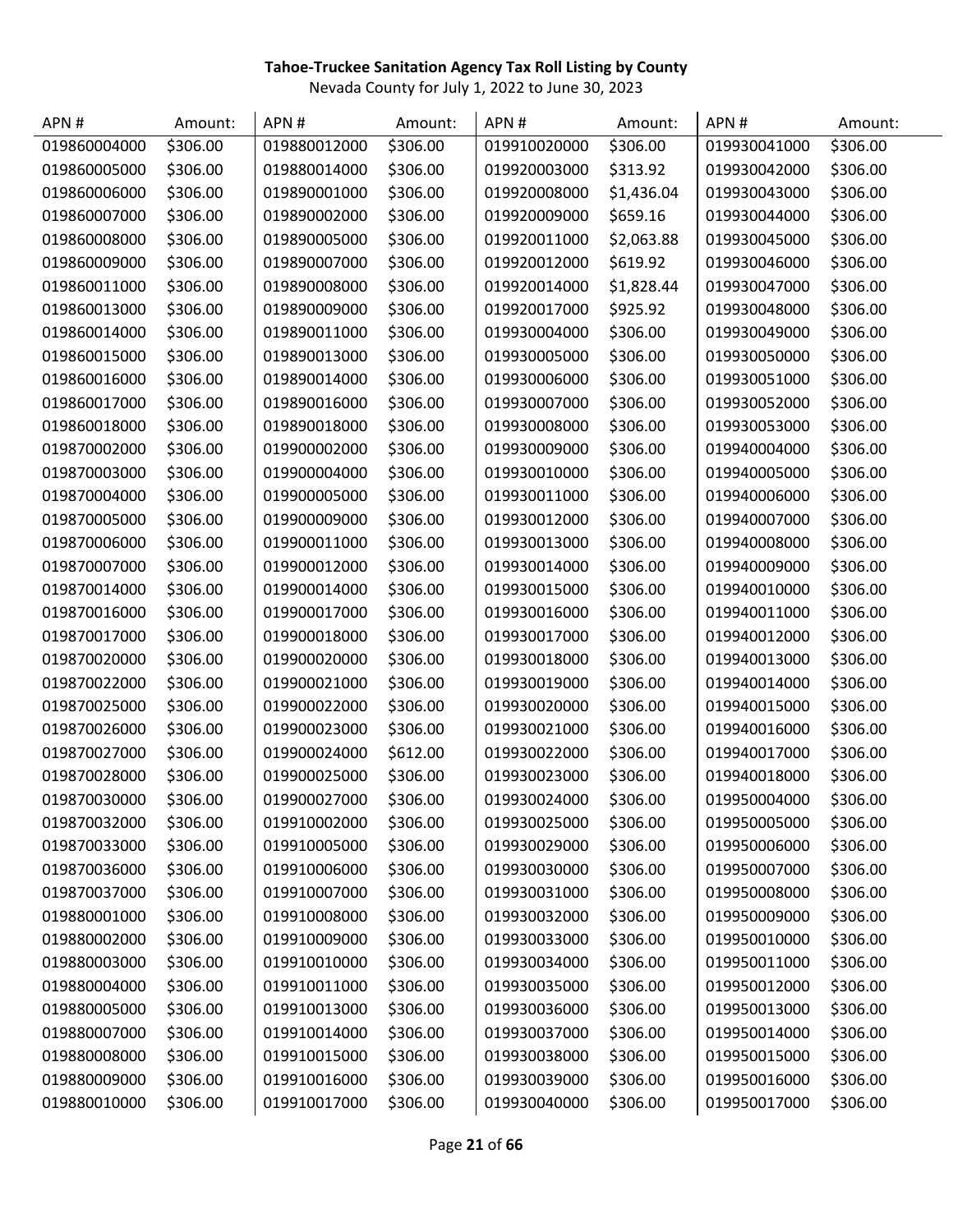| APN#         | Amount:     | APN#         | Amount:  | APN#         | Amount:  | APN#         | Amount:  |
|--------------|-------------|--------------|----------|--------------|----------|--------------|----------|
| 019950018000 | \$306.00    | 019960031000 | \$306.00 | 019980017000 | \$306.00 | 019980074000 | \$306.00 |
| 019950019000 | \$306.00    | 019960032000 | \$306.00 | 019980018000 | \$306.00 | 019980075000 | \$306.00 |
| 019950020000 | \$306.00    | 019960033000 | \$306.00 | 019980019000 | \$306.00 | 019980076000 | \$306.00 |
| 019950021000 | \$306.00    | 019960034000 | \$306.00 | 019980020000 | \$306.00 | 019980077000 | \$306.00 |
| 019950022000 | \$306.00    | 019960035000 | \$306.00 | 019980021000 | \$306.00 | 019980078000 | \$282.54 |
| 019950024000 | \$1,412.64  | 019970003000 | \$306.00 | 019980025000 | \$306.00 | 019990021000 | \$306.00 |
| 019950025000 | \$824.04    | 019970004000 | \$306.00 | 019980026000 | \$306.00 | 019990027000 | \$306.00 |
| 019950026000 | \$7,484.40  | 019970044000 | \$306.00 | 019980029000 | \$306.00 | 040010001000 | \$351.60 |
| 019950027000 | \$4,262.88  | 019970045000 | \$306.00 | 019980030000 | \$306.00 | 040010002000 | \$351.60 |
| 019950028000 | \$6,236.88  | 019970046000 | \$306.00 | 019980031000 | \$306.00 | 040010003000 | \$351.60 |
| 019950032000 | \$1,530.36  | 019970047000 | \$306.00 | 019980032000 | \$306.00 | 040010004000 | \$351.60 |
| 019950033000 | \$18,341.64 | 019970048000 | \$306.00 | 019980033000 | \$306.00 | 040010006000 | \$351.60 |
| 019950034000 | \$1,373.40  | 019970049000 | \$306.00 | 019980034000 | \$306.00 | 040010007000 | \$703.20 |
| 019960002000 | \$306.00    | 019970050000 | \$306.00 | 019980040000 | \$306.00 | 040010008000 | \$351.60 |
| 019960003000 | \$306.00    | 019970051000 | \$306.00 | 019980041000 | \$306.00 | 040010009000 | \$351.60 |
| 019960004000 | \$306.00    | 019970052000 | \$306.00 | 019980042000 | \$306.00 | 040010010000 | \$351.60 |
| 019960005000 | \$306.00    | 019970053000 | \$306.00 | 019980043000 | \$306.00 | 040010011000 | \$351.60 |
| 019960006000 | \$306.00    | 019970054000 | \$306.00 | 019980049000 | \$306.00 | 040010012000 | \$351.60 |
| 019960007000 | \$306.00    | 019970055000 | \$306.00 | 019980050000 | \$306.00 | 040010013000 | \$351.60 |
| 019960008000 | \$306.00    | 019970056000 | \$306.00 | 019980051000 | \$306.00 | 040010014000 | \$351.60 |
| 019960009000 | \$306.00    | 019970057000 | \$306.00 | 019980052000 | \$306.00 | 040010015000 | \$351.60 |
| 019960010000 | \$306.00    | 019970058000 | \$306.00 | 019980053000 | \$306.00 | 040010016000 | \$351.60 |
| 019960011000 | \$306.00    | 019970059000 | \$306.00 | 019980054000 | \$306.00 | 040010018000 | \$703.20 |
| 019960012000 | \$306.00    | 019970060000 | \$306.00 | 019980055000 | \$306.00 | 040010020000 | \$351.60 |
| 019960013000 | \$306.00    | 019970061000 | \$306.00 | 019980056000 | \$306.00 | 040010021000 | \$351.60 |
| 019960014000 | \$306.00    | 019970062000 | \$306.00 | 019980057000 | \$306.00 | 040010022000 | \$351.60 |
| 019960015000 | \$306.00    | 019970063000 | \$306.00 | 019980058000 | \$306.00 | 040010023000 | \$351.60 |
| 019960016000 | \$306.00    | 019970064000 | \$306.00 | 019980059000 | \$306.00 | 040010024000 | \$351.60 |
| 019960017000 | \$306.00    | 019970065000 | \$306.00 | 019980060000 | \$306.00 | 040010025000 | \$703.20 |
| 019960018000 | \$306.00    | 019970066000 | \$306.00 | 019980061000 | \$306.00 | 040010026000 | \$351.60 |
| 019960019000 | \$306.00    | 019970067000 | \$306.00 | 019980062000 | \$306.00 | 040010027000 | \$351.60 |
| 019960020000 | \$306.00    | 019970068000 | \$306.00 | 019980063000 | \$306.00 | 040010028000 | \$351.60 |
| 019960021000 | \$306.00    | 019970069000 | \$306.00 | 019980064000 | \$306.00 | 040010029000 | \$351.60 |
| 019960022000 | \$306.00    | 019970070000 | \$306.00 | 019980065000 | \$306.00 | 040010030000 | \$351.60 |
| 019960023000 | \$306.00    | 019970071000 | \$306.00 | 019980066000 | \$306.00 | 040010031000 | \$351.60 |
| 019960024000 | \$306.00    | 019970072000 | \$306.00 | 019980067000 | \$306.00 | 040010032000 | \$351.60 |
| 019960025000 | \$306.00    | 019970073000 | \$306.00 | 019980068000 | \$306.00 | 040010033000 | \$351.60 |
| 019960026000 | \$306.00    | 019970074000 | \$306.00 | 019980069000 | \$306.00 | 040010035000 | \$351.60 |
| 019960027000 | \$306.00    | 019970075000 | \$306.00 | 019980070000 | \$306.00 | 040010036000 | \$351.60 |
| 019960028000 | \$306.00    | 019980014000 | \$306.00 | 019980071000 | \$306.00 | 040010037000 | \$351.60 |
| 019960029000 | \$306.00    | 019980015000 | \$306.00 | 019980072000 | \$306.00 | 040010038000 | \$351.60 |
| 019960030000 | \$306.00    | 019980016000 | \$306.00 | 019980073000 | \$306.00 | 040010039000 | \$351.60 |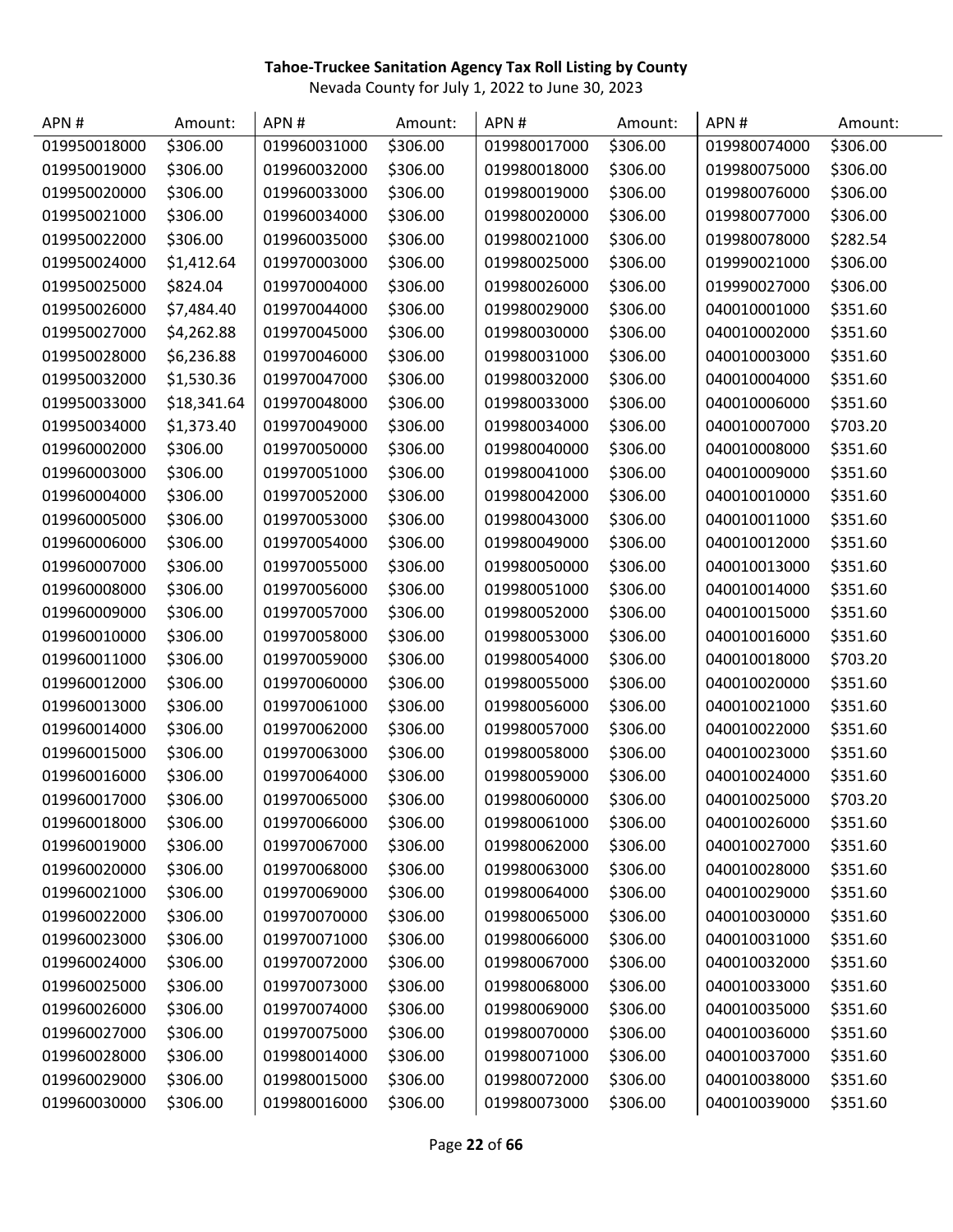| APN#         | Amount:  | APN#         | Amount:  | APN#         | Amount:  | APN#         | Amount:  |
|--------------|----------|--------------|----------|--------------|----------|--------------|----------|
| 040010040000 | \$351.60 | 040030019000 | \$351.60 | 040050016000 | \$351.60 | 040060019000 | \$351.60 |
| 040010042000 | \$351.60 | 040030020000 | \$351.60 | 040050017000 | \$351.60 | 040060020000 | \$351.60 |
| 040010043000 | \$351.60 | 040040001000 | \$351.60 | 040050018000 | \$351.60 | 040060021000 | \$351.60 |
| 040010044000 | \$351.60 | 040040002000 | \$351.60 | 040050019000 | \$351.60 | 040060022000 | \$351.60 |
| 040010045000 | \$351.60 | 040040003000 | \$351.60 | 040050020000 | \$351.60 | 040060023000 | \$351.60 |
| 040020001000 | \$703.20 | 040040004000 | \$351.60 | 040050021000 | \$351.60 | 040060024000 | \$351.60 |
| 040020002000 | \$351.60 | 040040005000 | \$351.60 | 040050022000 | \$351.60 | 040060025000 | \$351.60 |
| 040020003000 | \$351.60 | 040040006000 | \$351.60 | 040050023000 | \$351.60 | 040060026000 | \$351.60 |
| 040020004000 | \$351.60 | 040040007000 | \$351.60 | 040050024000 | \$351.60 | 040060027000 | \$703.20 |
| 040020005000 | \$351.60 | 040040008000 | \$351.60 | 040050025000 | \$351.60 | 040060028000 | \$351.60 |
| 040020006000 | \$351.60 | 040040009000 | \$351.60 | 040050026000 | \$351.60 | 040060029000 | \$351.60 |
| 040020007000 | \$351.60 | 040040010000 | \$351.60 | 040050027000 | \$351.60 | 040070001000 | \$351.60 |
| 040020008000 | \$351.60 | 040040011000 | \$351.60 | 040050028000 | \$351.60 | 040070002000 | \$351.60 |
| 040020010000 | \$351.60 | 040040012000 | \$351.60 | 040050029000 | \$351.60 | 040070003000 | \$351.60 |
| 040020011000 | \$351.60 | 040040013000 | \$351.60 | 040050030000 | \$351.60 | 040070004000 | \$351.60 |
| 040020012000 | \$351.60 | 040040014000 | \$351.60 | 040050031000 | \$351.60 | 040070005000 | \$351.60 |
| 040020013000 | \$351.60 | 040040015000 | \$351.60 | 040050032000 | \$351.60 | 040070006000 | \$351.60 |
| 040020014000 | \$351.60 | 040040016000 | \$351.60 | 040050033000 | \$351.60 | 040070008000 | \$351.60 |
| 040020015000 | \$351.60 | 040040017000 | \$351.60 | 040050034000 | \$351.60 | 040070009000 | \$351.60 |
| 040020016000 | \$351.60 | 040040018000 | \$703.20 | 040050035000 | \$351.60 | 040070010000 | \$703.20 |
| 040020017000 | \$351.60 | 040040019000 | \$351.60 | 040050036000 | \$351.60 | 040070011000 | \$351.60 |
| 040020018000 | \$351.60 | 040040020000 | \$351.60 | 040050038000 | \$351.60 | 040070012000 | \$351.60 |
| 040020019000 | \$351.60 | 040040021000 | \$351.60 | 040050039000 | \$351.60 | 040070013000 | \$351.60 |
| 040020020000 | \$351.60 | 040040022000 | \$351.60 | 040050040000 | \$351.60 | 040070014000 | \$351.60 |
| 040020023000 | \$351.60 | 040040023000 | \$351.60 | 040050041000 | \$351.60 | 040070015000 | \$351.60 |
| 040030001000 | \$351.60 | 040040024000 | \$351.60 | 040050042000 | \$351.60 | 040070016000 | \$351.60 |
| 040030002000 | \$351.60 | 040040025000 | \$351.60 | 040060001000 | \$351.60 | 040070017000 | \$351.60 |
| 040030003000 | \$351.60 | 040040026000 | \$351.60 | 040060002000 | \$351.60 | 040070018000 | \$351.60 |
| 040030004000 | \$351.60 | 040040027000 | \$351.60 | 040060003000 | \$351.60 | 040070019000 | \$351.60 |
| 040030005000 | \$351.60 | 040050002000 | \$351.60 | 040060004000 | \$351.60 | 040070020000 | \$351.60 |
| 040030006000 | \$351.60 | 040050003000 | \$351.60 | 040060005000 | \$351.60 | 040070021000 | \$351.60 |
| 040030007000 | \$351.60 | 040050004000 | \$703.20 | 040060006000 | \$351.60 | 040070022000 | \$351.60 |
| 040030008000 | \$351.60 | 040050005000 | \$351.60 | 040060008000 | \$351.60 | 040070023000 | \$351.60 |
| 040030009000 | \$351.60 | 040050006000 | \$351.60 | 040060009000 | \$351.60 | 040070024000 | \$351.60 |
| 040030010000 | \$351.60 | 040050008000 | \$351.60 | 040060010000 | \$351.60 | 040070025000 | \$351.60 |
| 040030011000 | \$351.60 | 040050009000 | \$351.60 | 040060012000 | \$703.20 | 040070026000 | \$351.60 |
| 040030012000 | \$351.60 | 040050010000 | \$351.60 | 040060013000 | \$351.60 | 040070027000 | \$351.60 |
| 040030013000 | \$351.60 | 040050011000 | \$351.60 | 040060014000 | \$351.60 | 040070028000 | \$351.60 |
| 040030014000 | \$351.60 | 040050012000 | \$351.60 | 040060015000 | \$351.60 | 040070029000 | \$351.60 |
| 040030015000 | \$351.60 | 040050013000 | \$351.60 | 040060016000 | \$351.60 | 040070030000 | \$351.60 |
| 040030016000 | \$351.60 | 040050014000 | \$351.60 | 040060017000 | \$351.60 | 040070031000 | \$351.60 |
| 040030017000 | \$351.60 | 040050015000 | \$351.60 | 040060018000 | \$351.60 | 040070032000 | \$351.60 |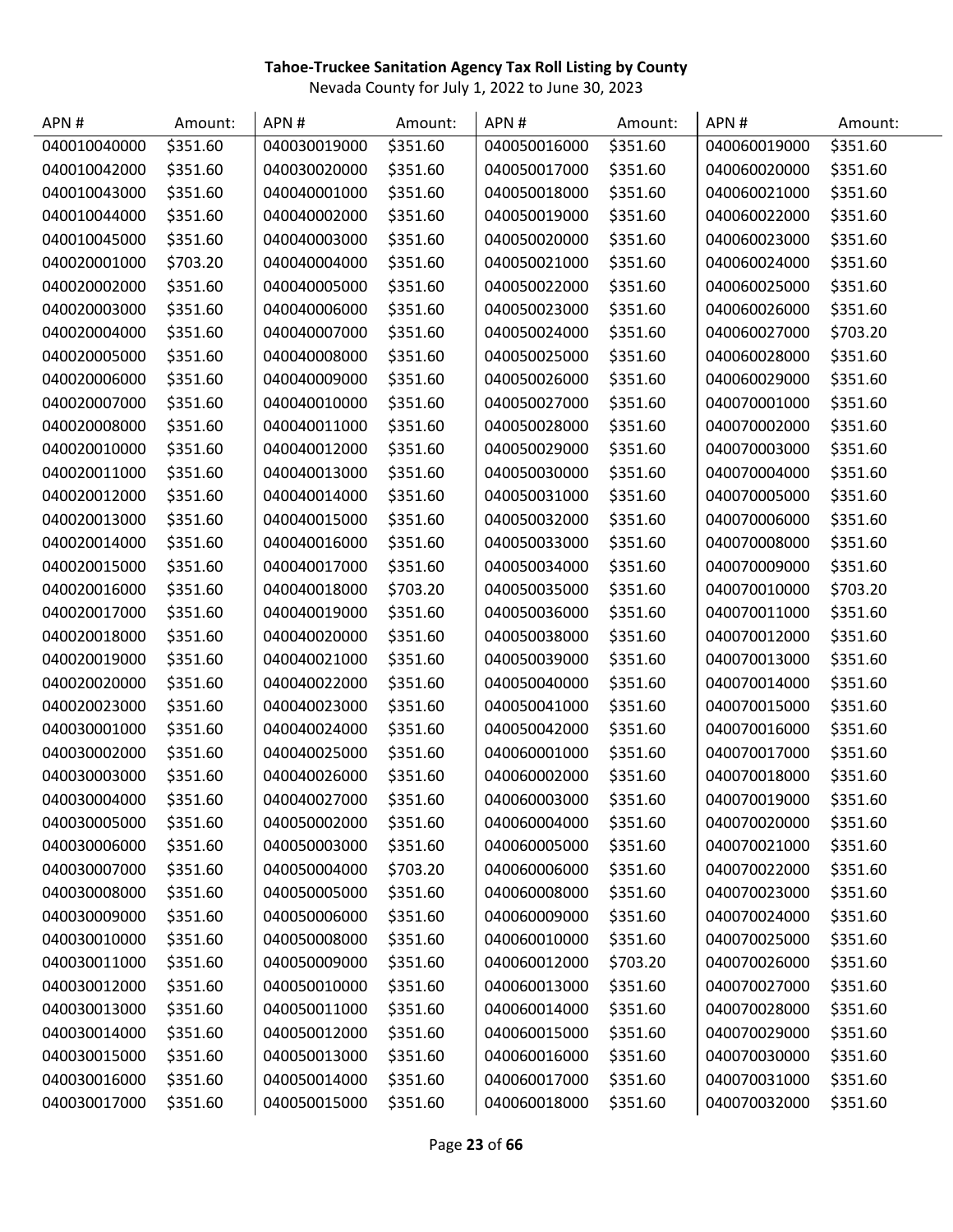| APN#         | Amount:  | APN#         | Amount:  | APN#         | Amount:  | APN#         | Amount:  |
|--------------|----------|--------------|----------|--------------|----------|--------------|----------|
| 040070033000 | \$351.60 | 040090020000 | \$351.60 | 040120019000 | \$351.60 | 040130023000 | \$351.60 |
| 040070034000 | \$351.60 | 040090021000 | \$351.60 | 040120020000 | \$351.60 | 040130024000 | \$351.60 |
| 040080001000 | \$351.60 | 040090022000 | \$351.60 | 040120021000 | \$351.60 | 040130025000 | \$351.60 |
| 040080002000 | \$351.60 | 040090023000 | \$351.60 | 040120022000 | \$351.60 | 040130026000 | \$351.60 |
| 040080003000 | \$351.60 | 040100002000 | \$351.60 | 040120023000 | \$351.60 | 040130027000 | \$351.60 |
| 040080004000 | \$351.60 | 040100003000 | \$351.60 | 040120025000 | \$351.60 | 040130028000 | \$351.60 |
| 040080005000 | \$351.60 | 040100004000 | \$351.60 | 040120026000 | \$351.60 | 040130029000 | \$351.60 |
| 040080006000 | \$351.60 | 040100005000 | \$351.60 | 040120027000 | \$351.60 | 040130030000 | \$351.60 |
| 040080007000 | \$351.60 | 040100006000 | \$351.60 | 040120029000 | \$351.60 | 040130031000 | \$351.60 |
| 040080008000 | \$351.60 | 040100008000 | \$351.60 | 040120030000 | \$351.60 | 040130032000 | \$351.60 |
| 040080009000 | \$351.60 | 040100009000 | \$351.60 | 040120031000 | \$351.60 | 040130033000 | \$351.60 |
| 040080010000 | \$351.60 | 040100010000 | \$351.60 | 040120032000 | \$351.60 | 040130034000 | \$351.60 |
| 040080011000 | \$351.60 | 040100011000 | \$351.60 | 040120033000 | \$351.60 | 040130035000 | \$351.60 |
| 040080012000 | \$351.60 | 040100012000 | \$351.60 | 040120034000 | \$351.60 | 040130036000 | \$351.60 |
| 040080013000 | \$351.60 | 040100013000 | \$351.60 | 040120035000 | \$351.60 | 040130037000 | \$351.60 |
| 040080014000 | \$351.60 | 040100015000 | \$351.60 | 040120036000 | \$351.60 | 040130038000 | \$351.60 |
| 040080015000 | \$351.60 | 040100016000 | \$351.60 | 040120037000 | \$351.60 | 040130039000 | \$351.60 |
| 040080016000 | \$351.60 | 040100017000 | \$351.60 | 040120038000 | \$351.60 | 040130040000 | \$351.60 |
| 040080017000 | \$351.60 | 040100018000 | \$351.60 | 040120039000 | \$351.60 | 040130041000 | \$351.60 |
| 040080018000 | \$351.60 | 040100019000 | \$351.60 | 040120040000 | \$351.60 | 040130042000 | \$351.60 |
| 040080020000 | \$351.60 | 040100020000 | \$703.20 | 040120041000 | \$351.60 | 040130043000 | \$351.60 |
| 040080022000 | \$703.20 | 040100021000 | \$351.60 | 040120042000 | \$351.60 | 040130044000 | \$351.60 |
| 040080023000 | \$351.60 | 040100022000 | \$351.60 | 040120043000 | \$351.60 | 040140003000 | \$351.60 |
| 040080024000 | \$351.60 | 040100023000 | \$351.60 | 040130001000 | \$351.60 | 040140004000 | \$351.60 |
| 040080025000 | \$351.60 | 040100024000 | \$351.60 | 040130002000 | \$351.60 | 040140005000 | \$351.60 |
| 040090001000 | \$351.60 | 040100026000 | \$351.60 | 040130003000 | \$351.60 | 040140006000 | \$351.60 |
| 040090002000 | \$351.60 | 040120001000 | \$351.60 | 040130004000 | \$351.60 | 040140007000 | \$351.60 |
| 040090004000 | \$351.60 | 040120002000 | \$351.60 | 040130005000 | \$351.60 | 040140008000 | \$351.60 |
| 040090005000 | \$351.60 | 040120004000 | \$351.60 | 040130006000 | \$351.60 | 040140009000 | \$351.60 |
| 040090006000 | \$351.60 | 040120005000 | \$351.60 | 040130007000 | \$351.60 | 040140011000 | \$351.60 |
| 040090007000 | \$351.60 | 040120006000 | \$351.60 | 040130008000 | \$351.60 | 040140012000 | \$351.60 |
| 040090009000 | \$703.20 | 040120007000 | \$351.60 | 040130009000 | \$351.60 | 040140013000 | \$351.60 |
| 040090010000 | \$351.60 | 040120008000 | \$351.60 | 040130010000 | \$351.60 | 040140014000 | \$351.60 |
| 040090011000 | \$351.60 | 040120010000 | \$351.60 | 040130011000 | \$351.60 | 040140015000 | \$351.60 |
| 040090012000 | \$510.60 | 040120011000 | \$351.60 | 040130012000 | \$351.60 | 040140016000 | \$351.60 |
| 040090013000 | \$351.60 | 040120012000 | \$351.60 | 040130013000 | \$351.60 | 040140017000 | \$351.60 |
| 040090014000 | \$351.60 | 040120013000 | \$351.60 | 040130014000 | \$351.60 | 040140018000 | \$351.60 |
| 040090015000 | \$351.60 | 040120014000 | \$351.60 | 040130015000 | \$351.60 | 040140019000 | \$351.60 |
| 040090016000 | \$351.60 | 040120015000 | \$351.60 | 040130016000 | \$351.60 | 040140020000 | \$351.60 |
| 040090017000 | \$351.60 | 040120016000 | \$351.60 | 040130018000 | \$351.60 | 040140021000 | \$351.60 |
| 040090018000 | \$351.60 | 040120017000 | \$351.60 | 040130020000 | \$351.60 | 040140022000 | \$351.60 |
| 040090019000 | \$351.60 | 040120018000 | \$351.60 | 040130021000 | \$351.60 | 040140023000 | \$351.60 |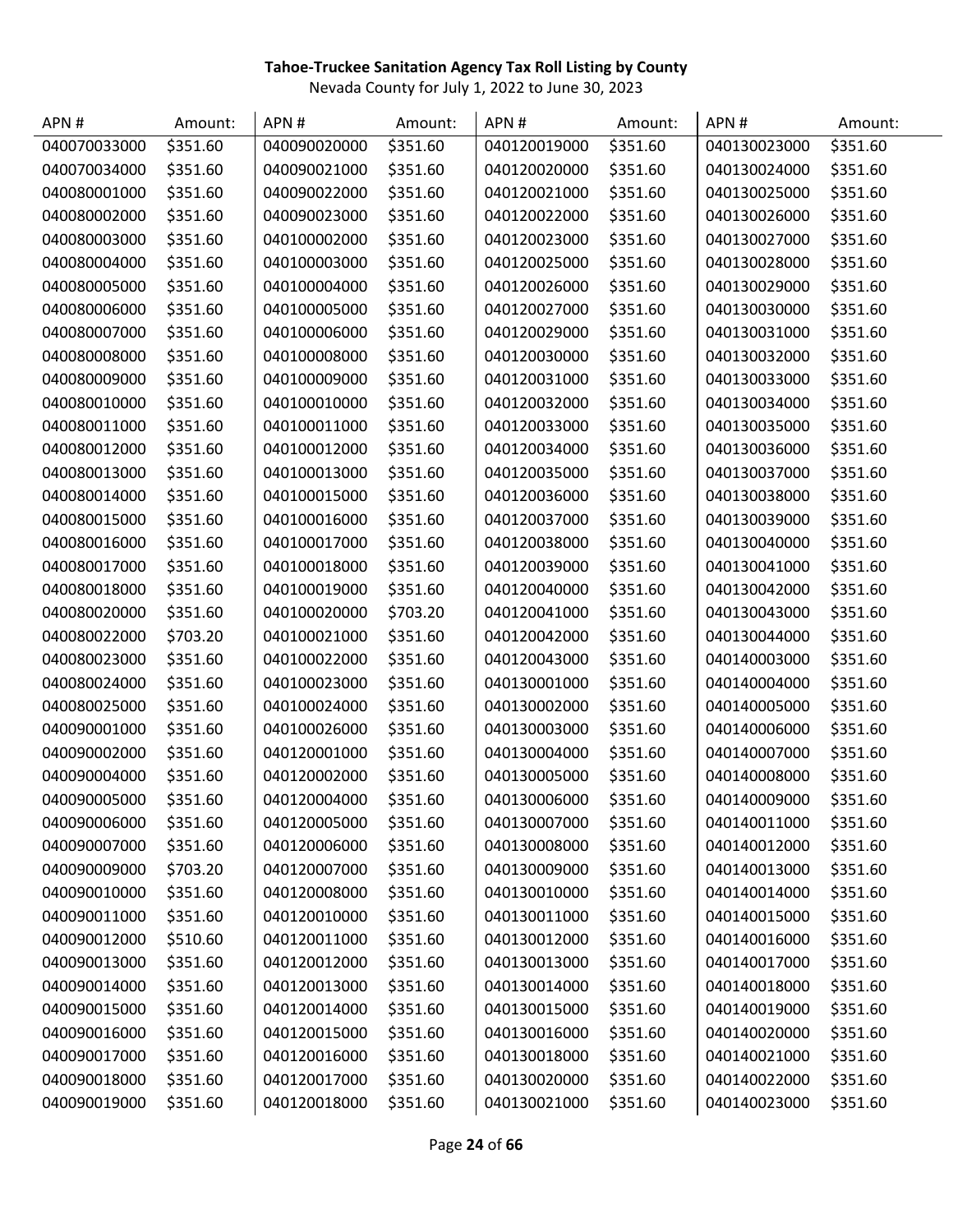| APN#         | Amount:  | APN#         | Amount:  | APN#         | Amount:  | APN#         | Amount:  |
|--------------|----------|--------------|----------|--------------|----------|--------------|----------|
| 040140024000 | \$351.60 | 040150024000 | \$351.60 | 040170019000 | \$351.60 | 040190022000 | \$351.60 |
| 040140025000 | \$351.60 | 040150025000 | \$351.60 | 040170020000 | \$351.60 | 040190023000 | \$351.60 |
| 040140026000 | \$351.60 | 040150026000 | \$351.60 | 040170024000 | \$351.60 | 040190024000 | \$351.60 |
| 040140027000 | \$351.60 | 040150027000 | \$351.60 | 040170026000 | \$351.60 | 040190025000 | \$351.60 |
| 040140028000 | \$351.60 | 040150029000 | \$351.60 | 040180001000 | \$351.60 | 040190026000 | \$351.60 |
| 040140029000 | \$351.60 | 040150030000 | \$351.60 | 040180002000 | \$351.60 | 040190027000 | \$351.60 |
| 040140030000 | \$351.60 | 040150031000 | \$351.60 | 040180003000 | \$351.60 | 040190028000 | \$351.60 |
| 040140031000 | \$351.60 | 040150032000 | \$351.60 | 040180005000 | \$351.60 | 040190029000 | \$351.60 |
| 040140032000 | \$351.60 | 040150033000 | \$351.60 | 040180006000 | \$351.60 | 040190030000 | \$351.60 |
| 040140033000 | \$351.60 | 040150034000 | \$351.60 | 040180007000 | \$351.60 | 040190031000 | \$351.60 |
| 040140034000 | \$351.60 | 040150035000 | \$351.60 | 040180008000 | \$351.60 | 040190032000 | \$351.60 |
| 040140036000 | \$351.60 | 040150036000 | \$351.60 | 040180009000 | \$351.60 | 040190033000 | \$351.60 |
| 040140038000 | \$351.60 | 040150037000 | \$351.60 | 040180011000 | \$351.60 | 040190034000 | \$351.60 |
| 040140039000 | \$351.60 | 040150038000 | \$351.60 | 040180012000 | \$351.60 | 040190035000 | \$351.60 |
| 040140040000 | \$351.60 | 040160001000 | \$351.60 | 040180013000 | \$351.60 | 040190036000 | \$351.60 |
| 040140041000 | \$351.60 | 040160002000 | \$351.60 | 040180014000 | \$351.60 | 040190037000 | \$351.60 |
| 040140042000 | \$351.60 | 040160003000 | \$351.60 | 040180015000 | \$351.60 | 040190038000 | \$351.60 |
| 040140043000 | \$351.60 | 040160004000 | \$703.20 | 040180016000 | \$351.60 | 040190039000 | \$351.60 |
| 040140044000 | \$351.60 | 040160005000 | \$351.60 | 040180020000 | \$351.60 | 040190040000 | \$351.60 |
| 040140045000 | \$351.60 | 040160006000 | \$351.60 | 040180021000 | \$351.60 | 040190041000 | \$351.60 |
| 040140046000 | \$351.60 | 040160007000 | \$351.60 | 040180022000 | \$351.60 | 040190042000 | \$351.60 |
| 040140047000 | \$351.60 | 040160008000 | \$351.60 | 040190001000 | \$351.60 | 040190043000 | \$351.60 |
| 040140048000 | \$351.60 | 040160009000 | \$351.60 | 040190002000 | \$351.60 | 040200001000 | \$351.60 |
| 040140049000 | \$351.60 | 040160010000 | \$351.60 | 040190003000 | \$351.60 | 040200002000 | \$351.60 |
| 040140051000 | \$351.60 | 040160011000 | \$351.60 | 040190004000 | \$351.60 | 040200003000 | \$351.60 |
| 040150002000 | \$351.60 | 040160012000 | \$351.60 | 040190005000 | \$351.60 | 040200004000 | \$351.60 |
| 040150004000 | \$351.60 | 040160013000 | \$351.60 | 040190006000 | \$351.60 | 040200006000 | \$351.60 |
| 040150005000 | \$351.60 | 040170001000 | \$351.60 | 040190007000 | \$351.60 | 040200007000 | \$351.60 |
| 040150006000 | \$351.60 | 040170002000 | \$351.60 | 040190008000 | \$351.60 | 040200008000 | \$351.60 |
| 040150007000 | \$351.60 | 040170003000 | \$351.60 | 040190009000 | \$351.60 | 040200010000 | \$351.60 |
| 040150008000 | \$351.60 | 040170004000 | \$351.60 | 040190010000 | \$351.60 | 040200011000 | \$351.60 |
| 040150009000 | \$351.60 | 040170005000 | \$351.60 | 040190011000 | \$351.60 | 040200012000 | \$351.60 |
| 040150010000 | \$351.60 | 040170006000 | \$351.60 | 040190012000 | \$351.60 | 040200013000 | \$351.60 |
| 040150011000 | \$351.60 | 040170010000 | \$351.60 | 040190013000 | \$351.60 | 040200014000 | \$351.60 |
| 040150013000 | \$351.60 | 040170011000 | \$351.60 | 040190014000 | \$351.60 | 040200015000 | \$351.60 |
| 040150015000 | \$351.60 | 040170012000 | \$351.60 | 040190015000 | \$351.60 | 040200016000 | \$351.60 |
| 040150016000 | \$351.60 | 040170013000 | \$351.60 | 040190016000 | \$351.60 | 040200017000 | \$351.60 |
| 040150017000 | \$351.60 | 040170014000 | \$351.60 | 040190017000 | \$351.60 | 040200018000 | \$351.60 |
| 040150018000 | \$351.60 | 040170015000 | \$351.60 | 040190018000 | \$351.60 | 040200019000 | \$351.60 |
| 040150019000 | \$351.60 | 040170016000 | \$351.60 | 040190019000 | \$351.60 | 040200020000 | \$351.60 |
| 040150020000 | \$351.60 | 040170017000 | \$410.20 | 040190020000 | \$351.60 | 040200021000 | \$351.60 |
| 040150021000 | \$351.60 | 040170018000 | \$351.60 | 040190021000 | \$351.60 | 040200022000 | \$351.60 |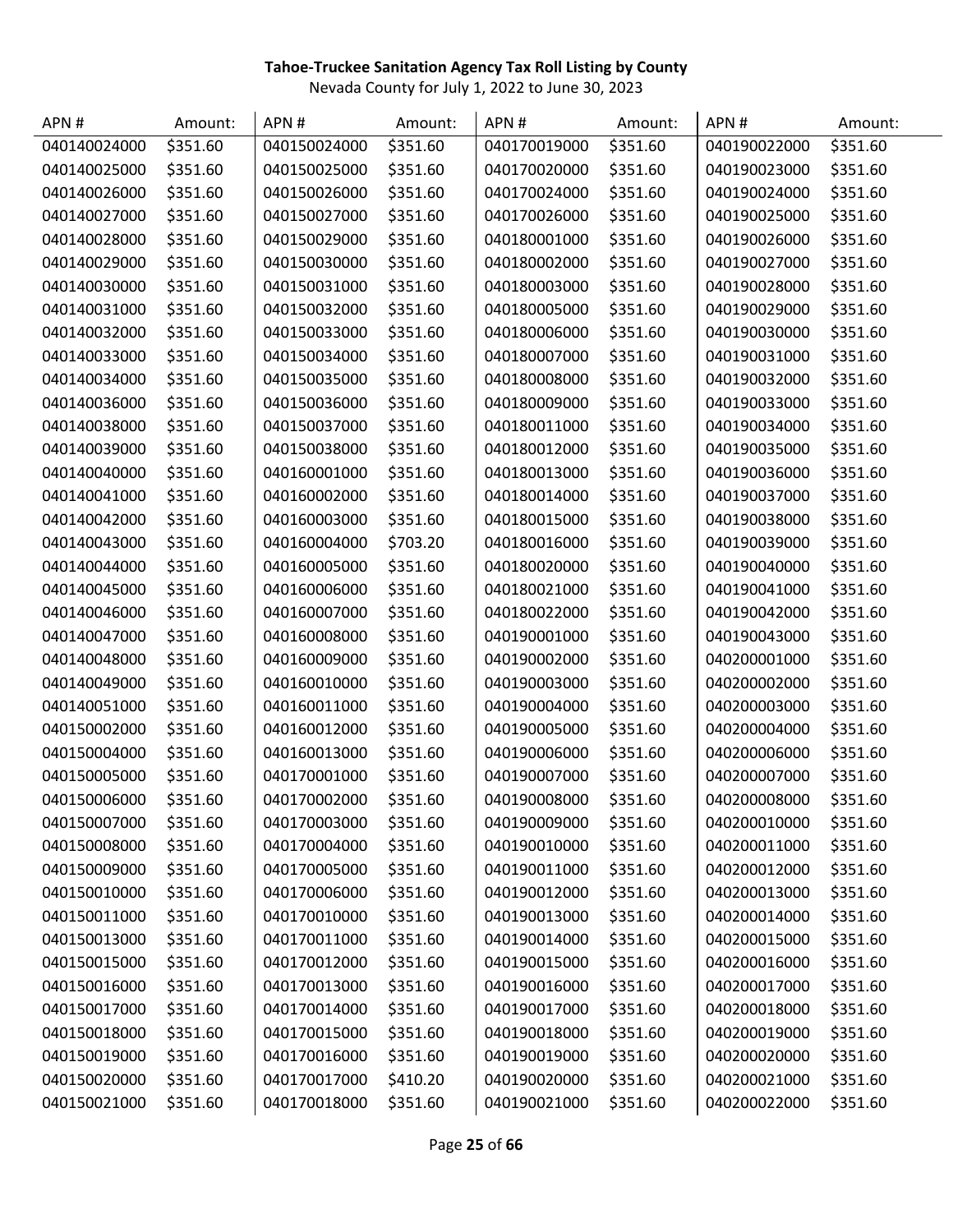| APN#         | Amount:  | APN#         | Amount:  | APN#         | Amount:  | APN#         | Amount:  |
|--------------|----------|--------------|----------|--------------|----------|--------------|----------|
| 040200023000 | \$351.60 | 040210043000 | \$351.60 | 040220038000 | \$351.60 | 040240010000 | \$351.60 |
| 040200024000 | \$351.60 | 040210044000 | \$351.60 | 040230001000 | \$351.60 | 040240011000 | \$351.60 |
| 040200025000 | \$351.60 | 040210045000 | \$351.60 | 040230002000 | \$351.60 | 040240012000 | \$351.60 |
| 040200026000 | \$351.60 | 040210046000 | \$351.60 | 040230003000 | \$351.60 | 040240013000 | \$351.60 |
| 040210001000 | \$351.60 | 040210047000 | \$351.60 | 040230004000 | \$351.60 | 040240014000 | \$351.60 |
| 040210002000 | \$351.60 | 040210048000 | \$351.60 | 040230006000 | \$351.60 | 040240015000 | \$351.60 |
| 040210003000 | \$351.60 | 040220001000 | \$351.60 | 040230007000 | \$351.60 | 040240016000 | \$351.60 |
| 040210004000 | \$351.60 | 040220002000 | \$351.60 | 040230008000 | \$703.20 | 040240017000 | \$351.60 |
| 040210006000 | \$351.60 | 040220003000 | \$351.60 | 040230009000 | \$351.60 | 040240020000 | \$703.20 |
| 040210007000 | \$351.60 | 040220004000 | \$351.60 | 040230010000 | \$351.60 | 040240021000 | \$351.60 |
| 040210008000 | \$351.60 | 040220005000 | \$351.60 | 040230011000 | \$351.60 | 040240022000 | \$351.60 |
| 040210009000 | \$351.60 | 040220007000 | \$351.60 | 040230012000 | \$351.60 | 040240023000 | \$351.60 |
| 040210010000 | \$351.60 | 040220008000 | \$351.60 | 040230013000 | \$351.60 | 040240024000 | \$351.60 |
| 040210011000 | \$351.60 | 040220009000 | \$351.60 | 040230014000 | \$351.60 | 040240025000 | \$351.60 |
| 040210012000 | \$351.60 | 040220010000 | \$351.60 | 040230015000 | \$351.60 | 040250003000 | \$351.60 |
| 040210013000 | \$351.60 | 040220011000 | \$351.60 | 040230016000 | \$351.60 | 040250004000 | \$351.60 |
| 040210014000 | \$351.60 | 040220012000 | \$351.60 | 040230017000 | \$351.60 | 040250005000 | \$703.20 |
| 040210015000 | \$351.60 | 040220013000 | \$351.60 | 040230018000 | \$351.60 | 040250006000 | \$351.60 |
| 040210016000 | \$351.60 | 040220014000 | \$351.60 | 040230020000 | \$351.60 | 040250007000 | \$351.60 |
| 040210017000 | \$351.60 | 040220015000 | \$351.60 | 040230021000 | \$351.60 | 040250008000 | \$351.60 |
| 040210019000 | \$351.60 | 040220016000 | \$351.60 | 040230022000 | \$351.60 | 040250009000 | \$351.60 |
| 040210020000 | \$351.60 | 040220017000 | \$703.20 | 040230023000 | \$351.60 | 040250010000 | \$351.60 |
| 040210021000 | \$351.60 | 040220018000 | \$351.60 | 040230024000 | \$703.20 | 040250011000 | \$351.60 |
| 040210022000 | \$351.60 | 040220019000 | \$351.60 | 040230025000 | \$351.60 | 040250012000 | \$351.60 |
| 040210023000 | \$351.60 | 040220020000 | \$351.60 | 040230026000 | \$351.60 | 040250013000 | \$351.60 |
| 040210024000 | \$351.60 | 040220021000 | \$351.60 | 040230027000 | \$351.60 | 040250014000 | \$351.60 |
| 040210025000 | \$351.60 | 040220022000 | \$351.60 | 040230028000 | \$351.60 | 040250015000 | \$351.60 |
| 040210026000 | \$351.60 | 040220023000 | \$351.60 | 040230029000 | \$351.60 | 040250016000 | \$351.60 |
| 040210028000 | \$351.60 | 040220024000 | \$351.60 | 040230030000 | \$351.60 | 040250017000 | \$351.60 |
| 040210029000 | \$351.60 | 040220025000 | \$351.60 | 040230031000 | \$351.60 | 040250018000 | \$351.60 |
| 040210030000 | \$351.60 | 040220026000 | \$351.60 | 040230032000 | \$351.60 | 040250019000 | \$351.60 |
| 040210031000 | \$703.20 | 040220027000 | \$351.60 | 040230033000 | \$351.60 | 040250020000 | \$351.60 |
| 040210032000 | \$351.60 | 040220028000 | \$351.60 | 040230034000 | \$351.60 | 040250021000 | \$351.60 |
| 040210034000 | \$351.60 | 040220029000 | \$351.60 | 040230035000 | \$351.60 | 040250022000 | \$351.60 |
| 040210035000 | \$351.60 | 040220030000 | \$351.60 | 040230037000 | \$351.60 | 040250023000 | \$351.60 |
| 040210036000 | \$351.60 | 040220031000 | \$351.60 | 040240003000 | \$351.60 | 040250024000 | \$351.60 |
| 040210037000 | \$351.60 | 040220032000 | \$351.60 | 040240004000 | \$351.60 | 040250027000 | \$351.60 |
| 040210038000 | \$351.60 | 040220033000 | \$351.60 | 040240005000 | \$351.60 | 040250030000 | \$351.60 |
| 040210039000 | \$351.60 | 040220034000 | \$351.60 | 040240006000 | \$351.60 | 040250031000 | \$703.20 |
| 040210040000 | \$351.60 | 040220035000 | \$351.60 | 040240007000 | \$351.60 | 040250034000 | \$351.60 |
| 040210041000 | \$351.60 | 040220036000 | \$351.60 | 040240008000 | \$351.60 | 040250035000 | \$351.60 |
| 040210042000 | \$351.60 | 040220037000 | \$351.60 | 040240009000 | \$351.60 | 040260001000 | \$351.60 |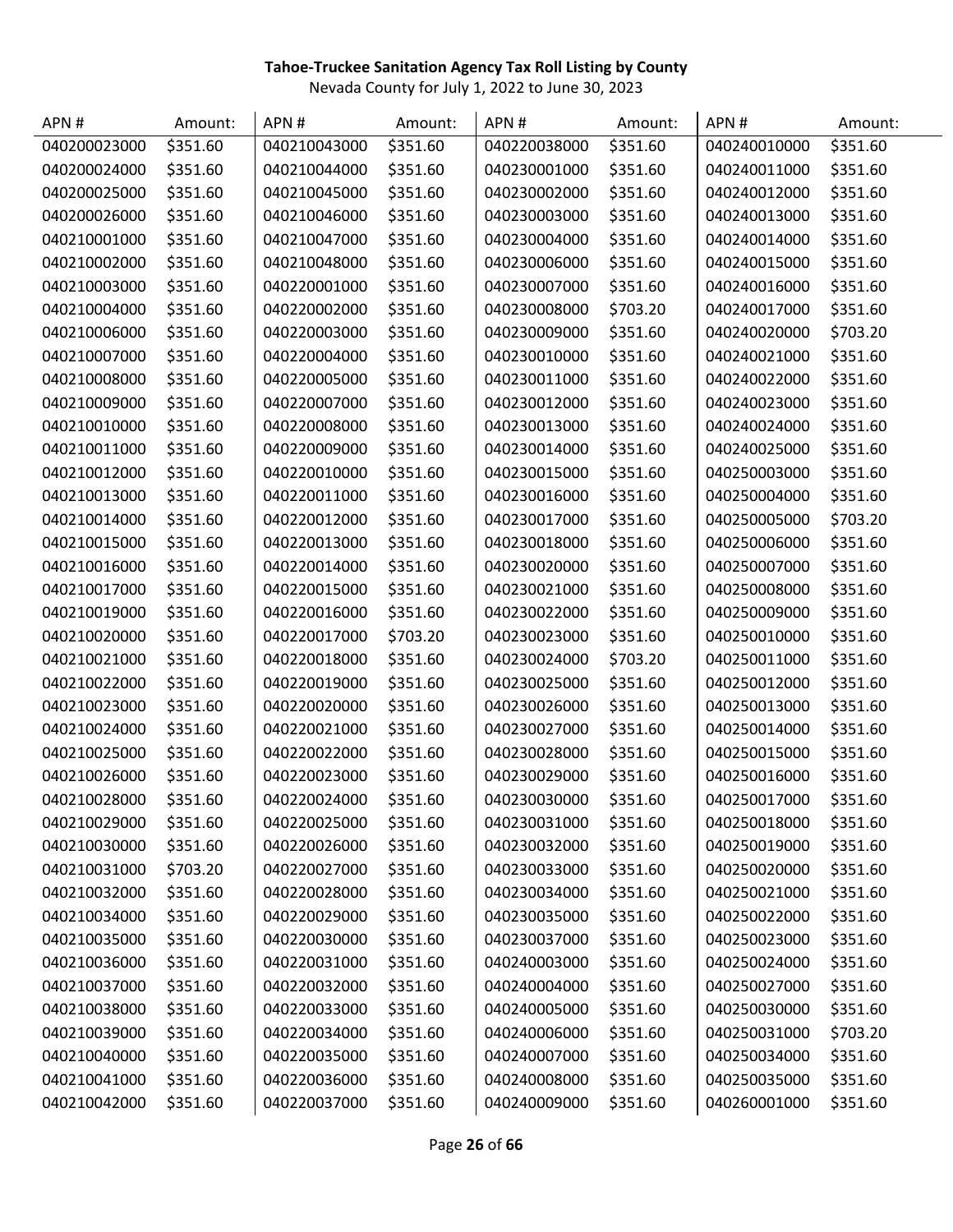| APN#         | Amount:  | APN#         | Amount:  | APN#         | Amount:  | APN#         | Amount:  |
|--------------|----------|--------------|----------|--------------|----------|--------------|----------|
| 040260002000 | \$351.60 | 040280001000 | \$351.60 | 040290006000 | \$351.60 | 040300018000 | \$351.60 |
| 040260003000 | \$351.60 | 040280002000 | \$351.60 | 040290007000 | \$351.60 | 040300019000 | \$351.60 |
| 040260005000 | \$351.60 | 040280003000 | \$351.60 | 040290008000 | \$351.60 | 040300020000 | \$351.60 |
| 040260006000 | \$351.60 | 040280004000 | \$351.60 | 040290009000 | \$351.60 | 040300021000 | \$351.60 |
| 040260008000 | \$351.60 | 040280006000 | \$351.60 | 040290010000 | \$351.60 | 040300022000 | \$351.60 |
| 040260009000 | \$351.60 | 040280007000 | \$351.60 | 040290011000 | \$351.60 | 040300023000 | \$351.60 |
| 040260010000 | \$351.60 | 040280008000 | \$351.60 | 040290012000 | \$351.60 | 040300024000 | \$351.60 |
| 040260012000 | \$351.60 | 040280009000 | \$351.60 | 040290013000 | \$351.60 | 040300025000 | \$351.60 |
| 040260014000 | \$351.60 | 040280010000 | \$351.60 | 040290014000 | \$351.60 | 040300026000 | \$351.60 |
| 040260015000 | \$351.60 | 040280011000 | \$351.60 | 040290015000 | \$351.60 | 040300027000 | \$351.60 |
| 040260016000 | \$351.60 | 040280012000 | \$351.60 | 040290016000 | \$351.60 | 040300028000 | \$351.60 |
| 040260017000 | \$351.60 | 040280013000 | \$351.60 | 040290017000 | \$351.60 | 040300029000 | \$351.60 |
| 040260018000 | \$351.60 | 040280014000 | \$351.60 | 040290018000 | \$351.60 | 040300030000 | \$351.60 |
| 040260019000 | \$351.60 | 040280015000 | \$351.60 | 040290019000 | \$351.60 | 040300031000 | \$351.60 |
| 040260020000 | \$351.60 | 040280016000 | \$351.60 | 040290020000 | \$351.60 | 040300032000 | \$351.60 |
| 040270001000 | \$351.60 | 040280017000 | \$351.60 | 040290021000 | \$351.60 | 040300033000 | \$351.60 |
| 040270002000 | \$351.60 | 040280018000 | \$351.60 | 040290022000 | \$351.60 | 040310001000 | \$351.60 |
| 040270003000 | \$351.60 | 040280019000 | \$351.60 | 040290023000 | \$351.60 | 040310002000 | \$351.60 |
| 040270004000 | \$351.60 | 040280020000 | \$351.60 | 040290024000 | \$351.60 | 040310003000 | \$351.60 |
| 040270005000 | \$351.60 | 040280021000 | \$351.60 | 040290025000 | \$351.60 | 040310004000 | \$351.60 |
| 040270006000 | \$351.60 | 040280022000 | \$351.60 | 040290026000 | \$351.60 | 040310005000 | \$351.60 |
| 040270007000 | \$351.60 | 040280023000 | \$351.60 | 040290027000 | \$351.60 | 040310006000 | \$351.60 |
| 040270008000 | \$351.60 | 040280024000 | \$351.60 | 040290028000 | \$351.60 | 040310007000 | \$351.60 |
| 040270009000 | \$351.60 | 040280025000 | \$351.60 | 040290029000 | \$351.60 | 040310008000 | \$351.60 |
| 040270011000 | \$351.60 | 040280026000 | \$351.60 | 040290030000 | \$351.60 | 040310009000 | \$351.60 |
| 040270014000 | \$351.60 | 040280027000 | \$351.60 | 040300001000 | \$351.60 | 040310010000 | \$351.60 |
| 040270015000 | \$351.60 | 040280028000 | \$351.60 | 040300002000 | \$351.60 | 040310011000 | \$351.60 |
| 040270016000 | \$351.60 | 040280030000 | \$351.60 | 040300003000 | \$351.60 | 040310012000 | \$351.60 |
| 040270017000 | \$351.60 | 040280031000 | \$351.60 | 040300004000 | \$351.60 | 040310013000 | \$351.60 |
| 040270018000 | \$351.60 | 040280032000 | \$351.60 | 040300005000 | \$351.60 | 040310014000 | \$351.60 |
| 040270019000 | \$351.60 | 040280033000 | \$351.60 | 040300006000 | \$351.60 | 040310015000 | \$351.60 |
| 040270020000 | \$351.60 | 040280034000 | \$351.60 | 040300007000 | \$351.60 | 040310016000 | \$351.60 |
| 040270021000 | \$351.60 | 040280035000 | \$351.60 | 040300008000 | \$351.60 | 040310017000 | \$351.60 |
| 040270022000 | \$351.60 | 040280037000 | \$351.60 | 040300009000 | \$351.60 | 040310018000 | \$351.60 |
| 040270023000 | \$351.60 | 040280040000 | \$351.60 | 040300010000 | \$351.60 | 040310019000 | \$351.60 |
| 040270024000 | \$351.60 | 040280041000 | \$351.60 | 040300011000 | \$351.60 | 040310020000 | \$351.60 |
| 040270025000 | \$351.60 | 040280042000 | \$351.60 | 040300012000 | \$351.60 | 040310021000 | \$351.60 |
| 040270026000 | \$351.60 | 040280043000 | \$351.60 | 040300013000 | \$351.60 | 040310022000 | \$351.60 |
| 040270027000 | \$351.60 | 040280044000 | \$351.60 | 040300014000 | \$351.60 | 040310023000 | \$351.60 |
| 040270028000 | \$351.60 | 040290001000 | \$351.60 | 040300015000 | \$351.60 | 040310024000 | \$351.60 |
| 040270029000 | \$351.60 | 040290002000 | \$351.60 | 040300016000 | \$351.60 | 040310025000 | \$351.60 |
| 040270030000 | \$351.60 | 040290003000 | \$351.60 | 040300017000 | \$351.60 | 040310026000 | \$351.60 |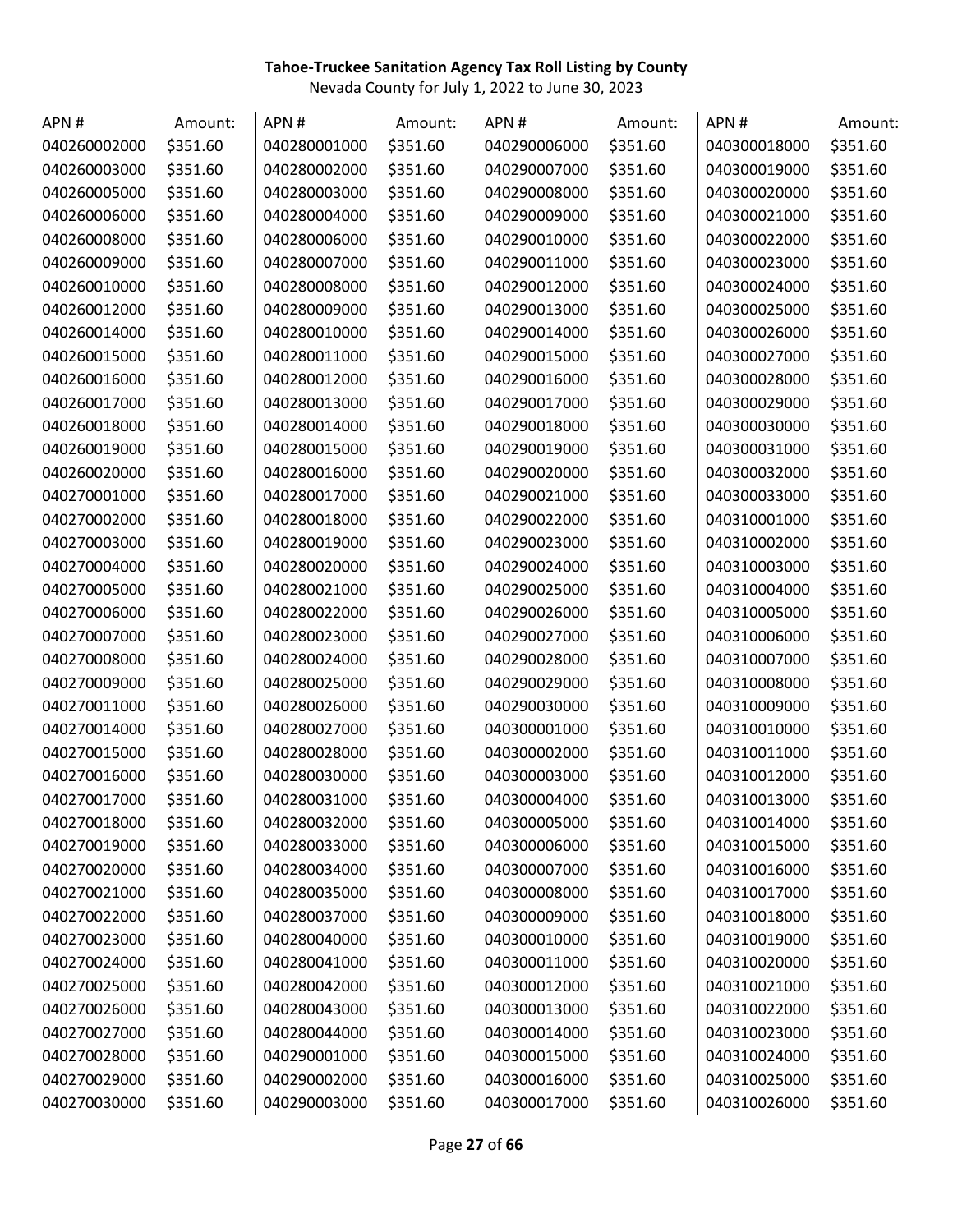| APN#         | Amount:  | APN#         | Amount:  | APN#         | Amount:  | APN#         | Amount:  |
|--------------|----------|--------------|----------|--------------|----------|--------------|----------|
| 040310027000 | \$351.60 | 040330021000 | \$351.60 | 040340024000 | \$351.60 | 040350018000 | \$351.60 |
| 040310028000 | \$351.60 | 040330022000 | \$351.60 | 040340025000 | \$351.60 | 040350019000 | \$351.60 |
| 040320003000 | \$351.60 | 040330023000 | \$351.60 | 040340026000 | \$351.60 | 040350020000 | \$351.60 |
| 040320004000 | \$351.60 | 040330024000 | \$351.60 | 040340027000 | \$351.60 | 040350021000 | \$351.60 |
| 040320005000 | \$351.60 | 040330025000 | \$351.60 | 040340028000 | \$351.60 | 040350022000 | \$351.60 |
| 040320006000 | \$351.60 | 040330026000 | \$351.60 | 040340029000 | \$351.60 | 040350023000 | \$351.60 |
| 040320007000 | \$351.60 | 040330027000 | \$351.60 | 040340030000 | \$351.60 | 040350024000 | \$351.60 |
| 040320008000 | \$351.60 | 040330028000 | \$351.60 | 040340031000 | \$351.60 | 040350025000 | \$351.60 |
| 040320009000 | \$351.60 | 040330030000 | \$351.60 | 040340032000 | \$351.60 | 040350026000 | \$351.60 |
| 040320010000 | \$351.60 | 040330031000 | \$351.60 | 040340033000 | \$351.60 | 040350027000 | \$351.60 |
| 040320011000 | \$703.20 | 040330033000 | \$351.60 | 040340034000 | \$351.60 | 040350028000 | \$351.60 |
| 040320012000 | \$351.60 | 040330034000 | \$351.60 | 040340035000 | \$351.60 | 040350030000 | \$351.60 |
| 040320013000 | \$351.60 | 040330035000 | \$351.60 | 040340036000 | \$351.60 | 040350031000 | \$351.60 |
| 040320014000 | \$351.60 | 040330036000 | \$351.60 | 040340037000 | \$351.60 | 040350032000 | \$351.60 |
| 040320015000 | \$351.60 | 040330037000 | \$351.60 | 040340038000 | \$351.60 | 040350033000 | \$351.60 |
| 040320016000 | \$351.60 | 040330038000 | \$351.60 | 040340039000 | \$351.60 | 040350034000 | \$351.60 |
| 040320017000 | \$351.60 | 040330039000 | \$351.60 | 040340040000 | \$351.60 | 040350035000 | \$351.60 |
| 040320018000 | \$351.60 | 040330040000 | \$351.60 | 040340041000 | \$351.60 | 040350036000 | \$351.60 |
| 040320019000 | \$351.60 | 040330041000 | \$351.60 | 040340042000 | \$351.60 | 040350037000 | \$351.60 |
| 040320020000 | \$351.60 | 040330042000 | \$351.60 | 040340043000 | \$351.60 | 040360001000 | \$351.60 |
| 040320021000 | \$351.60 | 040340001000 | \$351.60 | 040340044000 | \$351.60 | 040360002000 | \$351.60 |
| 040320022000 | \$351.60 | 040340002000 | \$351.60 | 040340045000 | \$351.60 | 040360003000 | \$351.60 |
| 040320023000 | \$351.60 | 040340003000 | \$351.60 | 040340046000 | \$351.60 | 040360004000 | \$351.60 |
| 040320026000 | \$351.60 | 040340004000 | \$351.60 | 040340047000 | \$351.60 | 040360005000 | \$351.60 |
| 040330002000 | \$351.60 | 040340005000 | \$351.60 | 040340048000 | \$351.60 | 040360006000 | \$351.60 |
| 040330003000 | \$351.60 | 040340006000 | \$351.60 | 040350001000 | \$351.60 | 040360007000 | \$351.60 |
| 040330004000 | \$351.60 | 040340008000 | \$351.60 | 040350002000 | \$351.60 | 040360008000 | \$351.60 |
| 040330005000 | \$351.60 | 040340009000 | \$351.60 | 040350003000 | \$351.60 | 040360009000 | \$703.20 |
| 040330006000 | \$351.60 | 040340010000 | \$351.60 | 040350004000 | \$351.60 | 040360010000 | \$351.60 |
| 040330007000 | \$351.60 | 040340011000 | \$351.60 | 040350005000 | \$351.60 | 040360011000 | \$351.60 |
| 040330008000 | \$351.60 | 040340012000 | \$351.60 | 040350006000 | \$351.60 | 040360012000 | \$351.60 |
| 040330009000 | \$351.60 | 040340013000 | \$351.60 | 040350007000 | \$351.60 | 040360013000 | \$351.60 |
| 040330010000 | \$351.60 | 040340014000 | \$351.60 | 040350008000 | \$351.60 | 040360014000 | \$351.60 |
| 040330011000 | \$351.60 | 040340015000 | \$351.60 | 040350009000 | \$351.60 | 040360015000 | \$351.60 |
| 040330013000 | \$351.60 | 040340016000 | \$351.60 | 040350010000 | \$351.60 | 040360016000 | \$351.60 |
| 040330014000 | \$351.60 | 040340017000 | \$351.60 | 040350011000 | \$351.60 | 040360017000 | \$351.60 |
| 040330015000 | \$351.60 | 040340018000 | \$351.60 | 040350012000 | \$351.60 | 040360018000 | \$351.60 |
| 040330016000 | \$351.60 | 040340019000 | \$351.60 | 040350013000 | \$351.60 | 040360019000 | \$351.60 |
| 040330017000 | \$351.60 | 040340020000 | \$351.60 | 040350014000 | \$351.60 | 040360020000 | \$351.60 |
| 040330018000 | \$351.60 | 040340021000 | \$703.20 | 040350015000 | \$351.60 | 040360021000 | \$351.60 |
| 040330019000 | \$351.60 | 040340022000 | \$351.60 | 040350016000 | \$351.60 | 040360022000 | \$351.60 |
| 040330020000 | \$351.60 | 040340023000 | \$351.60 | 040350017000 | \$351.60 | 040360023000 | \$351.60 |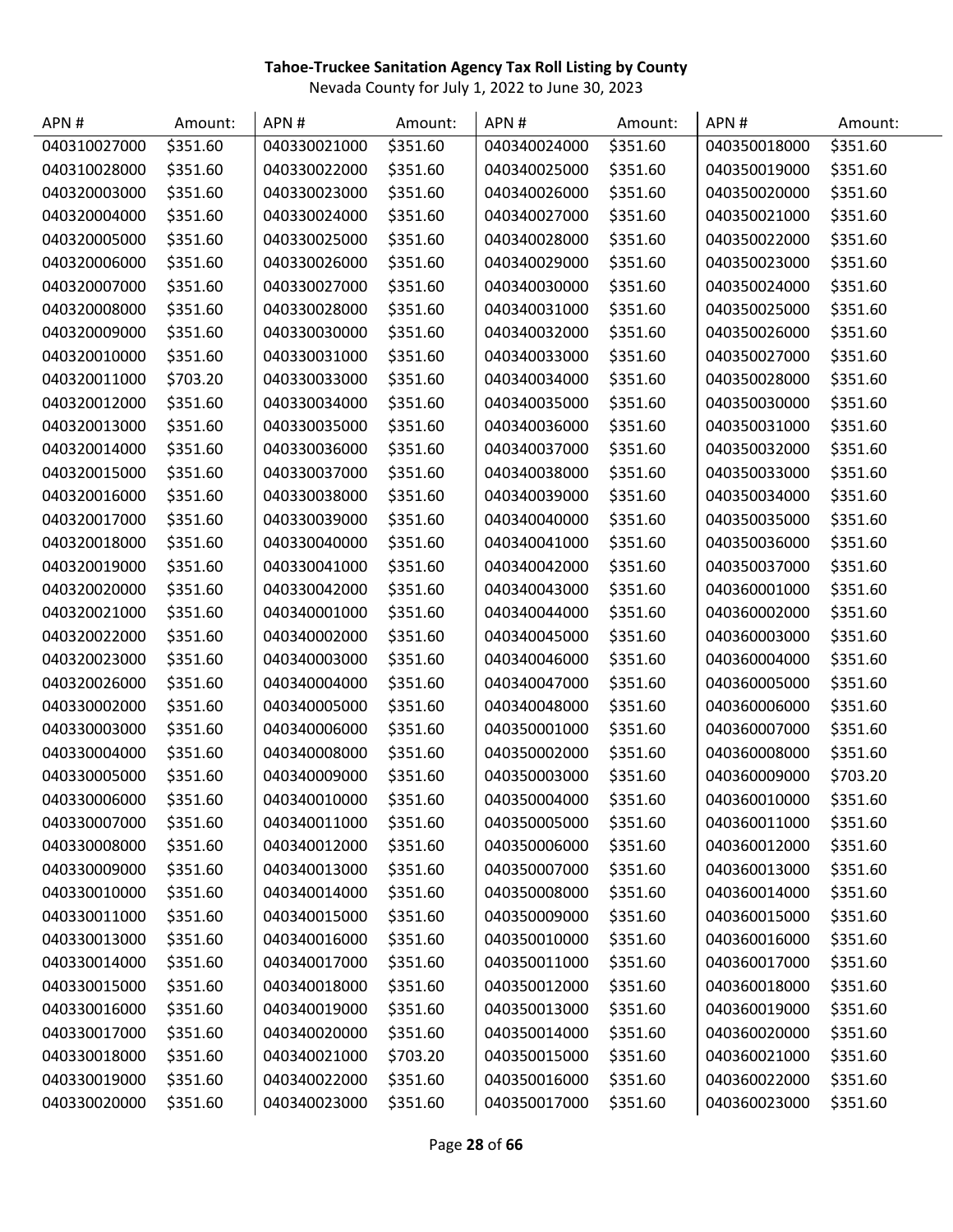| APN#         | Amount:  | APN#         | Amount:  | APN#         | Amount:  | APN#         | Amount:  |
|--------------|----------|--------------|----------|--------------|----------|--------------|----------|
| 040360024000 | \$351.60 | 040370020000 | \$351.60 | 040380003000 | \$351.60 | 040390020000 | \$351.60 |
| 040360025000 | \$351.60 | 040370021000 | \$351.60 | 040380004000 | \$351.60 | 040390021000 | \$351.60 |
| 040360026000 | \$351.60 | 040370022000 | \$351.60 | 040380005000 | \$351.60 | 040390022000 | \$351.60 |
| 040360027000 | \$351.60 | 040370023000 | \$351.60 | 040380006000 | \$351.60 | 040390023000 | \$351.60 |
| 040360028000 | \$351.60 | 040370025000 | \$351.60 | 040380007000 | \$351.60 | 040390024000 | \$351.60 |
| 040360029000 | \$351.60 | 040370026000 | \$351.60 | 040380008000 | \$351.60 | 040390025000 | \$351.60 |
| 040360030000 | \$351.60 | 040370027000 | \$351.60 | 040380009000 | \$351.60 | 040390026000 | \$351.60 |
| 040360031000 | \$351.60 | 040370028000 | \$351.60 | 040380010000 | \$351.60 | 040390027000 | \$351.60 |
| 040360032000 | \$351.60 | 040370029000 | \$351.60 | 040380011000 | \$351.60 | 040390028000 | \$351.60 |
| 040360034000 | \$351.60 | 040370030000 | \$351.60 | 040380012000 | \$351.60 | 040390029000 | \$351.60 |
| 040360035000 | \$351.60 | 040370031000 | \$351.60 | 040380013000 | \$351.60 | 040390030000 | \$351.60 |
| 040360036000 | \$351.60 | 040370032000 | \$351.60 | 040380014000 | \$351.60 | 040400001000 | \$351.60 |
| 040360037000 | \$351.60 | 040370033000 | \$351.60 | 040380015000 | \$351.60 | 040400002000 | \$351.60 |
| 040360038000 | \$351.60 | 040370034000 | \$351.60 | 040380016000 | \$351.60 | 040400003000 | \$351.60 |
| 040360039000 | \$351.60 | 040370035000 | \$351.60 | 040380017000 | \$351.60 | 040400004000 | \$351.60 |
| 040360040000 | \$351.60 | 040370036000 | \$351.60 | 040380018000 | \$351.60 | 040400005000 | \$351.60 |
| 040360041000 | \$351.60 | 040370037000 | \$351.60 | 040380019000 | \$351.60 | 040400006000 | \$351.60 |
| 040360042000 | \$351.60 | 040370038000 | \$351.60 | 040380020000 | \$351.60 | 040400007000 | \$351.60 |
| 040360043000 | \$351.60 | 040370039000 | \$351.60 | 040380021000 | \$351.60 | 040400008000 | \$351.60 |
| 040360044000 | \$351.60 | 040370040000 | \$351.60 | 040380022000 | \$351.60 | 040400009000 | \$351.60 |
| 040360045000 | \$351.60 | 040370041000 | \$351.60 | 040380023000 | \$351.60 | 040400010000 | \$351.60 |
| 040360046000 | \$351.60 | 040370042000 | \$351.60 | 040380024000 | \$351.60 | 040400011000 | \$351.60 |
| 040360047000 | \$351.60 | 040370043000 | \$351.60 | 040380025000 | \$351.60 | 040400012000 | \$351.60 |
| 040360050000 | \$351.60 | 040370044000 | \$351.60 | 040380026000 | \$351.60 | 040400013000 | \$351.60 |
| 040370001000 | \$351.60 | 040370045000 | \$351.60 | 040390001000 | \$351.60 | 040400015000 | \$351.60 |
| 040370002000 | \$351.60 | 040370046000 | \$351.60 | 040390002000 | \$351.60 | 040400016000 | \$351.60 |
| 040370003000 | \$351.60 | 040370047000 | \$351.60 | 040390003000 | \$351.60 | 040400017000 | \$351.60 |
| 040370004000 | \$351.60 | 040370048000 | \$351.60 | 040390004000 | \$351.60 | 040400018000 | \$351.60 |
| 040370005000 | \$351.60 | 040370049000 | \$351.60 | 040390005000 | \$351.60 | 040400019000 | \$351.60 |
| 040370007000 | \$351.60 | 040370050000 | \$351.60 | 040390006000 | \$351.60 | 040410001000 | \$351.60 |
| 040370008000 | \$351.60 | 040370051000 | \$351.60 | 040390007000 | \$351.60 | 040410002000 | \$351.60 |
| 040370009000 | \$351.60 | 040370052000 | \$351.60 | 040390008000 | \$351.60 | 040410003000 | \$351.60 |
| 040370010000 | \$351.60 | 040370053000 | \$351.60 | 040390009000 | \$351.60 | 040410004000 | \$351.60 |
| 040370011000 | \$351.60 | 040370054000 | \$351.60 | 040390010000 | \$351.60 | 040410005000 | \$351.60 |
| 040370012000 | \$351.60 | 040370055000 | \$351.60 | 040390011000 | \$351.60 | 040410006000 | \$351.60 |
| 040370013000 | \$351.60 | 040370056000 | \$351.60 | 040390012000 | \$351.60 | 040410007000 | \$351.60 |
| 040370014000 | \$351.60 | 040370057000 | \$351.60 | 040390013000 | \$351.60 | 040410008000 | \$351.60 |
| 040370015000 | \$351.60 | 040370058000 | \$351.60 | 040390014000 | \$351.60 | 040410009000 | \$351.60 |
| 040370016000 | \$351.60 | 040370059000 | \$351.60 | 040390015000 | \$351.60 | 040410010000 | \$351.60 |
| 040370017000 | \$351.60 | 040370060000 | \$351.60 | 040390016000 | \$351.60 | 040410011000 | \$351.60 |
| 040370018000 | \$351.60 | 040380001000 | \$351.60 | 040390017000 | \$351.60 | 040410013000 | \$351.60 |
| 040370019000 | \$351.60 | 040380002000 | \$351.60 | 040390018000 | \$351.60 | 040410014000 | \$351.60 |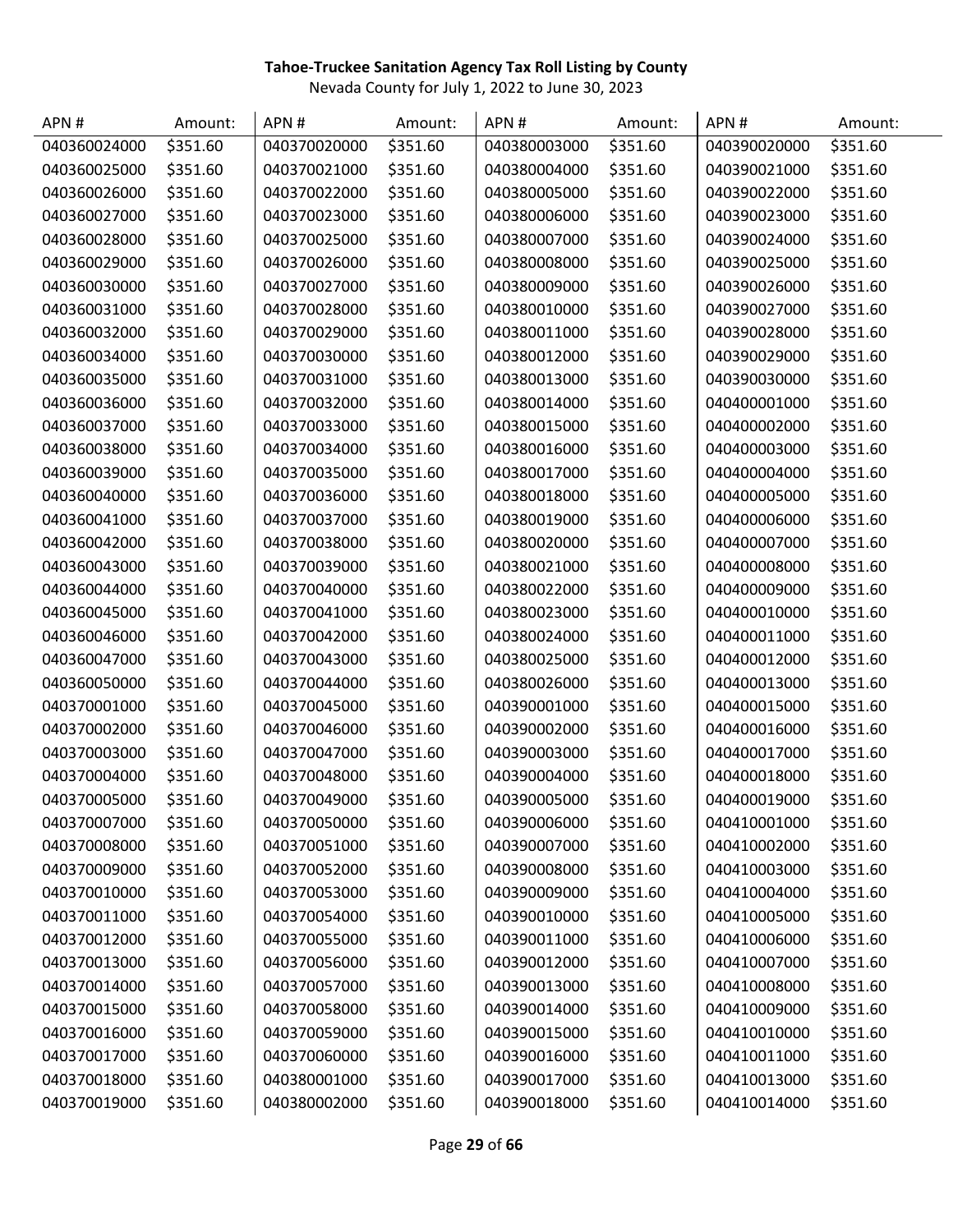| APN#         | Amount:    | APN#         | Amount:  | APN#         | Amount:    | APN#         | Amount:  |
|--------------|------------|--------------|----------|--------------|------------|--------------|----------|
| 040410015000 | \$351.60   | 040440003000 | \$351.60 | 040460001000 | \$351.60   | 043040008000 | \$306.00 |
| 040410016000 | \$351.60   | 040440004000 | \$351.60 | 040460002000 | \$351.60   | 043040011000 | \$306.00 |
| 040410017000 | \$351.60   | 040440005000 | \$351.60 | 040460003000 | \$351.60   | 043040013000 | \$306.00 |
| 040410018000 | \$351.60   | 040440006000 | \$351.60 | 040460004000 | \$351.60   | 043040014000 | \$306.00 |
| 040410019000 | \$351.60   | 040440007000 | \$351.60 | 040460005000 | \$351.60   | 043040015000 | \$306.00 |
| 040420001000 | \$351.60   | 040440008000 | \$351.60 | 040460006000 | \$351.60   | 043040016000 | \$306.00 |
| 040420002000 | \$351.60   | 040440009000 | \$351.60 | 043010003000 | \$706.32   | 043040017000 | \$306.00 |
| 040420003000 | \$351.60   | 040440010000 | \$351.60 | 043010004000 | \$392.40   | 043040018000 | \$306.00 |
| 040420004000 | \$351.60   | 040440011000 | \$351.60 | 043010008000 | \$7,590.24 | 043040021000 | \$306.00 |
| 040420005000 | \$351.60   | 040450001000 | \$351.60 | 043020007000 | \$306.00   | 043040022000 | \$306.00 |
| 040420006000 | \$351.60   | 040450002000 | \$351.60 | 043020008000 | \$306.00   | 043040023000 | \$306.00 |
| 040420007000 | \$351.60   | 040450003000 | \$351.60 | 043020009000 | \$306.00   | 043040025000 | \$306.00 |
| 040420008000 | \$351.60   | 040450004000 | \$351.60 | 043020011000 | \$306.00   | 043040026000 | \$306.00 |
| 040420009000 | \$351.60   | 040450005000 | \$351.60 | 043020014000 | \$306.00   | 043040027000 | \$306.00 |
| 040420010000 | \$351.60   | 040450006000 | \$351.60 | 043020019000 | \$306.00   | 043040028000 | \$306.00 |
| 040420011000 | \$351.60   | 040450007000 | \$351.60 | 043020020000 | \$306.00   | 043040029000 | \$306.00 |
| 040420012000 | \$351.60   | 040450008000 | \$351.60 | 043020021000 | \$306.00   | 043040031000 | \$306.00 |
| 040420013000 | \$351.60   | 040450009000 | \$351.60 | 043020022000 | \$306.00   | 043040034000 | \$306.00 |
| 040420014000 | \$351.60   | 040450010000 | \$351.60 | 043020025000 | \$306.00   | 043050002000 | \$306.00 |
| 040420015000 | \$351.60   | 040450011000 | \$351.60 | 043020026000 | \$306.00   | 043050003000 | \$306.00 |
| 040420016000 | \$351.60   | 040450012000 | \$351.60 | 043020028000 | \$306.00   | 043050004000 | \$306.00 |
| 040420017000 | \$351.60   | 040450013000 | \$351.60 | 043020029000 | \$306.00   | 043050005000 | \$306.00 |
| 040420018000 | \$351.60   | 040450014000 | \$351.60 | 043020030000 | \$306.00   | 043050006000 | \$306.00 |
| 040420019000 | \$351.60   | 040450015000 | \$351.60 | 043030003000 | \$306.00   | 043050007000 | \$306.00 |
| 040420020000 | \$351.60   | 040450016000 | \$351.60 | 043030004000 | \$306.00   | 043050008000 | \$306.00 |
| 040420021000 | \$351.60   | 040450017000 | \$351.60 | 043030005000 | \$306.00   | 043050009000 | \$306.00 |
| 040420022000 | \$351.60   | 040450018000 | \$351.60 | 043030006000 | \$306.00   | 043050011000 | \$306.00 |
| 040420024000 | \$351.60   | 040450019000 | \$351.60 | 043030008000 | \$306.00   | 043050012000 | \$306.00 |
| 040420025000 | \$351.60   | 040450020000 | \$351.60 | 043030009000 | \$306.00   | 043050013000 | \$306.00 |
| 040420026000 | \$351.60   | 040450021000 | \$351.60 | 043030010000 | \$306.00   | 043050014000 | \$306.00 |
| 040420027000 | \$351.60   | 040450022000 | \$351.60 | 043030011000 | \$306.00   | 043050015000 | \$306.00 |
| 040420028000 | \$351.60   | 040450023000 | \$351.60 | 043030012000 | \$306.00   | 043050017000 | \$306.00 |
| 040420029000 | \$351.60   | 040450025000 | \$351.60 | 043030013000 | \$306.00   | 043050018000 | \$306.00 |
| 040420030000 | \$351.60   | 040450026000 | \$351.60 | 043030015000 | \$306.00   | 043050019000 | \$306.00 |
| 040420031000 | \$351.60   | 040450027000 | \$351.60 | 043030016000 | \$306.00   | 043050020000 | \$306.00 |
| 040430001000 | \$1,305.00 | 040450029000 | \$351.60 | 043030020000 | \$306.00   | 044010002000 | \$306.00 |
| 040430002000 | \$351.60   | 040450030000 | \$351.60 | 043030021000 | \$306.00   | 044010003000 | \$306.00 |
| 040430003000 | \$351.60   | 040450031000 | \$351.60 | 043030022000 | \$306.00   | 044010004000 | \$306.00 |
| 040430004000 | \$351.60   | 040450032000 | \$351.60 | 043030023000 | \$306.00   | 044010005000 | \$306.00 |
| 040430005000 | \$351.60   | 040450033000 | \$351.60 | 043040001000 | \$306.00   | 044010006000 | \$306.00 |
| 040430006000 | \$351.60   | 040450034000 | \$351.60 | 043040006000 | \$306.00   | 044010007000 | \$306.00 |
| 040430007000 | \$3,259.44 | 040450035000 | \$351.60 | 043040007000 | \$306.00   | 044010009000 | \$306.00 |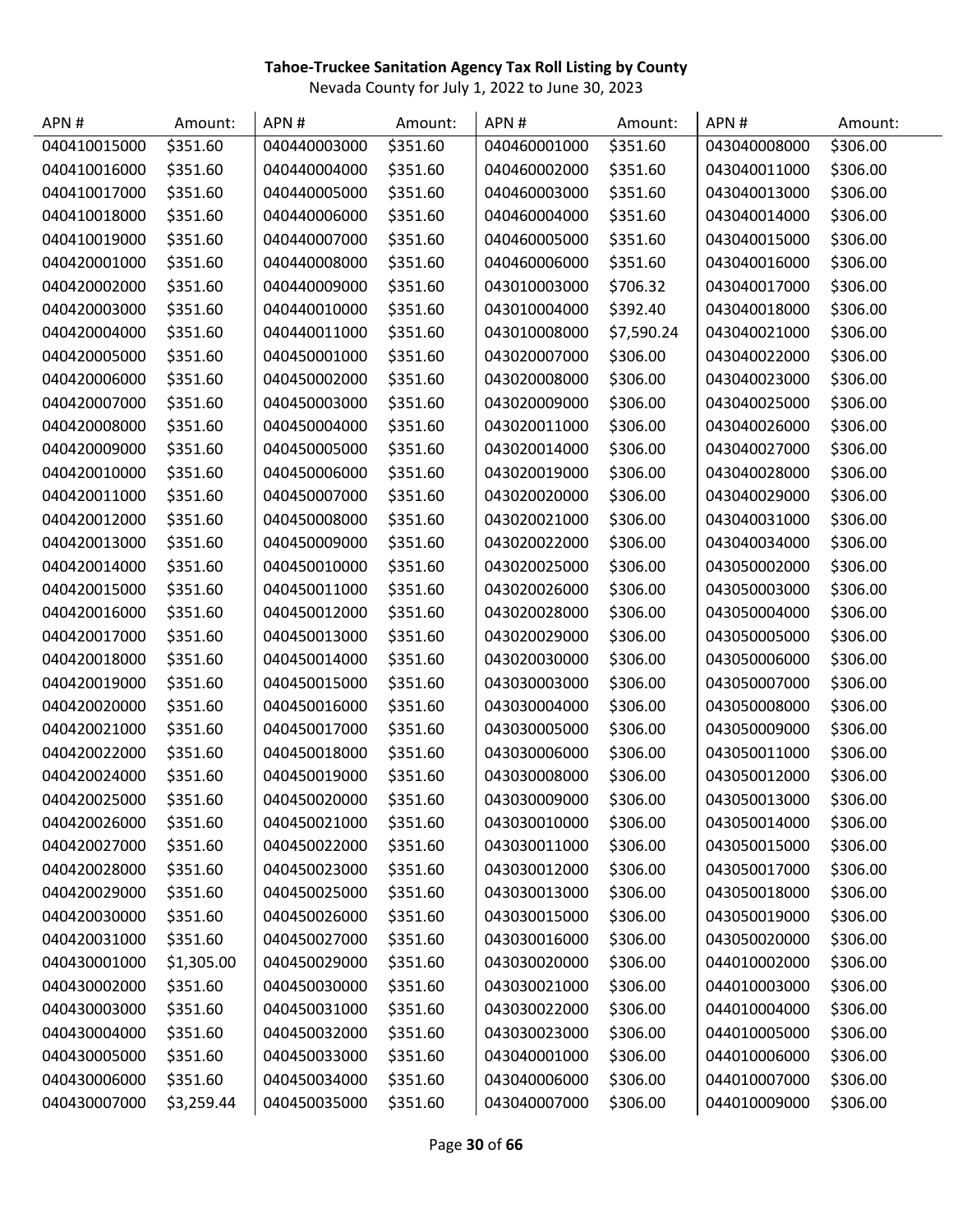| APN#         | Amount:  | APN#         | Amount:  | APN#         | Amount:  | APN#         | Amount:  |
|--------------|----------|--------------|----------|--------------|----------|--------------|----------|
| 044010010000 | \$306.00 | 044020008000 | \$306.00 | 044030005000 | \$306.00 | 044040024000 | \$306.00 |
| 044010011000 | \$306.00 | 044020009000 | \$306.00 | 044030008000 | \$306.00 | 044040025000 | \$306.00 |
| 044010012000 | \$306.00 | 044020010000 | \$306.00 | 044030009000 | \$306.00 | 044040026000 | \$306.00 |
| 044010013000 | \$306.00 | 044020011000 | \$306.00 | 044030010000 | \$306.00 | 044040027000 | \$306.00 |
| 044010014000 | \$306.00 | 044020012000 | \$306.00 | 044030011000 | \$306.00 | 044040028000 | \$306.00 |
| 044010015000 | \$306.00 | 044020013000 | \$306.00 | 044030012000 | \$306.00 | 044050002000 | \$306.00 |
| 044010016000 | \$306.00 | 044020014000 | \$306.00 | 044030013000 | \$306.00 | 044050003000 | \$306.00 |
| 044010017000 | \$306.00 | 044020015000 | \$306.00 | 044030014000 | \$306.00 | 044050004000 | \$306.00 |
| 044010018000 | \$306.00 | 044020016000 | \$306.00 | 044030015000 | \$306.00 | 044050005000 | \$306.00 |
| 044010019000 | \$306.00 | 044020017000 | \$306.00 | 044030016000 | \$306.00 | 044050006000 | \$306.00 |
| 044010020000 | \$306.00 | 044020019000 | \$306.00 | 044030020000 | \$306.00 | 044050007000 | \$306.00 |
| 044010021000 | \$306.00 | 044020020000 | \$306.00 | 044030021000 | \$306.00 | 044050008000 | \$306.00 |
| 044010022000 | \$306.00 | 044020021000 | \$306.00 | 044030022000 | \$306.00 | 044050009000 | \$306.00 |
| 044010023000 | \$306.00 | 044020023000 | \$306.00 | 044030023000 | \$306.00 | 044050010000 | \$306.00 |
| 044010024000 | \$306.00 | 044020024000 | \$306.00 | 044030024000 | \$306.00 | 044050011000 | \$306.00 |
| 044010025000 | \$306.00 | 044020025000 | \$306.00 | 044030025000 | \$306.00 | 044050012000 | \$306.00 |
| 044010027000 | \$306.00 | 044020027000 | \$306.00 | 044030026000 | \$306.00 | 044050013000 | \$306.00 |
| 044010028000 | \$306.00 | 044020028000 | \$306.00 | 044030027000 | \$306.00 | 044050014000 | \$306.00 |
| 044010029000 | \$306.00 | 044020029000 | \$306.00 | 044030028000 | \$306.00 | 044050015000 | \$306.00 |
| 044010030000 | \$306.00 | 044020030000 | \$306.00 | 044030029000 | \$306.00 | 044050017000 | \$306.00 |
| 044010031000 | \$306.00 | 044020031000 | \$306.00 | 044030030000 | \$306.00 | 044050018000 | \$306.00 |
| 044010032000 | \$306.00 | 044020032000 | \$306.00 | 044040001000 | \$306.00 | 044050019000 | \$306.00 |
| 044010033000 | \$306.00 | 044020033000 | \$306.00 | 044040002000 | \$306.00 | 044050020000 | \$306.00 |
| 044010034000 | \$306.00 | 044020034000 | \$306.00 | 044040003000 | \$306.00 | 044050021000 | \$306.00 |
| 044010035000 | \$306.00 | 044020035000 | \$306.00 | 044040004000 | \$306.00 | 044050022000 | \$306.00 |
| 044010036000 | \$306.00 | 044020036000 | \$306.00 | 044040005000 | \$306.00 | 044050023000 | \$306.00 |
| 044010037000 | \$306.00 | 044020037000 | \$306.00 | 044040006000 | \$306.00 | 044050024000 | \$306.00 |
| 044010038000 | \$306.00 | 044020038000 | \$306.00 | 044040007000 | \$306.00 | 044050025000 | \$306.00 |
| 044010039000 | \$306.00 | 044020039000 | \$306.00 | 044040008000 | \$306.00 | 044050027000 | \$306.00 |
| 044010040000 | \$306.00 | 044020041000 | \$306.00 | 044040009000 | \$306.00 | 044050028000 | \$306.00 |
| 044010041000 | \$306.00 | 044020042000 | \$306.00 | 044040010000 | \$306.00 | 044050029000 | \$306.00 |
| 044010042000 | \$306.00 | 044020043000 | \$306.00 | 044040011000 | \$306.00 | 044050030000 | \$306.00 |
| 044010043000 | \$306.00 | 044020044000 | \$306.00 | 044040012000 | \$306.00 | 044050031000 | \$306.00 |
| 044010044000 | \$306.00 | 044020045000 | \$306.00 | 044040013000 | \$306.00 | 044050035000 | \$306.00 |
| 044010045000 | \$306.00 | 044020046000 | \$306.00 | 044040015000 | \$306.00 | 044050036000 | \$306.00 |
| 044010046000 | \$306.00 | 044020047000 | \$306.00 | 044040016000 | \$306.00 | 044050037000 | \$306.00 |
| 044020001000 | \$306.00 | 044020048000 | \$306.00 | 044040017000 | \$306.00 | 044050038000 | \$306.00 |
| 044020002000 | \$306.00 | 044020049000 | \$306.00 | 044040018000 | \$306.00 | 044050039000 | \$306.00 |
| 044020003000 | \$306.00 | 044030001000 | \$306.00 | 044040019000 | \$306.00 | 044050040000 | \$306.00 |
| 044020004000 | \$306.00 | 044030002000 | \$306.00 | 044040020000 | \$306.00 | 044050041000 | \$306.00 |
| 044020005000 | \$306.00 | 044030003000 | \$306.00 | 044040021000 | \$306.00 | 044050042000 | \$306.00 |
| 044020007000 | \$306.00 | 044030004000 | \$306.00 | 044040022000 | \$306.00 | 044060001000 | \$306.00 |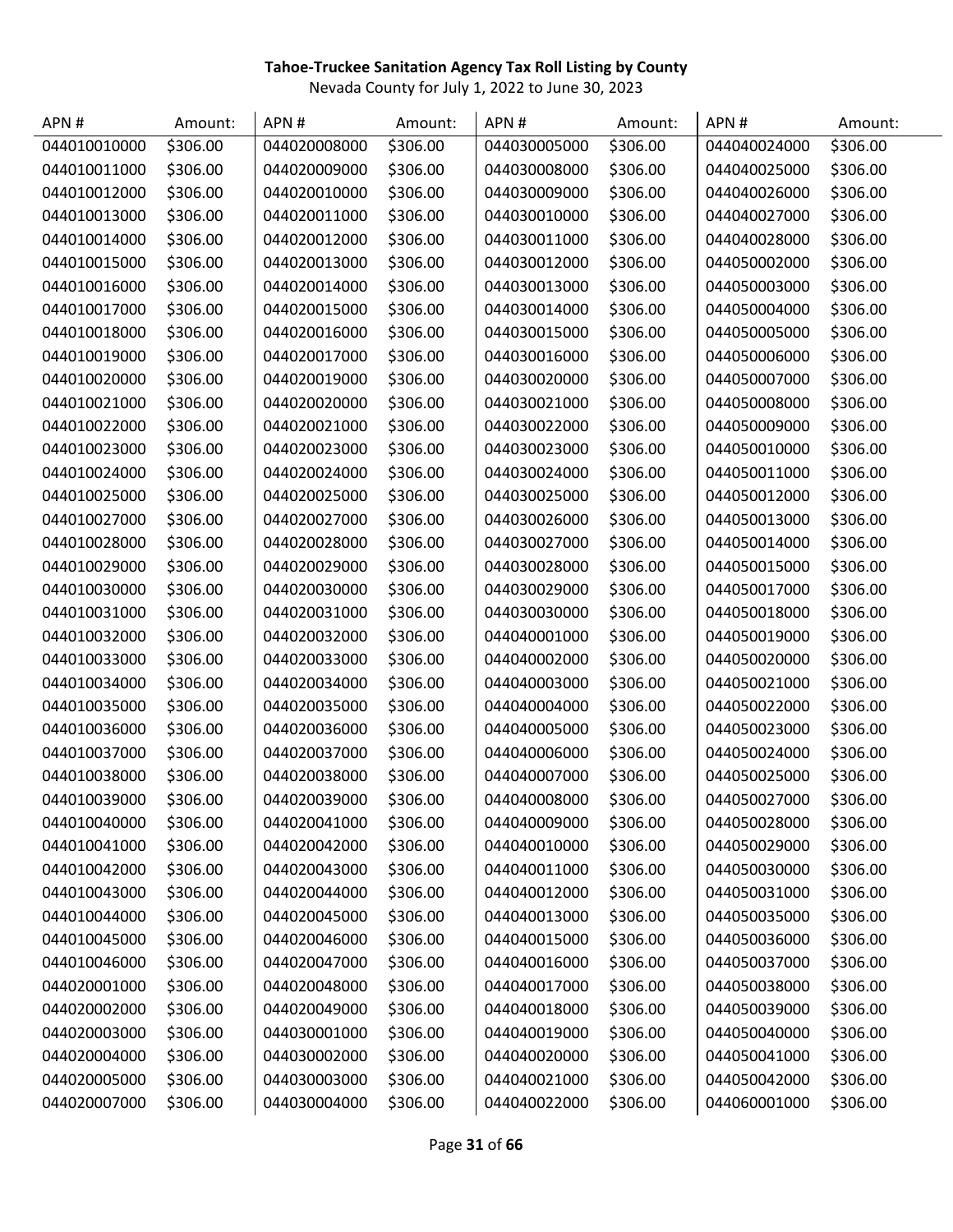| APN#         | Amount:  | APN#         | Amount:  | APN#         | Amount:  | APN#         | Amount:  |
|--------------|----------|--------------|----------|--------------|----------|--------------|----------|
| 044060002000 | \$306.00 | 044070007000 | \$306.00 | 044080014000 | \$306.00 | 044090018000 | \$306.00 |
| 044060003000 | \$306.00 | 044070008000 | \$306.00 | 044080015000 | \$306.00 | 044090019000 | \$306.00 |
| 044060004000 | \$306.00 | 044070010000 | \$306.00 | 044080016000 | \$306.00 | 044090020000 | \$306.00 |
| 044060005000 | \$306.00 | 044070011000 | \$306.00 | 044080017000 | \$306.00 | 044090022000 | \$306.00 |
| 044060006000 | \$306.00 | 044070012000 | \$306.00 | 044080018000 | \$306.00 | 044090023000 | \$306.00 |
| 044060007000 | \$306.00 | 044070013000 | \$306.00 | 044080019000 | \$306.00 | 044090024000 | \$306.00 |
| 044060008000 | \$306.00 | 044070014000 | \$306.00 | 044080020000 | \$306.00 | 044090025000 | \$306.00 |
| 044060009000 | \$306.00 | 044070017000 | \$306.00 | 044080021000 | \$306.00 | 044090026000 | \$306.00 |
| 044060010000 | \$306.00 | 044070018000 | \$306.00 | 044080022000 | \$306.00 | 044090027000 | \$306.00 |
| 044060011000 | \$306.00 | 044070019000 | \$306.00 | 044080023000 | \$306.00 | 044090028000 | \$306.00 |
| 044060012000 | \$306.00 | 044070020000 | \$306.00 | 044080024000 | \$306.00 | 044090029000 | \$306.00 |
| 044060013000 | \$306.00 | 044070021000 | \$306.00 | 044080025000 | \$306.00 | 044090030000 | \$306.00 |
| 044060014000 | \$306.00 | 044070022000 | \$306.00 | 044080026000 | \$306.00 | 044090031000 | \$306.00 |
| 044060015000 | \$306.00 | 044070024000 | \$306.00 | 044080027000 | \$306.00 | 044090032000 | \$306.00 |
| 044060016000 | \$306.00 | 044070025000 | \$306.00 | 044080028000 | \$306.00 | 044090033000 | \$306.00 |
| 044060017000 | \$306.00 | 044070026000 | \$306.00 | 044080029000 | \$306.00 | 044090034000 | \$306.00 |
| 044060018000 | \$306.00 | 044070027000 | \$306.00 | 044080030000 | \$306.00 | 044090035000 | \$306.00 |
| 044060019000 | \$306.00 | 044070028000 | \$306.00 | 044080031000 | \$306.00 | 044090036000 | \$306.00 |
| 044060020000 | \$306.00 | 044070029000 | \$306.00 | 044080032000 | \$306.00 | 044090037000 | \$306.00 |
| 044060021000 | \$306.00 | 044070031000 | \$306.00 | 044080033000 | \$306.00 | 044090038000 | \$306.00 |
| 044060022000 | \$306.00 | 044070032000 | \$306.00 | 044080035000 | \$306.00 | 044090039000 | \$306.00 |
| 044060023000 | \$306.00 | 044070033000 | \$306.00 | 044080036000 | \$306.00 | 044090040000 | \$306.00 |
| 044060024000 | \$306.00 | 044070034000 | \$306.00 | 044080038000 | \$306.00 | 044090041000 | \$306.00 |
| 044060025000 | \$306.00 | 044070035000 | \$306.00 | 044080039000 | \$306.00 | 044090042000 | \$306.00 |
| 044060026000 | \$306.00 | 044070036000 | \$306.00 | 044080040000 | \$306.00 | 044090043000 | \$306.00 |
| 044060027000 | \$306.00 | 044070037000 | \$306.00 | 044080041000 | \$306.00 | 044090044000 | \$306.00 |
| 044060028000 | \$306.00 | 044070039000 | \$306.00 | 044080043000 | \$306.00 | 044090046000 | \$306.00 |
| 044060029000 | \$306.00 | 044070040000 | \$306.00 | 044080044000 | \$306.00 | 044100001000 | \$306.00 |
| 044060030000 | \$306.00 | 044070041000 | \$306.00 | 044090002000 | \$306.00 | 044100002000 | \$306.00 |
| 044060031000 | \$306.00 | 044070042000 | \$306.00 | 044090003000 | \$306.00 | 044100003000 | \$306.00 |
| 044060032000 | \$306.00 | 044080001000 | \$306.00 | 044090004000 | \$306.00 | 044100004000 | \$306.00 |
| 044060033000 | \$306.00 | 044080002000 | \$306.00 | 044090005000 | \$306.00 | 044100005000 | \$306.00 |
| 044060035000 | \$306.00 | 044080003000 | \$306.00 | 044090006000 | \$306.00 | 044100006000 | \$306.00 |
| 044060036000 | \$306.00 | 044080004000 | \$306.00 | 044090007000 | \$306.00 | 044100007000 | \$306.00 |
| 044060037000 | \$306.00 | 044080005000 | \$306.00 | 044090008000 | \$306.00 | 044100008000 | \$306.00 |
| 044060038000 | \$306.00 | 044080007000 | \$306.00 | 044090009000 | \$306.00 | 044100009000 | \$306.00 |
| 044060039000 | \$306.00 | 044080008000 | \$306.00 | 044090010000 | \$306.00 | 044100010000 | \$306.00 |
| 044070002000 | \$306.00 | 044080009000 | \$306.00 | 044090011000 | \$306.00 | 044100011000 | \$306.00 |
| 044070003000 | \$306.00 | 044080010000 | \$306.00 | 044090012000 | \$306.00 | 044100012000 | \$306.00 |
| 044070004000 | \$306.00 | 044080011000 | \$306.00 | 044090015000 | \$306.00 | 044100013000 | \$306.00 |
| 044070005000 | \$306.00 | 044080012000 | \$306.00 | 044090016000 | \$306.00 | 044100014000 | \$306.00 |
| 044070006000 | \$306.00 | 044080013000 | \$306.00 | 044090017000 | \$306.00 | 044100015000 | \$306.00 |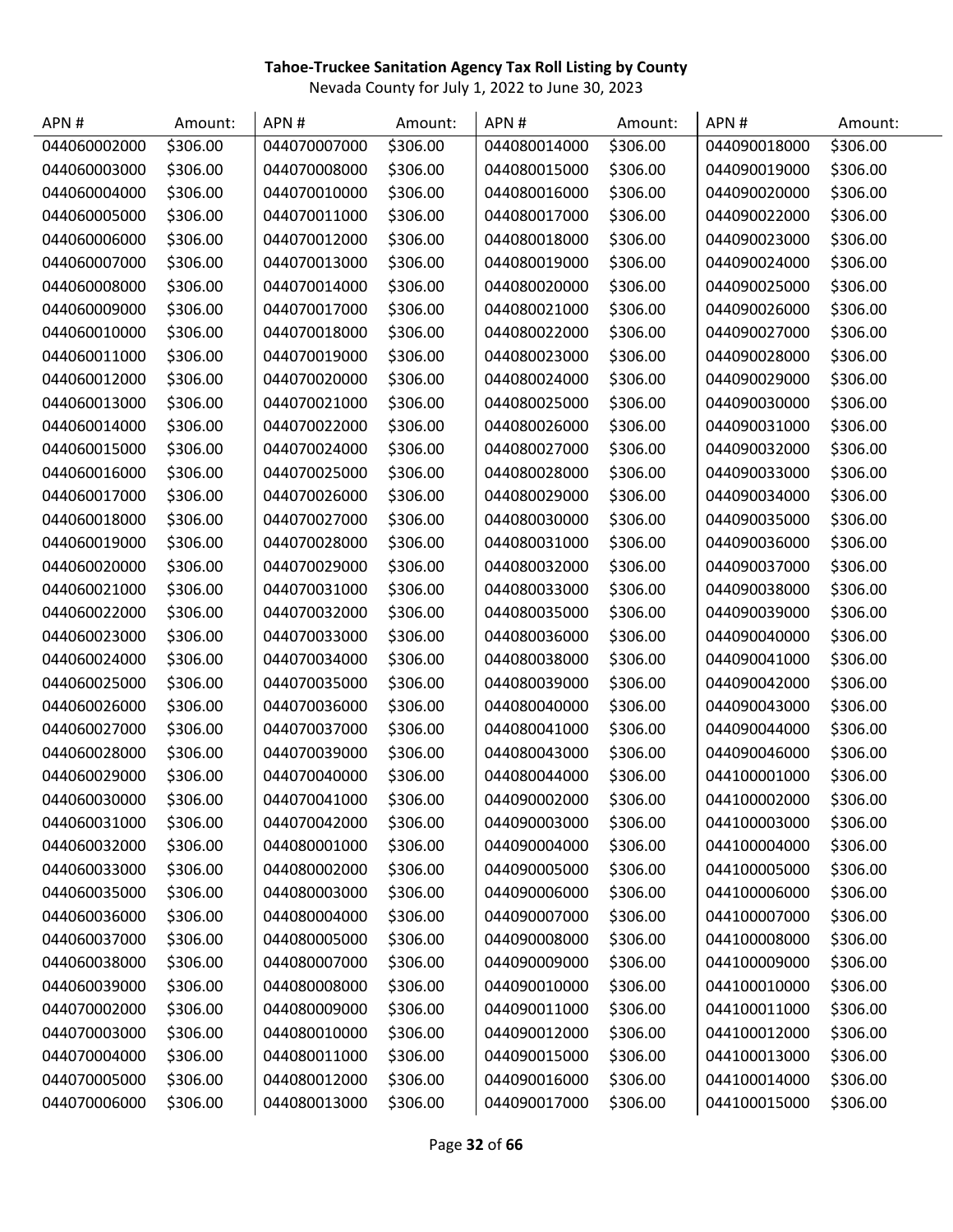| APN#         | Amount:  | APN#         | Amount:  | APN#         | Amount:  | APN#         | Amount:  |
|--------------|----------|--------------|----------|--------------|----------|--------------|----------|
| 044100016000 | \$306.00 | 044110023000 | \$306.00 | 044130001000 | \$306.00 | 044140014000 | \$306.00 |
| 044100017000 | \$306.00 | 044110024000 | \$306.00 | 044130002000 | \$306.00 | 044140015000 | \$306.00 |
| 044100018000 | \$306.00 | 044110025000 | \$306.00 | 044130003000 | \$306.00 | 044140016000 | \$306.00 |
| 044100019000 | \$306.00 | 044110026000 | \$306.00 | 044130004000 | \$306.00 | 044160001000 | \$306.00 |
| 044100020000 | \$306.00 | 044110027000 | \$306.00 | 044130005000 | \$306.00 | 044160002000 | \$306.00 |
| 044100022000 | \$306.00 | 044110028000 | \$306.00 | 044130006000 | \$306.00 | 044160003000 | \$306.00 |
| 044100023000 | \$306.00 | 044110029000 | \$306.00 | 044130007000 | \$306.00 | 044160004000 | \$306.00 |
| 044100024000 | \$306.00 | 044110030000 | \$306.00 | 044130008000 | \$306.00 | 044160005000 | \$306.00 |
| 044100025000 | \$306.00 | 044110031000 | \$306.00 | 044130009000 | \$306.00 | 044160006000 | \$306.00 |
| 044100026000 | \$306.00 | 044110032000 | \$306.00 | 044130010000 | \$306.00 | 044160007000 | \$306.00 |
| 044100027000 | \$306.00 | 044110033000 | \$306.00 | 044130011000 | \$306.00 | 044160008000 | \$306.00 |
| 044100028000 | \$306.00 | 044110035000 | \$306.00 | 044130012000 | \$306.00 | 044160009000 | \$306.00 |
| 044100029000 | \$306.00 | 044110036000 | \$306.00 | 044130013000 | \$306.00 | 044160010000 | \$306.00 |
| 044100030000 | \$306.00 | 044110037000 | \$306.00 | 044130015000 | \$306.00 | 044160011000 | \$306.00 |
| 044100031000 | \$306.00 | 044110038000 | \$306.00 | 044130016000 | \$306.00 | 044160012000 | \$306.00 |
| 044100032000 | \$306.00 | 044110039000 | \$306.00 | 044130017000 | \$306.00 | 044160013000 | \$306.00 |
| 044100033000 | \$306.00 | 044110040000 | \$306.00 | 044130018000 | \$306.00 | 044160014000 | \$306.00 |
| 044100034000 | \$306.00 | 044110041000 | \$306.00 | 044130019000 | \$306.00 | 044160015000 | \$306.00 |
| 044100035000 | \$306.00 | 044110042000 | \$306.00 | 044130020000 | \$306.00 | 044160016000 | \$306.00 |
| 044100036000 | \$306.00 | 044110043000 | \$306.00 | 044130021000 | \$306.00 | 044160017000 | \$306.00 |
| 044100037000 | \$306.00 | 044120001000 | \$306.00 | 044130022000 | \$306.00 | 044160018000 | \$306.00 |
| 044110001000 | \$306.00 | 044120002000 | \$306.00 | 044130023000 | \$306.00 | 044160019000 | \$306.00 |
| 044110002000 | \$306.00 | 044120003000 | \$306.00 | 044130024000 | \$306.00 | 044160020000 | \$306.00 |
| 044110003000 | \$306.00 | 044120004000 | \$306.00 | 044130025000 | \$306.00 | 044160021000 | \$306.00 |
| 044110004000 | \$306.00 | 044120005000 | \$306.00 | 044130026000 | \$306.00 | 044160022000 | \$306.00 |
| 044110005000 | \$306.00 | 044120006000 | \$306.00 | 044130027000 | \$306.00 | 044160023000 | \$306.00 |
| 044110007000 | \$306.00 | 044120008000 | \$306.00 | 044130028000 | \$306.00 | 044160024000 | \$306.00 |
| 044110008000 | \$306.00 | 044120009000 | \$306.00 | 044130029000 | \$306.00 | 044160025000 | \$306.00 |
| 044110009000 | \$306.00 | 044120010000 | \$306.00 | 044130030000 | \$306.00 | 044160026000 | \$306.00 |
| 044110010000 | \$306.00 | 044120011000 | \$306.00 | 044130031000 | \$306.00 | 044160027000 | \$306.00 |
| 044110011000 | \$306.00 | 044120012000 | \$306.00 | 044130032000 | \$306.00 | 044160028000 | \$306.00 |
| 044110012000 | \$306.00 | 044120013000 | \$306.00 | 044130033000 | \$306.00 | 044160029000 | \$306.00 |
| 044110013000 | \$306.00 | 044120014000 | \$306.00 | 044140003000 | \$306.00 | 044160030000 | \$306.00 |
| 044110014000 | \$306.00 | 044120015000 | \$306.00 | 044140004000 | \$306.00 | 044160031000 | \$306.00 |
| 044110015000 | \$306.00 | 044120016000 | \$306.00 | 044140005000 | \$306.00 | 044160032000 | \$306.00 |
| 044110016000 | \$306.00 | 044120019000 | \$306.00 | 044140006000 | \$306.00 | 044160033000 | \$306.00 |
| 044110017000 | \$306.00 | 044120020000 | \$306.00 | 044140007000 | \$306.00 | 044160034000 | \$306.00 |
| 044110018000 | \$306.00 | 044120021000 | \$306.00 | 044140009000 | \$306.00 | 044160035000 | \$306.00 |
| 044110019000 | \$306.00 | 044120022000 | \$306.00 | 044140010000 | \$306.00 | 044160036000 | \$306.00 |
| 044110020000 | \$306.00 | 044120023000 | \$306.00 | 044140011000 | \$306.00 | 044160037000 | \$306.00 |
| 044110021000 | \$306.00 | 044120029000 | \$306.00 | 044140012000 | \$306.00 | 044160038000 | \$306.00 |
| 044110022000 | \$306.00 | 044120030000 | \$612.00 | 044140013000 | \$306.00 | 044160039000 | \$306.00 |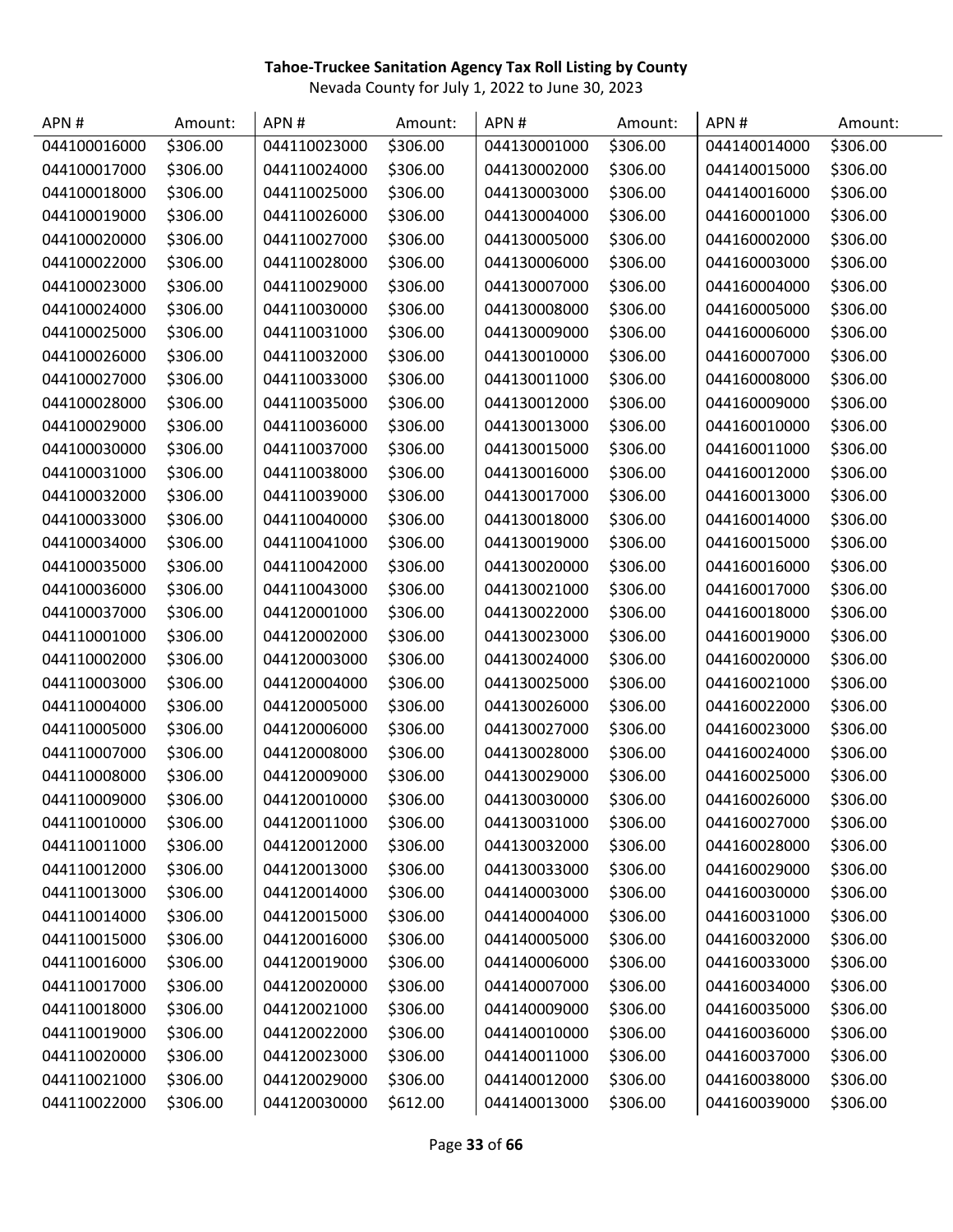| APN#         | Amount:  | APN#         | Amount:  | APN#         | Amount:  | APN#         | Amount:  |
|--------------|----------|--------------|----------|--------------|----------|--------------|----------|
| 044160040000 | \$306.00 | 044170036000 | \$306.00 | 044190010000 | \$306.00 | 044190053000 | \$306.00 |
| 044160041000 | \$306.00 | 044170037000 | \$306.00 | 044190011000 | \$306.00 | 044200002000 | \$306.00 |
| 044160042000 | \$306.00 | 044170038000 | \$306.00 | 044190012000 | \$306.00 | 044200003000 | \$306.00 |
| 044160043000 | \$306.00 | 044170039000 | \$306.00 | 044190013000 | \$306.00 | 044200004000 | \$306.00 |
| 044160044000 | \$306.00 | 044170040000 | \$306.00 | 044190014000 | \$306.00 | 044200005000 | \$306.00 |
| 044160045000 | \$306.00 | 044180001000 | \$306.00 | 044190015000 | \$306.00 | 044200006000 | \$306.00 |
| 044160046000 | \$306.00 | 044180002000 | \$306.00 | 044190016000 | \$306.00 | 044200007000 | \$306.00 |
| 044160047000 | \$306.00 | 044180003000 | \$306.00 | 044190017000 | \$306.00 | 044200008000 | \$306.00 |
| 044160048000 | \$306.00 | 044180006000 | \$306.00 | 044190018000 | \$306.00 | 044200009000 | \$306.00 |
| 044170001000 | \$306.00 | 044180007000 | \$306.00 | 044190019000 | \$306.00 | 044200010000 | \$306.00 |
| 044170002000 | \$306.00 | 044180008000 | \$306.00 | 044190020000 | \$306.00 | 044200011000 | \$306.00 |
| 044170003000 | \$306.00 | 044180009000 | \$306.00 | 044190021000 | \$306.00 | 044200012000 | \$306.00 |
| 044170004000 | \$306.00 | 044180010000 | \$306.00 | 044190022000 | \$306.00 | 044200013000 | \$306.00 |
| 044170005000 | \$306.00 | 044180011000 | \$306.00 | 044190023000 | \$306.00 | 044200014000 | \$306.00 |
| 044170006000 | \$306.00 | 044180012000 | \$306.00 | 044190024000 | \$306.00 | 044200015000 | \$306.00 |
| 044170007000 | \$306.00 | 044180015000 | \$306.00 | 044190025000 | \$306.00 | 044200016000 | \$306.00 |
| 044170008000 | \$306.00 | 044180016000 | \$306.00 | 044190026000 | \$306.00 | 044200017000 | \$306.00 |
| 044170009000 | \$306.00 | 044180017000 | \$306.00 | 044190027000 | \$306.00 | 044200018000 | \$306.00 |
| 044170010000 | \$306.00 | 044180018000 | \$306.00 | 044190028000 | \$306.00 | 044200019000 | \$306.00 |
| 044170011000 | \$306.00 | 044180019000 | \$306.00 | 044190029000 | \$306.00 | 044200020000 | \$306.00 |
| 044170012000 | \$306.00 | 044180020000 | \$306.00 | 044190030000 | \$306.00 | 044200021000 | \$306.00 |
| 044170013000 | \$306.00 | 044180021000 | \$306.00 | 044190031000 | \$306.00 | 044200022000 | \$306.00 |
| 044170014000 | \$306.00 | 044180022000 | \$306.00 | 044190032000 | \$306.00 | 044200023000 | \$306.00 |
| 044170015000 | \$306.00 | 044180023000 | \$306.00 | 044190033000 | \$306.00 | 044200024000 | \$306.00 |
| 044170016000 | \$306.00 | 044180024000 | \$306.00 | 044190034000 | \$306.00 | 044200025000 | \$306.00 |
| 044170017000 | \$306.00 | 044180025000 | \$306.00 | 044190035000 | \$306.00 | 044200026000 | \$306.00 |
| 044170018000 | \$306.00 | 044180026000 | \$306.00 | 044190036000 | \$306.00 | 044200027000 | \$306.00 |
| 044170020000 | \$306.00 | 044180027000 | \$306.00 | 044190037000 | \$306.00 | 044200028000 | \$306.00 |
| 044170021000 | \$306.00 | 044180028000 | \$306.00 | 044190038000 | \$306.00 | 044200029000 | \$306.00 |
| 044170022000 | \$306.00 | 044180029000 | \$306.00 | 044190039000 | \$306.00 | 044200031000 | \$306.00 |
| 044170023000 | \$306.00 | 044180030000 | \$306.00 | 044190040000 | \$306.00 | 044200032000 | \$306.00 |
| 044170024000 | \$306.00 | 044180031000 | \$306.00 | 044190041000 | \$306.00 | 044200033000 | \$306.00 |
| 044170025000 | \$306.00 | 044180032000 | \$306.00 | 044190042000 | \$306.00 | 044200034000 | \$306.00 |
| 044170026000 | \$306.00 | 044180036000 | \$306.00 | 044190043000 | \$306.00 | 044200035000 | \$306.00 |
| 044170027000 | \$306.00 | 044190001000 | \$306.00 | 044190044000 | \$306.00 | 044200036000 | \$306.00 |
| 044170028000 | \$306.00 | 044190002000 | \$306.00 | 044190045000 | \$306.00 | 044200037000 | \$306.00 |
| 044170029000 | \$306.00 | 044190004000 | \$306.00 | 044190046000 | \$306.00 | 044200038000 | \$306.00 |
| 044170030000 | \$306.00 | 044190005000 | \$306.00 | 044190047000 | \$306.00 | 044200039000 | \$306.00 |
| 044170031000 | \$306.00 | 044190006000 | \$306.00 | 044190048000 | \$306.00 | 044200040000 | \$306.00 |
| 044170033000 | \$306.00 | 044190007000 | \$306.00 | 044190049000 | \$306.00 | 044200041000 | \$306.00 |
| 044170034000 | \$306.00 | 044190008000 | \$306.00 | 044190051000 | \$306.00 | 044210001000 | \$306.00 |
| 044170035000 | \$306.00 | 044190009000 | \$306.00 | 044190052000 | \$306.00 | 044210002000 | \$306.00 |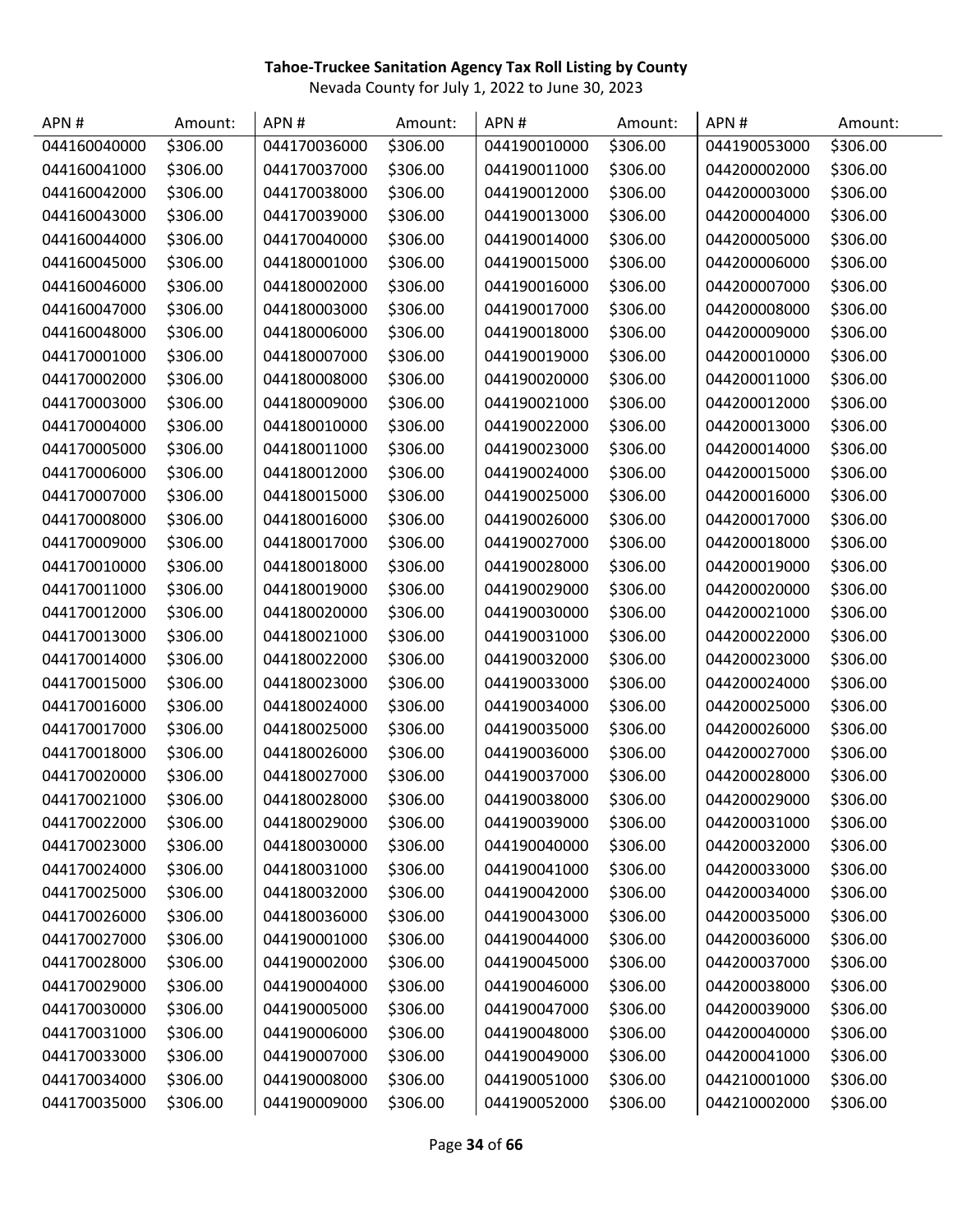| APN#         | Amount:  | APN#         | Amount:  | APN#         | Amount:  | APN#         | Amount:  |
|--------------|----------|--------------|----------|--------------|----------|--------------|----------|
| 044210003000 | \$306.00 | 044220028000 | \$306.00 | 044240011000 | \$306.00 | 044260003000 | \$306.00 |
| 044210004000 | \$306.00 | 044220029000 | \$306.00 | 044240013000 | \$306.00 | 044260004000 | \$306.00 |
| 044210005000 | \$306.00 | 044220030000 | \$306.00 | 044240015000 | \$306.00 | 044260005000 | \$306.00 |
| 044210006000 | \$306.00 | 044220031000 | \$306.00 | 044240016000 | \$306.00 | 044260006000 | \$306.00 |
| 044210007000 | \$306.00 | 044220032000 | \$306.00 | 044240017000 | \$306.00 | 044260007000 | \$306.00 |
| 044210008000 | \$306.00 | 044220033000 | \$306.00 | 044240018000 | \$306.00 | 044260008000 | \$306.00 |
| 044210009000 | \$306.00 | 044220034000 | \$306.00 | 044240019000 | \$306.00 | 044260009000 | \$306.00 |
| 044210010000 | \$306.00 | 044220035000 | \$306.00 | 044240020000 | \$306.00 | 044260011000 | \$306.00 |
| 044210011000 | \$306.00 | 044220036000 | \$306.00 | 044240021000 | \$306.00 | 044260012000 | \$306.00 |
| 044210012000 | \$306.00 | 044220037000 | \$306.00 | 044240022000 | \$306.00 | 044260014000 | \$306.00 |
| 044210013000 | \$306.00 | 044220038000 | \$306.00 | 044240023000 | \$306.00 | 044260015000 | \$306.00 |
| 044210014000 | \$306.00 | 044230003000 | \$306.00 | 044240024000 | \$306.00 | 044260016000 | \$306.00 |
| 044210017000 | \$306.00 | 044230004000 | \$306.00 | 044240025000 | \$306.00 | 044260017000 | \$306.00 |
| 044210019000 | \$306.00 | 044230005000 | \$306.00 | 044240026000 | \$306.00 | 044260018000 | \$306.00 |
| 044210020000 | \$306.00 | 044230006000 | \$306.00 | 044240027000 | \$306.00 | 044260019000 | \$306.00 |
| 044210021000 | \$306.00 | 044230007000 | \$306.00 | 044240029000 | \$306.00 | 044260020000 | \$306.00 |
| 044210022000 | \$306.00 | 044230008000 | \$306.00 | 044240030000 | \$306.00 | 044260021000 | \$306.00 |
| 044220001000 | \$306.00 | 044230009000 | \$306.00 | 044240031000 | \$306.00 | 044260022000 | \$306.00 |
| 044220002000 | \$306.00 | 044230010000 | \$306.00 | 044240032000 | \$306.00 | 044260023000 | \$306.00 |
| 044220003000 | \$306.00 | 044230012000 | \$612.00 | 044240034000 | \$306.00 | 044260024000 | \$306.00 |
| 044220004000 | \$306.00 | 044230013000 | \$306.00 | 044240035000 | \$306.00 | 044260025000 | \$306.00 |
| 044220005000 | \$306.00 | 044230014000 | \$306.00 | 044240036000 | \$306.00 | 044260026000 | \$306.00 |
| 044220006000 | \$306.00 | 044230015000 | \$306.00 | 044240037000 | \$306.00 | 044270002000 | \$306.00 |
| 044220007000 | \$306.00 | 044230016000 | \$306.00 | 044240038000 | \$306.00 | 044270003000 | \$306.00 |
| 044220009000 | \$306.00 | 044230017000 | \$306.00 | 044240039000 | \$306.00 | 044270004000 | \$306.00 |
| 044220010000 | \$306.00 | 044230018000 | \$306.00 | 044240040000 | \$306.00 | 044270005000 | \$306.00 |
| 044220011000 | \$306.00 | 044230019000 | \$306.00 | 044240041000 | \$306.00 | 044270006000 | \$306.00 |
| 044220012000 | \$306.00 | 044230020000 | \$306.00 | 044250001000 | \$306.00 | 044270007000 | \$306.00 |
| 044220013000 | \$306.00 | 044230021000 | \$306.00 | 044250002000 | \$306.00 | 044270009000 | \$306.00 |
| 044220014000 | \$306.00 | 044230022000 | \$306.00 | 044250004000 | \$306.00 | 044270010000 | \$306.00 |
| 044220015000 | \$306.00 | 044230024000 | \$306.00 | 044250005000 | \$306.00 | 044270011000 | \$306.00 |
| 044220016000 | \$306.00 | 044230025000 | \$306.00 | 044250006000 | \$306.00 | 044270012000 | \$306.00 |
| 044220017000 | \$306.00 | 044240001000 | \$306.00 | 044250010000 | \$306.00 | 044270013000 | \$306.00 |
| 044220019000 | \$306.00 | 044240002000 | \$306.00 | 044250011000 | \$306.00 | 044270014000 | \$306.00 |
| 044220020000 | \$306.00 | 044240003000 | \$306.00 | 044250012000 | \$306.00 | 044270016000 | \$306.00 |
| 044220021000 | \$306.00 | 044240004000 | \$306.00 | 044250013000 | \$306.00 | 044270017000 | \$306.00 |
| 044220022000 | \$306.00 | 044240005000 | \$306.00 | 044250014000 | \$306.00 | 044270018000 | \$306.00 |
| 044220023000 | \$306.00 | 044240006000 | \$306.00 | 044250015000 | \$306.00 | 044270019000 | \$306.00 |
| 044220024000 | \$306.00 | 044240007000 | \$306.00 | 044250016000 | \$306.00 | 044270020000 | \$306.00 |
| 044220025000 | \$306.00 | 044240008000 | \$306.00 | 044250017000 | \$306.00 | 044270021000 | \$306.00 |
| 044220026000 | \$306.00 | 044240009000 | \$306.00 | 044250019000 | \$306.00 | 044270022000 | \$306.00 |
| 044220027000 | \$306.00 | 044240010000 | \$306.00 | 044260002000 | \$306.00 | 044270023000 | \$306.00 |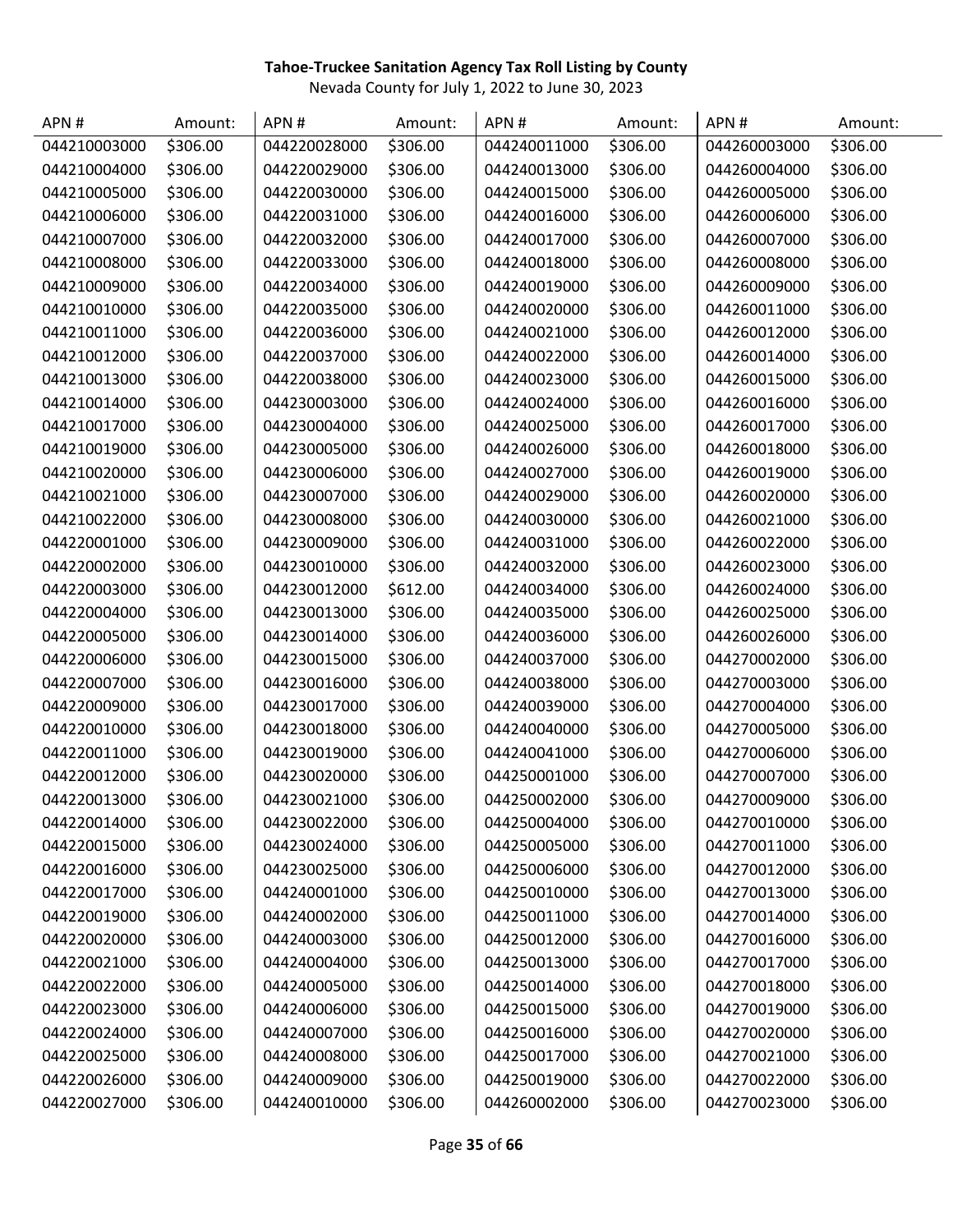| APN#         | Amount:  | APN#         | Amount:  | APN#         | Amount:  | APN#         | Amount:  |
|--------------|----------|--------------|----------|--------------|----------|--------------|----------|
| 044270025000 | \$306.00 | 044280025000 | \$306.00 | 044290028000 | \$306.00 | 044300007000 | \$306.00 |
| 044270026000 | \$306.00 | 044280026000 | \$306.00 | 044290029000 | \$306.00 | 044300008000 | \$306.00 |
| 044270027000 | \$306.00 | 044280027000 | \$306.00 | 044290030000 | \$306.00 | 044300009000 | \$306.00 |
| 044270028000 | \$306.00 | 044280028000 | \$306.00 | 044290031000 | \$306.00 | 044300010000 | \$306.00 |
| 044270029000 | \$306.00 | 044280029000 | \$306.00 | 044290032000 | \$306.00 | 044300011000 | \$306.00 |
| 044270030000 | \$306.00 | 044280030000 | \$306.00 | 044290033000 | \$306.00 | 044300012000 | \$306.00 |
| 044270031000 | \$306.00 | 044280031000 | \$306.00 | 044290034000 | \$306.00 | 044300013000 | \$306.00 |
| 044270032000 | \$306.00 | 044280032000 | \$306.00 | 044290035000 | \$306.00 | 044300014000 | \$306.00 |
| 044270033000 | \$306.00 | 044280033000 | \$306.00 | 044290036000 | \$306.00 | 044300015000 | \$306.00 |
| 044270034000 | \$306.00 | 044280034000 | \$306.00 | 044290037000 | \$306.00 | 044300017000 | \$306.00 |
| 044270035000 | \$306.00 | 044280035000 | \$306.00 | 044290038000 | \$306.00 | 044300018000 | \$306.00 |
| 044270036000 | \$306.00 | 044280036000 | \$306.00 | 044290039000 | \$306.00 | 044300019000 | \$306.00 |
| 044270037000 | \$306.00 | 044280038000 | \$306.00 | 044290040000 | \$306.00 | 044300020000 | \$306.00 |
| 044270038000 | \$306.00 | 044280039000 | \$306.00 | 044290041000 | \$306.00 | 044300021000 | \$306.00 |
| 044270039000 | \$306.00 | 044280040000 | \$306.00 | 044290043000 | \$306.00 | 044300022000 | \$306.00 |
| 044270040000 | \$306.00 | 044280041000 | \$306.00 | 044290044000 | \$306.00 | 044300023000 | \$306.00 |
| 044270041000 | \$306.00 | 044280043000 | \$306.00 | 044290045000 | \$306.00 | 044300024000 | \$306.00 |
| 044270042000 | \$306.00 | 044280044000 | \$306.00 | 044290046000 | \$306.00 | 044300025000 | \$306.00 |
| 044270044000 | \$306.00 | 044290002000 | \$306.00 | 044290047000 | \$306.00 | 044300026000 | \$306.00 |
| 044270045000 | \$306.00 | 044290003000 | \$306.00 | 044290048000 | \$306.00 | 044300027000 | \$306.00 |
| 044280001000 | \$306.00 | 044290004000 | \$306.00 | 044290049000 | \$306.00 | 044300028000 | \$306.00 |
| 044280002000 | \$306.00 | 044290007000 | \$306.00 | 044290050000 | \$306.00 | 044300029000 | \$306.00 |
| 044280003000 | \$306.00 | 044290008000 | \$306.00 | 044290051000 | \$306.00 | 044300030000 | \$306.00 |
| 044280004000 | \$306.00 | 044290009000 | \$306.00 | 044290052000 | \$306.00 | 044300031000 | \$306.00 |
| 044280005000 | \$306.00 | 044290010000 | \$306.00 | 044290053000 | \$306.00 | 044300032000 | \$306.00 |
| 044280006000 | \$306.00 | 044290011000 | \$306.00 | 044290054000 | \$306.00 | 044300033000 | \$306.00 |
| 044280008000 | \$306.00 | 044290012000 | \$306.00 | 044290055000 | \$306.00 | 044300034000 | \$306.00 |
| 044280009000 | \$306.00 | 044290013000 | \$306.00 | 044290056000 | \$306.00 | 044300035000 | \$306.00 |
| 044280010000 | \$306.00 | 044290014000 | \$306.00 | 044290057000 | \$306.00 | 044300036000 | \$306.00 |
| 044280011000 | \$306.00 | 044290015000 | \$306.00 | 044290058000 | \$306.00 | 044300037000 | \$306.00 |
| 044280012000 | \$306.00 | 044290016000 | \$306.00 | 044290059000 | \$306.00 | 044300038000 | \$306.00 |
| 044280013000 | \$306.00 | 044290017000 | \$306.00 | 044290060000 | \$306.00 | 044300039000 | \$306.00 |
| 044280015000 | \$306.00 | 044290018000 | \$306.00 | 044290061000 | \$306.00 | 044300040000 | \$306.00 |
| 044280016000 | \$306.00 | 044290019000 | \$306.00 | 044290062000 | \$306.00 | 044310001000 | \$306.00 |
| 044280017000 | \$306.00 | 044290020000 | \$306.00 | 044290064000 | \$306.00 | 044310002000 | \$306.00 |
| 044280018000 | \$306.00 | 044290021000 | \$306.00 | 044290065000 | \$306.00 | 044310003000 | \$306.00 |
| 044280019000 | \$306.00 | 044290022000 | \$306.00 | 044290066000 | \$306.00 | 044310004000 | \$306.00 |
| 044280020000 | \$306.00 | 044290023000 | \$306.00 | 044300001000 | \$306.00 | 044310005000 | \$306.00 |
| 044280021000 | \$306.00 | 044290024000 | \$306.00 | 044300002000 | \$306.00 | 044310007000 | \$306.00 |
| 044280022000 | \$306.00 | 044290025000 | \$306.00 | 044300003000 | \$306.00 | 044310008000 | \$306.00 |
| 044280023000 | \$306.00 | 044290026000 | \$306.00 | 044300004000 | \$306.00 | 044310009000 | \$306.00 |
| 044280024000 | \$306.00 | 044290027000 | \$306.00 | 044300005000 | \$306.00 | 044310010000 | \$306.00 |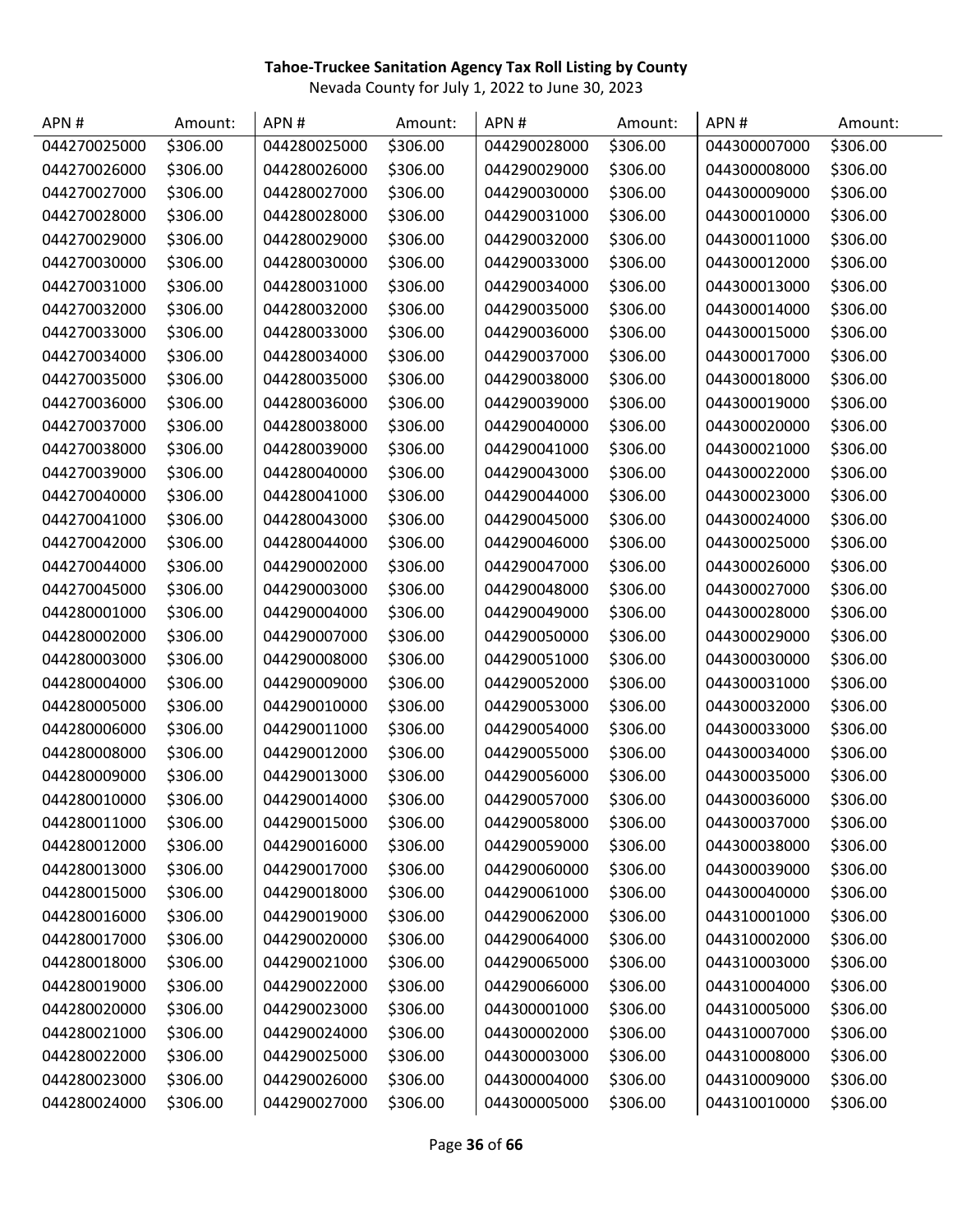| APN#         | Amount:  | APN#         | Amount:  | APN#         | Amount:  | APN#         | Amount:  |
|--------------|----------|--------------|----------|--------------|----------|--------------|----------|
| 044310011000 | \$306.00 | 044330006000 | \$306.00 | 044360029000 | \$306.00 | 044380018000 | \$306.00 |
| 044310012000 | \$306.00 | 044330007000 | \$306.00 | 044360030000 | \$306.00 | 044380019000 | \$306.00 |
| 044310013000 | \$306.00 | 044330008000 | \$306.00 | 044360031000 | \$306.00 | 044380020000 | \$306.00 |
| 044310015000 | \$306.00 | 044330009000 | \$306.00 | 044360032000 | \$306.00 | 044380021000 | \$306.00 |
| 044310016000 | \$306.00 | 044330010000 | \$306.00 | 044360033000 | \$306.00 | 044380022000 | \$306.00 |
| 044320001000 | \$306.00 | 044330011000 | \$306.00 | 044370001000 | \$306.00 | 044380023000 | \$306.00 |
| 044320002000 | \$612.00 | 044330012000 | \$306.00 | 044370003000 | \$306.00 | 044380024000 | \$306.00 |
| 044320003000 | \$306.00 | 044330013000 | \$306.00 | 044370004000 | \$306.00 | 044380026000 | \$306.00 |
| 044320004000 | \$306.00 | 044330016000 | \$306.00 | 044370005000 | \$306.00 | 044380027000 | \$306.00 |
| 044320005000 | \$306.00 | 044330017000 | \$306.00 | 044370006000 | \$306.00 | 044380028000 | \$306.00 |
| 044320006000 | \$306.00 | 044330018000 | \$306.00 | 044370007000 | \$306.00 | 044380029000 | \$306.00 |
| 044320007000 | \$306.00 | 044330019000 | \$306.00 | 044370008000 | \$306.00 | 044380030000 | \$306.00 |
| 044320008000 | \$306.00 | 044330020000 | \$306.00 | 044370009000 | \$306.00 | 044380031000 | \$306.00 |
| 044320009000 | \$306.00 | 044330021000 | \$306.00 | 044370010000 | \$306.00 | 044380032000 | \$306.00 |
| 044320010000 | \$306.00 | 044330022000 | \$306.00 | 044370011000 | \$306.00 | 044380033000 | \$306.00 |
| 044320011000 | \$306.00 | 044330024000 | \$306.00 | 044370012000 | \$306.00 | 044390001000 | \$306.00 |
| 044320012000 | \$306.00 | 044330025000 | \$306.00 | 044370013000 | \$306.00 | 044390002000 | \$306.00 |
| 044320013000 | \$306.00 | 044330026000 | \$306.00 | 044370014000 | \$306.00 | 044390003000 | \$306.00 |
| 044320014000 | \$306.00 | 044330027000 | \$306.00 | 044370015000 | \$306.00 | 044390005000 | \$306.00 |
| 044320015000 | \$306.00 | 044360001000 | \$306.00 | 044370016000 | \$306.00 | 044390006000 | \$306.00 |
| 044320016000 | \$306.00 | 044360002000 | \$306.00 | 044370017000 | \$306.00 | 044390008000 | \$306.00 |
| 044320017000 | \$306.00 | 044360003000 | \$306.00 | 044370019000 | \$306.00 | 044390009000 | \$306.00 |
| 044320018000 | \$306.00 | 044360004000 | \$306.00 | 044370021000 | \$306.00 | 044390011000 | \$306.00 |
| 044320019000 | \$306.00 | 044360005000 | \$612.00 | 044370023000 | \$306.00 | 044390012000 | \$306.00 |
| 044320020000 | \$306.00 | 044360006000 | \$306.00 | 044370024000 | \$306.00 | 044390013000 | \$306.00 |
| 044320021000 | \$306.00 | 044360007000 | \$306.00 | 044370025000 | \$306.00 | 044390014000 | \$306.00 |
| 044320022000 | \$306.00 | 044360008000 | \$306.00 | 044370026000 | \$306.00 | 044390015000 | \$306.00 |
| 044320023000 | \$306.00 | 044360009000 | \$306.00 | 044370027000 | \$306.00 | 044390016000 | \$306.00 |
| 044320024000 | \$306.00 | 044360010000 | \$306.00 | 044380001000 | \$306.00 | 044390017000 | \$306.00 |
| 044320025000 | \$306.00 | 044360011000 | \$306.00 | 044380002000 | \$306.00 | 044390019000 | \$306.00 |
| 044320026000 | \$306.00 | 044360012000 | \$306.00 | 044380003000 | \$306.00 | 044390020000 | \$306.00 |
| 044320027000 | \$306.00 | 044360015000 | \$306.00 | 044380005000 | \$306.00 | 044390021000 | \$306.00 |
| 044320029000 | \$306.00 | 044360017000 | \$306.00 | 044380007000 | \$306.00 | 044390022000 | \$306.00 |
| 044320030000 | \$306.00 | 044360018000 | \$306.00 | 044380009000 | \$306.00 | 044390023000 | \$306.00 |
| 044320031000 | \$306.00 | 044360019000 | \$306.00 | 044380010000 | \$306.00 | 044390024000 | \$306.00 |
| 044320033000 | \$306.00 | 044360021000 | \$306.00 | 044380011000 | \$306.00 | 044390025000 | \$306.00 |
| 044320034000 | \$306.00 | 044360022000 | \$306.00 | 044380012000 | \$306.00 | 044390026000 | \$306.00 |
| 044320035000 | \$306.00 | 044360024000 | \$306.00 | 044380013000 | \$306.00 | 044390028000 | \$306.00 |
| 044330001000 | \$306.00 | 044360025000 | \$306.00 | 044380014000 | \$306.00 | 044390033000 | \$306.00 |
| 044330002000 | \$306.00 | 044360026000 | \$306.00 | 044380015000 | \$306.00 | 044390034000 | \$306.00 |
| 044330003000 | \$306.00 | 044360027000 | \$306.00 | 044380016000 | \$306.00 | 044390035000 | \$306.00 |
| 044330005000 | \$306.00 | 044360028000 | \$306.00 | 044380017000 | \$306.00 | 044390036000 | \$306.00 |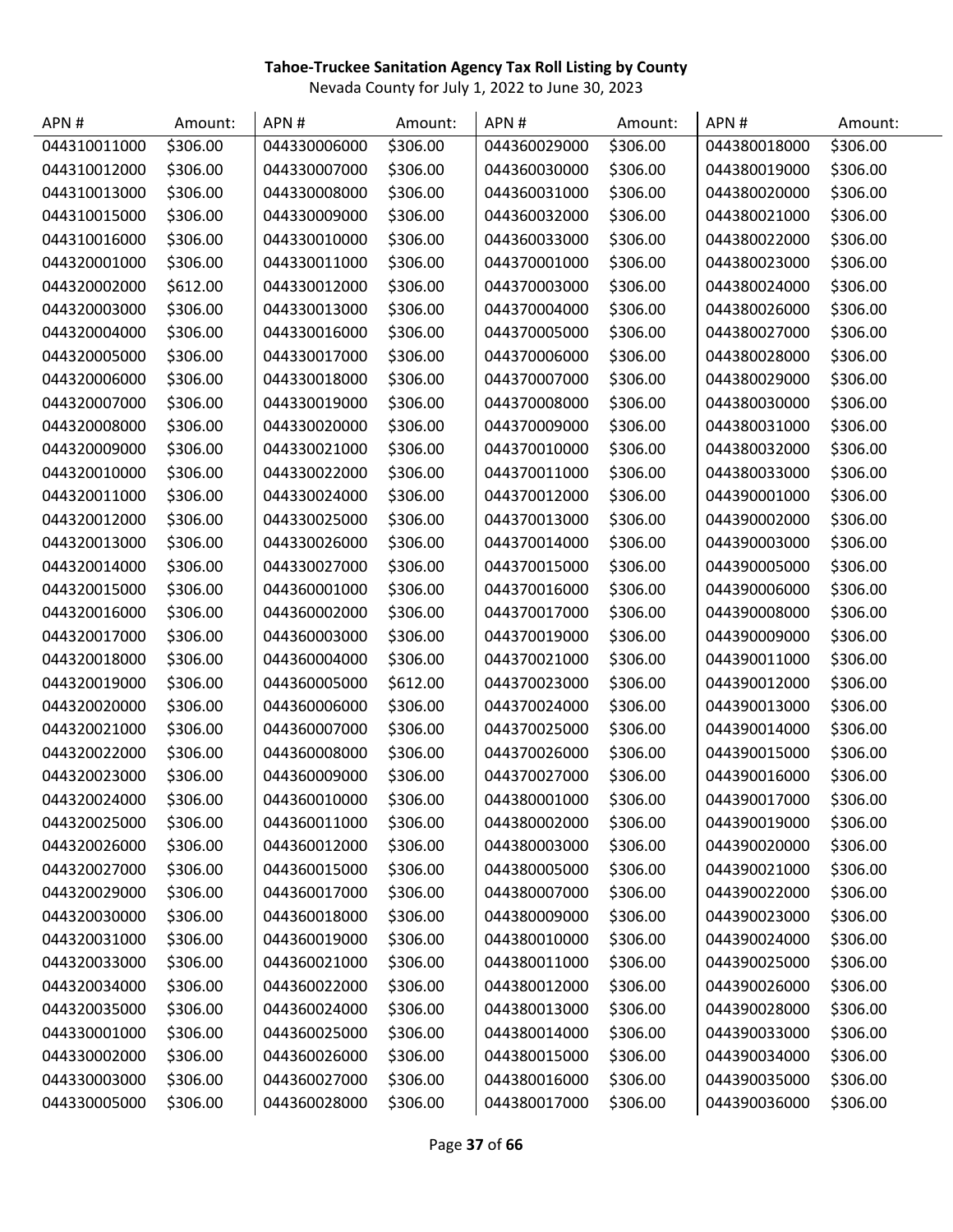| APN#         | Amount:  | APN#         | Amount:  | APN#         | Amount:  | APN#         | Amount:  |
|--------------|----------|--------------|----------|--------------|----------|--------------|----------|
| 044390037000 | \$306.00 | 044410002000 | \$306.00 | 044410056000 | \$306.00 | 044420039000 | \$306.00 |
| 044390038000 | \$306.00 | 044410003000 | \$306.00 | 044410057000 | \$306.00 | 044430001000 | \$306.00 |
| 044390041000 | \$306.00 | 044410004000 | \$306.00 | 044410060000 | \$306.00 | 044430003000 | \$306.00 |
| 044390042000 | \$306.00 | 044410006000 | \$306.00 | 044410061000 | \$306.00 | 044430004000 | \$306.00 |
| 044400001000 | \$306.00 | 044410007000 | \$306.00 | 044420001000 | \$306.00 | 044430005000 | \$306.00 |
| 044400002000 | \$306.00 | 044410008000 | \$306.00 | 044420002000 | \$306.00 | 044430006000 | \$306.00 |
| 044400003000 | \$306.00 | 044410009000 | \$306.00 | 044420003000 | \$306.00 | 044430007000 | \$306.00 |
| 044400004000 | \$306.00 | 044410010000 | \$306.00 | 044420004000 | \$306.00 | 044430008000 | \$306.00 |
| 044400005000 | \$306.00 | 044410011000 | \$306.00 | 044420005000 | \$306.00 | 044430009000 | \$306.00 |
| 044400006000 | \$306.00 | 044410012000 | \$306.00 | 044420006000 | \$306.00 | 044430010000 | \$306.00 |
| 044400007000 | \$306.00 | 044410013000 | \$306.00 | 044420007000 | \$306.00 | 044430011000 | \$306.00 |
| 044400010000 | \$306.00 | 044410014000 | \$306.00 | 044420008000 | \$306.00 | 044430012000 | \$306.00 |
| 044400011000 | \$306.00 | 044410015000 | \$306.00 | 044420009000 | \$306.00 | 044430013000 | \$306.00 |
| 044400012000 | \$306.00 | 044410016000 | \$306.00 | 044420010000 | \$306.00 | 044430014000 | \$306.00 |
| 044400013000 | \$306.00 | 044410017000 | \$306.00 | 044420011000 | \$306.00 | 044430015000 | \$306.00 |
| 044400014000 | \$306.00 | 044410018000 | \$306.00 | 044420012000 | \$306.00 | 044430016000 | \$306.00 |
| 044400015000 | \$306.00 | 044410019000 | \$306.00 | 044420013000 | \$306.00 | 044430017000 | \$306.00 |
| 044400016000 | \$306.00 | 044410020000 | \$306.00 | 044420014000 | \$306.00 | 044430018000 | \$306.00 |
| 044400017000 | \$306.00 | 044410021000 | \$306.00 | 044420015000 | \$306.00 | 044430019000 | \$306.00 |
| 044400018000 | \$306.00 | 044410022000 | \$612.00 | 044420016000 | \$306.00 | 044430020000 | \$306.00 |
| 044400019000 | \$306.00 | 044410023000 | \$306.00 | 044420017000 | \$306.00 | 044430021000 | \$306.00 |
| 044400020000 | \$306.00 | 044410024000 | \$306.00 | 044420018000 | \$306.00 | 044430022000 | \$306.00 |
| 044400021000 | \$306.00 | 044410025000 | \$306.00 | 044420019000 | \$306.00 | 044430023000 | \$306.00 |
| 044400022000 | \$306.00 | 044410026000 | \$306.00 | 044420020000 | \$306.00 | 044430024000 | \$306.00 |
| 044400023000 | \$306.00 | 044410027000 | \$306.00 | 044420021000 | \$306.00 | 044430025000 | \$306.00 |
| 044400024000 | \$306.00 | 044410029000 | \$306.00 | 044420022000 | \$306.00 | 044430026000 | \$306.00 |
| 044400026000 | \$306.00 | 044410031000 | \$306.00 | 044420023000 | \$306.00 | 044430028000 | \$306.00 |
| 044400027000 | \$306.00 | 044410032000 | \$306.00 | 044420024000 | \$306.00 | 044430029000 | \$306.00 |
| 044400028000 | \$306.00 | 044410033000 | \$306.00 | 044420025000 | \$306.00 | 044430030000 | \$306.00 |
| 044400030000 | \$306.00 | 044410036000 | \$306.00 | 044420026000 | \$306.00 | 044430031000 | \$306.00 |
| 044400031000 | \$306.00 | 044410038000 | \$306.00 | 044420027000 | \$306.00 | 044430032000 | \$306.00 |
| 044400032000 | \$306.00 | 044410039000 | \$306.00 | 044420028000 | \$306.00 | 044430033000 | \$306.00 |
| 044400033000 | \$306.00 | 044410044000 | \$306.00 | 044420029000 | \$306.00 | 044430034000 | \$306.00 |
| 044400034000 | \$306.00 | 044410046000 | \$306.00 | 044420030000 | \$306.00 | 044430035000 | \$306.00 |
| 044400035000 | \$306.00 | 044410047000 | \$306.00 | 044420031000 | \$306.00 | 044430036000 | \$306.00 |
| 044400036000 | \$306.00 | 044410048000 | \$306.00 | 044420032000 | \$306.00 | 044430037000 | \$306.00 |
| 044400038000 | \$306.00 | 044410049000 | \$306.00 | 044420033000 | \$306.00 | 044430038000 | \$306.00 |
| 044400039000 | \$306.00 | 044410051000 | \$306.00 | 044420034000 | \$306.00 | 044430040000 | \$306.00 |
| 044400040000 | \$306.00 | 044410052000 | \$306.00 | 044420035000 | \$306.00 | 044430041000 | \$306.00 |
| 044400041000 | \$306.00 | 044410053000 | \$306.00 | 044420036000 | \$306.00 | 044430042000 | \$306.00 |
| 044400042000 | \$306.00 | 044410054000 | \$306.00 | 044420037000 | \$306.00 | 044430043000 | \$306.00 |
| 044410001000 | \$306.00 | 044410055000 | \$306.00 | 044420038000 | \$306.00 | 044430044000 | \$306.00 |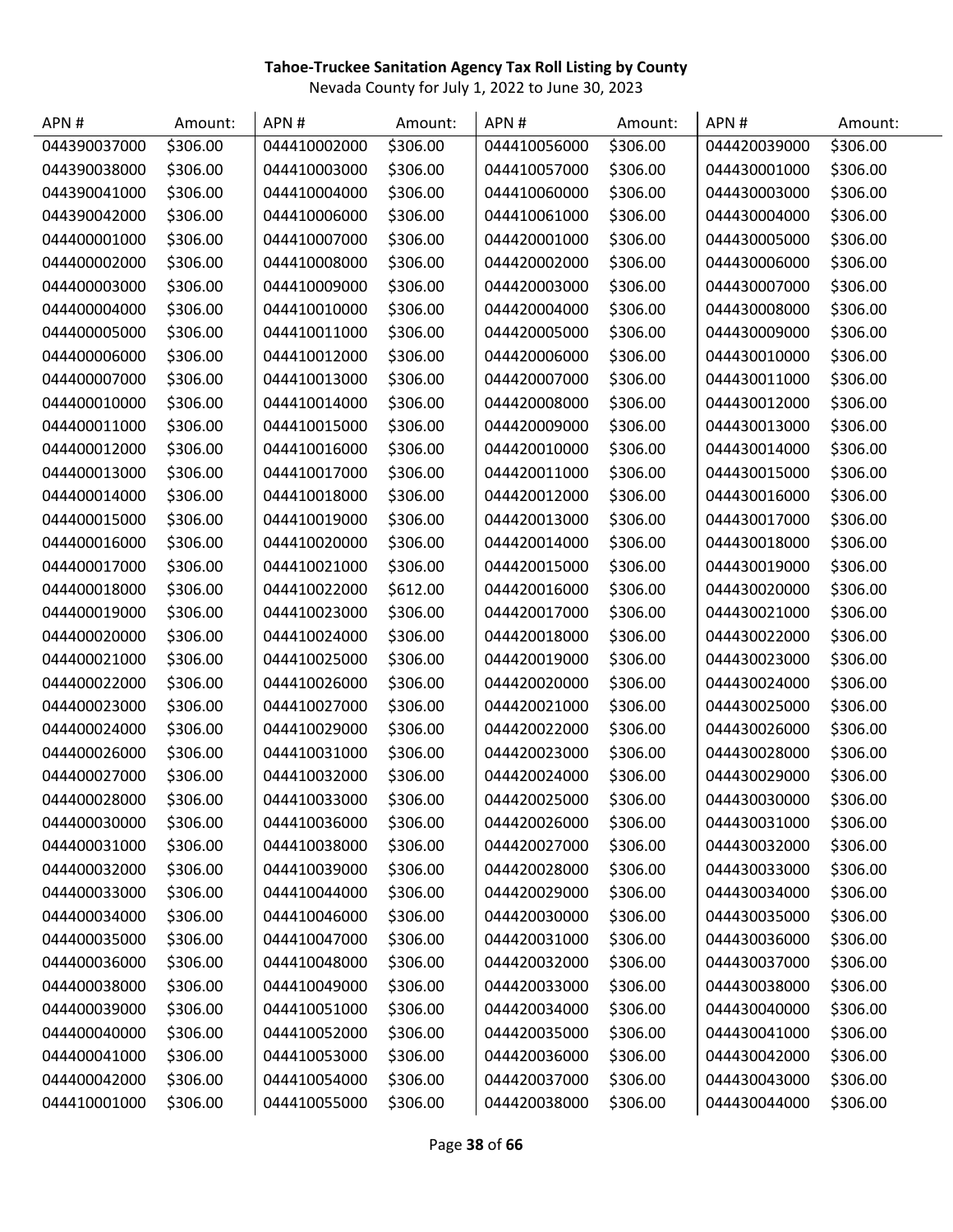| APN#         | Amount:  | APN#         | Amount:  | APN#         | Amount:  | APN#         | Amount:  |
|--------------|----------|--------------|----------|--------------|----------|--------------|----------|
| 044430045000 | \$306.00 | 044440052000 | \$306.00 | 044450037000 | \$306.00 | 044460033000 | \$306.00 |
| 044440001000 | \$306.00 | 044440053000 | \$306.00 | 044450038000 | \$306.00 | 044460034000 | \$306.00 |
| 044440002000 | \$306.00 | 044440057000 | \$306.00 | 044450039000 | \$306.00 | 044470002000 | \$306.00 |
| 044440003000 | \$306.00 | 044440060000 | \$306.00 | 044450040000 | \$306.00 | 044470003000 | \$306.00 |
| 044440004000 | \$306.00 | 044440062000 | \$306.00 | 044450041000 | \$306.00 | 044470005000 | \$306.00 |
| 044440005000 | \$306.00 | 044440063000 | \$306.00 | 044450044000 | \$306.00 | 044470006000 | \$306.00 |
| 044440006000 | \$306.00 | 044440064000 | \$306.00 | 044450045000 | \$306.00 | 044470007000 | \$306.00 |
| 044440007000 | \$306.00 | 044440065000 | \$306.00 | 044450046000 | \$306.00 | 044470009000 | \$306.00 |
| 044440008000 | \$306.00 | 044450001000 | \$306.00 | 044450047000 | \$306.00 | 044470010000 | \$306.00 |
| 044440009000 | \$306.00 | 044450002000 | \$306.00 | 044450048000 | \$306.00 | 044470011000 | \$306.00 |
| 044440010000 | \$306.00 | 044450003000 | \$306.00 | 044460001000 | \$306.00 | 044470013000 | \$306.00 |
| 044440011000 | \$306.00 | 044450004000 | \$306.00 | 044460002000 | \$306.00 | 044470014000 | \$306.00 |
| 044440012000 | \$306.00 | 044450005000 | \$306.00 | 044460003000 | \$306.00 | 044470015000 | \$306.00 |
| 044440013000 | \$306.00 | 044450006000 | \$306.00 | 044460004000 | \$306.00 | 044470016000 | \$306.00 |
| 044440014000 | \$306.00 | 044450007000 | \$306.00 | 044460005000 | \$306.00 | 044470020000 | \$306.00 |
| 044440017000 | \$306.00 | 044450008000 | \$306.00 | 044460006000 | \$306.00 | 044470022000 | \$306.00 |
| 044440018000 | \$306.00 | 044450009000 | \$306.00 | 044460007000 | \$306.00 | 044470023000 | \$306.00 |
| 044440019000 | \$306.00 | 044450010000 | \$306.00 | 044460008000 | \$306.00 | 044470025000 | \$306.00 |
| 044440021000 | \$306.00 | 044450011000 | \$306.00 | 044460009000 | \$306.00 | 044480001000 | \$306.00 |
| 044440022000 | \$306.00 | 044450012000 | \$306.00 | 044460010000 | \$306.00 | 044480002000 | \$306.00 |
| 044440024000 | \$306.00 | 044450013000 | \$306.00 | 044460011000 | \$306.00 | 044480003000 | \$306.00 |
| 044440025000 | \$306.00 | 044450014000 | \$306.00 | 044460012000 | \$306.00 | 044480004000 | \$306.00 |
| 044440026000 | \$306.00 | 044450015000 | \$306.00 | 044460013000 | \$306.00 | 044480006000 | \$306.00 |
| 044440027000 | \$306.00 | 044450016000 | \$306.00 | 044460014000 | \$306.00 | 044480007000 | \$306.00 |
| 044440028000 | \$306.00 | 044450017000 | \$306.00 | 044460015000 | \$306.00 | 044480008000 | \$306.00 |
| 044440029000 | \$306.00 | 044450018000 | \$306.00 | 044460016000 | \$306.00 | 044480009000 | \$306.00 |
| 044440030000 | \$306.00 | 044450019000 | \$306.00 | 044460017000 | \$306.00 | 044480010000 | \$306.00 |
| 044440031000 | \$306.00 | 044450022000 | \$306.00 | 044460018000 | \$306.00 | 044480013000 | \$306.00 |
| 044440032000 | \$306.00 | 044450023000 | \$306.00 | 044460019000 | \$306.00 | 044480014000 | \$306.00 |
| 044440033000 | \$306.00 | 044450024000 | \$306.00 | 044460020000 | \$306.00 | 044480015000 | \$306.00 |
| 044440034000 | \$306.00 | 044450025000 | \$306.00 | 044460021000 | \$306.00 | 044480016000 | \$306.00 |
| 044440035000 | \$306.00 | 044450026000 | \$306.00 | 044460022000 | \$306.00 | 044480017000 | \$306.00 |
| 044440036000 | \$306.00 | 044450027000 | \$306.00 | 044460023000 | \$306.00 | 044480018000 | \$306.00 |
| 044440038000 | \$306.00 | 044450028000 | \$306.00 | 044460024000 | \$306.00 | 044480019000 | \$306.00 |
| 044440040000 | \$306.00 | 044450029000 | \$306.00 | 044460025000 | \$306.00 | 044480020000 | \$306.00 |
| 044440041000 | \$306.00 | 044450030000 | \$306.00 | 044460026000 | \$306.00 | 044480021000 | \$306.00 |
| 044440042000 | \$306.00 | 044450031000 | \$306.00 | 044460027000 | \$306.00 | 044480023000 | \$306.00 |
| 044440043000 | \$306.00 | 044450032000 | \$306.00 | 044460028000 | \$306.00 | 044480024000 | \$306.00 |
| 044440044000 | \$306.00 | 044450033000 | \$306.00 | 044460029000 | \$306.00 | 044480025000 | \$306.00 |
| 044440045000 | \$306.00 | 044450034000 | \$306.00 | 044460030000 | \$306.00 | 044480026000 | \$306.00 |
| 044440046000 | \$306.00 | 044450035000 | \$306.00 | 044460031000 | \$306.00 | 044480028000 | \$306.00 |
| 044440050000 | \$306.00 | 044450036000 | \$306.00 | 044460032000 | \$306.00 | 044480040000 | \$306.00 |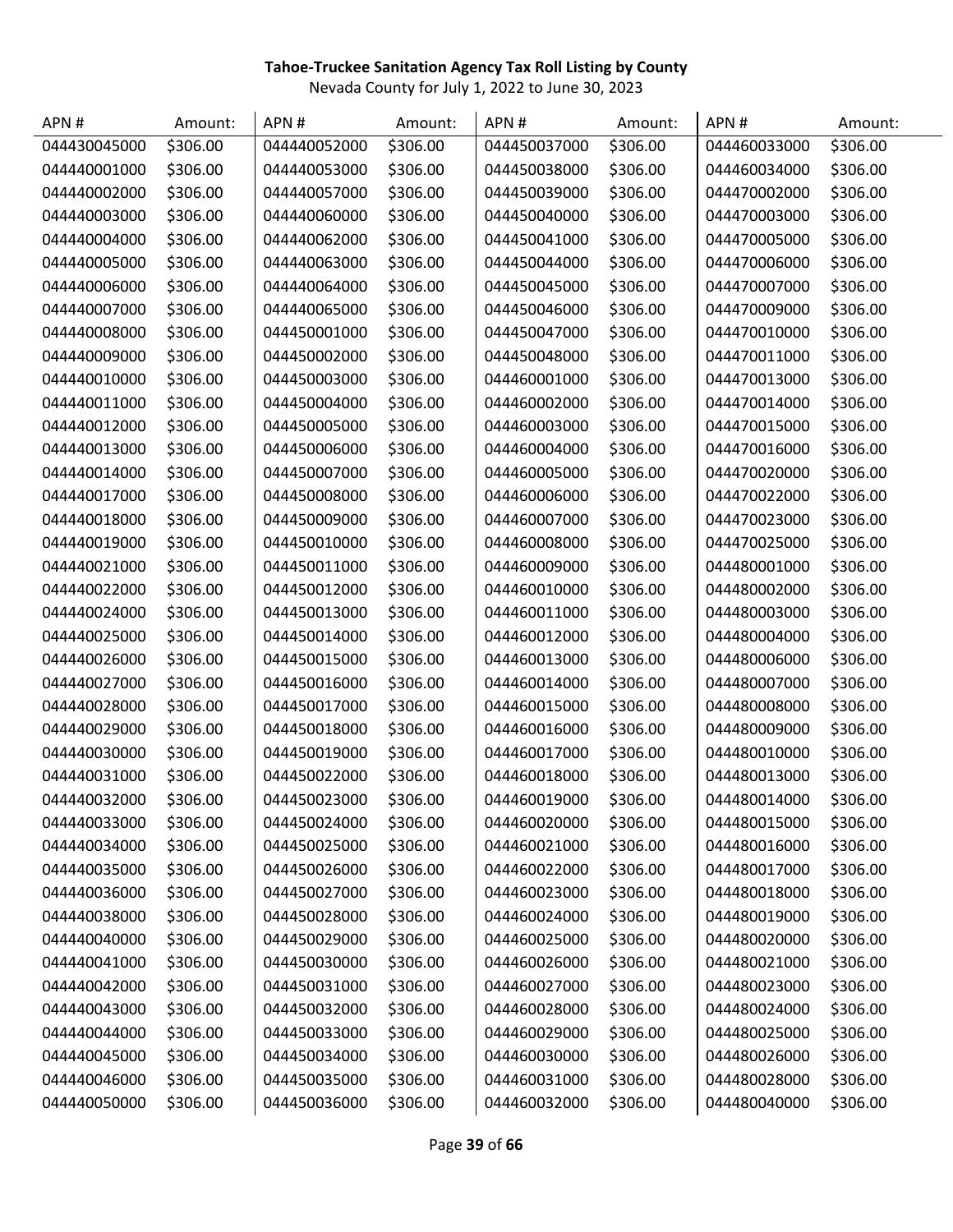| APN#         | Amount:  | APN#         | Amount:  | APN#         | Amount:  | APN#         | Amount:  |
|--------------|----------|--------------|----------|--------------|----------|--------------|----------|
| 044490001000 | \$306.00 | 044530006000 | \$306.00 | 044540016000 | \$306.00 | 044550009000 | \$306.00 |
| 044490002000 | \$306.00 | 044530008000 | \$306.00 | 044540017000 | \$306.00 | 044550010000 | \$306.00 |
| 044490003000 | \$306.00 | 044530009000 | \$306.00 | 044540018000 | \$306.00 | 044550011000 | \$306.00 |
| 044490004000 | \$306.00 | 044530011000 | \$306.00 | 044540019000 | \$306.00 | 044550012000 | \$306.00 |
| 044490005000 | \$306.00 | 044530012000 | \$306.00 | 044540020000 | \$306.00 | 044550013000 | \$306.00 |
| 044490006000 | \$306.00 | 044530013000 | \$306.00 | 044540021000 | \$306.00 | 044550014000 | \$306.00 |
| 044490007000 | \$306.00 | 044530014000 | \$306.00 | 044540022000 | \$306.00 | 044550015000 | \$306.00 |
| 044490008000 | \$306.00 | 044530015000 | \$306.00 | 044540023000 | \$306.00 | 044550016000 | \$306.00 |
| 044490009000 | \$306.00 | 044530016000 | \$306.00 | 044540024000 | \$306.00 | 044550017000 | \$306.00 |
| 044490010000 | \$306.00 | 044530017000 | \$306.00 | 044540025000 | \$306.00 | 044550018000 | \$306.00 |
| 044490011000 | \$306.00 | 044530018000 | \$306.00 | 044540026000 | \$306.00 | 044550021000 | \$306.00 |
| 044490012000 | \$306.00 | 044530019000 | \$306.00 | 044540027000 | \$306.00 | 044550022000 | \$306.00 |
| 044490014000 | \$306.00 | 044530020000 | \$306.00 | 044540028000 | \$306.00 | 044550023000 | \$306.00 |
| 044490015000 | \$306.00 | 044530021000 | \$306.00 | 044540029000 | \$306.00 | 044550024000 | \$306.00 |
| 044490016000 | \$306.00 | 044530022000 | \$306.00 | 044540030000 | \$306.00 | 044550026000 | \$306.00 |
| 044490017000 | \$306.00 | 044530023000 | \$306.00 | 044540031000 | \$306.00 | 044550028000 | \$306.00 |
| 044490019000 | \$306.00 | 044530025000 | \$306.00 | 044540032000 | \$306.00 | 044550029000 | \$306.00 |
| 044490020000 | \$306.00 | 044530026000 | \$306.00 | 044540033000 | \$306.00 | 044550030000 | \$306.00 |
| 044490021000 | \$306.00 | 044530027000 | \$306.00 | 044540034000 | \$306.00 | 044550031000 | \$306.00 |
| 044490022000 | \$306.00 | 044530028000 | \$306.00 | 044540035000 | \$306.00 | 044550032000 | \$306.00 |
| 044490023000 | \$306.00 | 044530029000 | \$306.00 | 044540036000 | \$306.00 | 044550034000 | \$306.00 |
| 044500001000 | \$306.00 | 044530030000 | \$306.00 | 044540037000 | \$306.00 | 044550035000 | \$306.00 |
| 044500002000 | \$306.00 | 044530031000 | \$306.00 | 044540038000 | \$306.00 | 044550036000 | \$306.00 |
| 044500003000 | \$306.00 | 044530032000 | \$306.00 | 044540039000 | \$306.00 | 044550037000 | \$306.00 |
| 044500004000 | \$306.00 | 044530033000 | \$306.00 | 044540040000 | \$306.00 | 044550038000 | \$306.00 |
| 044500005000 | \$306.00 | 044530034000 | \$306.00 | 044540041000 | \$306.00 | 044550039000 | \$306.00 |
| 044500006000 | \$306.00 | 044530035000 | \$306.00 | 044540042000 | \$306.00 | 044550040000 | \$306.00 |
| 044500008000 | \$306.00 | 044540001000 | \$306.00 | 044540043000 | \$306.00 | 044550041000 | \$306.00 |
| 044500010000 | \$306.00 | 044540002000 | \$306.00 | 044540044000 | \$306.00 | 044550042000 | \$306.00 |
| 044500011000 | \$306.00 | 044540003000 | \$306.00 | 044540045000 | \$306.00 | 044560001000 | \$306.00 |
| 044500012000 | \$306.00 | 044540004000 | \$306.00 | 044540046000 | \$306.00 | 044560002000 | \$306.00 |
| 044500013000 | \$306.00 | 044540005000 | \$306.00 | 044540047000 | \$306.00 | 044560003000 | \$306.00 |
| 044500015000 | \$306.00 | 044540006000 | \$306.00 | 044540048000 | \$306.00 | 044560006000 | \$306.00 |
| 044500016000 | \$306.00 | 044540007000 | \$306.00 | 044540049000 | \$306.00 | 044560007000 | \$306.00 |
| 044500017000 | \$306.00 | 044540008000 | \$306.00 | 044550001000 | \$306.00 | 044560008000 | \$306.00 |
| 044500018000 | \$306.00 | 044540009000 | \$306.00 | 044550002000 | \$306.00 | 044560009000 | \$306.00 |
| 044500020000 | \$306.00 | 044540010000 | \$306.00 | 044550003000 | \$306.00 | 044560010000 | \$306.00 |
| 044500021000 | \$306.00 | 044540011000 | \$306.00 | 044550004000 | \$306.00 | 044560011000 | \$306.00 |
| 044530001000 | \$306.00 | 044540012000 | \$306.00 | 044550005000 | \$306.00 | 044560012000 | \$306.00 |
| 044530003000 | \$306.00 | 044540013000 | \$306.00 | 044550006000 | \$306.00 | 044560015000 | \$306.00 |
| 044530004000 | \$306.00 | 044540014000 | \$306.00 | 044550007000 | \$306.00 | 044560016000 | \$306.00 |
| 044530005000 | \$306.00 | 044540015000 | \$306.00 | 044550008000 | \$306.00 | 044560017000 | \$306.00 |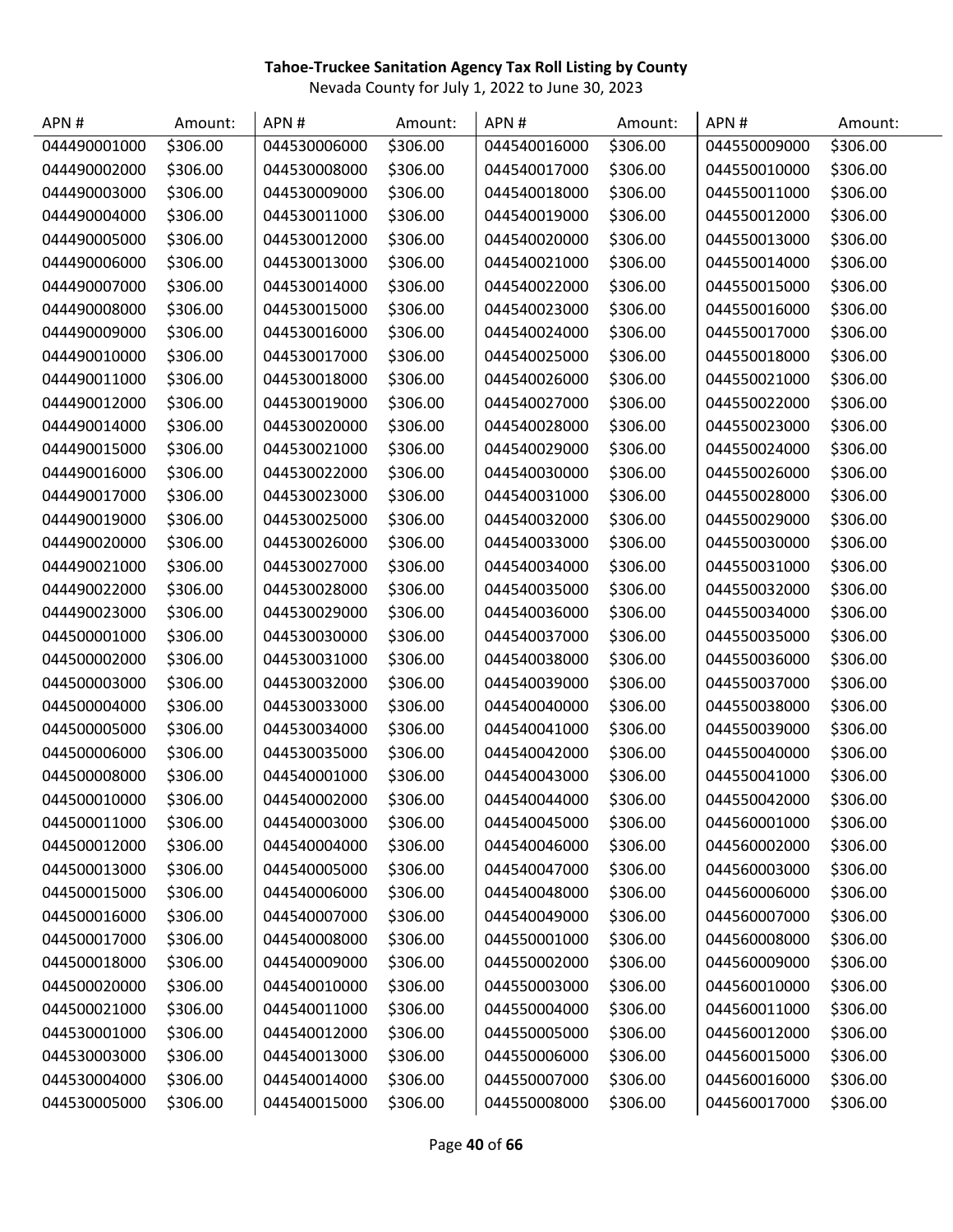| APN#         | Amount:  | APN#         | Amount:  | APN#         | Amount:  | APN#         | Amount:  |
|--------------|----------|--------------|----------|--------------|----------|--------------|----------|
| 044560018000 | \$306.00 | 044570009000 | \$306.00 | 044580002000 | \$306.00 | 044580047000 | \$306.00 |
| 044560019000 | \$306.00 | 044570010000 | \$306.00 | 044580003000 | \$306.00 | 044580048000 | \$306.00 |
| 044560020000 | \$306.00 | 044570011000 | \$306.00 | 044580004000 | \$306.00 | 044580049000 | \$306.00 |
| 044560021000 | \$306.00 | 044570012000 | \$306.00 | 044580005000 | \$306.00 | 044580051000 | \$306.00 |
| 044560022000 | \$306.00 | 044570013000 | \$306.00 | 044580007000 | \$306.00 | 044580053000 | \$306.00 |
| 044560023000 | \$306.00 | 044570014000 | \$306.00 | 044580008000 | \$612.00 | 044580054000 | \$306.00 |
| 044560024000 | \$306.00 | 044570015000 | \$306.00 | 044580009000 | \$306.00 | 044580056000 | \$306.00 |
| 044560025000 | \$306.00 | 044570016000 | \$306.00 | 044580010000 | \$306.00 | 044580058000 | \$306.00 |
| 044560027000 | \$306.00 | 044570017000 | \$306.00 | 044580011000 | \$306.00 | 044580059000 | \$306.00 |
| 044560028000 | \$306.00 | 044570018000 | \$306.00 | 044580012000 | \$306.00 | 044590002000 | \$306.00 |
| 044560030000 | \$306.00 | 044570019000 | \$306.00 | 044580013000 | \$306.00 | 044590003000 | \$306.00 |
| 044560031000 | \$306.00 | 044570020000 | \$306.00 | 044580014000 | \$306.00 | 044590004000 | \$306.00 |
| 044560032000 | \$306.00 | 044570021000 | \$306.00 | 044580015000 | \$306.00 | 044590005000 | \$306.00 |
| 044560033000 | \$306.00 | 044570022000 | \$306.00 | 044580016000 | \$306.00 | 044590006000 | \$306.00 |
| 044560034000 | \$306.00 | 044570023000 | \$306.00 | 044580017000 | \$306.00 | 044590007000 | \$306.00 |
| 044560036000 | \$306.00 | 044570024000 | \$306.00 | 044580018000 | \$306.00 | 044590008000 | \$306.00 |
| 044560037000 | \$306.00 | 044570025000 | \$306.00 | 044580019000 | \$306.00 | 044590009000 | \$306.00 |
| 044560038000 | \$306.00 | 044570026000 | \$306.00 | 044580020000 | \$306.00 | 044590011000 | \$306.00 |
| 044560039000 | \$306.00 | 044570027000 | \$306.00 | 044580021000 | \$306.00 | 044590012000 | \$306.00 |
| 044560040000 | \$306.00 | 044570028000 | \$306.00 | 044580022000 | \$306.00 | 044590013000 | \$306.00 |
| 044560041000 | \$306.00 | 044570029000 | \$306.00 | 044580023000 | \$306.00 | 044590014000 | \$306.00 |
| 044560043000 | \$306.00 | 044570030000 | \$306.00 | 044580024000 | \$306.00 | 044590015000 | \$306.00 |
| 044560044000 | \$306.00 | 044570032000 | \$306.00 | 044580025000 | \$306.00 | 044590016000 | \$306.00 |
| 044560045000 | \$306.00 | 044570033000 | \$306.00 | 044580026000 | \$306.00 | 044590017000 | \$306.00 |
| 044560046000 | \$306.00 | 044570034000 | \$306.00 | 044580027000 | \$306.00 | 044590018000 | \$306.00 |
| 044560047000 | \$306.00 | 044570035000 | \$306.00 | 044580028000 | \$306.00 | 044590019000 | \$306.00 |
| 044560048000 | \$306.00 | 044570036000 | \$306.00 | 044580029000 | \$306.00 | 044590020000 | \$306.00 |
| 044560049000 | \$306.00 | 044570037000 | \$306.00 | 044580030000 | \$306.00 | 044590021000 | \$306.00 |
| 044560050000 | \$306.00 | 044570038000 | \$306.00 | 044580031000 | \$306.00 | 044590022000 | \$306.00 |
| 044560051000 | \$306.00 | 044570039000 | \$306.00 | 044580032000 | \$306.00 | 044590023000 | \$306.00 |
| 044560052000 | \$306.00 | 044570040000 | \$306.00 | 044580033000 | \$306.00 | 044590024000 | \$306.00 |
| 044560053000 | \$306.00 | 044570041000 | \$306.00 | 044580034000 | \$306.00 | 044590025000 | \$306.00 |
| 044560054000 | \$306.00 | 044570042000 | \$306.00 | 044580035000 | \$306.00 | 044590026000 | \$306.00 |
| 044560056000 | \$306.00 | 044570043000 | \$306.00 | 044580036000 | \$306.00 | 044590027000 | \$306.00 |
| 044570001000 | \$306.00 | 044570044000 | \$306.00 | 044580037000 | \$306.00 | 044590028000 | \$306.00 |
| 044570002000 | \$306.00 | 044570045000 | \$306.00 | 044580038000 | \$306.00 | 044590029000 | \$306.00 |
| 044570003000 | \$306.00 | 044570046000 | \$306.00 | 044580039000 | \$306.00 | 044590030000 | \$306.00 |
| 044570004000 | \$306.00 | 044570047000 | \$306.00 | 044580041000 | \$306.00 | 044590031000 | \$306.00 |
| 044570005000 | \$306.00 | 044570048000 | \$306.00 | 044580042000 | \$306.00 | 044590032000 | \$306.00 |
| 044570006000 | \$306.00 | 044570049000 | \$306.00 | 044580043000 | \$306.00 | 044590033000 | \$306.00 |
| 044570007000 | \$306.00 | 044570050000 | \$306.00 | 044580044000 | \$306.00 | 044590035000 | \$306.00 |
| 044570008000 | \$306.00 | 044580001000 | \$306.00 | 044580046000 | \$306.00 | 044590037000 | \$306.00 |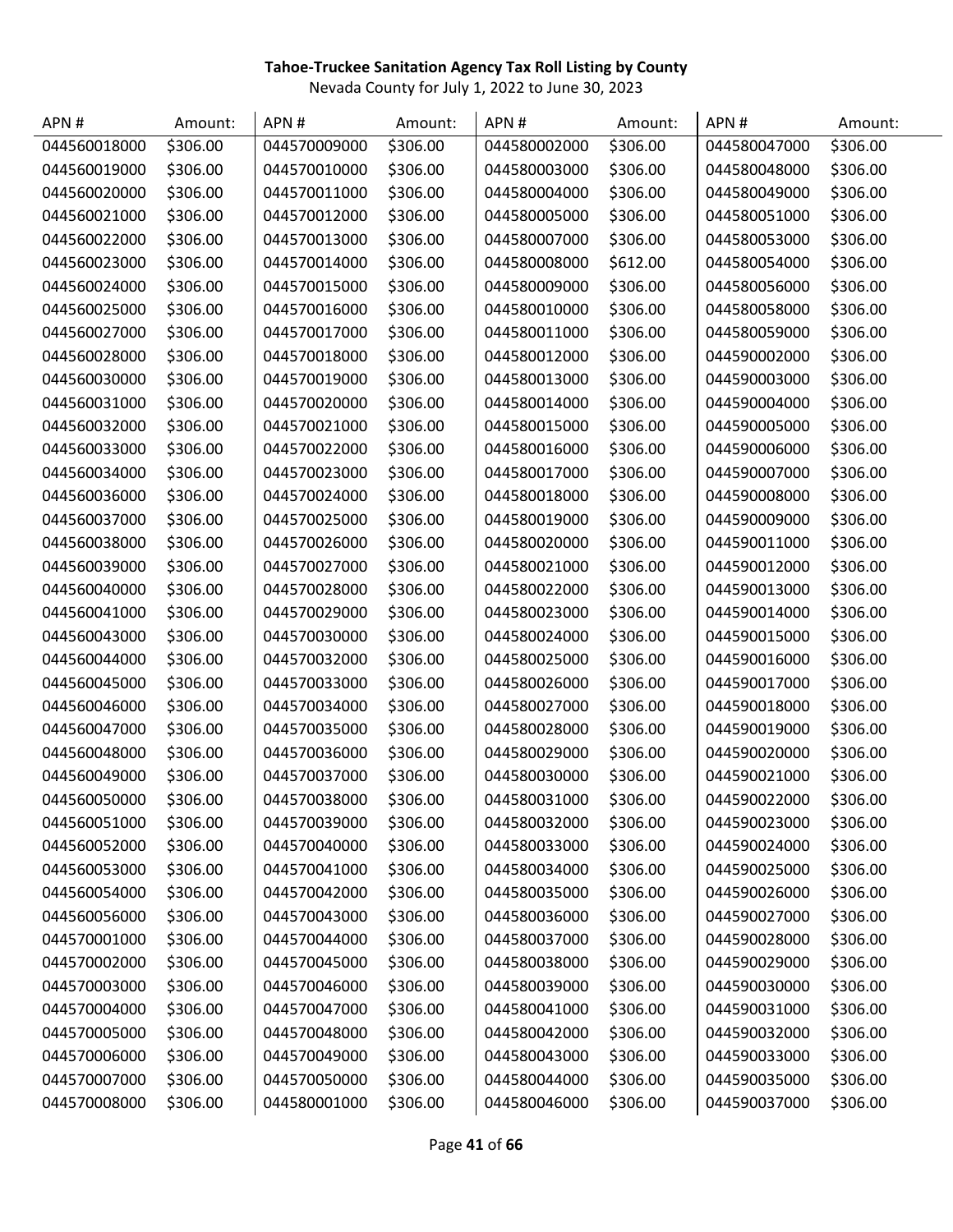| APN#         | Amount:  | APN#         | Amount:  | APN#         | Amount:  | APN#         | Amount:  |
|--------------|----------|--------------|----------|--------------|----------|--------------|----------|
| 044590038000 | \$306.00 | 044600046000 | \$306.00 | 044610051000 | \$306.00 | 044620051000 | \$306.00 |
| 044590039000 | \$306.00 | 044600047000 | \$306.00 | 044610052000 | \$306.00 | 044620052000 | \$306.00 |
| 044590040000 | \$306.00 | 044600048000 | \$306.00 | 044610053000 | \$306.00 | 044620053000 | \$306.00 |
| 044590041000 | \$306.00 | 044600049000 | \$306.00 | 044610054000 | \$306.00 | 044620054000 | \$306.00 |
| 044590043000 | \$306.00 | 044600050000 | \$306.00 | 044610055000 | \$306.00 | 044620056000 | \$306.00 |
| 044590044000 | \$306.00 | 044600051000 | \$306.00 | 044610056000 | \$306.00 | 044620057000 | \$306.00 |
| 044590045000 | \$306.00 | 044600053000 | \$306.00 | 044610057000 | \$306.00 | 044620058000 | \$306.00 |
| 044590046000 | \$306.00 | 044600054000 | \$306.00 | 044610058000 | \$306.00 | 044620059000 | \$306.00 |
| 044590047000 | \$306.00 | 044600055000 | \$306.00 | 044610059000 | \$306.00 | 044620060000 | \$306.00 |
| 044590048000 | \$306.00 | 044600056000 | \$306.00 | 044610060000 | \$306.00 | 044620061000 | \$306.00 |
| 044590049000 | \$306.00 | 044610013000 | \$306.00 | 044610061000 | \$306.00 | 044620062000 | \$306.00 |
| 044590050000 | \$306.00 | 044610014000 | \$306.00 | 044620008000 | \$306.00 | 044620063000 | \$306.00 |
| 044590052000 | \$306.00 | 044610015000 | \$306.00 | 044620009000 | \$306.00 | 044620064000 | \$306.00 |
| 044590053000 | \$306.00 | 044610016000 | \$306.00 | 044620010000 | \$306.00 | 044620065000 | \$306.00 |
| 044600004000 | \$306.00 | 044610017000 | \$306.00 | 044620011000 | \$306.00 | 044620066000 | \$306.00 |
| 044600007000 | \$306.00 | 044610024000 | \$306.00 | 044620013000 | \$306.00 | 044620067000 | \$306.00 |
| 044600008000 | \$306.00 | 044610025000 | \$306.00 | 044620014000 | \$306.00 | 044620069000 | \$306.00 |
| 044600009000 | \$306.00 | 044610026000 | \$306.00 | 044620015000 | \$306.00 | 044620070000 | \$306.00 |
| 044600010000 | \$306.00 | 044610027000 | \$306.00 | 044620016000 | \$306.00 | 044620071000 | \$306.00 |
| 044600011000 | \$306.00 | 044610028000 | \$306.00 | 044620017000 | \$306.00 | 044620072000 | \$306.00 |
| 044600012000 | \$306.00 | 044610029000 | \$306.00 | 044620018000 | \$306.00 | 044630006000 | \$306.00 |
| 044600013000 | \$306.00 | 044610030000 | \$306.00 | 044620019000 | \$306.00 | 044630007000 | \$306.00 |
| 044600014000 | \$306.00 | 044610031000 | \$306.00 | 044620020000 | \$306.00 | 044630009000 | \$306.00 |
| 044600015000 | \$306.00 | 044610032000 | \$306.00 | 044620021000 | \$306.00 | 044630010000 | \$306.00 |
| 044600016000 | \$306.00 | 044610033000 | \$306.00 | 044620022000 | \$306.00 | 044630011000 | \$306.00 |
| 044600017000 | \$306.00 | 044610034000 | \$306.00 | 044620023000 | \$306.00 | 044630012000 | \$306.00 |
| 044600018000 | \$306.00 | 044610035000 | \$306.00 | 044620024000 | \$306.00 | 044630013000 | \$306.00 |
| 044600019000 | \$306.00 | 044610036000 | \$306.00 | 044620025000 | \$306.00 | 044630014000 | \$306.00 |
| 044600023000 | \$306.00 | 044610037000 | \$306.00 | 044620026000 | \$306.00 | 044630015000 | \$306.00 |
| 044600024000 | \$306.00 | 044610038000 | \$306.00 | 044620028000 | \$306.00 | 044630016000 | \$306.00 |
| 044600026000 | \$306.00 | 044610039000 | \$306.00 | 044620029000 | \$306.00 | 044630018000 | \$306.00 |
| 044600028000 | \$306.00 | 044610040000 | \$306.00 | 044620030000 | \$306.00 | 044630019000 | \$306.00 |
| 044600029000 | \$306.00 | 044610041000 | \$306.00 | 044620031000 | \$306.00 | 044630020000 | \$306.00 |
| 044600030000 | \$306.00 | 044610042000 | \$306.00 | 044620032000 | \$306.00 | 044630021000 | \$306.00 |
| 044600034000 | \$306.00 | 044610043000 | \$306.00 | 044620041000 | \$306.00 | 044630022000 | \$306.00 |
| 044600035000 | \$306.00 | 044610044000 | \$306.00 | 044620042000 | \$306.00 | 044630023000 | \$306.00 |
| 044600036000 | \$306.00 | 044610045000 | \$306.00 | 044620043000 | \$306.00 | 044630025000 | \$306.00 |
| 044600039000 | \$306.00 | 044610046000 | \$306.00 | 044620044000 | \$306.00 | 044630031000 | \$306.00 |
| 044600041000 | \$306.00 | 044610047000 | \$306.00 | 044620045000 | \$306.00 | 044630032000 | \$306.00 |
| 044600042000 | \$306.00 | 044610048000 | \$306.00 | 044620046000 | \$306.00 | 044630033000 | \$306.00 |
| 044600043000 | \$306.00 | 044610049000 | \$306.00 | 044620047000 | \$306.00 | 044630034000 | \$306.00 |
| 044600045000 | \$306.00 | 044610050000 | \$306.00 | 044620049000 | \$306.00 | 044630035000 | \$306.00 |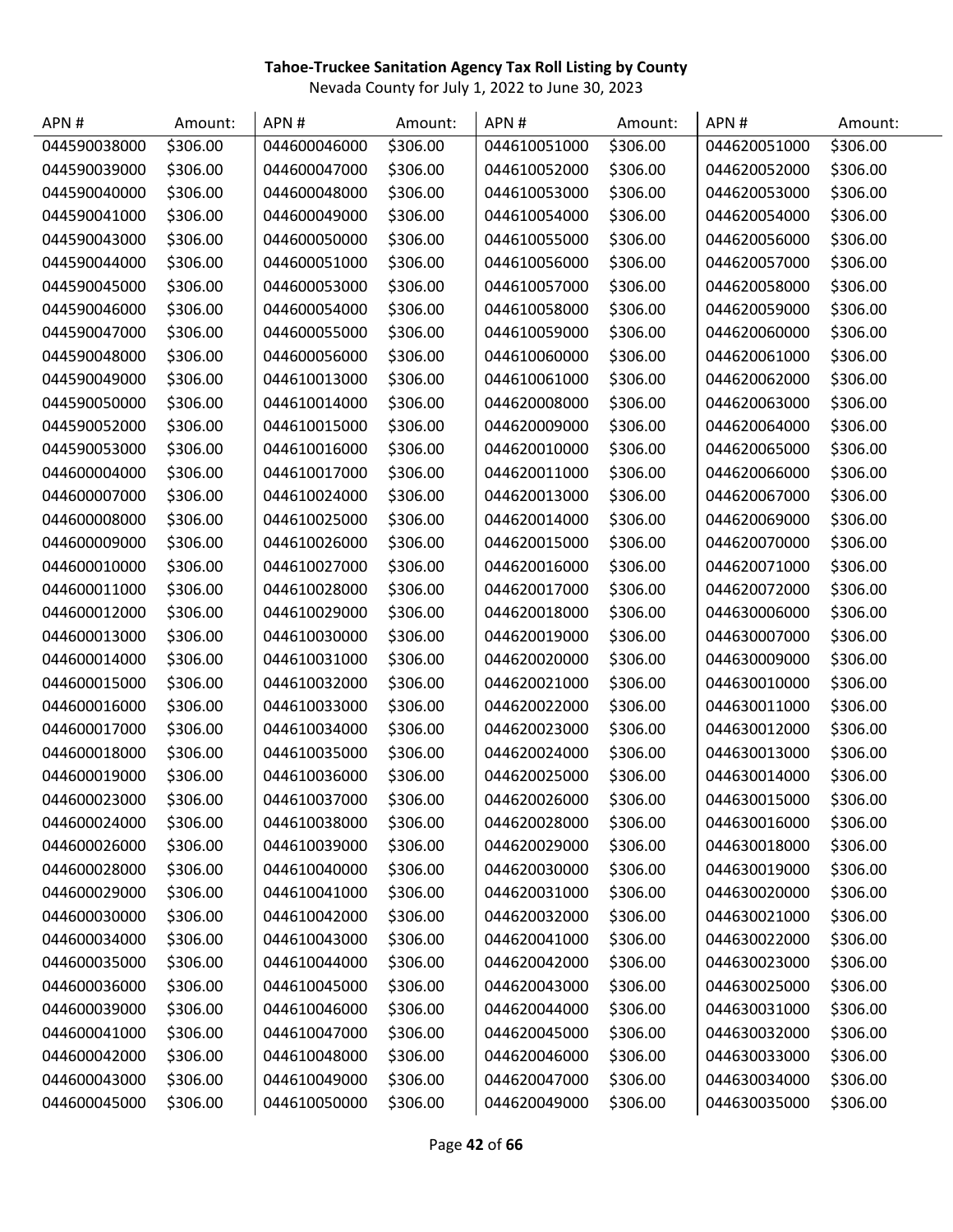| APN#         | Amount:  | APN#         | Amount:  | APN#         | Amount:  | APN#         | Amount:  |
|--------------|----------|--------------|----------|--------------|----------|--------------|----------|
| 044630036000 | \$306.00 | 045010002000 | \$306.00 | 045020017000 | \$306.00 | 045040024000 | \$306.00 |
| 044630037000 | \$306.00 | 045010003000 | \$306.00 | 045020018000 | \$306.00 | 045040026000 | \$306.00 |
| 044630038000 | \$306.00 | 045010004000 | \$306.00 | 045020019000 | \$306.00 | 045040027000 | \$306.00 |
| 044630039000 | \$306.00 | 045010005000 | \$306.00 | 045020020000 | \$306.00 | 045040028000 | \$306.00 |
| 044630040000 | \$306.00 | 045010007000 | \$306.00 | 045020022000 | \$306.00 | 045040029000 | \$306.00 |
| 044630041000 | \$306.00 | 045010008000 | \$306.00 | 045020023000 | \$306.00 | 045040031000 | \$306.00 |
| 044630042000 | \$306.00 | 045010010000 | \$306.00 | 045020024000 | \$306.00 | 045040032000 | \$306.00 |
| 044630043000 | \$306.00 | 045010011000 | \$306.00 | 045020025000 | \$306.00 | 045040034000 | \$306.00 |
| 044630044000 | \$306.00 | 045010012000 | \$306.00 | 045020026000 | \$306.00 | 045040035000 | \$306.00 |
| 044630046000 | \$306.00 | 045010013000 | \$306.00 | 045030001000 | \$306.00 | 045040036000 | \$306.00 |
| 044630047000 | \$306.00 | 045010014000 | \$306.00 | 045030002000 | \$306.00 | 045040037000 | \$306.00 |
| 044650001000 | \$306.00 | 045010015000 | \$306.00 | 045030003000 | \$306.00 | 045040038000 | \$306.00 |
| 044650002000 | \$306.00 | 045010016000 | \$306.00 | 045030004000 | \$306.00 | 045040039000 | \$306.00 |
| 044650003000 | \$306.00 | 045010017000 | \$306.00 | 045030005000 | \$306.00 | 045040042000 | \$306.00 |
| 044650004000 | \$306.00 | 045010018000 | \$306.00 | 045030006000 | \$306.00 | 045040043000 | \$306.00 |
| 044650005000 | \$306.00 | 045010019000 | \$306.00 | 045030012000 | \$306.00 | 045040044000 | \$306.00 |
| 044650006000 | \$306.00 | 045010020000 | \$306.00 | 045030013000 | \$306.00 | 045040045000 | \$306.00 |
| 044650007000 | \$306.00 | 045010021000 | \$306.00 | 045030014000 | \$306.00 | 045040047000 | \$306.00 |
| 044650008000 | \$306.00 | 045010022000 | \$306.00 | 045030015000 | \$306.00 | 045040048000 | \$306.00 |
| 044650009000 | \$306.00 | 045010023000 | \$306.00 | 045030017000 | \$306.00 | 045040049000 | \$306.00 |
| 044650010000 | \$306.00 | 045010024000 | \$306.00 | 045030018000 | \$306.00 | 045040050000 | \$306.00 |
| 044650011000 | \$306.00 | 045010025000 | \$306.00 | 045030019000 | \$306.00 | 045040052000 | \$306.00 |
| 044650012000 | \$306.00 | 045010026000 | \$306.00 | 045030020000 | \$306.00 | 045040053000 | \$306.00 |
| 044650013000 | \$306.00 | 045010027000 | \$306.00 | 045030022000 | \$306.00 | 045040054000 | \$306.00 |
| 044650014000 | \$306.00 | 045010028000 | \$306.00 | 045030023000 | \$306.00 | 045040055000 | \$306.00 |
| 044650015000 | \$306.00 | 045010032000 | \$306.00 | 045030024000 | \$306.00 | 045040057000 | \$306.00 |
| 044650016000 | \$306.00 | 045020001000 | \$306.00 | 045030025000 | \$306.00 | 045040058000 | \$306.00 |
| 044650017000 | \$306.00 | 045020002000 | \$306.00 | 045030027000 | \$306.00 | 045040059000 | \$306.00 |
| 044650018000 | \$306.00 | 045020003000 | \$306.00 | 045030028000 | \$306.00 | 045040060000 | \$306.00 |
| 044650019000 | \$306.00 | 045020004000 | \$306.00 | 045030029000 | \$306.00 | 045050027000 | \$306.00 |
| 044650020000 | \$306.00 | 045020005000 | \$306.00 | 045030030000 | \$306.00 | 045050028000 | \$306.00 |
| 044650021000 | \$306.00 | 045020006000 | \$306.00 | 045030032000 | \$306.00 | 045050029000 | \$306.00 |
| 044650022000 | \$306.00 | 045020007000 | \$306.00 | 045030033000 | \$306.00 | 045050030000 | \$306.00 |
| 044650023000 | \$306.00 | 045020008000 | \$306.00 | 045040001000 | \$612.00 | 045050032000 | \$306.00 |
| 044650024000 | \$306.00 | 045020009000 | \$306.00 | 045040013000 | \$612.00 | 045050033000 | \$306.00 |
| 044650025000 | \$306.00 | 045020010000 | \$306.00 | 045040016000 | \$306.00 | 045050034000 | \$306.00 |
| 044650026000 | \$306.00 | 045020011000 | \$306.00 | 045040017000 | \$306.00 | 045050035000 | \$306.00 |
| 044650027000 | \$306.00 | 045020012000 | \$306.00 | 045040018000 | \$306.00 | 045050037000 | \$306.00 |
| 044650028000 | \$306.00 | 045020013000 | \$306.00 | 045040019000 | \$306.00 | 045050038000 | \$306.00 |
| 044650029000 | \$306.00 | 045020014000 | \$306.00 | 045040021000 | \$306.00 | 045050039000 | \$306.00 |
| 044650030000 | \$306.00 | 045020015000 | \$306.00 | 045040022000 | \$306.00 | 045050040000 | \$306.00 |
| 045010001000 | \$306.00 | 045020016000 | \$306.00 | 045040023000 | \$306.00 | 045050042000 | \$306.00 |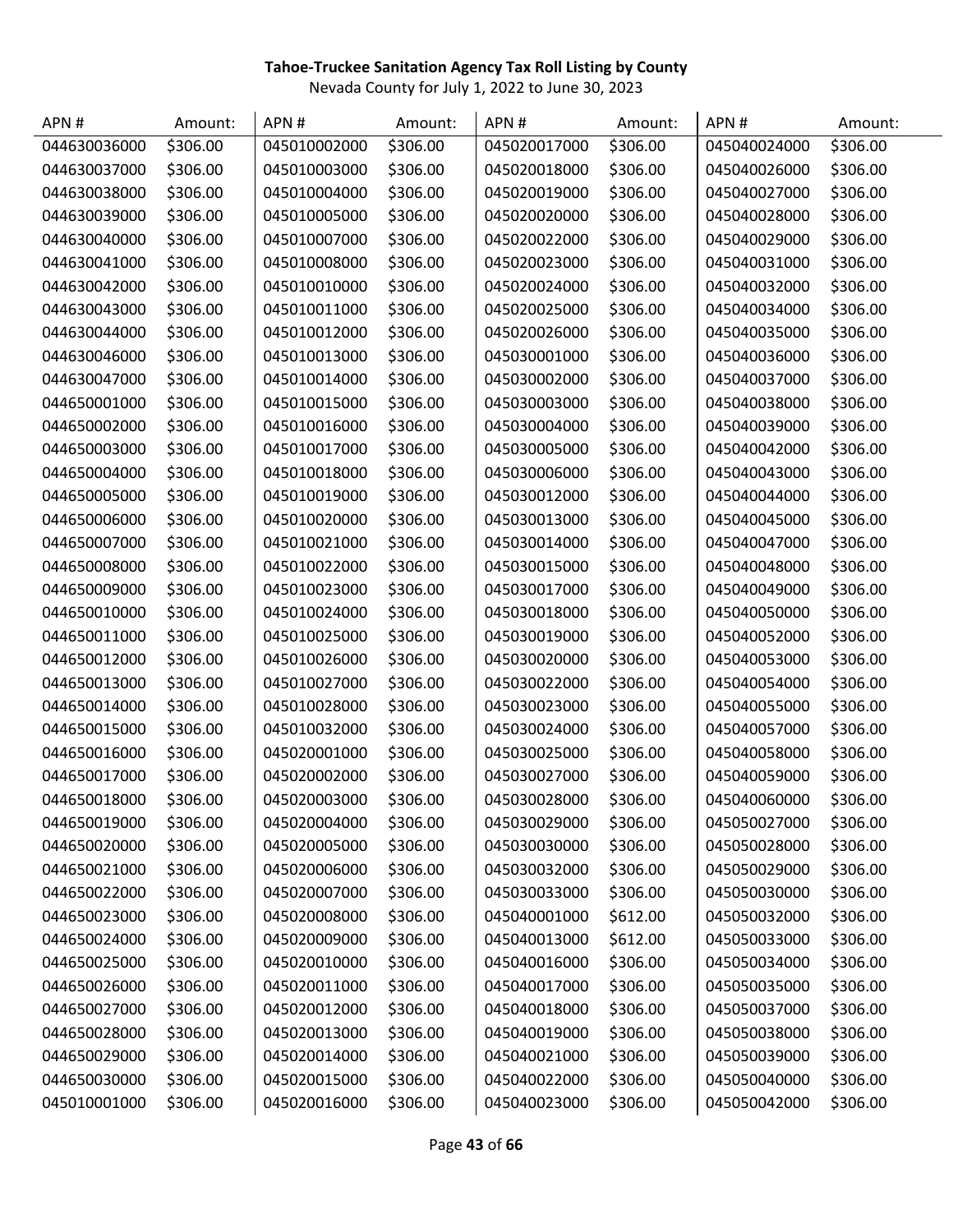| APN#         | Amount:    | APN#         | Amount:  | APN#         | Amount:    | APN#         | Amount:  |
|--------------|------------|--------------|----------|--------------|------------|--------------|----------|
| 045050043000 | \$306.00   | 045060008000 | \$306.00 | 045060071000 | \$306.00   | 045070045000 | \$306.00 |
| 045050044000 | \$306.00   | 045060009000 | \$306.00 | 045060072000 | \$306.00   | 045070046000 | \$306.00 |
| 045050045000 | \$306.00   | 045060010000 | \$306.00 | 045060073000 | \$306.00   | 045070047000 | \$306.00 |
| 045050046000 | \$306.00   | 045060011000 | \$306.00 | 045060074000 | \$306.00   | 045070048000 | \$306.00 |
| 045050047000 | \$306.00   | 045060012000 | \$306.00 | 045060075000 | \$306.00   | 045070049000 | \$306.00 |
| 045050048000 | \$306.00   | 045060013000 | \$306.00 | 045060078000 | \$306.00   | 045070050000 | \$306.00 |
| 045050049000 | \$306.00   | 045060014000 | \$306.00 | 045060079000 | \$306.00   | 045070052000 | \$306.00 |
| 045050052000 | \$306.00   | 045060015000 | \$306.00 | 045060081000 | \$306.00   | 045070053000 | \$306.00 |
| 045050053000 | \$306.00   | 045060016000 | \$306.00 | 045060082000 | \$306.00   | 045070054000 | \$306.00 |
| 045050054000 | \$306.00   | 045060017000 | \$306.00 | 045060083000 | \$306.00   | 045070055000 | \$306.00 |
| 045050055000 | \$306.00   | 045060018000 | \$306.00 | 045070010000 | \$2,448.00 | 045070056000 | \$306.00 |
| 045050057000 | \$306.00   | 045060019000 | \$306.00 | 045070011000 | \$1,836.00 | 045070057000 | \$306.00 |
| 045050058000 | \$306.00   | 045060020000 | \$306.00 | 045070012000 | \$306.00   | 045080003000 | \$306.00 |
| 045050059000 | \$306.00   | 045060021000 | \$306.00 | 045070013000 | \$306.00   | 045080004000 | \$306.00 |
| 045050060000 | \$306.00   | 045060022000 | \$306.00 | 045070014000 | \$306.00   | 045080005000 | \$306.00 |
| 045050061000 | \$306.00   | 045060023000 | \$306.00 | 045070015000 | \$306.00   | 045080006000 | \$306.00 |
| 045050062000 | \$306.00   | 045060024000 | \$306.00 | 045070016000 | \$306.00   | 045080007000 | \$306.00 |
| 045050063000 | \$306.00   | 045060025000 | \$306.00 | 045070017000 | \$306.00   | 045080008000 | \$306.00 |
| 045050064000 | \$306.00   | 045060026000 | \$306.00 | 045070018000 | \$306.00   | 045080009000 | \$306.00 |
| 045050066000 | \$306.00   | 045060043000 | \$306.00 | 045070019000 | \$306.00   | 045080010000 | \$306.00 |
| 045050067000 | \$306.00   | 045060044000 | \$306.00 | 045070020000 | \$306.00   | 045080011000 | \$306.00 |
| 045050068000 | \$306.00   | 045060045000 | \$306.00 | 045070021000 | \$306.00   | 045080012000 | \$306.00 |
| 045050069000 | \$306.00   | 045060046000 | \$306.00 | 045070022000 | \$306.00   | 045080013000 | \$306.00 |
| 045050071000 | \$2,120.40 | 045060048000 | \$306.00 | 045070023000 | \$306.00   | 045080014000 | \$306.00 |
| 045050072000 | \$863.28   | 045060049000 | \$306.00 | 045070024000 | \$306.00   | 045080015000 | \$306.00 |
| 045050074000 | \$306.00   | 045060050000 | \$306.00 | 045070025000 | \$306.00   | 045080016000 | \$306.00 |
| 045050075000 | \$306.00   | 045060051000 | \$306.00 | 045070026000 | \$306.00   | 045090002000 | \$306.00 |
| 045050076000 | \$306.00   | 045060053000 | \$306.00 | 045070027000 | \$306.00   | 045090004000 | \$306.00 |
| 045050077000 | \$306.00   | 045060054000 | \$306.00 | 045070028000 | \$306.00   | 045090006000 | \$306.00 |
| 045050080000 | \$306.00   | 045060055000 | \$306.00 | 045070029000 | \$306.00   | 045090008000 | \$306.00 |
| 045050081000 | \$306.00   | 045060056000 | \$306.00 | 045070032000 | \$306.00   | 045090009000 | \$306.00 |
| 045050083000 | \$306.00   | 045060057000 | \$306.00 | 045070033000 | \$306.00   | 045090010000 | \$306.00 |
| 045050084000 | \$306.00   | 045060059000 | \$306.00 | 045070034000 | \$306.00   | 045100002000 | \$306.00 |
| 045050085000 | \$306.00   | 045060060000 | \$306.00 | 045070035000 | \$306.00   | 045100003000 | \$306.00 |
| 045050087000 | \$306.00   | 045060061000 | \$306.00 | 045070036000 | \$306.00   | 045100004000 | \$306.00 |
| 045050088000 | \$306.00   | 045060062000 | \$306.00 | 045070037000 | \$306.00   | 045100005000 | \$306.00 |
| 045050089000 | \$306.00   | 045060063000 | \$306.00 | 045070038000 | \$306.00   | 045100006000 | \$306.00 |
| 045050090000 | \$306.00   | 045060064000 | \$306.00 | 045070039000 | \$306.00   | 045100007000 | \$306.00 |
| 045050091000 | \$306.00   | 045060065000 | \$306.00 | 045070040000 | \$306.00   | 045100008000 | \$306.00 |
| 045050092000 | \$306.00   | 045060068000 | \$306.00 | 045070041000 | \$306.00   | 045100009000 | \$306.00 |
| 045050093000 | \$306.00   | 045060069000 | \$306.00 | 045070043000 | \$306.00   | 045100010000 | \$306.00 |
| 045060007000 | \$306.00   | 045060070000 | \$306.00 | 045070044000 | \$306.00   | 045100012000 | \$306.00 |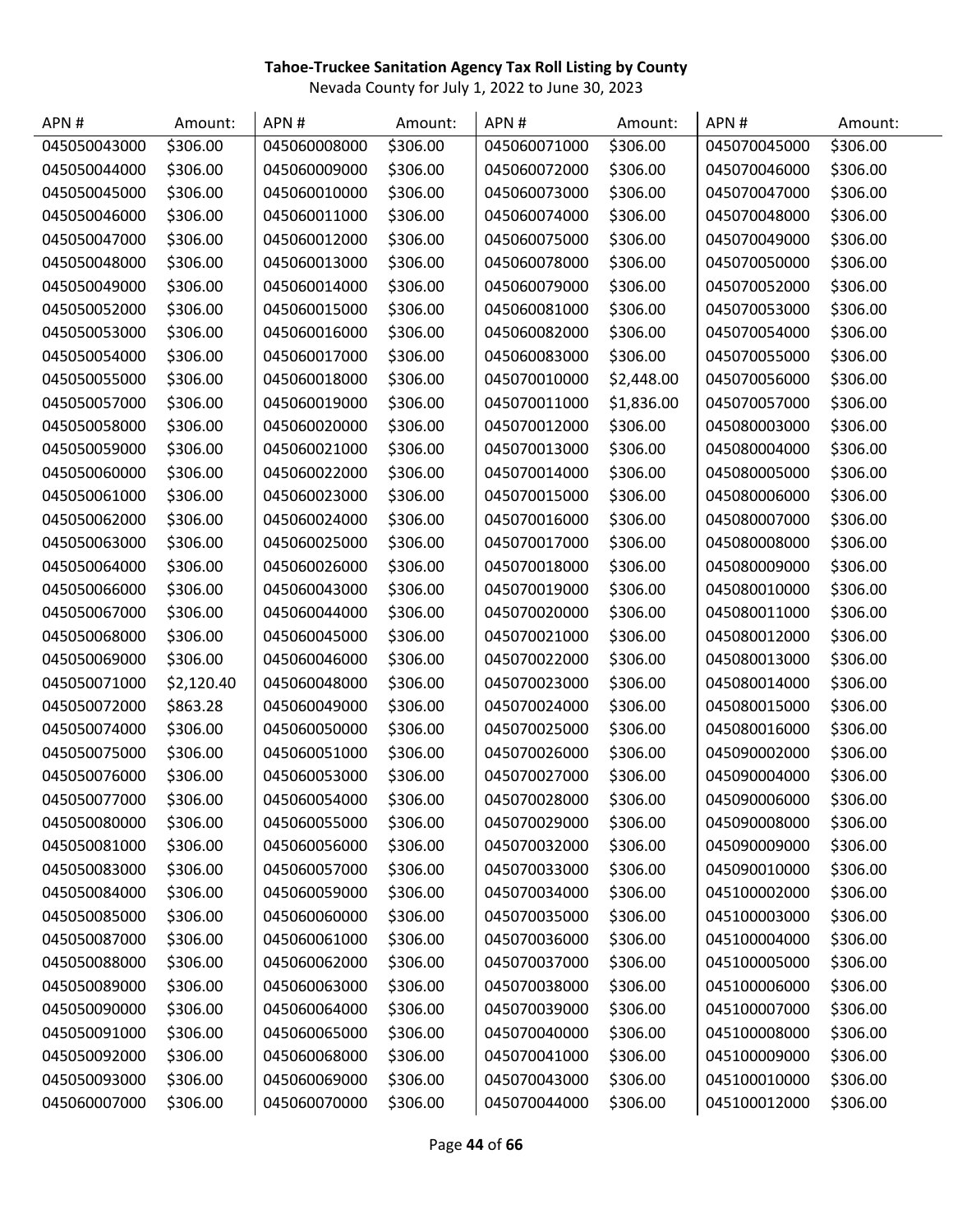| APN#         | Amount:  | APN#         | Amount:  | APN#         | Amount:  | APN#         | Amount:    |
|--------------|----------|--------------|----------|--------------|----------|--------------|------------|
| 045100013000 | \$306.00 | 045120004000 | \$306.00 | 045140002000 | \$306.00 | 045160011000 | \$306.00   |
| 045100014000 | \$306.00 | 045120005000 | \$306.00 | 045140003000 | \$306.00 | 045160012000 | \$306.00   |
| 045100015000 | \$306.00 | 045120006000 | \$306.00 | 045140005000 | \$306.00 | 045160013000 | \$306.00   |
| 045100016000 | \$306.00 | 045120007000 | \$306.00 | 045140007000 | \$306.00 | 045160014000 | \$306.00   |
| 045100017000 | \$306.00 | 045120008000 | \$306.00 | 045140008000 | \$306.00 | 045160015000 | \$306.00   |
| 045100018000 | \$306.00 | 045120010000 | \$306.00 | 045140009000 | \$306.00 | 045160016000 | \$306.00   |
| 045100019000 | \$306.00 | 045120011000 | \$306.00 | 045140010000 | \$306.00 | 045160017000 | \$306.00   |
| 045100020000 | \$306.00 | 045120013000 | \$306.00 | 045140011000 | \$306.00 | 045160018000 | \$612.00   |
| 045100021000 | \$306.00 | 045120014000 | \$306.00 | 045140012000 | \$306.00 | 045160019000 | \$306.00   |
| 045100022000 | \$306.00 | 045120015000 | \$306.00 | 045140013000 | \$306.00 | 045160020000 | \$306.00   |
| 045100023000 | \$306.00 | 045120016000 | \$306.00 | 045140014000 | \$306.00 | 045160021000 | \$612.00   |
| 045100024000 | \$306.00 | 045120017000 | \$306.00 | 045140015000 | \$306.00 | 045160022000 | \$306.00   |
| 045100025000 | \$306.00 | 045120019000 | \$306.00 | 045140016000 | \$306.00 | 045160023000 | \$306.00   |
| 045100026000 | \$306.00 | 045120020000 | \$306.00 | 045140017000 | \$306.00 | 045160024000 | \$306.00   |
| 045110001000 | \$306.00 | 045120021000 | \$306.00 | 045140018000 | \$306.00 | 045160025000 | \$306.00   |
| 045110002000 | \$306.00 | 045120022000 | \$306.00 | 045140019000 | \$306.00 | 045160026000 | \$306.00   |
| 045110003000 | \$306.00 | 045120023000 | \$306.00 | 045140020000 | \$306.00 | 045160027000 | \$306.00   |
| 045110006000 | \$306.00 | 045120024000 | \$306.00 | 045140022000 | \$306.00 | 045160028000 | \$306.00   |
| 045110007000 | \$306.00 | 045120025000 | \$306.00 | 045140023000 | \$306.00 | 045160029000 | \$306.00   |
| 045110008000 | \$306.00 | 045120026000 | \$306.00 | 045140025000 | \$306.00 | 045160030000 | \$306.00   |
| 045110009000 | \$306.00 | 045130001000 | \$306.00 | 045150001000 | \$306.00 | 045160033000 | \$306.00   |
| 045110010000 | \$306.00 | 045130002000 | \$306.00 | 045150002000 | \$306.00 | 045170001000 | \$306.00   |
| 045110011000 | \$306.00 | 045130003000 | \$306.00 | 045150003000 | \$306.00 | 045170002000 | \$306.00   |
| 045110012000 | \$306.00 | 045130004000 | \$306.00 | 045150004000 | \$306.00 | 045170003000 | \$306.00   |
| 045110013000 | \$306.00 | 045130005000 | \$306.00 | 045150005000 | \$306.00 | 045170004000 | \$306.00   |
| 045110014000 | \$306.00 | 045130007000 | \$306.00 | 045150006000 | \$306.00 | 045170005000 | \$306.00   |
| 045110015000 | \$306.00 | 045130008000 | \$306.00 | 045150007000 | \$306.00 | 045170006000 | \$306.00   |
| 045110016000 | \$306.00 | 045130009000 | \$306.00 | 045150008000 | \$306.00 | 045170007000 | \$306.00   |
| 045110018000 | \$306.00 | 045130011000 | \$306.00 | 045150011000 | \$306.00 | 045170010000 | \$306.00   |
| 045110019000 | \$306.00 | 045130012000 | \$306.00 | 045150013000 | \$306.00 | 045170011000 | \$306.00   |
| 045110021000 | \$306.00 | 045130013000 | \$306.00 | 045150014000 | \$306.00 | 045170012000 | \$306.00   |
| 045110022000 | \$306.00 | 045130014000 | \$306.00 | 045150015000 | \$306.00 | 045170013000 | \$306.00   |
| 045110023000 | \$306.00 | 045130015000 | \$306.00 | 045150016000 | \$306.00 | 045170014000 | \$306.00   |
| 045110024000 | \$306.00 | 045130016000 | \$306.00 | 045150017000 | \$306.00 | 045170015000 | \$306.00   |
| 045110025000 | \$306.00 | 045130017000 | \$306.00 | 045150018000 | \$306.00 | 045170017000 | \$306.00   |
| 045110026000 | \$306.00 | 045130018000 | \$306.00 | 045160003000 | \$306.00 | 045170018000 | \$306.00   |
| 045110027000 | \$306.00 | 045130019000 | \$306.00 | 045160004000 | \$306.00 | 045170019000 | \$306.00   |
| 045110028000 | \$306.00 | 045130020000 | \$306.00 | 045160005000 | \$306.00 | 045170020000 | \$306.00   |
| 045110029000 | \$306.00 | 045130024000 | \$306.00 | 045160006000 | \$306.00 | 045180004000 | \$918.00   |
| 045110030000 | \$306.00 | 045130025000 | \$306.00 | 045160007000 | \$306.00 | 045180008000 | \$1,569.60 |
| 045120002000 | \$306.00 | 045130026000 | \$306.00 | 045160008000 | \$306.00 | 045180009000 | \$1,224.00 |
| 045120003000 | \$306.00 | 045140001000 | \$306.00 | 045160009000 | \$306.00 | 045180011000 | \$1,224.00 |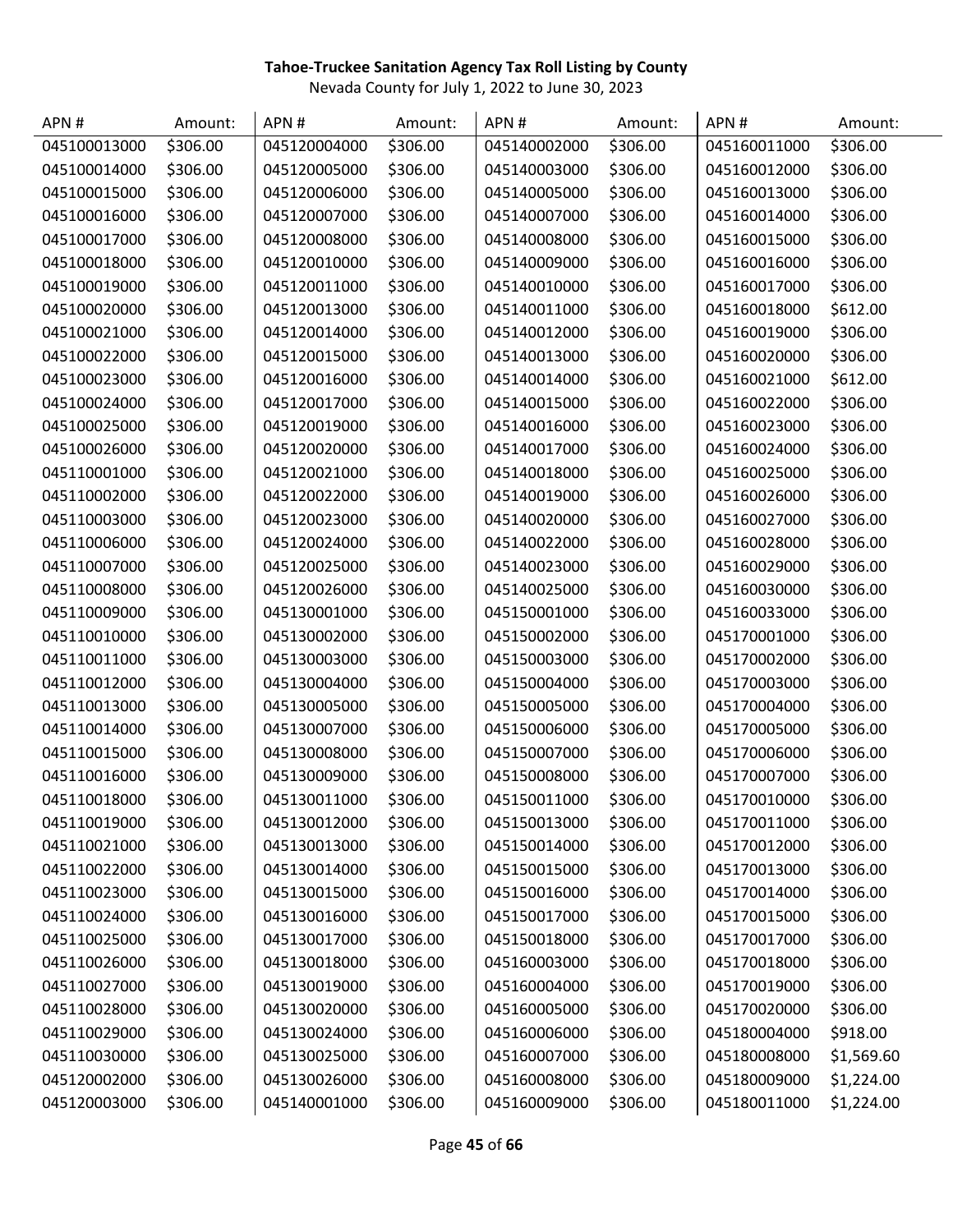| APN#         | Amount:    | APN#         | Amount:  | APN#         | Amount:  | APN#         | Amount:  |
|--------------|------------|--------------|----------|--------------|----------|--------------|----------|
| 045180027000 | \$2,315.16 | 045190043000 | \$306.00 | 045190094000 | \$306.00 | 045220019000 | \$306.00 |
| 045180039000 | \$1,224.00 | 045190044000 | \$306.00 | 045200009000 | \$306.00 | 045220020000 | \$306.00 |
| 045180047000 | \$306.00   | 045190045000 | \$306.00 | 045200013000 | \$306.00 | 045220021000 | \$306.00 |
| 045180048000 | \$306.00   | 045190046000 | \$306.00 | 045200014000 | \$306.00 | 045220022000 | \$306.00 |
| 045180049000 | \$306.00   | 045190048000 | \$306.00 | 045200016000 | \$306.00 | 045220023000 | \$306.00 |
| 045180051000 | \$306.00   | 045190049000 | \$306.00 | 045200017000 | \$306.00 | 045220025000 | \$306.00 |
| 045180052000 | \$306.00   | 045190050000 | \$306.00 | 045200019000 | \$306.00 | 045220026000 | \$306.00 |
| 045180053000 | \$306.00   | 045190051000 | \$306.00 | 045200020000 | \$306.00 | 045220027000 | \$306.00 |
| 045180054000 | \$306.00   | 045190052000 | \$306.00 | 045200021000 | \$306.00 | 045220030000 | \$306.00 |
| 045180055000 | \$306.00   | 045190053000 | \$306.00 | 045200022000 | \$306.00 | 045220031000 | \$306.00 |
| 045180068000 | \$306.00   | 045190054000 | \$306.00 | 045200024000 | \$306.00 | 045220032000 | \$306.00 |
| 045180069000 | \$306.00   | 045190057000 | \$306.00 | 045200025000 | \$306.00 | 045220033000 | \$306.00 |
| 045180070000 | \$306.00   | 045190058000 | \$306.00 | 045200026000 | \$306.00 | 045220034000 | \$306.00 |
| 045180071000 | \$306.00   | 045190059000 | \$306.00 | 045200027000 | \$306.00 | 045220035000 | \$306.00 |
| 045180073000 | \$306.00   | 045190060000 | \$306.00 | 045200029000 | \$306.00 | 045240001000 | \$306.00 |
| 045180074000 | \$306.00   | 045190062000 | \$306.00 | 045200030000 | \$306.00 | 045240002000 | \$306.00 |
| 045180075000 | \$306.00   | 045190063000 | \$306.00 | 045200031000 | \$306.00 | 045240003000 | \$306.00 |
| 045180076000 | \$306.00   | 045190064000 | \$306.00 | 045200032000 | \$306.00 | 045240004000 | \$306.00 |
| 045180081000 | \$306.00   | 045190065000 | \$306.00 | 045200033000 | \$306.00 | 045240005000 | \$306.00 |
| 045180082000 | \$306.00   | 045190066000 | \$306.00 | 045200034000 | \$306.00 | 045240006000 | \$306.00 |
| 045180083000 | \$306.00   | 045190067000 | \$306.00 | 045200035000 | \$306.00 | 045240007000 | \$306.00 |
| 045180084000 | \$306.00   | 045190068000 | \$306.00 | 045200036000 | \$306.00 | 045240008000 | \$306.00 |
| 045190018000 | \$306.00   | 045190069000 | \$306.00 | 045200038000 | \$306.00 | 045240010000 | \$306.00 |
| 045190019000 | \$306.00   | 045190071000 | \$306.00 | 045200039000 | \$306.00 | 045240011000 | \$306.00 |
| 045190020000 | \$306.00   | 045190072000 | \$306.00 | 045200040000 | \$306.00 | 045240012000 | \$306.00 |
| 045190021000 | \$306.00   | 045190073000 | \$306.00 | 045200041000 | \$306.00 | 045240014000 | \$306.00 |
| 045190023000 | \$306.00   | 045190074000 | \$306.00 | 045210002000 | \$306.00 | 045240015000 | \$306.00 |
| 045190024000 | \$306.00   | 045190076000 | \$306.00 | 045220001000 | \$306.00 | 045240016000 | \$306.00 |
| 045190025000 | \$306.00   | 045190077000 | \$306.00 | 045220002000 | \$306.00 | 045240017000 | \$306.00 |
| 045190026000 | \$306.00   | 045190078000 | \$306.00 | 045220004000 | \$306.00 | 045240018000 | \$306.00 |
| 045190028000 | \$306.00   | 045190079000 | \$306.00 | 045220005000 | \$306.00 | 045240019000 | \$306.00 |
| 045190029000 | \$306.00   | 045190081000 | \$306.00 | 045220007000 | \$306.00 | 045240020000 | \$306.00 |
| 045190030000 | \$306.00   | 045190082000 | \$306.00 | 045220008000 | \$306.00 | 045240021000 | \$306.00 |
| 045190031000 | \$306.00   | 045190083000 | \$306.00 | 045220009000 | \$306.00 | 045240022000 | \$306.00 |
| 045190033000 | \$306.00   | 045190084000 | \$306.00 | 045220010000 | \$306.00 | 045240023000 | \$306.00 |
| 045190034000 | \$306.00   | 045190086000 | \$306.00 | 045220011000 | \$306.00 | 045240026000 | \$306.00 |
| 045190035000 | \$306.00   | 045190087000 | \$306.00 | 045220012000 | \$306.00 | 045240027000 | \$306.00 |
| 045190036000 | \$306.00   | 045190088000 | \$306.00 | 045220013000 | \$306.00 | 045240029000 | \$306.00 |
| 045190038000 | \$306.00   | 045190089000 | \$306.00 | 045220014000 | \$306.00 | 045240030000 | \$306.00 |
| 045190039000 | \$306.00   | 045190091000 | \$306.00 | 045220015000 | \$306.00 | 045250002000 | \$306.00 |
| 045190040000 | \$306.00   | 045190092000 | \$306.00 | 045220016000 | \$306.00 | 045250003000 | \$306.00 |
| 045190041000 | \$306.00   | 045190093000 | \$306.00 | 045220018000 | \$306.00 | 045250004000 | \$306.00 |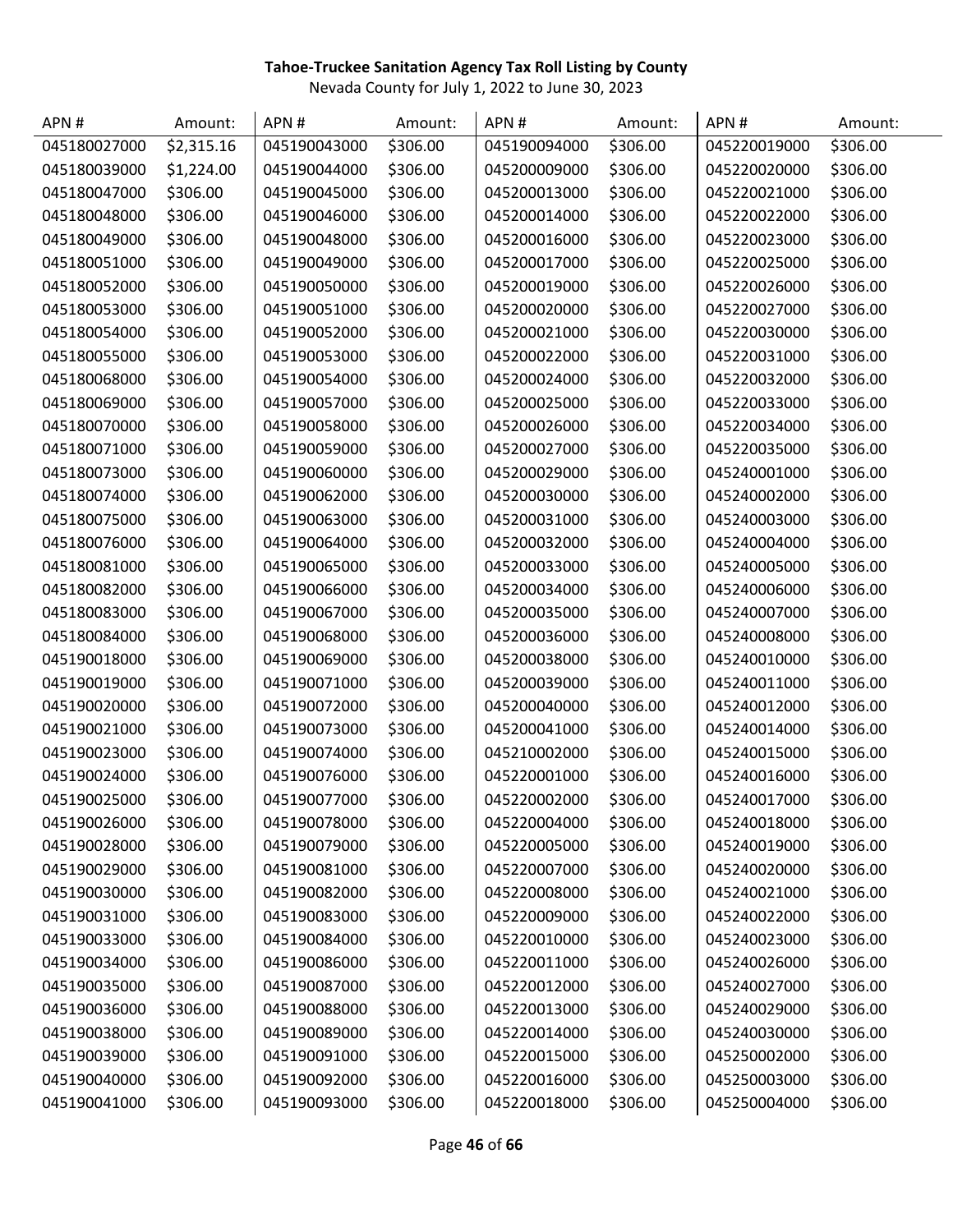| APN#         | Amount:  | APN#         | Amount:  | APN#         | Amount:  | APN#         | Amount:  |
|--------------|----------|--------------|----------|--------------|----------|--------------|----------|
| 045250005000 | \$306.00 | 045260021000 | \$306.00 | 045270036000 | \$306.00 | 045290003000 | \$306.00 |
| 045250006000 | \$306.00 | 045260022000 | \$306.00 | 045270037000 | \$306.00 | 045290005000 | \$306.00 |
| 045250007000 | \$306.00 | 045260023000 | \$306.00 | 045270038000 | \$306.00 | 045290006000 | \$306.00 |
| 045250008000 | \$306.00 | 045260024000 | \$306.00 | 045270039000 | \$306.00 | 045290008000 | \$306.00 |
| 045250009000 | \$306.00 | 045260025000 | \$306.00 | 045270040000 | \$306.00 | 045290009000 | \$306.00 |
| 045250010000 | \$306.00 | 045260026000 | \$306.00 | 045280001000 | \$306.00 | 045290010000 | \$306.00 |
| 045250012000 | \$306.00 | 045260027000 | \$306.00 | 045280002000 | \$306.00 | 045290011000 | \$306.00 |
| 045250013000 | \$306.00 | 045260028000 | \$306.00 | 045280003000 | \$306.00 | 045290012000 | \$306.00 |
| 045250014000 | \$306.00 | 045260029000 | \$306.00 | 045280004000 | \$306.00 | 045290013000 | \$306.00 |
| 045250015000 | \$306.00 | 045260031000 | \$306.00 | 045280006000 | \$306.00 | 045290014000 | \$306.00 |
| 045250016000 | \$306.00 | 045260032000 | \$306.00 | 045280007000 | \$306.00 | 045290015000 | \$306.00 |
| 045250017000 | \$306.00 | 045260033000 | \$306.00 | 045280008000 | \$306.00 | 045290017000 | \$306.00 |
| 045250018000 | \$306.00 | 045270001000 | \$306.00 | 045280009000 | \$306.00 | 045290018000 | \$306.00 |
| 045250019000 | \$306.00 | 045270002000 | \$306.00 | 045280010000 | \$306.00 | 045290021000 | \$306.00 |
| 045250020000 | \$306.00 | 045270004000 | \$306.00 | 045280011000 | \$306.00 | 045290022000 | \$306.00 |
| 045250021000 | \$306.00 | 045270005000 | \$306.00 | 045280012000 | \$306.00 | 045290023000 | \$306.00 |
| 045250022000 | \$306.00 | 045270006000 | \$306.00 | 045280013000 | \$306.00 | 045290024000 | \$306.00 |
| 045250024000 | \$306.00 | 045270007000 | \$306.00 | 045280014000 | \$306.00 | 045290025000 | \$306.00 |
| 045250025000 | \$306.00 | 045270008000 | \$306.00 | 045280015000 | \$306.00 | 045290026000 | \$306.00 |
| 045250026000 | \$306.00 | 045270009000 | \$306.00 | 045280016000 | \$306.00 | 045290027000 | \$306.00 |
| 045250027000 | \$306.00 | 045270010000 | \$306.00 | 045280017000 | \$306.00 | 045290028000 | \$306.00 |
| 045250028000 | \$306.00 | 045270011000 | \$306.00 | 045280018000 | \$306.00 | 045290029000 | \$306.00 |
| 045250029000 | \$306.00 | 045270012000 | \$306.00 | 045280019000 | \$306.00 | 045290030000 | \$306.00 |
| 045250030000 | \$306.00 | 045270014000 | \$306.00 | 045280020000 | \$306.00 | 045290031000 | \$306.00 |
| 045250031000 | \$306.00 | 045270015000 | \$306.00 | 045280023000 | \$306.00 | 045290032000 | \$306.00 |
| 045260001000 | \$306.00 | 045270016000 | \$306.00 | 045280024000 | \$306.00 | 045290035000 | \$306.00 |
| 045260002000 | \$306.00 | 045270017000 | \$306.00 | 045280025000 | \$306.00 | 045290036000 | \$306.00 |
| 045260003000 | \$306.00 | 045270018000 | \$306.00 | 045280026000 | \$306.00 | 045290037000 | \$306.00 |
| 045260004000 | \$306.00 | 045270019000 | \$306.00 | 045280027000 | \$306.00 | 045290043000 | \$306.00 |
| 045260005000 | \$306.00 | 045270021000 | \$306.00 | 045280028000 | \$306.00 | 045290044000 | \$306.00 |
| 045260006000 | \$306.00 | 045270023000 | \$306.00 | 045280030000 | \$306.00 | 045300001000 | \$306.00 |
| 045260009000 | \$306.00 | 045270024000 | \$306.00 | 045280031000 | \$306.00 | 045300002000 | \$306.00 |
| 045260011000 | \$306.00 | 045270025000 | \$306.00 | 045280032000 | \$306.00 | 045300003000 | \$306.00 |
| 045260012000 | \$306.00 | 045270026000 | \$306.00 | 045280033000 | \$306.00 | 045300005000 | \$306.00 |
| 045260013000 | \$306.00 | 045270027000 | \$306.00 | 045280034000 | \$306.00 | 045300006000 | \$306.00 |
| 045260014000 | \$306.00 | 045270028000 | \$306.00 | 045280035000 | \$306.00 | 045300007000 | \$306.00 |
| 045260015000 | \$306.00 | 045270029000 | \$306.00 | 045280036000 | \$306.00 | 045300008000 | \$306.00 |
| 045260016000 | \$306.00 | 045270031000 | \$306.00 | 045280037000 | \$306.00 | 045300009000 | \$306.00 |
| 045260017000 | \$306.00 | 045270032000 | \$306.00 | 045280038000 | \$306.00 | 045300010000 | \$306.00 |
| 045260018000 | \$306.00 | 045270033000 | \$306.00 | 045280039000 | \$306.00 | 045300011000 | \$306.00 |
| 045260019000 | \$306.00 | 045270034000 | \$306.00 | 045290001000 | \$306.00 | 045300012000 | \$306.00 |
| 045260020000 | \$306.00 | 045270035000 | \$306.00 | 045290002000 | \$306.00 | 045300016000 | \$306.00 |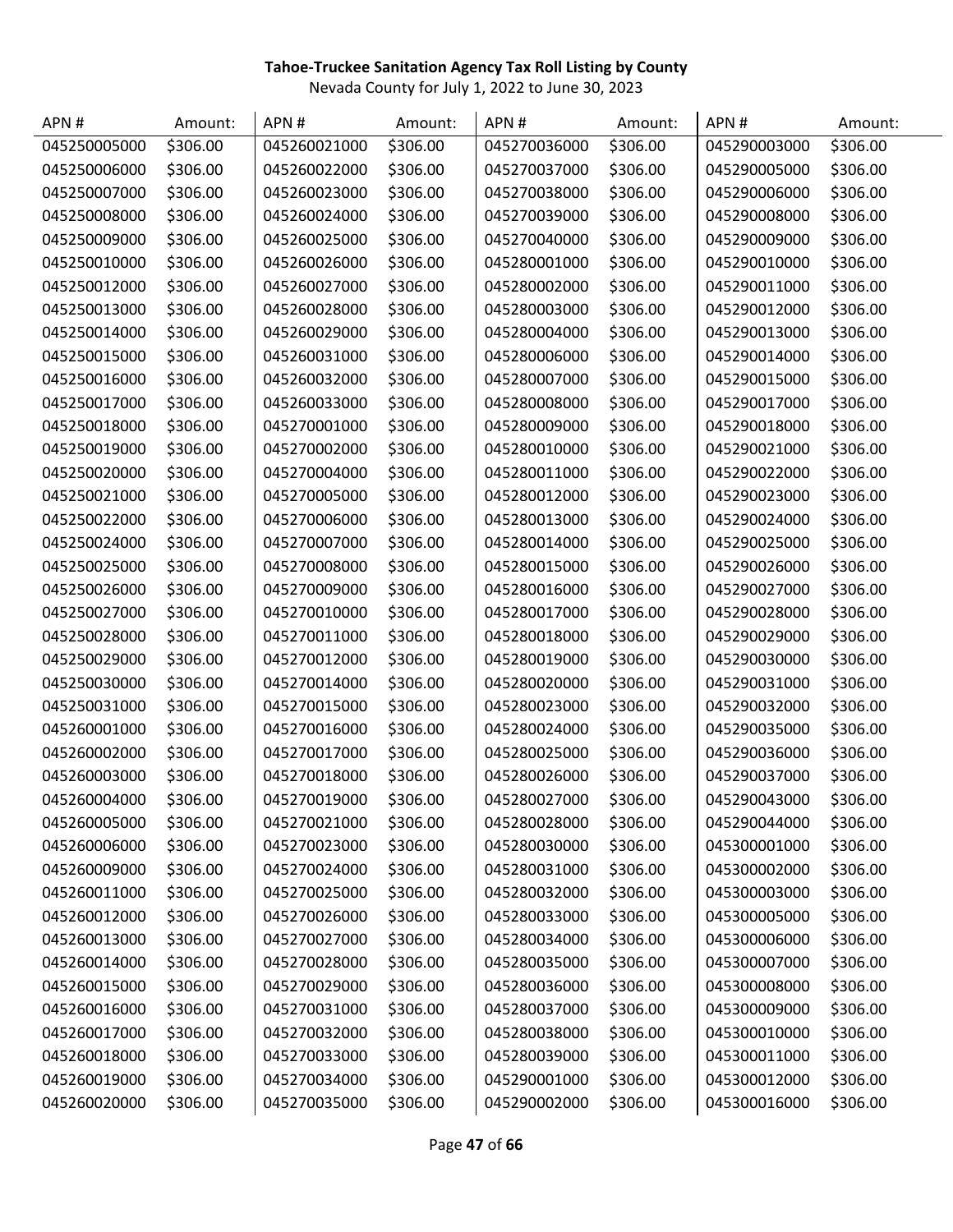| APN#         | Amount:  | APN#         | Amount:  | APN#         | Amount:  | APN#         | Amount:  |
|--------------|----------|--------------|----------|--------------|----------|--------------|----------|
| 045300018000 | \$306.00 | 045310023000 | \$306.00 | 045320036000 | \$306.00 | 045340004000 | \$306.00 |
| 045300019000 | \$306.00 | 045310024000 | \$306.00 | 045330001000 | \$306.00 | 045340005000 | \$306.00 |
| 045300020000 | \$306.00 | 045310025000 | \$306.00 | 045330002000 | \$306.00 | 045340006000 | \$306.00 |
| 045300021000 | \$306.00 | 045310026000 | \$306.00 | 045330005000 | \$306.00 | 045340007000 | \$306.00 |
| 045300022000 | \$306.00 | 045310027000 | \$306.00 | 045330006000 | \$306.00 | 045340008000 | \$306.00 |
| 045300023000 | \$306.00 | 045310028000 | \$306.00 | 045330007000 | \$306.00 | 045340009000 | \$306.00 |
| 045300024000 | \$306.00 | 045310029000 | \$306.00 | 045330008000 | \$306.00 | 045340010000 | \$306.00 |
| 045300025000 | \$306.00 | 045310030000 | \$306.00 | 045330009000 | \$306.00 | 045340011000 | \$306.00 |
| 045300026000 | \$306.00 | 045310031000 | \$306.00 | 045330010000 | \$306.00 | 045340012000 | \$306.00 |
| 045300027000 | \$306.00 | 045310032000 | \$306.00 | 045330011000 | \$306.00 | 045340014000 | \$306.00 |
| 045300028000 | \$306.00 | 045310033000 | \$306.00 | 045330012000 | \$306.00 | 045340015000 | \$306.00 |
| 045300029000 | \$306.00 | 045310034000 | \$306.00 | 045330013000 | \$306.00 | 045340016000 | \$306.00 |
| 045300030000 | \$306.00 | 045320001000 | \$306.00 | 045330015000 | \$306.00 | 045340017000 | \$306.00 |
| 045300031000 | \$306.00 | 045320002000 | \$306.00 | 045330016000 | \$306.00 | 045340018000 | \$306.00 |
| 045300032000 | \$306.00 | 045320003000 | \$306.00 | 045330017000 | \$306.00 | 045340019000 | \$306.00 |
| 045300033000 | \$306.00 | 045320004000 | \$306.00 | 045330018000 | \$306.00 | 045340022000 | \$306.00 |
| 045300034000 | \$306.00 | 045320006000 | \$306.00 | 045330019000 | \$306.00 | 045340024000 | \$306.00 |
| 045300036000 | \$306.00 | 045320007000 | \$306.00 | 045330021000 | \$306.00 | 045340025000 | \$306.00 |
| 045300038000 | \$306.00 | 045320008000 | \$306.00 | 045330022000 | \$306.00 | 045340027000 | \$306.00 |
| 045300039000 | \$306.00 | 045320009000 | \$306.00 | 045330023000 | \$306.00 | 045340029000 | \$306.00 |
| 045300040000 | \$306.00 | 045320010000 | \$306.00 | 045330024000 | \$306.00 | 045350002000 | \$306.00 |
| 045300041000 | \$306.00 | 045320011000 | \$306.00 | 045330025000 | \$306.00 | 045350003000 | \$306.00 |
| 045300042000 | \$306.00 | 045320012000 | \$306.00 | 045330026000 | \$306.00 | 045350004000 | \$306.00 |
| 045300043000 | \$306.00 | 045320014000 | \$306.00 | 045330027000 | \$306.00 | 045350005000 | \$306.00 |
| 045300044000 | \$306.00 | 045320015000 | \$306.00 | 045330028000 | \$306.00 | 045350006000 | \$306.00 |
| 045310001000 | \$306.00 | 045320017000 | \$306.00 | 045330029000 | \$306.00 | 045350007000 | \$306.00 |
| 045310003000 | \$306.00 | 045320019000 | \$306.00 | 045330030000 | \$306.00 | 045350008000 | \$306.00 |
| 045310004000 | \$306.00 | 045320020000 | \$306.00 | 045330031000 | \$306.00 | 045350009000 | \$306.00 |
| 045310005000 | \$306.00 | 045320021000 | \$306.00 | 045330032000 | \$306.00 | 045350010000 | \$306.00 |
| 045310006000 | \$306.00 | 045320022000 | \$306.00 | 045330033000 | \$306.00 | 045350011000 | \$306.00 |
| 045310007000 | \$306.00 | 045320023000 | \$306.00 | 045330034000 | \$306.00 | 045350012000 | \$306.00 |
| 045310009000 | \$306.00 | 045320024000 | \$306.00 | 045330038000 | \$306.00 | 045350013000 | \$306.00 |
| 045310010000 | \$306.00 | 045320025000 | \$306.00 | 045330039000 | \$306.00 | 045350015000 | \$306.00 |
| 045310011000 | \$306.00 | 045320026000 | \$306.00 | 045330040000 | \$306.00 | 045350016000 | \$306.00 |
| 045310012000 | \$306.00 | 045320027000 | \$306.00 | 045330041000 | \$306.00 | 045350017000 | \$306.00 |
| 045310013000 | \$306.00 | 045320028000 | \$306.00 | 045330042000 | \$306.00 | 045350018000 | \$306.00 |
| 045310015000 | \$306.00 | 045320029000 | \$306.00 | 045330043000 | \$306.00 | 045350019000 | \$306.00 |
| 045310016000 | \$306.00 | 045320030000 | \$306.00 | 045330044000 | \$306.00 | 045350020000 | \$306.00 |
| 045310017000 | \$306.00 | 045320031000 | \$306.00 | 045330045000 | \$306.00 | 045350021000 | \$306.00 |
| 045310018000 | \$306.00 | 045320032000 | \$306.00 | 045340001000 | \$306.00 | 045350025000 | \$306.00 |
| 045310020000 | \$306.00 | 045320033000 | \$306.00 | 045340002000 | \$306.00 | 045350026000 | \$306.00 |
| 045310021000 | \$306.00 | 045320034000 | \$306.00 | 045340003000 | \$306.00 | 045350027000 | \$306.00 |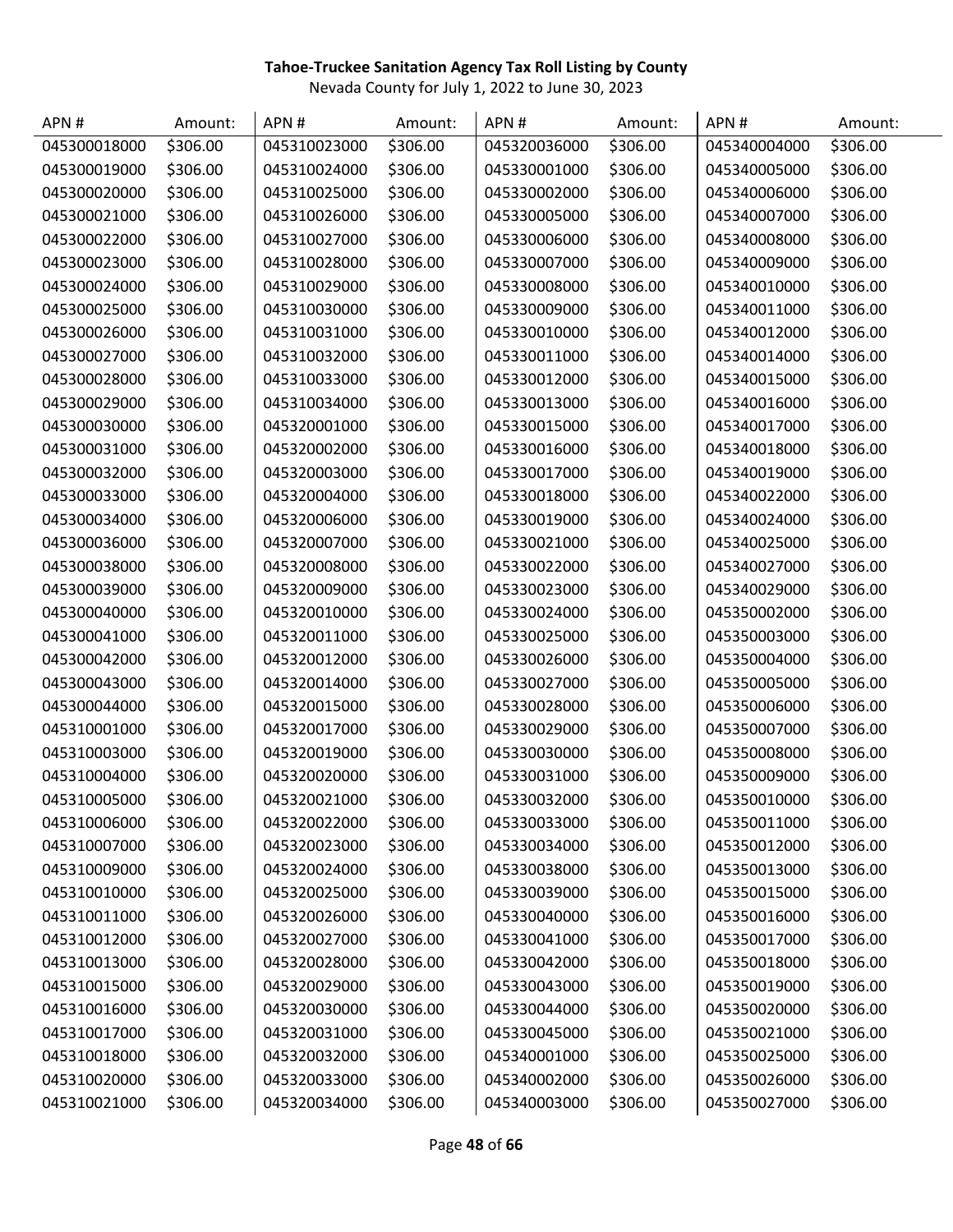| APN#         | Amount:  | APN#         | Amount:  | APN#         | Amount:  | APN#         | Amount:  |
|--------------|----------|--------------|----------|--------------|----------|--------------|----------|
| 045350028000 | \$306.00 | 045370005000 | \$306.00 | 045380013000 | \$306.00 | 045400024000 | \$306.00 |
| 045350029000 | \$306.00 | 045370006000 | \$306.00 | 045380014000 | \$306.00 | 045400025000 | \$306.00 |
| 045350031000 | \$306.00 | 045370007000 | \$306.00 | 045380016000 | \$306.00 | 045400026000 | \$306.00 |
| 045350032000 | \$306.00 | 045370008000 | \$306.00 | 045380019000 | \$306.00 | 045400027000 | \$306.00 |
| 045360001000 | \$306.00 | 045370009000 | \$306.00 | 045390001000 | \$306.00 | 045400028000 | \$306.00 |
| 045360002000 | \$306.00 | 045370010000 | \$306.00 | 045390003000 | \$306.00 | 045400029000 | \$306.00 |
| 045360003000 | \$306.00 | 045370011000 | \$306.00 | 045390006000 | \$306.00 | 045400030000 | \$306.00 |
| 045360004000 | \$306.00 | 045370012000 | \$306.00 | 045390007000 | \$306.00 | 045400031000 | \$306.00 |
| 045360005000 | \$306.00 | 045370013000 | \$306.00 | 045390008000 | \$306.00 | 045400032000 | \$306.00 |
| 045360008000 | \$306.00 | 045370014000 | \$306.00 | 045390009000 | \$306.00 | 045410002000 | \$306.00 |
| 045360009000 | \$306.00 | 045370015000 | \$306.00 | 045390010000 | \$306.00 | 045410003000 | \$306.00 |
| 045360010000 | \$306.00 | 045370016000 | \$306.00 | 045390011000 | \$306.00 | 045410004000 | \$306.00 |
| 045360011000 | \$306.00 | 045370017000 | \$306.00 | 045390012000 | \$306.00 | 045410005000 | \$306.00 |
| 045360012000 | \$306.00 | 045370018000 | \$306.00 | 045390013000 | \$306.00 | 045410006000 | \$306.00 |
| 045360013000 | \$306.00 | 045370019000 | \$306.00 | 045390014000 | \$306.00 | 045410007000 | \$306.00 |
| 045360014000 | \$306.00 | 045370020000 | \$306.00 | 045390015000 | \$306.00 | 045410008000 | \$306.00 |
| 045360015000 | \$306.00 | 045370021000 | \$306.00 | 045390016000 | \$306.00 | 045410009000 | \$306.00 |
| 045360016000 | \$306.00 | 045370022000 | \$306.00 | 045390017000 | \$306.00 | 045410010000 | \$306.00 |
| 045360017000 | \$306.00 | 045370024000 | \$306.00 | 045390018000 | \$306.00 | 045410011000 | \$306.00 |
| 045360019000 | \$306.00 | 045370026000 | \$306.00 | 045390019000 | \$306.00 | 045410012000 | \$306.00 |
| 045360021000 | \$306.00 | 045370027000 | \$306.00 | 045390020000 | \$306.00 | 045410014000 | \$306.00 |
| 045360023000 | \$306.00 | 045370028000 | \$306.00 | 045400001000 | \$306.00 | 045410015000 | \$306.00 |
| 045360024000 | \$306.00 | 045370029000 | \$306.00 | 045400003000 | \$306.00 | 045410016000 | \$306.00 |
| 045360025000 | \$306.00 | 045370030000 | \$306.00 | 045400004000 | \$306.00 | 045410017000 | \$306.00 |
| 045360026000 | \$306.00 | 045370031000 | \$306.00 | 045400005000 | \$306.00 | 045410018000 | \$306.00 |
| 045360027000 | \$306.00 | 045370032000 | \$306.00 | 045400006000 | \$306.00 | 045410019000 | \$306.00 |
| 045360028000 | \$306.00 | 045370033000 | \$306.00 | 045400008000 | \$306.00 | 045410020000 | \$306.00 |
| 045360029000 | \$306.00 | 045370034000 | \$306.00 | 045400009000 | \$306.00 | 045410021000 | \$306.00 |
| 045360030000 | \$306.00 | 045370035000 | \$306.00 | 045400010000 | \$306.00 | 045410022000 | \$306.00 |
| 045360031000 | \$306.00 | 045370036000 | \$306.00 | 045400011000 | \$306.00 | 045410023000 | \$306.00 |
| 045360032000 | \$306.00 | 045370037000 | \$306.00 | 045400012000 | \$306.00 | 045410024000 | \$306.00 |
| 045360033000 | \$306.00 | 045380001000 | \$306.00 | 045400013000 | \$306.00 | 045420002000 | \$306.00 |
| 045360034000 | \$306.00 | 045380002000 | \$306.00 | 045400014000 | \$306.00 | 045430001000 | \$306.00 |
| 045360035000 | \$306.00 | 045380003000 | \$306.00 | 045400015000 | \$306.00 | 045430002000 | \$306.00 |
| 045360036000 | \$306.00 | 045380005000 | \$306.00 | 045400016000 | \$306.00 | 045430003000 | \$306.00 |
| 045360037000 | \$306.00 | 045380006000 | \$306.00 | 045400017000 | \$306.00 | 045430004000 | \$306.00 |
| 045360038000 | \$306.00 | 045380007000 | \$306.00 | 045400018000 | \$306.00 | 045430005000 | \$306.00 |
| 045360040000 | \$306.00 | 045380008000 | \$306.00 | 045400019000 | \$306.00 | 045430006000 | \$306.00 |
| 045370001000 | \$306.00 | 045380009000 | \$306.00 | 045400020000 | \$306.00 | 045430007000 | \$306.00 |
| 045370002000 | \$306.00 | 045380010000 | \$306.00 | 045400021000 | \$306.00 | 045430008000 | \$306.00 |
| 045370003000 | \$306.00 | 045380011000 | \$306.00 | 045400022000 | \$306.00 | 045430009000 | \$306.00 |
| 045370004000 | \$306.00 | 045380012000 | \$306.00 | 045400023000 | \$306.00 | 045430010000 | \$306.00 |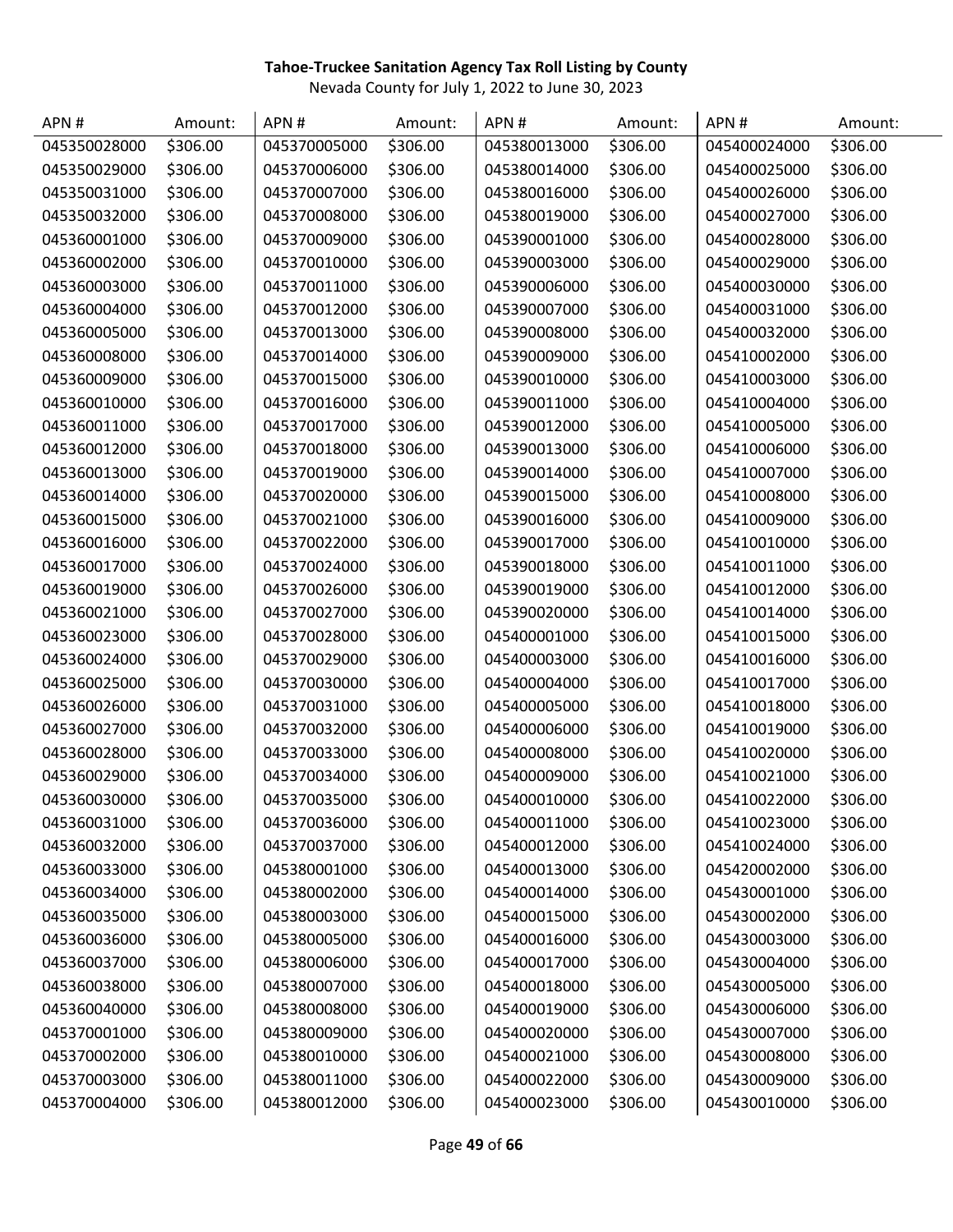| APN #        | Amount:  | APN#         | Amount:  | APN#         | Amount:  | APN#         | Amount:  |
|--------------|----------|--------------|----------|--------------|----------|--------------|----------|
| 045430011000 | \$306.00 | 045440012000 | \$306.00 | 045450026000 | \$306.00 | 045460038000 | \$306.00 |
| 045430013000 | \$306.00 | 045440013000 | \$306.00 | 045450027000 | \$306.00 | 045460039000 | \$306.00 |
| 045430014000 | \$306.00 | 045440014000 | \$306.00 | 045450028000 | \$306.00 | 045460041000 | \$306.00 |
| 045430015000 | \$306.00 | 045440015000 | \$306.00 | 045450029000 | \$306.00 | 045460042000 | \$306.00 |
| 045430016000 | \$306.00 | 045440016000 | \$306.00 | 045450030000 | \$306.00 | 045460043000 | \$306.00 |
| 045430017000 | \$306.00 | 045440017000 | \$306.00 | 045450031000 | \$306.00 | 045460044000 | \$306.00 |
| 045430018000 | \$306.00 | 045440018000 | \$306.00 | 045450032000 | \$306.00 | 045460045000 | \$306.00 |
| 045430019000 | \$306.00 | 045440019000 | \$306.00 | 045450034000 | \$306.00 | 045460046000 | \$306.00 |
| 045430020000 | \$306.00 | 045440020000 | \$306.00 | 045450035000 | \$306.00 | 045460047000 | \$306.00 |
| 045430021000 | \$306.00 | 045440021000 | \$306.00 | 045460001000 | \$306.00 | 045460048000 | \$306.00 |
| 045430023000 | \$306.00 | 045440022000 | \$306.00 | 045460002000 | \$306.00 | 045460049000 | \$306.00 |
| 045430024000 | \$306.00 | 045440023000 | \$306.00 | 045460003000 | \$306.00 | 045460051000 | \$306.00 |
| 045430025000 | \$306.00 | 045440024000 | \$306.00 | 045460004000 | \$306.00 | 045460052000 | \$306.00 |
| 045430026000 | \$306.00 | 045440025000 | \$306.00 | 045460005000 | \$306.00 | 045460053000 | \$306.00 |
| 045430027000 | \$306.00 | 045440026000 | \$306.00 | 045460006000 | \$306.00 | 045470001000 | \$306.00 |
| 045430028000 | \$306.00 | 045440027000 | \$306.00 | 045460007000 | \$306.00 | 045470004000 | \$306.00 |
| 045430029000 | \$306.00 | 045440028000 | \$306.00 | 045460008000 | \$306.00 | 045470005000 | \$306.00 |
| 045430030000 | \$306.00 | 045440029000 | \$306.00 | 045460009000 | \$306.00 | 045470006000 | \$306.00 |
| 045430031000 | \$306.00 | 045440030000 | \$306.00 | 045460010000 | \$306.00 | 045470007000 | \$306.00 |
| 045430032000 | \$306.00 | 045440031000 | \$306.00 | 045460012000 | \$306.00 | 045470008000 | \$306.00 |
| 045430033000 | \$306.00 | 045450001000 | \$306.00 | 045460014000 | \$306.00 | 045470009000 | \$306.00 |
| 045430034000 | \$306.00 | 045450002000 | \$306.00 | 045460015000 | \$306.00 | 045470010000 | \$306.00 |
| 045430035000 | \$306.00 | 045450003000 | \$306.00 | 045460017000 | \$306.00 | 045470011000 | \$306.00 |
| 045430036000 | \$306.00 | 045450004000 | \$306.00 | 045460018000 | \$306.00 | 045470012000 | \$306.00 |
| 045430037000 | \$306.00 | 045450005000 | \$306.00 | 045460019000 | \$306.00 | 045470013000 | \$306.00 |
| 045430038000 | \$306.00 | 045450006000 | \$306.00 | 045460020000 | \$306.00 | 045470014000 | \$306.00 |
| 045430039000 | \$306.00 | 045450007000 | \$306.00 | 045460021000 | \$306.00 | 045470015000 | \$306.00 |
| 045430040000 | \$306.00 | 045450009000 | \$306.00 | 045460022000 | \$306.00 | 045470016000 | \$306.00 |
| 045430041000 | \$306.00 | 045450010000 | \$306.00 | 045460023000 | \$306.00 | 045470017000 | \$306.00 |
| 045430042000 | \$306.00 | 045450011000 | \$306.00 | 045460024000 | \$306.00 | 045470018000 | \$306.00 |
| 045430043000 | \$306.00 | 045450013000 | \$306.00 | 045460026000 | \$306.00 | 045470019000 | \$306.00 |
| 045430044000 | \$306.00 | 045450014000 | \$306.00 | 045460027000 | \$306.00 | 045470020000 | \$306.00 |
| 045440001000 | \$306.00 | 045450015000 | \$306.00 | 045460028000 | \$306.00 | 045470021000 | \$306.00 |
| 045440002000 | \$306.00 | 045450016000 | \$306.00 | 045460029000 | \$306.00 | 045470022000 | \$306.00 |
| 045440003000 | \$306.00 | 045450017000 | \$306.00 | 045460030000 | \$306.00 | 045470023000 | \$306.00 |
| 045440004000 | \$306.00 | 045450018000 | \$306.00 | 045460031000 | \$306.00 | 045470024000 | \$306.00 |
| 045440005000 | \$306.00 | 045450020000 | \$306.00 | 045460032000 | \$306.00 | 045470026000 | \$306.00 |
| 045440006000 | \$306.00 | 045450021000 | \$306.00 | 045460033000 | \$306.00 | 045470027000 | \$306.00 |
| 045440007000 | \$306.00 | 045450022000 | \$306.00 | 045460034000 | \$306.00 | 045470029000 | \$306.00 |
| 045440009000 | \$306.00 | 045450023000 | \$306.00 | 045460035000 | \$306.00 | 045470030000 | \$306.00 |
| 045440010000 | \$306.00 | 045450024000 | \$306.00 | 045460036000 | \$306.00 | 045480001000 | \$306.00 |
| 045440011000 | \$306.00 | 045450025000 | \$306.00 | 045460037000 | \$306.00 | 045480003000 | \$306.00 |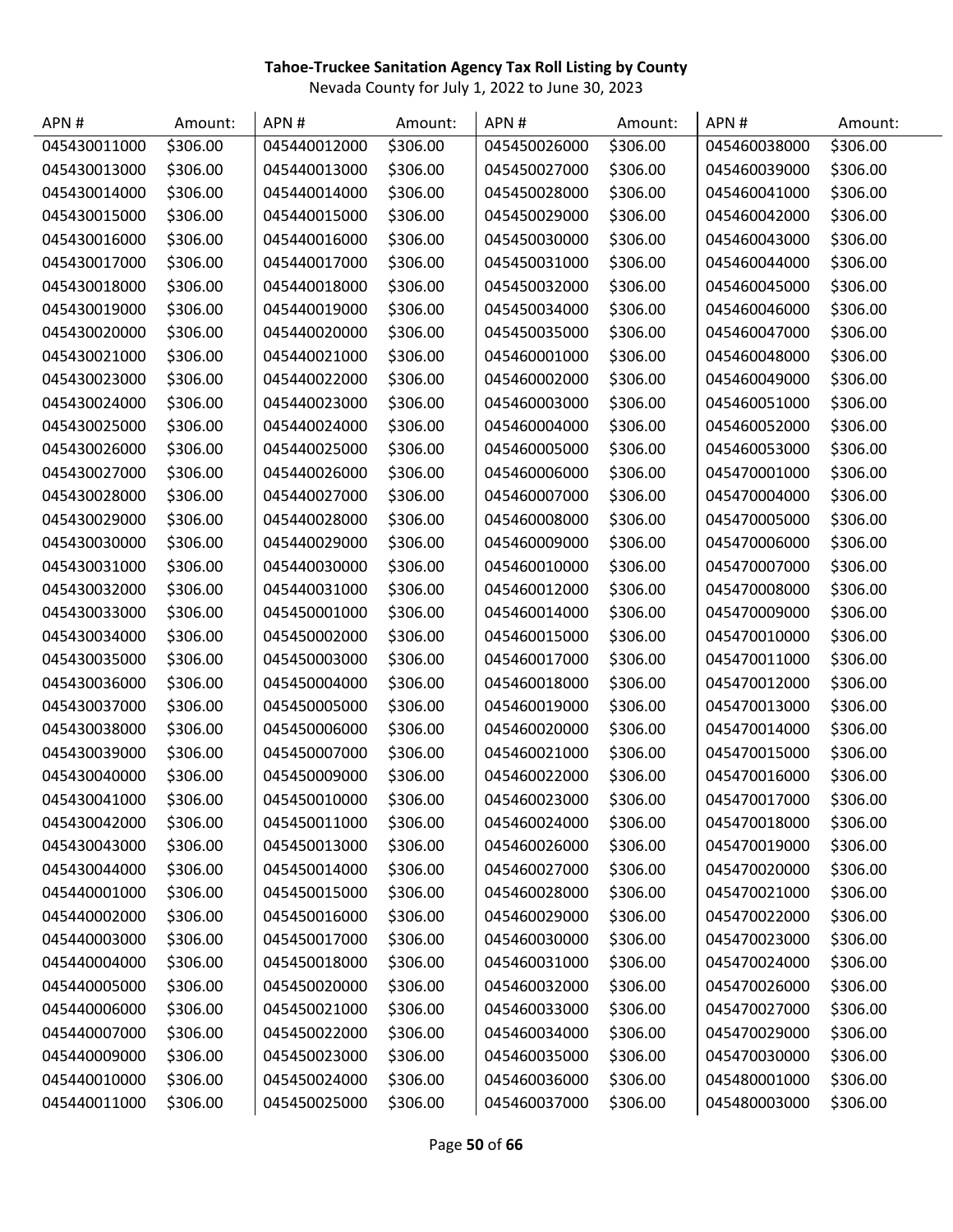| APN#         | Amount:  | APN#         | Amount:  | APN#         | Amount:  | APN#         | Amount:  |
|--------------|----------|--------------|----------|--------------|----------|--------------|----------|
| 045480005000 | \$306.00 | 045490004000 | \$306.00 | 045500013000 | \$306.00 | 045510028000 | \$306.00 |
| 045480006000 | \$306.00 | 045490005000 | \$306.00 | 045500014000 | \$306.00 | 045510029000 | \$306.00 |
| 045480007000 | \$306.00 | 045490008000 | \$306.00 | 045500015000 | \$306.00 | 045510031000 | \$306.00 |
| 045480008000 | \$306.00 | 045490010000 | \$306.00 | 045500017000 | \$306.00 | 045510032000 | \$306.00 |
| 045480009000 | \$306.00 | 045490012000 | \$306.00 | 045500018000 | \$306.00 | 045510034000 | \$306.00 |
| 045480010000 | \$306.00 | 045490013000 | \$306.00 | 045500019000 | \$306.00 | 045510035000 | \$306.00 |
| 045480011000 | \$306.00 | 045490016000 | \$306.00 | 045500020000 | \$306.00 | 045520001000 | \$306.00 |
| 045480012000 | \$306.00 | 045490017000 | \$306.00 | 045500021000 | \$306.00 | 045520002000 | \$306.00 |
| 045480013000 | \$306.00 | 045490018000 | \$306.00 | 045500022000 | \$306.00 | 045520003000 | \$306.00 |
| 045480014000 | \$306.00 | 045490019000 | \$306.00 | 045500023000 | \$306.00 | 045520004000 | \$306.00 |
| 045480015000 | \$306.00 | 045490020000 | \$306.00 | 045500024000 | \$306.00 | 045520005000 | \$306.00 |
| 045480016000 | \$306.00 | 045490021000 | \$306.00 | 045500025000 | \$306.00 | 045520006000 | \$306.00 |
| 045480017000 | \$306.00 | 045490022000 | \$306.00 | 045500027000 | \$306.00 | 045520008000 | \$306.00 |
| 045480019000 | \$306.00 | 045490023000 | \$306.00 | 045500028000 | \$306.00 | 045520009000 | \$306.00 |
| 045480020000 | \$306.00 | 045490024000 | \$306.00 | 045500029000 | \$306.00 | 045520012000 | \$306.00 |
| 045480021000 | \$306.00 | 045490025000 | \$306.00 | 045500030000 | \$306.00 | 045520013000 | \$306.00 |
| 045480022000 | \$306.00 | 045490026000 | \$306.00 | 045500031000 | \$306.00 | 045520014000 | \$306.00 |
| 045480023000 | \$306.00 | 045490029000 | \$306.00 | 045500032000 | \$306.00 | 045520015000 | \$306.00 |
| 045480024000 | \$306.00 | 045490030000 | \$306.00 | 045500033000 | \$306.00 | 045520017000 | \$306.00 |
| 045480025000 | \$306.00 | 045490031000 | \$306.00 | 045500034000 | \$306.00 | 045520018000 | \$306.00 |
| 045480026000 | \$306.00 | 045490032000 | \$306.00 | 045510001000 | \$306.00 | 045520019000 | \$306.00 |
| 045480027000 | \$306.00 | 045490033000 | \$306.00 | 045510002000 | \$306.00 | 045520020000 | \$306.00 |
| 045480028000 | \$306.00 | 045490035000 | \$306.00 | 045510003000 | \$306.00 | 045520021000 | \$306.00 |
| 045480029000 | \$306.00 | 045490036000 | \$306.00 | 045510006000 | \$306.00 | 045520022000 | \$306.00 |
| 045480030000 | \$306.00 | 045490037000 | \$306.00 | 045510007000 | \$306.00 | 045520024000 | \$306.00 |
| 045480031000 | \$306.00 | 045490038000 | \$306.00 | 045510008000 | \$306.00 | 045520025000 | \$306.00 |
| 045480032000 | \$306.00 | 045490039000 | \$306.00 | 045510009000 | \$306.00 | 045520027000 | \$306.00 |
| 045480035000 | \$306.00 | 045490040000 | \$306.00 | 045510010000 | \$306.00 | 045520029000 | \$306.00 |
| 045480036000 | \$306.00 | 045490041000 | \$306.00 | 045510011000 | \$306.00 | 045520030000 | \$306.00 |
| 045480037000 | \$306.00 | 045490042000 | \$306.00 | 045510012000 | \$306.00 | 045520031000 | \$306.00 |
| 045480038000 | \$306.00 | 045490043000 | \$306.00 | 045510013000 | \$306.00 | 045520032000 | \$306.00 |
| 045480039000 | \$306.00 | 045490044000 | \$306.00 | 045510014000 | \$306.00 | 045530001000 | \$306.00 |
| 045480040000 | \$306.00 | 045500001000 | \$306.00 | 045510015000 | \$306.00 | 045530004000 | \$306.00 |
| 045480041000 | \$306.00 | 045500002000 | \$306.00 | 045510016000 | \$306.00 | 045530005000 | \$306.00 |
| 045480042000 | \$306.00 | 045500004000 | \$306.00 | 045510017000 | \$306.00 | 045530007000 | \$306.00 |
| 045480044000 | \$306.00 | 045500005000 | \$306.00 | 045510018000 | \$306.00 | 045530008000 | \$306.00 |
| 045480045000 | \$306.00 | 045500007000 | \$306.00 | 045510020000 | \$306.00 | 045530009000 | \$306.00 |
| 045480046000 | \$306.00 | 045500008000 | \$306.00 | 045510021000 | \$306.00 | 045530011000 | \$306.00 |
| 045480047000 | \$306.00 | 045500009000 | \$306.00 | 045510022000 | \$306.00 | 045530012000 | \$306.00 |
| 045480050000 | \$306.00 | 045500010000 | \$306.00 | 045510023000 | \$306.00 | 045530013000 | \$306.00 |
| 045490001000 | \$306.00 | 045500011000 | \$306.00 | 045510024000 | \$306.00 | 045530014000 | \$306.00 |
| 045490003000 | \$306.00 | 045500012000 | \$306.00 | 045510027000 | \$306.00 | 045530016000 | \$306.00 |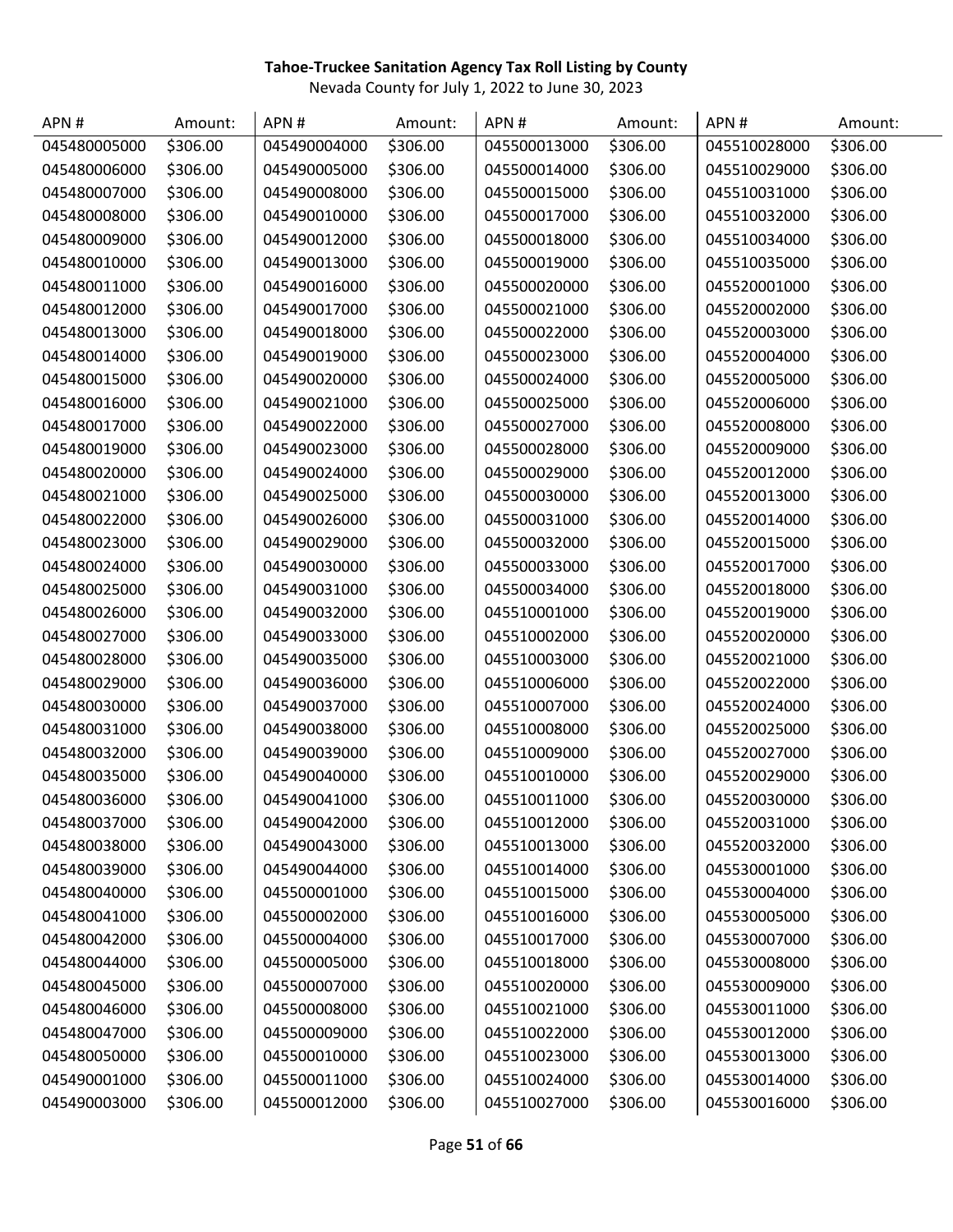| APN#         | Amount:  | APN#         | Amount:  | APN#         | Amount:  | APN#         | Amount:  |
|--------------|----------|--------------|----------|--------------|----------|--------------|----------|
| 045530017000 | \$306.00 | 045540025000 | \$306.00 | 045580006000 | \$306.00 | 045590020000 | \$306.00 |
| 045530018000 | \$306.00 | 045540026000 | \$306.00 | 045580007000 | \$306.00 | 045590022000 | \$306.00 |
| 045530019000 | \$306.00 | 045540027000 | \$306.00 | 045580008000 | \$306.00 | 045590023000 | \$306.00 |
| 045530020000 | \$306.00 | 045540028000 | \$306.00 | 045580009000 | \$306.00 | 045590024000 | \$306.00 |
| 045530022000 | \$306.00 | 045540029000 | \$306.00 | 045580010000 | \$306.00 | 045590028000 | \$306.00 |
| 045530023000 | \$306.00 | 045540030000 | \$306.00 | 045580012000 | \$306.00 | 045590029000 | \$306.00 |
| 045530024000 | \$306.00 | 045540031000 | \$306.00 | 045580013000 | \$306.00 | 045590030000 | \$306.00 |
| 045530025000 | \$306.00 | 045540032000 | \$306.00 | 045580015000 | \$306.00 | 045590031000 | \$306.00 |
| 045530026000 | \$306.00 | 045540033000 | \$306.00 | 045580018000 | \$306.00 | 045590033000 | \$306.00 |
| 045530027000 | \$306.00 | 045540035000 | \$306.00 | 045580019000 | \$306.00 | 045590037000 | \$306.00 |
| 045530028000 | \$306.00 | 045540036000 | \$306.00 | 045580026000 | \$306.00 | 045590038000 | \$306.00 |
| 045530029000 | \$306.00 | 045540037000 | \$306.00 | 045580028000 | \$306.00 | 045590039000 | \$306.00 |
| 045530034000 | \$306.00 | 045540039000 | \$306.00 | 045580029000 | \$306.00 | 045590040000 | \$306.00 |
| 045530035000 | \$306.00 | 045540040000 | \$306.00 | 045580030000 | \$306.00 | 045590041000 | \$306.00 |
| 045530036000 | \$306.00 | 045540041000 | \$306.00 | 045580031000 | \$306.00 | 045590042000 | \$306.00 |
| 045530038000 | \$306.00 | 045540043000 | \$306.00 | 045580032000 | \$306.00 | 045590043000 | \$306.00 |
| 045530039000 | \$306.00 | 045550002000 | \$306.00 | 045580033000 | \$306.00 | 045590044000 | \$306.00 |
| 045530040000 | \$306.00 | 045550004000 | \$306.00 | 045580034000 | \$306.00 | 045590045000 | \$306.00 |
| 045530041000 | \$306.00 | 045550005000 | \$306.00 | 045580035000 | \$306.00 | 045590046000 | \$306.00 |
| 045530042000 | \$306.00 | 045550007000 | \$306.00 | 045580036000 | \$306.00 | 045590049000 | \$306.00 |
| 045530045000 | \$306.00 | 045550008000 | \$306.00 | 045580041000 | \$306.00 | 045590052000 | \$306.00 |
| 045530046000 | \$306.00 | 045550009000 | \$306.00 | 045580042000 | \$306.00 | 045590053000 | \$306.00 |
| 045540001000 | \$306.00 | 045550010000 | \$306.00 | 045580043000 | \$306.00 | 045590055000 | \$306.00 |
| 045540003000 | \$306.00 | 045550011000 | \$306.00 | 045580044000 | \$306.00 | 045600001000 | \$306.00 |
| 045540004000 | \$306.00 | 045550012000 | \$306.00 | 045580045000 | \$306.00 | 045600002000 | \$306.00 |
| 045540005000 | \$306.00 | 045550013000 | \$306.00 | 045580048000 | \$306.00 | 045600003000 | \$306.00 |
| 045540007000 | \$306.00 | 045550014000 | \$306.00 | 045580049000 | \$306.00 | 045600004000 | \$306.00 |
| 045540008000 | \$306.00 | 045550016000 | \$306.00 | 045580050000 | \$306.00 | 045600005000 | \$306.00 |
| 045540009000 | \$306.00 | 045550017000 | \$306.00 | 045590001000 | \$306.00 | 045600006000 | \$306.00 |
| 045540011000 | \$306.00 | 045550018000 | \$306.00 | 045590002000 | \$306.00 | 045600007000 | \$306.00 |
| 045540012000 | \$306.00 | 045550019000 | \$306.00 | 045590004000 | \$306.00 | 045600008000 | \$306.00 |
| 045540013000 | \$306.00 | 045550020000 | \$306.00 | 045590005000 | \$306.00 | 045600009000 | \$306.00 |
| 045540014000 | \$306.00 | 045550021000 | \$306.00 | 045590006000 | \$306.00 | 045600011000 | \$306.00 |
| 045540015000 | \$306.00 | 045550022000 | \$306.00 | 045590009000 | \$306.00 | 045600012000 | \$306.00 |
| 045540016000 | \$306.00 | 045550023000 | \$306.00 | 045590010000 | \$306.00 | 045600013000 | \$306.00 |
| 045540017000 | \$306.00 | 045550024000 | \$306.00 | 045590012000 | \$306.00 | 045600014000 | \$306.00 |
| 045540018000 | \$306.00 | 045550025000 | \$306.00 | 045590013000 | \$306.00 | 045600015000 | \$306.00 |
| 045540019000 | \$357.00 | 045580001000 | \$306.00 | 045590014000 | \$306.00 | 045600016000 | \$306.00 |
| 045540020000 | \$306.00 | 045580002000 | \$306.00 | 045590016000 | \$306.00 | 045600018000 | \$306.00 |
| 045540022000 | \$306.00 | 045580003000 | \$306.00 | 045590017000 | \$306.00 | 045600019000 | \$306.00 |
| 045540023000 | \$306.00 | 045580004000 | \$306.00 | 045590018000 | \$306.00 | 045600020000 | \$306.00 |
| 045540024000 | \$306.00 | 045580005000 | \$306.00 | 045590019000 | \$306.00 | 045600022000 | \$306.00 |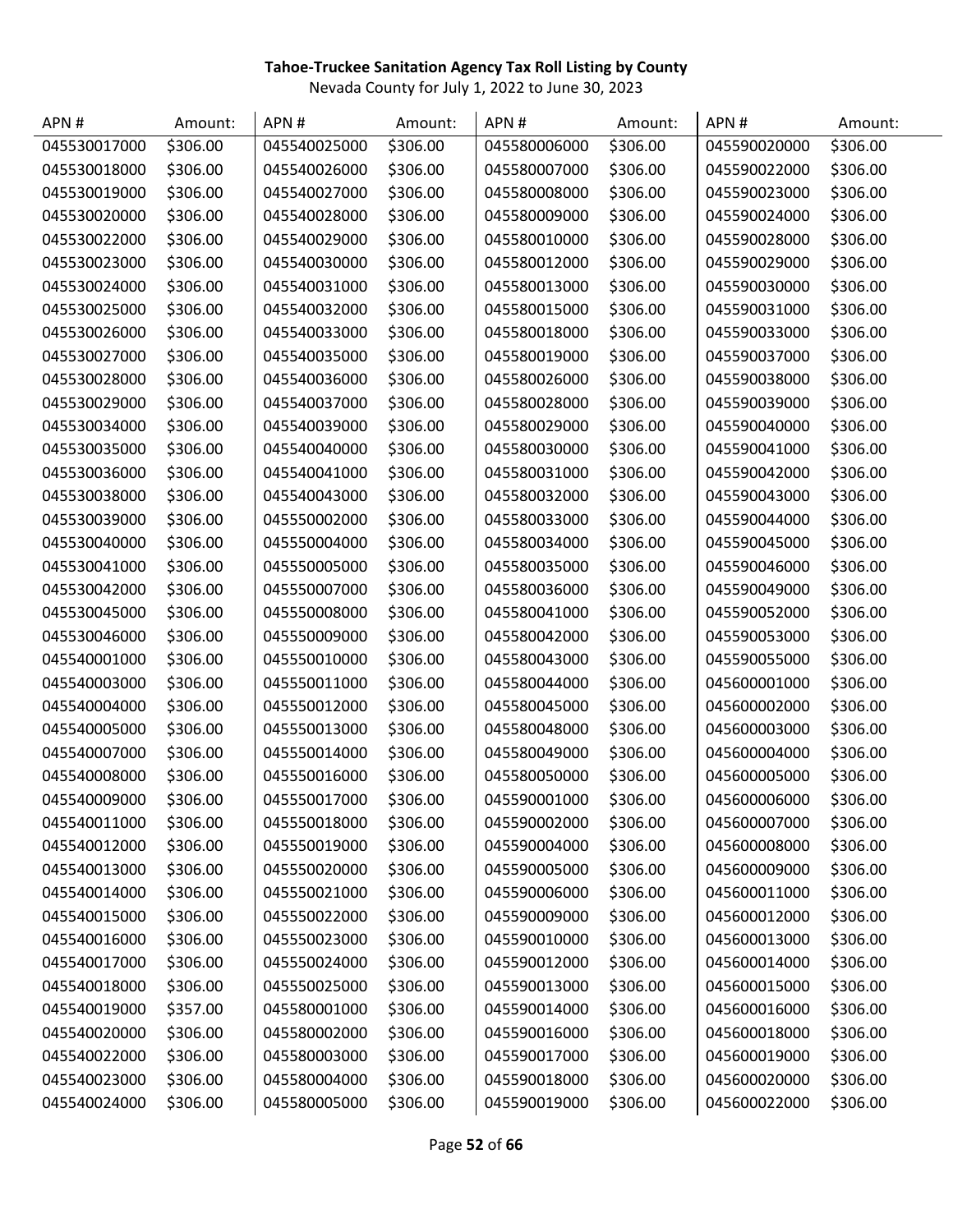| APN#         | Amount:  | APN#         | Amount:  | APN#         | Amount:  | APN#         | Amount:  |
|--------------|----------|--------------|----------|--------------|----------|--------------|----------|
| 045600023000 | \$306.00 | 045610030000 | \$306.00 | 045620031000 | \$306.00 | 045640006000 | \$306.00 |
| 045600024000 | \$306.00 | 045610031000 | \$306.00 | 045620032000 | \$306.00 | 045640008000 | \$306.00 |
| 045600026000 | \$306.00 | 045610032000 | \$306.00 | 045620033000 | \$306.00 | 045640009000 | \$306.00 |
| 045600027000 | \$306.00 | 045610033000 | \$306.00 | 045620034000 | \$306.00 | 045640010000 | \$306.00 |
| 045600028000 | \$306.00 | 045610034000 | \$306.00 | 045620035000 | \$306.00 | 045640011000 | \$306.00 |
| 045600029000 | \$306.00 | 045610035000 | \$306.00 | 045620036000 | \$306.00 | 045640012000 | \$306.00 |
| 045600030000 | \$306.00 | 045610036000 | \$306.00 | 045630001000 | \$306.00 | 045640013000 | \$306.00 |
| 045600032000 | \$306.00 | 045610037000 | \$306.00 | 045630002000 | \$306.00 | 045640014000 | \$306.00 |
| 045600033000 | \$306.00 | 045610038000 | \$306.00 | 045630004000 | \$306.00 | 045640015000 | \$306.00 |
| 045600034000 | \$306.00 | 045610039000 | \$306.00 | 045630005000 | \$306.00 | 045640016000 | \$306.00 |
| 045600035000 | \$306.00 | 045610041000 | \$306.00 | 045630006000 | \$306.00 | 045640017000 | \$306.00 |
| 045600036000 | \$306.00 | 045610042000 | \$306.00 | 045630007000 | \$306.00 | 045640018000 | \$306.00 |
| 045600037000 | \$306.00 | 045610043000 | \$306.00 | 045630008000 | \$612.00 | 045640019000 | \$306.00 |
| 045600038000 | \$306.00 | 045610044000 | \$306.00 | 045630010000 | \$306.00 | 045640020000 | \$306.00 |
| 045600039000 | \$306.00 | 045610045000 | \$306.00 | 045630011000 | \$306.00 | 045640021000 | \$306.00 |
| 045600040000 | \$306.00 | 045610046000 | \$306.00 | 045630012000 | \$306.00 | 045640022000 | \$306.00 |
| 045610001000 | \$306.00 | 045620001000 | \$306.00 | 045630013000 | \$306.00 | 045640023000 | \$306.00 |
| 045610002000 | \$306.00 | 045620002000 | \$306.00 | 045630014000 | \$306.00 | 045640024000 | \$306.00 |
| 045610003000 | \$306.00 | 045620003000 | \$306.00 | 045630015000 | \$306.00 | 045640026000 | \$306.00 |
| 045610004000 | \$306.00 | 045620004000 | \$306.00 | 045630016000 | \$306.00 | 045640027000 | \$306.00 |
| 045610005000 | \$306.00 | 045620005000 | \$306.00 | 045630017000 | \$306.00 | 045640028000 | \$306.00 |
| 045610006000 | \$306.00 | 045620006000 | \$306.00 | 045630018000 | \$306.00 | 045640029000 | \$306.00 |
| 045610007000 | \$306.00 | 045620008000 | \$306.00 | 045630019000 | \$306.00 | 045640030000 | \$306.00 |
| 045610008000 | \$306.00 | 045620009000 | \$306.00 | 045630020000 | \$306.00 | 045640031000 | \$306.00 |
| 045610009000 | \$306.00 | 045620010000 | \$306.00 | 045630022000 | \$306.00 | 045640032000 | \$306.00 |
| 045610011000 | \$306.00 | 045620011000 | \$306.00 | 045630024000 | \$306.00 | 045640033000 | \$306.00 |
| 045610012000 | \$306.00 | 045620012000 | \$306.00 | 045630026000 | \$306.00 | 045640034000 | \$306.00 |
| 045610013000 | \$306.00 | 045620013000 | \$612.00 | 045630027000 | \$306.00 | 045650001000 | \$306.00 |
| 045610014000 | \$306.00 | 045620015000 | \$306.00 | 045630028000 | \$306.00 | 045650002000 | \$306.00 |
| 045610015000 | \$306.00 | 045620016000 | \$306.00 | 045630029000 | \$306.00 | 045650003000 | \$306.00 |
| 045610016000 | \$306.00 | 045620018000 | \$306.00 | 045630030000 | \$306.00 | 045650004000 | \$306.00 |
| 045610017000 | \$306.00 | 045620019000 | \$306.00 | 045630031000 | \$306.00 | 045650005000 | \$306.00 |
| 045610018000 | \$306.00 | 045620020000 | \$306.00 | 045630032000 | \$306.00 | 045650006000 | \$306.00 |
| 045610020000 | \$306.00 | 045620021000 | \$306.00 | 045630033000 | \$306.00 | 045650007000 | \$306.00 |
| 045610021000 | \$306.00 | 045620022000 | \$306.00 | 045630034000 | \$306.00 | 045650008000 | \$306.00 |
| 045610022000 | \$306.00 | 045620023000 | \$306.00 | 045630035000 | \$306.00 | 045650009000 | \$306.00 |
| 045610024000 | \$306.00 | 045620024000 | \$306.00 | 045630036000 | \$306.00 | 045650010000 | \$306.00 |
| 045610025000 | \$306.00 | 045620025000 | \$306.00 | 045630038000 | \$306.00 | 045650011000 | \$306.00 |
| 045610026000 | \$306.00 | 045620026000 | \$306.00 | 045630039000 | \$306.00 | 045650012000 | \$306.00 |
| 045610027000 | \$306.00 | 045620027000 | \$306.00 | 045640001000 | \$306.00 | 045650013000 | \$306.00 |
| 045610028000 | \$306.00 | 045620028000 | \$306.00 | 045640003000 | \$306.00 | 045650014000 | \$306.00 |
| 045610029000 | \$306.00 | 045620030000 | \$306.00 | 045640005000 | \$306.00 | 045650015000 | \$306.00 |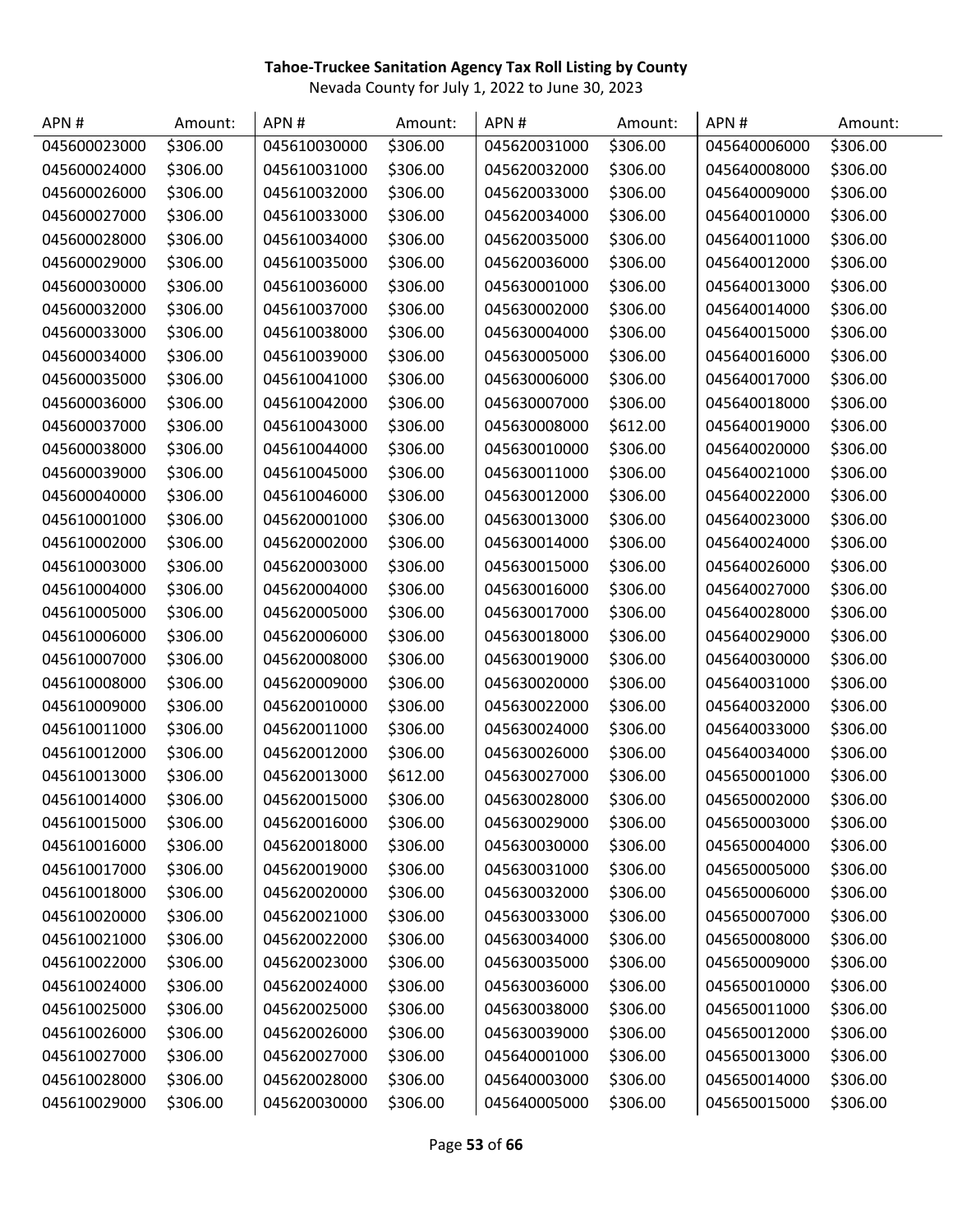| APN #        | Amount:  | APN#         | Amount:  | APN#         | Amount:  | APN#         | Amount:  |
|--------------|----------|--------------|----------|--------------|----------|--------------|----------|
| 045650017000 | \$306.00 | 045670021000 | \$306.00 | 045690005000 | \$306.00 | 045700033000 | \$306.00 |
| 045650018000 | \$306.00 | 045670022000 | \$306.00 | 045690006000 | \$306.00 | 045700034000 | \$306.00 |
| 045650019000 | \$306.00 | 045670023000 | \$306.00 | 045690007000 | \$306.00 | 045700035000 | \$306.00 |
| 045650020000 | \$306.00 | 045670024000 | \$306.00 | 045690008000 | \$306.00 | 045700038000 | \$306.00 |
| 045650021000 | \$306.00 | 045670025000 | \$306.00 | 045690010000 | \$306.00 | 045700039000 | \$306.00 |
| 045650023000 | \$306.00 | 045670026000 | \$306.00 | 045690011000 | \$306.00 | 045700040000 | \$306.00 |
| 045650024000 | \$306.00 | 045670027000 | \$306.00 | 045690012000 | \$306.00 | 045700041000 | \$306.00 |
| 045650025000 | \$306.00 | 045670028000 | \$306.00 | 045690013000 | \$306.00 | 045700042000 | \$306.00 |
| 045650026000 | \$306.00 | 045670030000 | \$306.00 | 045690014000 | \$306.00 | 045710001000 | \$306.00 |
| 045650027000 | \$306.00 | 045670031000 | \$306.00 | 045690015000 | \$306.00 | 045710002000 | \$306.00 |
| 045650028000 | \$306.00 | 045680001000 | \$306.00 | 045690016000 | \$306.00 | 045710003000 | \$306.00 |
| 045660002000 | \$306.00 | 045680002000 | \$306.00 | 045690017000 | \$306.00 | 045710006000 | \$306.00 |
| 045660003000 | \$306.00 | 045680003000 | \$306.00 | 045690018000 | \$306.00 | 045710007000 | \$306.00 |
| 045660004000 | \$306.00 | 045680004000 | \$306.00 | 045690020000 | \$306.00 | 045710008000 | \$306.00 |
| 045660005000 | \$306.00 | 045680005000 | \$306.00 | 045690021000 | \$306.00 | 045710009000 | \$306.00 |
| 045660006000 | \$306.00 | 045680006000 | \$306.00 | 045700001000 | \$306.00 | 045710010000 | \$306.00 |
| 045660007000 | \$306.00 | 045680007000 | \$306.00 | 045700004000 | \$306.00 | 045710011000 | \$306.00 |
| 045660008000 | \$306.00 | 045680008000 | \$306.00 | 045700005000 | \$306.00 | 045710012000 | \$306.00 |
| 045660009000 | \$306.00 | 045680009000 | \$306.00 | 045700006000 | \$306.00 | 045710013000 | \$306.00 |
| 045660010000 | \$306.00 | 045680010000 | \$306.00 | 045700007000 | \$306.00 | 045710014000 | \$306.00 |
| 045660011000 | \$306.00 | 045680011000 | \$306.00 | 045700008000 | \$306.00 | 045710015000 | \$306.00 |
| 045660012000 | \$306.00 | 045680012000 | \$306.00 | 045700009000 | \$306.00 | 045710016000 | \$306.00 |
| 045660013000 | \$306.00 | 045680014000 | \$306.00 | 045700011000 | \$306.00 | 045710017000 | \$306.00 |
| 045660014000 | \$306.00 | 045680015000 | \$306.00 | 045700012000 | \$306.00 | 045710018000 | \$306.00 |
| 045660015000 | \$306.00 | 045680016000 | \$306.00 | 045700013000 | \$306.00 | 045710019000 | \$306.00 |
| 045660016000 | \$306.00 | 045680017000 | \$306.00 | 045700014000 | \$306.00 | 045710020000 | \$306.00 |
| 045660017000 | \$306.00 | 045680019000 | \$306.00 | 045700015000 | \$306.00 | 045710021000 | \$306.00 |
| 045660019000 | \$306.00 | 045680020000 | \$306.00 | 045700016000 | \$306.00 | 045710022000 | \$306.00 |
| 045670003000 | \$306.00 | 045680021000 | \$306.00 | 045700017000 | \$306.00 | 045710023000 | \$306.00 |
| 045670004000 | \$306.00 | 045680022000 | \$306.00 | 045700018000 | \$306.00 | 045710024000 | \$306.00 |
| 045670005000 | \$306.00 | 045680023000 | \$306.00 | 045700019000 | \$306.00 | 045710025000 | \$306.00 |
| 045670008000 | \$306.00 | 045680024000 | \$306.00 | 045700020000 | \$306.00 | 045710026000 | \$306.00 |
| 045670009000 | \$306.00 | 045680025000 | \$306.00 | 045700022000 | \$306.00 | 045710027000 | \$306.00 |
| 045670010000 | \$306.00 | 045680027000 | \$306.00 | 045700024000 | \$306.00 | 045710028000 | \$306.00 |
| 045670011000 | \$306.00 | 045680028000 | \$306.00 | 045700025000 | \$306.00 | 045710029000 | \$306.00 |
| 045670012000 | \$306.00 | 045680029000 | \$306.00 | 045700026000 | \$306.00 | 045710030000 | \$306.00 |
| 045670015000 | \$306.00 | 045680030000 | \$306.00 | 045700027000 | \$306.00 | 045710031000 | \$306.00 |
| 045670016000 | \$306.00 | 045680031000 | \$306.00 | 045700028000 | \$306.00 | 045710033000 | \$306.00 |
| 045670017000 | \$306.00 | 045690001000 | \$306.00 | 045700029000 | \$306.00 | 045710034000 | \$306.00 |
| 045670018000 | \$306.00 | 045690002000 | \$306.00 | 045700030000 | \$306.00 | 045710035000 | \$306.00 |
| 045670019000 | \$306.00 | 045690003000 | \$306.00 | 045700031000 | \$306.00 | 045710036000 | \$306.00 |
| 045670020000 | \$306.00 | 045690004000 | \$306.00 | 045700032000 | \$306.00 | 045710037000 | \$306.00 |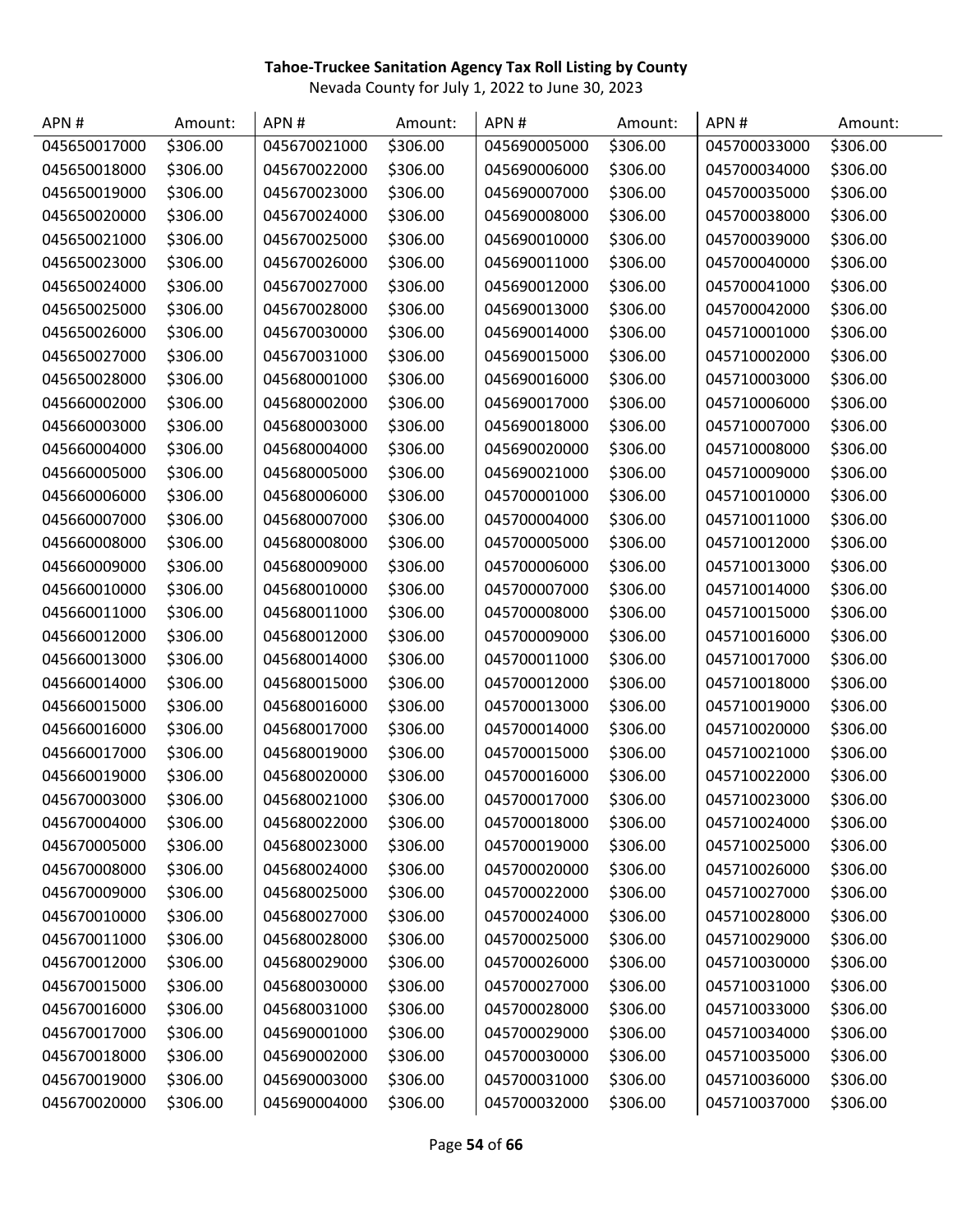| APN#         | Amount:  | APN#         | Amount:  | APN#         | Amount:  | APN#         | Amount:  |
|--------------|----------|--------------|----------|--------------|----------|--------------|----------|
| 045710038000 | \$306.00 | 045730025000 | \$306.00 | 045740028000 | \$306.00 | 045760003000 | \$306.00 |
| 045710041000 | \$306.00 | 045730026000 | \$306.00 | 045740029000 | \$306.00 | 045760004000 | \$306.00 |
| 045720001000 | \$306.00 | 045730027000 | \$306.00 | 045740030000 | \$306.00 | 045760006000 | \$306.00 |
| 045720002000 | \$306.00 | 045730028000 | \$306.00 | 045740031000 | \$306.00 | 045760007000 | \$306.00 |
| 045720003000 | \$306.00 | 045730029000 | \$306.00 | 045740032000 | \$306.00 | 045760008000 | \$306.00 |
| 045720004000 | \$306.00 | 045730030000 | \$306.00 | 045740033000 | \$306.00 | 045760010000 | \$306.00 |
| 045720005000 | \$306.00 | 045730031000 | \$306.00 | 045740034000 | \$306.00 | 045760011000 | \$306.00 |
| 045720006000 | \$306.00 | 045730033000 | \$306.00 | 045740035000 | \$306.00 | 045760012000 | \$306.00 |
| 045720007000 | \$306.00 | 045730034000 | \$306.00 | 045740036000 | \$306.00 | 045760013000 | \$306.00 |
| 045720008000 | \$306.00 | 045730035000 | \$306.00 | 045740037000 | \$306.00 | 045760014000 | \$306.00 |
| 045720009000 | \$306.00 | 045730036000 | \$306.00 | 045740038000 | \$306.00 | 045760015000 | \$306.00 |
| 045720011000 | \$306.00 | 045730037000 | \$306.00 | 045750001000 | \$306.00 | 045760016000 | \$306.00 |
| 045720012000 | \$306.00 | 045730038000 | \$306.00 | 045750002000 | \$306.00 | 045760017000 | \$306.00 |
| 045720013000 | \$306.00 | 045730039000 | \$306.00 | 045750003000 | \$306.00 | 045760018000 | \$306.00 |
| 045720014000 | \$306.00 | 045730040000 | \$306.00 | 045750004000 | \$306.00 | 045760019000 | \$306.00 |
| 045720015000 | \$306.00 | 045730041000 | \$306.00 | 045750005000 | \$306.00 | 045760020000 | \$306.00 |
| 045720016000 | \$306.00 | 045730042000 | \$306.00 | 045750006000 | \$306.00 | 045760021000 | \$306.00 |
| 045720017000 | \$306.00 | 045730043000 | \$306.00 | 045750007000 | \$306.00 | 045760022000 | \$306.00 |
| 045720018000 | \$306.00 | 045730044000 | \$306.00 | 045750008000 | \$306.00 | 045760023000 | \$306.00 |
| 045720019000 | \$306.00 | 045740001000 | \$306.00 | 045750009000 | \$306.00 | 045760024000 | \$306.00 |
| 045720020000 | \$306.00 | 045740003000 | \$306.00 | 045750010000 | \$306.00 | 045760025000 | \$306.00 |
| 045730001000 | \$306.00 | 045740004000 | \$306.00 | 045750011000 | \$306.00 | 045760026000 | \$306.00 |
| 045730002000 | \$306.00 | 045740005000 | \$306.00 | 045750015000 | \$306.00 | 045760027000 | \$306.00 |
| 045730003000 | \$306.00 | 045740006000 | \$306.00 | 045750016000 | \$306.00 | 045760028000 | \$306.00 |
| 045730004000 | \$306.00 | 045740007000 | \$306.00 | 045750017000 | \$306.00 | 045760029000 | \$306.00 |
| 045730005000 | \$306.00 | 045740009000 | \$306.00 | 045750018000 | \$306.00 | 045760030000 | \$306.00 |
| 045730006000 | \$306.00 | 045740011000 | \$306.00 | 045750019000 | \$306.00 | 045760031000 | \$306.00 |
| 045730008000 | \$306.00 | 045740012000 | \$306.00 | 045750020000 | \$306.00 | 045760032000 | \$306.00 |
| 045730009000 | \$306.00 | 045740013000 | \$306.00 | 045750022000 | \$306.00 | 045770002000 | \$306.00 |
| 045730012000 | \$306.00 | 045740014000 | \$306.00 | 045750023000 | \$306.00 | 045770003000 | \$306.00 |
| 045730013000 | \$306.00 | 045740015000 | \$306.00 | 045750026000 | \$306.00 | 045770004000 | \$306.00 |
| 045730014000 | \$306.00 | 045740017000 | \$306.00 | 045750027000 | \$306.00 | 045770005000 | \$306.00 |
| 045730015000 | \$306.00 | 045740018000 | \$306.00 | 045750028000 | \$306.00 | 045770006000 | \$306.00 |
| 045730016000 | \$306.00 | 045740019000 | \$306.00 | 045750029000 | \$306.00 | 045770007000 | \$306.00 |
| 045730017000 | \$306.00 | 045740020000 | \$306.00 | 045750030000 | \$306.00 | 045770008000 | \$306.00 |
| 045730018000 | \$306.00 | 045740021000 | \$306.00 | 045750031000 | \$306.00 | 045770009000 | \$306.00 |
| 045730019000 | \$306.00 | 045740022000 | \$306.00 | 045750032000 | \$306.00 | 045770010000 | \$306.00 |
| 045730020000 | \$306.00 | 045740023000 | \$306.00 | 045750033000 | \$306.00 | 045770011000 | \$306.00 |
| 045730021000 | \$306.00 | 045740024000 | \$306.00 | 045750034000 | \$306.00 | 045770012000 | \$306.00 |
| 045730022000 | \$306.00 | 045740025000 | \$306.00 | 045750035000 | \$306.00 | 045770013000 | \$306.00 |
| 045730023000 | \$306.00 | 045740026000 | \$306.00 | 045750036000 | \$306.00 | 045770014000 | \$306.00 |
| 045730024000 | \$306.00 | 045740027000 | \$306.00 | 045760002000 | \$306.00 | 045770015000 | \$306.00 |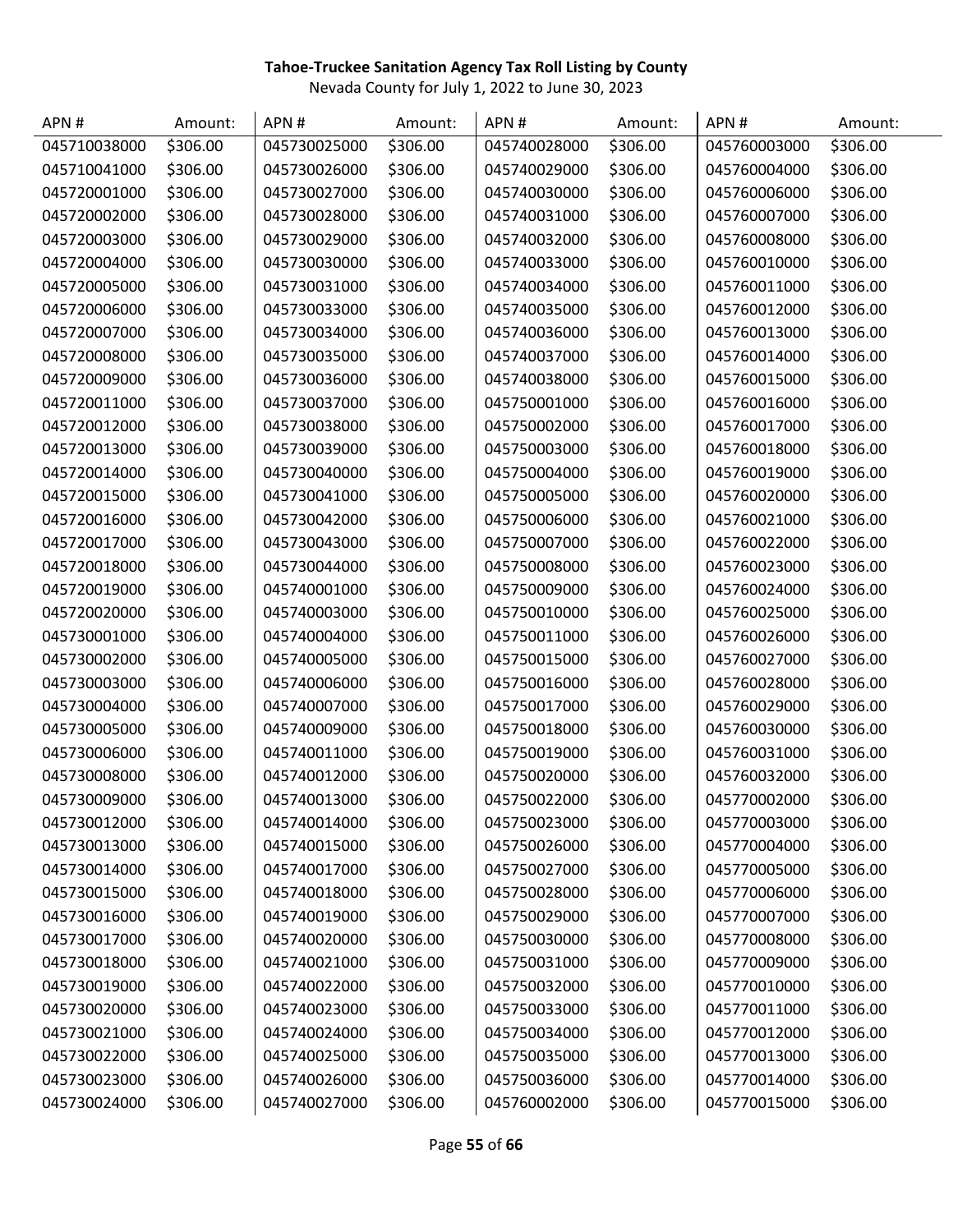| APN#         | Amount:  | APN#         | Amount:  | APN#         | Amount:  | APN#         | Amount:  |
|--------------|----------|--------------|----------|--------------|----------|--------------|----------|
| 045770016000 | \$306.00 | 045790024000 | \$306.00 | 046020019000 | \$306.00 | 046030034000 | \$306.00 |
| 045770017000 | \$306.00 | 045790025000 | \$306.00 | 046020020000 | \$306.00 | 046030035000 | \$306.00 |
| 045770018000 | \$306.00 | 045790026000 | \$306.00 | 046020021000 | \$306.00 | 046030036000 | \$306.00 |
| 045770019000 | \$306.00 | 045790029000 | \$824.04 | 046020022000 | \$306.00 | 046030037000 | \$306.00 |
| 045770020000 | \$306.00 | 045790032000 | \$306.00 | 046020023000 | \$306.00 | 046030038000 | \$306.00 |
| 045770021000 | \$306.00 | 045790033000 | \$306.00 | 046020024000 | \$306.00 | 046030039000 | \$306.00 |
| 045780001000 | \$306.00 | 045790034000 | \$306.00 | 046020025000 | \$306.00 | 046030040000 | \$306.00 |
| 045780002000 | \$306.00 | 045790035000 | \$306.00 | 046020026000 | \$306.00 | 046030041000 | \$306.00 |
| 045780003000 | \$306.00 | 046010001000 | \$306.00 | 046020027000 | \$306.00 | 046030042000 | \$306.00 |
| 045780004000 | \$306.00 | 046010002000 | \$306.00 | 046020028000 | \$306.00 | 046030043000 | \$306.00 |
| 045780005000 | \$306.00 | 046010003000 | \$306.00 | 046020030000 | \$306.00 | 046030044000 | \$306.00 |
| 045780006000 | \$306.00 | 046010004000 | \$306.00 | 046020031000 | \$306.00 | 046040003000 | \$306.00 |
| 045780007000 | \$306.00 | 046010005000 | \$306.00 | 046020032000 | \$306.00 | 046040005000 | \$306.00 |
| 045780008000 | \$306.00 | 046010006000 | \$306.00 | 046020033000 | \$306.00 | 046040006000 | \$306.00 |
| 045780009000 | \$306.00 | 046010007000 | \$306.00 | 046030003000 | \$306.00 | 046040007000 | \$306.00 |
| 045780010000 | \$306.00 | 046010008000 | \$306.00 | 046030004000 | \$306.00 | 046040008000 | \$306.00 |
| 045780011000 | \$306.00 | 046010009000 | \$306.00 | 046030005000 | \$306.00 | 046040009000 | \$306.00 |
| 045780012000 | \$306.00 | 046010010000 | \$306.00 | 046030007000 | \$306.00 | 046040010000 | \$306.00 |
| 045780013000 | \$306.00 | 046010012000 | \$306.00 | 046030008000 | \$306.00 | 046040011000 | \$306.00 |
| 045780014000 | \$306.00 | 046010013000 | \$306.00 | 046030009000 | \$306.00 | 046040012000 | \$306.00 |
| 045780015000 | \$306.00 | 046010016000 | \$306.00 | 046030010000 | \$306.00 | 046040013000 | \$306.00 |
| 045780016000 | \$306.00 | 046010017000 | \$306.00 | 046030011000 | \$306.00 | 046040014000 | \$306.00 |
| 045780017000 | \$306.00 | 046010020000 | \$306.00 | 046030012000 | \$306.00 | 046040015000 | \$306.00 |
| 045780018000 | \$306.00 | 046010021000 | \$306.00 | 046030014000 | \$306.00 | 046040016000 | \$306.00 |
| 045780019000 | \$306.00 | 046010022000 | \$306.00 | 046030015000 | \$306.00 | 046040017000 | \$306.00 |
| 045780020000 | \$306.00 | 046010023000 | \$306.00 | 046030016000 | \$306.00 | 046040018000 | \$306.00 |
| 045790003000 | \$306.00 | 046010024000 | \$306.00 | 046030017000 | \$306.00 | 046040019000 | \$306.00 |
| 045790004000 | \$306.00 | 046010026000 | \$306.00 | 046030018000 | \$306.00 | 046040020000 | \$306.00 |
| 045790006000 | \$306.00 | 046020001000 | \$306.00 | 046030019000 | \$306.00 | 046040021000 | \$306.00 |
| 045790007000 | \$306.00 | 046020002000 | \$306.00 | 046030020000 | \$306.00 | 046040022000 | \$306.00 |
| 045790008000 | \$306.00 | 046020003000 | \$306.00 | 046030021000 | \$306.00 | 046040023000 | \$306.00 |
| 045790009000 | \$306.00 | 046020004000 | \$306.00 | 046030022000 | \$306.00 | 046040024000 | \$306.00 |
| 045790012000 | \$306.00 | 046020005000 | \$306.00 | 046030023000 | \$306.00 | 046040025000 | \$306.00 |
| 045790013000 | \$306.00 | 046020006000 | \$306.00 | 046030024000 | \$306.00 | 046040026000 | \$306.00 |
| 045790014000 | \$306.00 | 046020007000 | \$306.00 | 046030025000 | \$306.00 | 046040027000 | \$306.00 |
| 045790015000 | \$306.00 | 046020008000 | \$306.00 | 046030026000 | \$306.00 | 046040029000 | \$306.00 |
| 045790016000 | \$306.00 | 046020009000 | \$306.00 | 046030027000 | \$306.00 | 046040030000 | \$306.00 |
| 045790018000 | \$306.00 | 046020014000 | \$306.00 | 046030029000 | \$306.00 | 046040031000 | \$306.00 |
| 045790019000 | \$306.00 | 046020015000 | \$306.00 | 046030030000 | \$306.00 | 046040032000 | \$306.00 |
| 045790020000 | \$306.00 | 046020016000 | \$306.00 | 046030031000 | \$306.00 | 046040033000 | \$306.00 |
| 045790021000 | \$306.00 | 046020017000 | \$306.00 | 046030032000 | \$306.00 | 046040034000 | \$306.00 |
| 045790023000 | \$306.00 | 046020018000 | \$306.00 | 046030033000 | \$306.00 | 046040035000 | \$306.00 |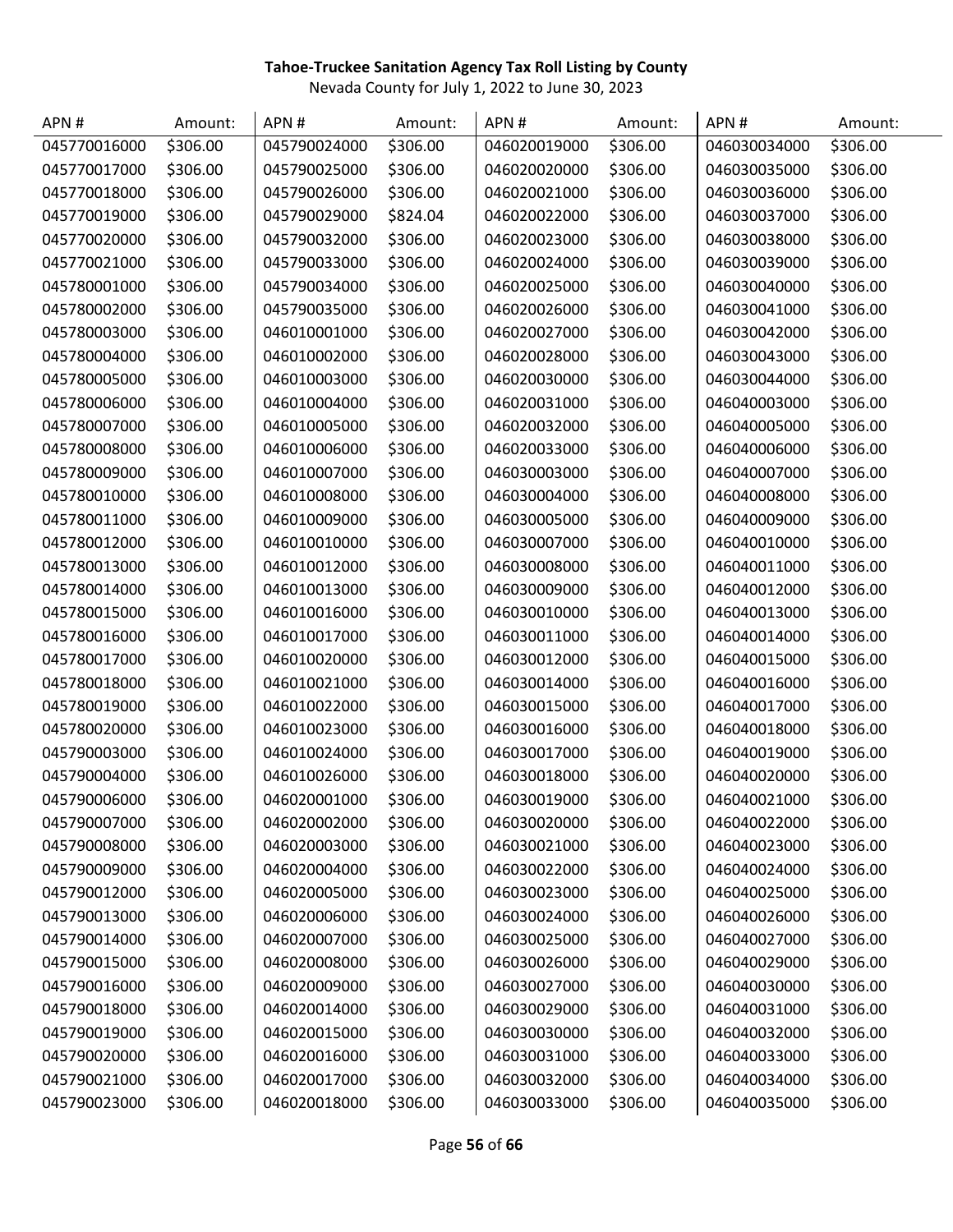| APN#         | Amount:  | APN#         | Amount:  | APN#         | Amount:  | APN#         | Amount:  |
|--------------|----------|--------------|----------|--------------|----------|--------------|----------|
| 046050003000 | \$306.00 | 046060018000 | \$306.00 | 046070026000 | \$306.00 | 046090030000 | \$306.00 |
| 046050005000 | \$306.00 | 046060019000 | \$306.00 | 046070027000 | \$306.00 | 046090031000 | \$306.00 |
| 046050006000 | \$306.00 | 046060020000 | \$306.00 | 046080002000 | \$306.00 | 046090032000 | \$306.00 |
| 046050007000 | \$306.00 | 046060021000 | \$306.00 | 046080003000 | \$306.00 | 046090033000 | \$306.00 |
| 046050008000 | \$306.00 | 046060022000 | \$306.00 | 046080005000 | \$306.00 | 046090034000 | \$306.00 |
| 046050009000 | \$306.00 | 046060023000 | \$306.00 | 046080006000 | \$306.00 | 046090035000 | \$306.00 |
| 046050010000 | \$306.00 | 046060024000 | \$306.00 | 046080007000 | \$306.00 | 046090036000 | \$306.00 |
| 046050011000 | \$306.00 | 046060026000 | \$306.00 | 046080008000 | \$306.00 | 046090038000 | \$306.00 |
| 046050012000 | \$306.00 | 046060027000 | \$306.00 | 046080009000 | \$306.00 | 046090039000 | \$306.00 |
| 046050013000 | \$306.00 | 046060028000 | \$306.00 | 046080010000 | \$306.00 | 046090040000 | \$306.00 |
| 046050014000 | \$306.00 | 046060029000 | \$306.00 | 046080011000 | \$306.00 | 046090041000 | \$306.00 |
| 046050015000 | \$306.00 | 046060030000 | \$306.00 | 046080012000 | \$306.00 | 046090042000 | \$306.00 |
| 046050016000 | \$306.00 | 046060031000 | \$306.00 | 046080013000 | \$306.00 | 046090043000 | \$306.00 |
| 046050017000 | \$306.00 | 046060032000 | \$306.00 | 046080014000 | \$306.00 | 046090044000 | \$306.00 |
| 046050018000 | \$306.00 | 046060033000 | \$306.00 | 046080015000 | \$306.00 | 046090045000 | \$306.00 |
| 046050019000 | \$306.00 | 046060034000 | \$306.00 | 046080016000 | \$306.00 | 046090046000 | \$306.00 |
| 046050020000 | \$306.00 | 046060035000 | \$306.00 | 046080017000 | \$306.00 | 046100001000 | \$306.00 |
| 046050021000 | \$306.00 | 046060036000 | \$306.00 | 046080023000 | \$306.00 | 046100002000 | \$306.00 |
| 046050022000 | \$306.00 | 046060037000 | \$306.00 | 046090001000 | \$306.00 | 046100003000 | \$306.00 |
| 046050023000 | \$306.00 | 046060039000 | \$306.00 | 046090002000 | \$306.00 | 046100004000 | \$306.00 |
| 046050024000 | \$306.00 | 046060040000 | \$306.00 | 046090003000 | \$306.00 | 046100008000 | \$306.00 |
| 046050025000 | \$306.00 | 046070001000 | \$306.00 | 046090004000 | \$306.00 | 046100009000 | \$306.00 |
| 046050026000 | \$306.00 | 046070003000 | \$306.00 | 046090005000 | \$306.00 | 046100010000 | \$306.00 |
| 046050027000 | \$306.00 | 046070004000 | \$306.00 | 046090007000 | \$306.00 | 046100011000 | \$306.00 |
| 046050028000 | \$306.00 | 046070005000 | \$306.00 | 046090008000 | \$306.00 | 046100012000 | \$306.00 |
| 046050029000 | \$306.00 | 046070006000 | \$306.00 | 046090009000 | \$306.00 | 046100013000 | \$306.00 |
| 046060002000 | \$306.00 | 046070007000 | \$306.00 | 046090010000 | \$306.00 | 046100014000 | \$306.00 |
| 046060003000 | \$306.00 | 046070009000 | \$306.00 | 046090011000 | \$306.00 | 046100015000 | \$306.00 |
| 046060004000 | \$306.00 | 046070010000 | \$306.00 | 046090012000 | \$306.00 | 046100016000 | \$306.00 |
| 046060005000 | \$306.00 | 046070011000 | \$306.00 | 046090013000 | \$306.00 | 046100017000 | \$306.00 |
| 046060006000 | \$306.00 | 046070013000 | \$306.00 | 046090014000 | \$306.00 | 046100018000 | \$306.00 |
| 046060007000 | \$306.00 | 046070014000 | \$306.00 | 046090015000 | \$306.00 | 046100019000 | \$306.00 |
| 046060008000 | \$306.00 | 046070016000 | \$306.00 | 046090016000 | \$306.00 | 046100020000 | \$306.00 |
| 046060009000 | \$306.00 | 046070017000 | \$306.00 | 046090017000 | \$306.00 | 046100021000 | \$306.00 |
| 046060010000 | \$306.00 | 046070018000 | \$306.00 | 046090020000 | \$306.00 | 046100022000 | \$306.00 |
| 046060011000 | \$306.00 | 046070019000 | \$306.00 | 046090021000 | \$306.00 | 046100023000 | \$306.00 |
| 046060012000 | \$306.00 | 046070020000 | \$306.00 | 046090022000 | \$306.00 | 046100024000 | \$306.00 |
| 046060013000 | \$306.00 | 046070021000 | \$306.00 | 046090023000 | \$306.00 | 046100025000 | \$306.00 |
| 046060014000 | \$306.00 | 046070022000 | \$306.00 | 046090024000 | \$306.00 | 046100026000 | \$306.00 |
| 046060015000 | \$306.00 | 046070023000 | \$306.00 | 046090025000 | \$306.00 | 046100027000 | \$306.00 |
| 046060016000 | \$306.00 | 046070024000 | \$306.00 | 046090027000 | \$306.00 | 046110001000 | \$306.00 |
| 046060017000 | \$306.00 | 046070025000 | \$306.00 | 046090029000 | \$306.00 | 046110002000 | \$306.00 |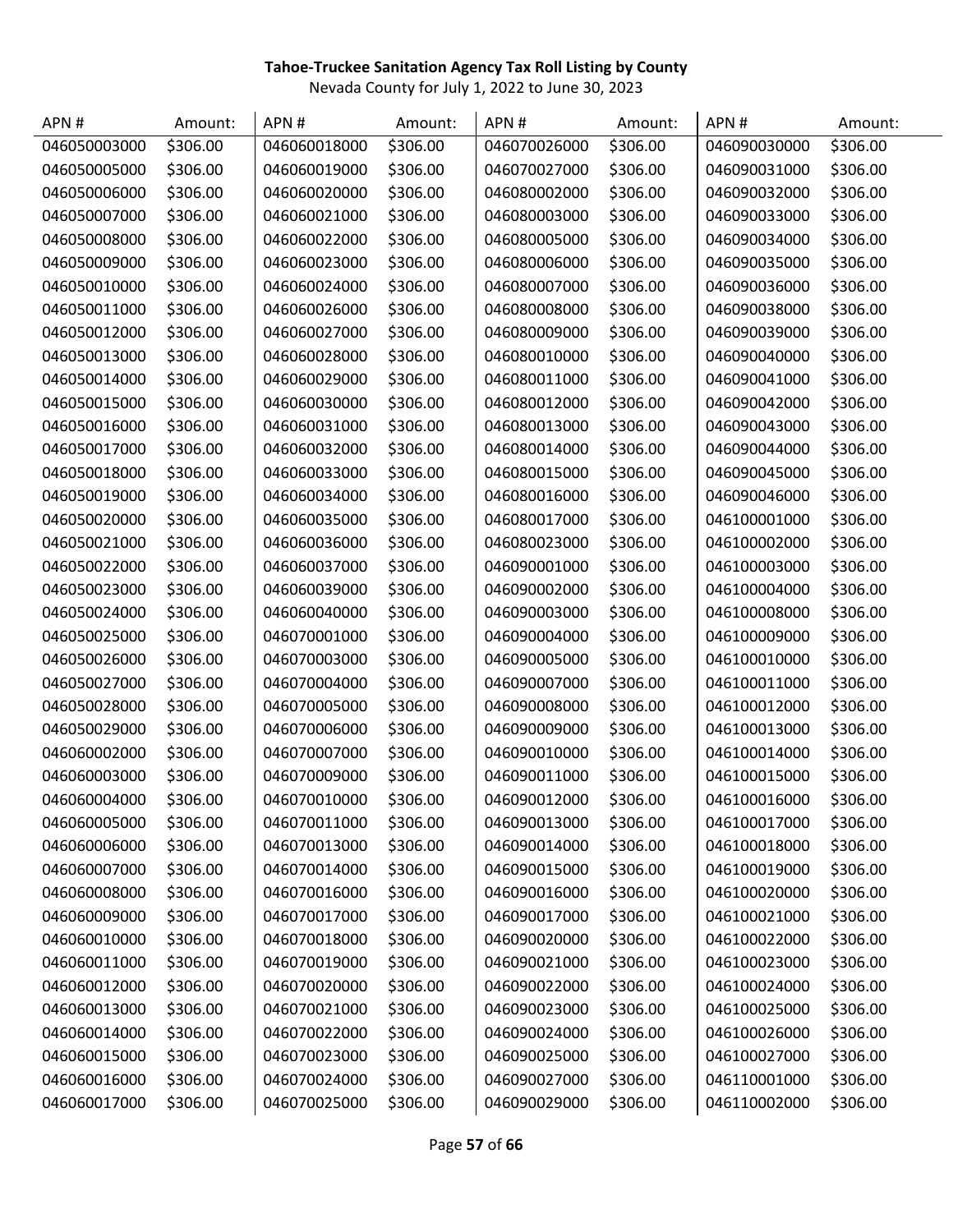| APN#         | Amount:  | APN#         | Amount:  | APN#         | Amount:  | APN#         | Amount:  |
|--------------|----------|--------------|----------|--------------|----------|--------------|----------|
| 046110003000 | \$306.00 | 046150008000 | \$306.00 | 046170012000 | \$306.00 | 046210012000 | \$306.00 |
| 046110004000 | \$306.00 | 046150010000 | \$306.00 | 046170013000 | \$306.00 | 046210013000 | \$306.00 |
| 046110006000 | \$306.00 | 046150011000 | \$306.00 | 046170015000 | \$306.00 | 046210014000 | \$306.00 |
| 046120002000 | \$306.00 | 046150012000 | \$306.00 | 046170016000 | \$306.00 | 046220011000 | \$306.00 |
| 046120003000 | \$306.00 | 046150014000 | \$306.00 | 046170017000 | \$306.00 | 046220016000 | \$306.00 |
| 046120005000 | \$306.00 | 046150015000 | \$306.00 | 046180002000 | \$306.00 | 046220017000 | \$306.00 |
| 046120006000 | \$306.00 | 046150016000 | \$306.00 | 046180003000 | \$306.00 | 046220018000 | \$306.00 |
| 046120008000 | \$306.00 | 046150018000 | \$306.00 | 046180004000 | \$306.00 | 046220019000 | \$306.00 |
| 046120010000 | \$306.00 | 046150020000 | \$306.00 | 046180005000 | \$306.00 | 046220020000 | \$306.00 |
| 046120011000 | \$306.00 | 046150021000 | \$306.00 | 046180006000 | \$306.00 | 046220021000 | \$306.00 |
| 046120012000 | \$306.00 | 046150022000 | \$306.00 | 046180007000 | \$306.00 | 046220022000 | \$306.00 |
| 046120013000 | \$306.00 | 046150023000 | \$306.00 | 046180008000 | \$306.00 | 046220023000 | \$306.00 |
| 046120014000 | \$306.00 | 046150024000 | \$306.00 | 046180010000 | \$306.00 | 046220024000 | \$306.00 |
| 046120015000 | \$306.00 | 046150025000 | \$306.00 | 046180011000 | \$306.00 | 046220027000 | \$306.00 |
| 046120019000 | \$306.00 | 046150028000 | \$306.00 | 046180013000 | \$306.00 | 046220030000 | \$306.00 |
| 046120020000 | \$306.00 | 046150029000 | \$306.00 | 046180014000 | \$306.00 | 046220031000 | \$306.00 |
| 046120022000 | \$306.00 | 046150030000 | \$306.00 | 046180017000 | \$306.00 | 046220033000 | \$306.00 |
| 046130001000 | \$306.00 | 046160002000 | \$306.00 | 046180019000 | \$306.00 | 046220034000 | \$306.00 |
| 046130002000 | \$306.00 | 046160003000 | \$306.00 | 046180023000 | \$306.00 | 046220035000 | \$306.00 |
| 046130003000 | \$306.00 | 046160004000 | \$306.00 | 046180024000 | \$306.00 | 046220036000 | \$306.00 |
| 046130006000 | \$306.00 | 046160005000 | \$306.00 | 046180025000 | \$306.00 | 046220038000 | \$306.00 |
| 046130007000 | \$306.00 | 046160009000 | \$306.00 | 046190001000 | \$306.00 | 046220039000 | \$306.00 |
| 046130009000 | \$306.00 | 046160010000 | \$306.00 | 046190003000 | \$306.00 | 046220040000 | \$306.00 |
| 046130012000 | \$306.00 | 046160011000 | \$306.00 | 046190004000 | \$306.00 | 046220041000 | \$306.00 |
| 046130014000 | \$306.00 | 046160013000 | \$306.00 | 046190005000 | \$306.00 | 046220043000 | \$306.00 |
| 046140001000 | \$306.00 | 046160014000 | \$306.00 | 046190006000 | \$306.00 | 046220044000 | \$306.00 |
| 046140002000 | \$306.00 | 046160016000 | \$306.00 | 046190007000 | \$306.00 | 046220045000 | \$306.00 |
| 046140003000 | \$306.00 | 046160018000 | \$306.00 | 046190008000 | \$306.00 | 046220046000 | \$306.00 |
| 046140004000 | \$306.00 | 046160020000 | \$306.00 | 046190010000 | \$306.00 | 046220048000 | \$306.00 |
| 046140006000 | \$306.00 | 046160021000 | \$306.00 | 046190012000 | \$306.00 | 046220049000 | \$306.00 |
| 046140007000 | \$306.00 | 046160022000 | \$306.00 | 046190014000 | \$306.00 | 046220050000 | \$306.00 |
| 046140008000 | \$306.00 | 046160023000 | \$306.00 | 046190017000 | \$306.00 | 046220051000 | \$306.00 |
| 046140009000 | \$306.00 | 046160024000 | \$306.00 | 046190018000 | \$306.00 | 046230001000 | \$306.00 |
| 046140010000 | \$306.00 | 046160025000 | \$306.00 | 046190021000 | \$306.00 | 046230007000 | \$306.00 |
| 046140012000 | \$306.00 | 046170002000 | \$306.00 | 046200004000 | \$306.00 | 046230009000 | \$306.00 |
| 046140013000 | \$306.00 | 046170003000 | \$306.00 | 046210001000 | \$306.00 | 046230010000 | \$306.00 |
| 046140014000 | \$306.00 | 046170005000 | \$306.00 | 046210003000 | \$306.00 | 046230011000 | \$306.00 |
| 046140015000 | \$306.00 | 046170006000 | \$306.00 | 046210006000 | \$306.00 | 046230012000 | \$306.00 |
| 046150001000 | \$306.00 | 046170008000 | \$306.00 | 046210008000 | \$306.00 | 046230014000 | \$306.00 |
| 046150003000 | \$306.00 | 046170009000 | \$306.00 | 046210009000 | \$306.00 | 046230015000 | \$306.00 |
| 046150006000 | \$306.00 | 046170010000 | \$306.00 | 046210010000 | \$306.00 | 046230016000 | \$306.00 |
| 046150007000 | \$306.00 | 046170011000 | \$306.00 | 046210011000 | \$306.00 | 046230017000 | \$306.00 |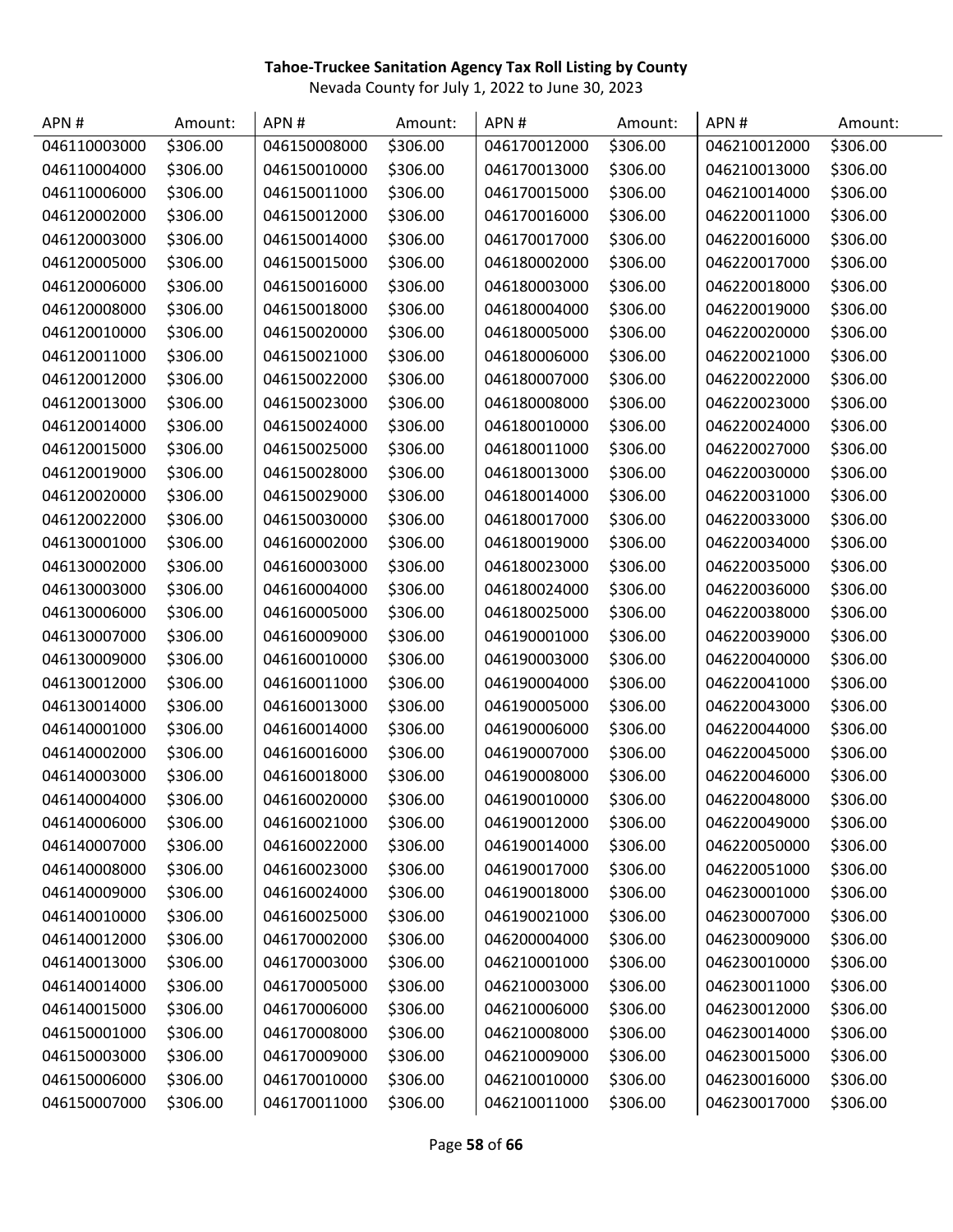| APN#         | Amount:  | APN#         | Amount:  | APN#         | Amount:  | APN#         | Amount:  |
|--------------|----------|--------------|----------|--------------|----------|--------------|----------|
| 046230019000 | \$306.00 | 046270027000 | \$306.00 | 046280015000 | \$306.00 | 046300006000 | \$306.00 |
| 046230020000 | \$306.00 | 046270028000 | \$306.00 | 046280016000 | \$306.00 | 046300008000 | \$306.00 |
| 046230021000 | \$306.00 | 046270029000 | \$306.00 | 046280017000 | \$306.00 | 046300009000 | \$306.00 |
| 046230022000 | \$306.00 | 046270030000 | \$306.00 | 046280018000 | \$306.00 | 046300010000 | \$306.00 |
| 046230023000 | \$306.00 | 046270033000 | \$306.00 | 046280019000 | \$306.00 | 046300011000 | \$306.00 |
| 046230024000 | \$306.00 | 046270034000 | \$306.00 | 046280020000 | \$306.00 | 046300012000 | \$306.00 |
| 046230025000 | \$306.00 | 046270035000 | \$306.00 | 046280021000 | \$306.00 | 046300013000 | \$306.00 |
| 046230028000 | \$306.00 | 046270036000 | \$306.00 | 046280022000 | \$306.00 | 046300014000 | \$306.00 |
| 046230029000 | \$306.00 | 046270037000 | \$306.00 | 046280024000 | \$306.00 | 046300015000 | \$306.00 |
| 046230030000 | \$306.00 | 046270039000 | \$306.00 | 046280025000 | \$306.00 | 046300016000 | \$306.00 |
| 046230031000 | \$306.00 | 046270040000 | \$306.00 | 046280027000 | \$306.00 | 046300017000 | \$306.00 |
| 046230032000 | \$306.00 | 046270041000 | \$306.00 | 046280028000 | \$306.00 | 046300018000 | \$306.00 |
| 046230033000 | \$306.00 | 046270042000 | \$306.00 | 046280029000 | \$306.00 | 046300019000 | \$306.00 |
| 046230034000 | \$306.00 | 046270044000 | \$306.00 | 046280031000 | \$306.00 | 046300020000 | \$306.00 |
| 046230035000 | \$306.00 | 046270045000 | \$306.00 | 046290001000 | \$306.00 | 046300021000 | \$306.00 |
| 046230036000 | \$306.00 | 046270046000 | \$306.00 | 046290004000 | \$306.00 | 046300022000 | \$306.00 |
| 046230037000 | \$306.00 | 046270047000 | \$306.00 | 046290005000 | \$306.00 | 046300023000 | \$306.00 |
| 046230038000 | \$306.00 | 046270049000 | \$306.00 | 046290006000 | \$306.00 | 046300024000 | \$306.00 |
| 046230039000 | \$306.00 | 046270050000 | \$306.00 | 046290007000 | \$306.00 | 046300025000 | \$306.00 |
| 046230040000 | \$306.00 | 046270051000 | \$306.00 | 046290008000 | \$306.00 | 046300026000 | \$306.00 |
| 046230041000 | \$306.00 | 046270053000 | \$306.00 | 046290009000 | \$306.00 | 046310001000 | \$306.00 |
| 046240001000 | \$306.00 | 046270054000 | \$306.00 | 046290010000 | \$306.00 | 046310003000 | \$306.00 |
| 046240003000 | \$306.00 | 046270055000 | \$306.00 | 046290011000 | \$306.00 | 046310004000 | \$306.00 |
| 046240005000 | \$306.00 | 046270056000 | \$306.00 | 046290012000 | \$306.00 | 046310005000 | \$306.00 |
| 046240007000 | \$306.00 | 046270058000 | \$306.00 | 046290013000 | \$306.00 | 046310006000 | \$306.00 |
| 046240010000 | \$306.00 | 046270059000 | \$306.00 | 046290014000 | \$306.00 | 046310007000 | \$306.00 |
| 046240012000 | \$306.00 | 046270060000 | \$306.00 | 046290015000 | \$306.00 | 046310009000 | \$306.00 |
| 046240014000 | \$306.00 | 046270061000 | \$306.00 | 046290016000 | \$306.00 | 046310010000 | \$306.00 |
| 046240015000 | \$306.00 | 046270062000 | \$306.00 | 046290017000 | \$306.00 | 046310011000 | \$306.00 |
| 046240016000 | \$306.00 | 046280001000 | \$306.00 | 046290018000 | \$306.00 | 046310012000 | \$306.00 |
| 046240017000 | \$306.00 | 046280002000 | \$306.00 | 046290019000 | \$306.00 | 046310014000 | \$306.00 |
| 046240018000 | \$306.00 | 046280003000 | \$306.00 | 046290021000 | \$306.00 | 046310015000 | \$306.00 |
| 046270001000 | \$306.00 | 046280005000 | \$306.00 | 046290022000 | \$306.00 | 046310016000 | \$306.00 |
| 046270013000 | \$306.00 | 046280006000 | \$306.00 | 046290024000 | \$306.00 | 046310018000 | \$306.00 |
| 046270014000 | \$306.00 | 046280007000 | \$306.00 | 046290025000 | \$306.00 | 046310019000 | \$306.00 |
| 046270016000 | \$306.00 | 046280008000 | \$306.00 | 046290026000 | \$306.00 | 046310020000 | \$306.00 |
| 046270017000 | \$306.00 | 046280009000 | \$306.00 | 046290027000 | \$306.00 | 046310021000 | \$306.00 |
| 046270018000 | \$306.00 | 046280010000 | \$306.00 | 046290028000 | \$306.00 | 046310022000 | \$306.00 |
| 046270019000 | \$306.00 | 046280011000 | \$306.00 | 046300001000 | \$306.00 | 046310023000 | \$306.00 |
| 046270020000 | \$306.00 | 046280012000 | \$306.00 | 046300002000 | \$306.00 | 046310024000 | \$306.00 |
| 046270023000 | \$306.00 | 046280013000 | \$306.00 | 046300004000 | \$306.00 | 046310025000 | \$306.00 |
| 046270024000 | \$306.00 | 046280014000 | \$306.00 | 046300005000 | \$306.00 | 046310026000 | \$306.00 |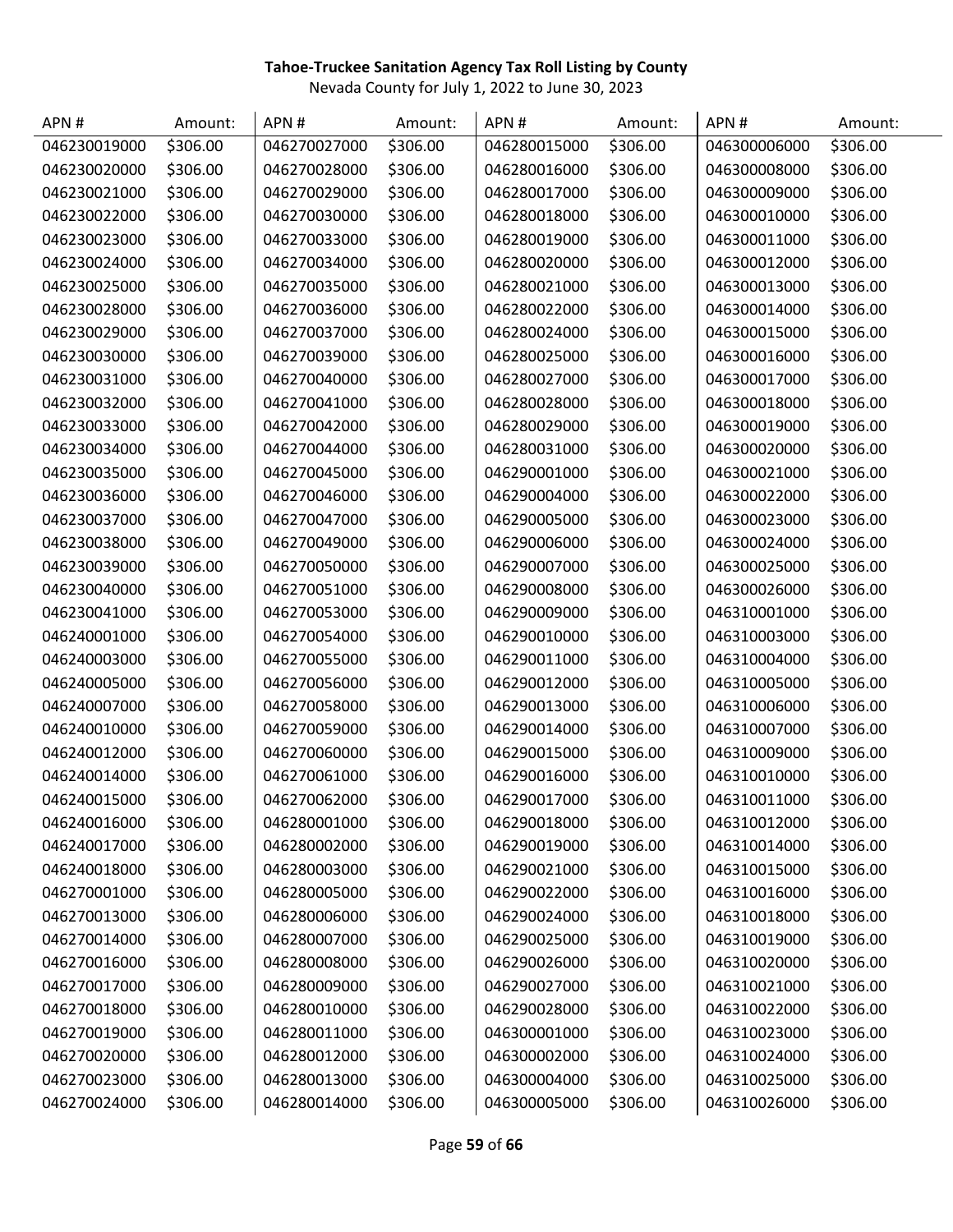| APN#         | Amount:  | APN#         | Amount:  | APN#         | Amount:  | APN#         | Amount:  |
|--------------|----------|--------------|----------|--------------|----------|--------------|----------|
| 046310027000 | \$306.00 | 046320039000 | \$306.00 | 046340014000 | \$306.00 | 046350011000 | \$306.00 |
| 046310028000 | \$306.00 | 046330001000 | \$306.00 | 046340015000 | \$306.00 | 046350012000 | \$306.00 |
| 046310029000 | \$306.00 | 046330002000 | \$306.00 | 046340017000 | \$306.00 | 046350013000 | \$306.00 |
| 046310030000 | \$306.00 | 046330004000 | \$306.00 | 046340019000 | \$306.00 | 046350014000 | \$306.00 |
| 046310031000 | \$306.00 | 046330006000 | \$306.00 | 046340021000 | \$306.00 | 046350015000 | \$306.00 |
| 046310033000 | \$306.00 | 046330007000 | \$306.00 | 046340022000 | \$306.00 | 046350016000 | \$306.00 |
| 046310035000 | \$306.00 | 046330008000 | \$306.00 | 046340023000 | \$306.00 | 046350017000 | \$306.00 |
| 046310036000 | \$306.00 | 046330009000 | \$306.00 | 046340024000 | \$306.00 | 046350018000 | \$306.00 |
| 046320001000 | \$306.00 | 046330010000 | \$306.00 | 046340025000 | \$306.00 | 046350019000 | \$306.00 |
| 046320002000 | \$306.00 | 046330011000 | \$306.00 | 046340026000 | \$306.00 | 046350020000 | \$306.00 |
| 046320004000 | \$306.00 | 046330012000 | \$306.00 | 046340027000 | \$306.00 | 046350021000 | \$306.00 |
| 046320005000 | \$306.00 | 046330014000 | \$306.00 | 046340028000 | \$306.00 | 046350022000 | \$306.00 |
| 046320006000 | \$306.00 | 046330015000 | \$306.00 | 046340029000 | \$306.00 | 046350023000 | \$306.00 |
| 046320007000 | \$306.00 | 046330016000 | \$306.00 | 046340030000 | \$306.00 | 046350024000 | \$306.00 |
| 046320008000 | \$306.00 | 046330017000 | \$306.00 | 046340031000 | \$306.00 | 046350025000 | \$306.00 |
| 046320010000 | \$306.00 | 046330018000 | \$306.00 | 046340032000 | \$306.00 | 046350026000 | \$306.00 |
| 046320011000 | \$306.00 | 046330019000 | \$306.00 | 046340033000 | \$306.00 | 046350027000 | \$306.00 |
| 046320012000 | \$306.00 | 046330021000 | \$306.00 | 046340034000 | \$306.00 | 046350028000 | \$306.00 |
| 046320013000 | \$306.00 | 046330022000 | \$306.00 | 046340035000 | \$306.00 | 046350029000 | \$306.00 |
| 046320014000 | \$306.00 | 046330023000 | \$306.00 | 046340036000 | \$306.00 | 046350030000 | \$306.00 |
| 046320015000 | \$306.00 | 046330026000 | \$306.00 | 046340037000 | \$306.00 | 046350031000 | \$306.00 |
| 046320016000 | \$306.00 | 046330027000 | \$306.00 | 046340038000 | \$306.00 | 046350032000 | \$306.00 |
| 046320017000 | \$306.00 | 046330028000 | \$306.00 | 046340039000 | \$306.00 | 046350033000 | \$306.00 |
| 046320018000 | \$306.00 | 046330029000 | \$306.00 | 046340040000 | \$306.00 | 046350034000 | \$306.00 |
| 046320019000 | \$306.00 | 046330030000 | \$306.00 | 046340041000 | \$306.00 | 046350035000 | \$306.00 |
| 046320020000 | \$306.00 | 046330031000 | \$306.00 | 046340042000 | \$306.00 | 046350036000 | \$306.00 |
| 046320021000 | \$306.00 | 046330034000 | \$306.00 | 046340043000 | \$306.00 | 046350037000 | \$306.00 |
| 046320024000 | \$306.00 | 046330035000 | \$306.00 | 046340044000 | \$306.00 | 046350038000 | \$306.00 |
| 046320025000 | \$306.00 | 046330036000 | \$306.00 | 046340045000 | \$306.00 | 046350039000 | \$306.00 |
| 046320026000 | \$306.00 | 046330037000 | \$306.00 | 046340046000 | \$306.00 | 046350040000 | \$306.00 |
| 046320027000 | \$306.00 | 046340001000 | \$306.00 | 046340047000 | \$306.00 | 046350041000 | \$306.00 |
| 046320028000 | \$306.00 | 046340002000 | \$306.00 | 046340048000 | \$306.00 | 046350043000 | \$306.00 |
| 046320029000 | \$306.00 | 046340003000 | \$306.00 | 046350001000 | \$306.00 | 046350044000 | \$306.00 |
| 046320030000 | \$306.00 | 046340004000 | \$306.00 | 046350002000 | \$306.00 | 046350045000 | \$306.00 |
| 046320031000 | \$306.00 | 046340005000 | \$306.00 | 046350003000 | \$306.00 | 046350046000 | \$306.00 |
| 046320032000 | \$306.00 | 046340006000 | \$306.00 | 046350004000 | \$306.00 | 046350047000 | \$306.00 |
| 046320033000 | \$306.00 | 046340008000 | \$306.00 | 046350005000 | \$306.00 | 046350048000 | \$306.00 |
| 046320034000 | \$306.00 | 046340009000 | \$306.00 | 046350006000 | \$306.00 | 046350049000 | \$306.00 |
| 046320035000 | \$306.00 | 046340010000 | \$306.00 | 046350007000 | \$306.00 | 046350050000 | \$306.00 |
| 046320036000 | \$306.00 | 046340011000 | \$306.00 | 046350008000 | \$306.00 | 046360004000 | \$306.00 |
| 046320037000 | \$306.00 | 046340012000 | \$306.00 | 046350009000 | \$306.00 | 046360005000 | \$306.00 |
| 046320038000 | \$306.00 | 046340013000 | \$306.00 | 046350010000 | \$306.00 | 046360006000 | \$306.00 |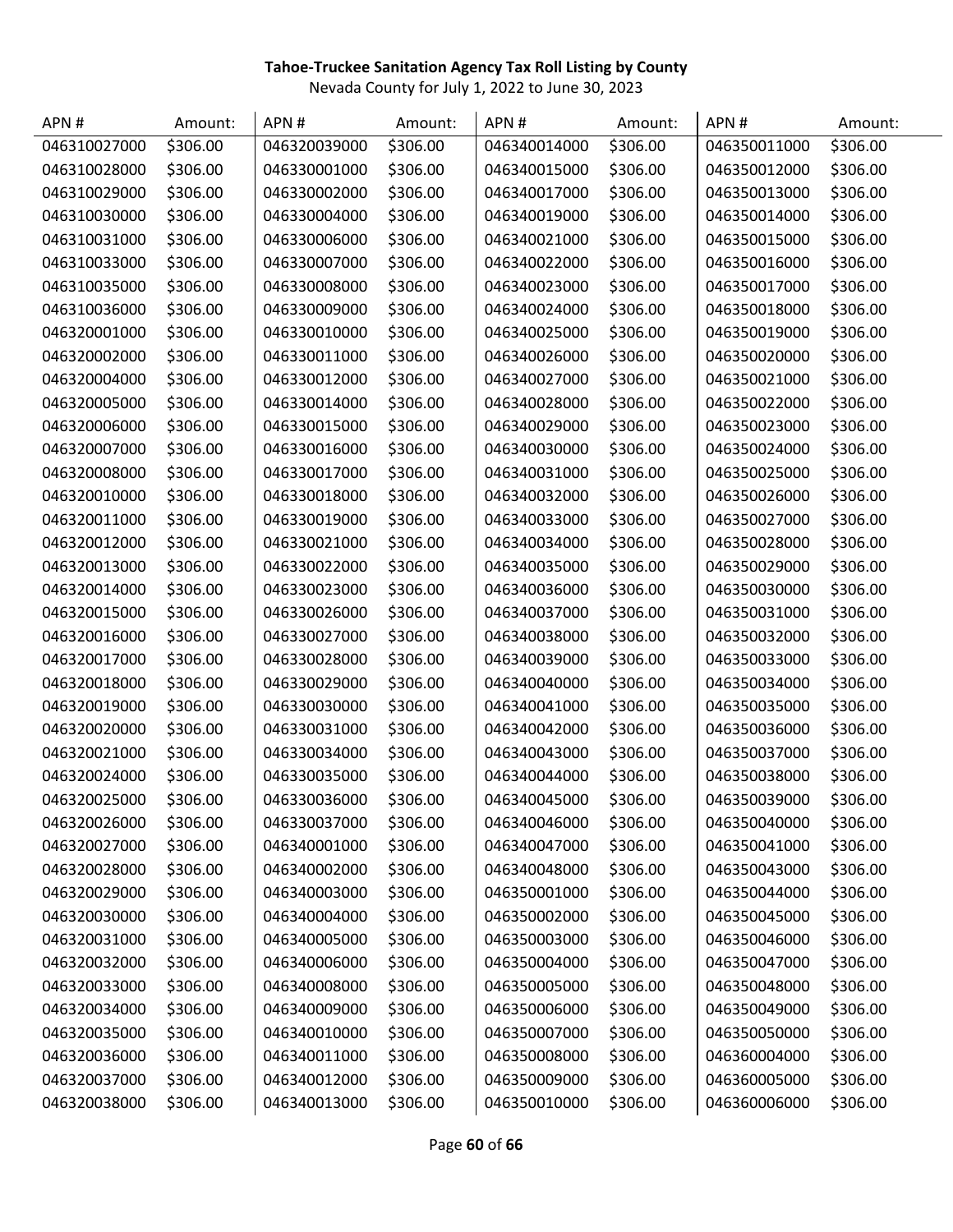| APN#         | Amount:  | APN#         | Amount:  | APN#         | Amount:  | APN#         | Amount:  |
|--------------|----------|--------------|----------|--------------|----------|--------------|----------|
| 046360007000 | \$306.00 | 046370025000 | \$306.00 | 046380025000 | \$306.00 | 046400012000 | \$306.00 |
| 046360008000 | \$306.00 | 046370026000 | \$306.00 | 046380026000 | \$306.00 | 046400014000 | \$306.00 |
| 046360009000 | \$306.00 | 046370027000 | \$306.00 | 046390001000 | \$306.00 | 046400015000 | \$306.00 |
| 046360010000 | \$306.00 | 046370029000 | \$306.00 | 046390003000 | \$306.00 | 046400016000 | \$306.00 |
| 046360011000 | \$306.00 | 046370030000 | \$306.00 | 046390004000 | \$306.00 | 046400017000 | \$306.00 |
| 046360012000 | \$306.00 | 046370031000 | \$306.00 | 046390005000 | \$306.00 | 046400018000 | \$306.00 |
| 046360013000 | \$306.00 | 046370032000 | \$306.00 | 046390006000 | \$306.00 | 046400019000 | \$306.00 |
| 046360014000 | \$306.00 | 046370034000 | \$306.00 | 046390007000 | \$306.00 | 046400020000 | \$306.00 |
| 046360015000 | \$306.00 | 046370035000 | \$306.00 | 046390008000 | \$306.00 | 046400021000 | \$306.00 |
| 046360018000 | \$306.00 | 046370036000 | \$306.00 | 046390010000 | \$306.00 | 046400022000 | \$306.00 |
| 046360019000 | \$306.00 | 046370037000 | \$306.00 | 046390011000 | \$306.00 | 046400023000 | \$306.00 |
| 046360020000 | \$306.00 | 046370038000 | \$306.00 | 046390012000 | \$306.00 | 046400024000 | \$306.00 |
| 046360022000 | \$306.00 | 046370039000 | \$306.00 | 046390013000 | \$306.00 | 046400025000 | \$306.00 |
| 046360025000 | \$306.00 | 046370040000 | \$306.00 | 046390014000 | \$306.00 | 046400026000 | \$306.00 |
| 046360026000 | \$306.00 | 046370041000 | \$306.00 | 046390015000 | \$306.00 | 046400027000 | \$306.00 |
| 046360027000 | \$306.00 | 046370042000 | \$306.00 | 046390016000 | \$306.00 | 046400028000 | \$306.00 |
| 046360028000 | \$306.00 | 046370043000 | \$306.00 | 046390018000 | \$306.00 | 046400030000 | \$306.00 |
| 046360029000 | \$306.00 | 046370046000 | \$306.00 | 046390020000 | \$306.00 | 046400031000 | \$306.00 |
| 046360030000 | \$306.00 | 046370047000 | \$306.00 | 046390021000 | \$306.00 | 046400032000 | \$306.00 |
| 046360031000 | \$306.00 | 046370048000 | \$306.00 | 046390022000 | \$306.00 | 046400033000 | \$306.00 |
| 046360032000 | \$306.00 | 046370050000 | \$306.00 | 046390023000 | \$306.00 | 046400034000 | \$306.00 |
| 046370001000 | \$306.00 | 046380001000 | \$306.00 | 046390024000 | \$306.00 | 046400035000 | \$306.00 |
| 046370002000 | \$306.00 | 046380002000 | \$306.00 | 046390025000 | \$306.00 | 046410001000 | \$306.00 |
| 046370003000 | \$306.00 | 046380003000 | \$306.00 | 046390026000 | \$306.00 | 046410002000 | \$306.00 |
| 046370004000 | \$306.00 | 046380006000 | \$306.00 | 046390027000 | \$306.00 | 046410003000 | \$306.00 |
| 046370005000 | \$306.00 | 046380008000 | \$306.00 | 046390028000 | \$306.00 | 046410004000 | \$306.00 |
| 046370006000 | \$306.00 | 046380009000 | \$306.00 | 046390029000 | \$306.00 | 046410005000 | \$306.00 |
| 046370007000 | \$306.00 | 046380010000 | \$306.00 | 046390030000 | \$306.00 | 046410007000 | \$306.00 |
| 046370008000 | \$306.00 | 046380011000 | \$306.00 | 046390031000 | \$306.00 | 046410008000 | \$306.00 |
| 046370009000 | \$306.00 | 046380012000 | \$306.00 | 046390032000 | \$306.00 | 046410009000 | \$306.00 |
| 046370010000 | \$306.00 | 046380013000 | \$306.00 | 046390033000 | \$306.00 | 046420001000 | \$306.00 |
| 046370011000 | \$306.00 | 046380014000 | \$306.00 | 046390034000 | \$306.00 | 046420002000 | \$306.00 |
| 046370012000 | \$306.00 | 046380015000 | \$306.00 | 046390035000 | \$306.00 | 046420003000 | \$306.00 |
| 046370013000 | \$306.00 | 046380016000 | \$306.00 | 046390036000 | \$306.00 | 046420004000 | \$306.00 |
| 046370014000 | \$306.00 | 046380017000 | \$306.00 | 046390038000 | \$306.00 | 046420005000 | \$306.00 |
| 046370016000 | \$306.00 | 046380018000 | \$306.00 | 046400001000 | \$306.00 | 046420006000 | \$306.00 |
| 046370017000 | \$306.00 | 046380019000 | \$306.00 | 046400002000 | \$306.00 | 046420007000 | \$306.00 |
| 046370018000 | \$306.00 | 046380020000 | \$306.00 | 046400003000 | \$306.00 | 046420009000 | \$306.00 |
| 046370019000 | \$306.00 | 046380021000 | \$306.00 | 046400005000 | \$306.00 | 046420010000 | \$306.00 |
| 046370020000 | \$306.00 | 046380022000 | \$306.00 | 046400006000 | \$306.00 | 046420011000 | \$306.00 |
| 046370021000 | \$306.00 | 046380023000 | \$306.00 | 046400007000 | \$306.00 | 046420013000 | \$306.00 |
| 046370023000 | \$306.00 | 046380024000 | \$306.00 | 046400008000 | \$306.00 | 046420014000 | \$306.00 |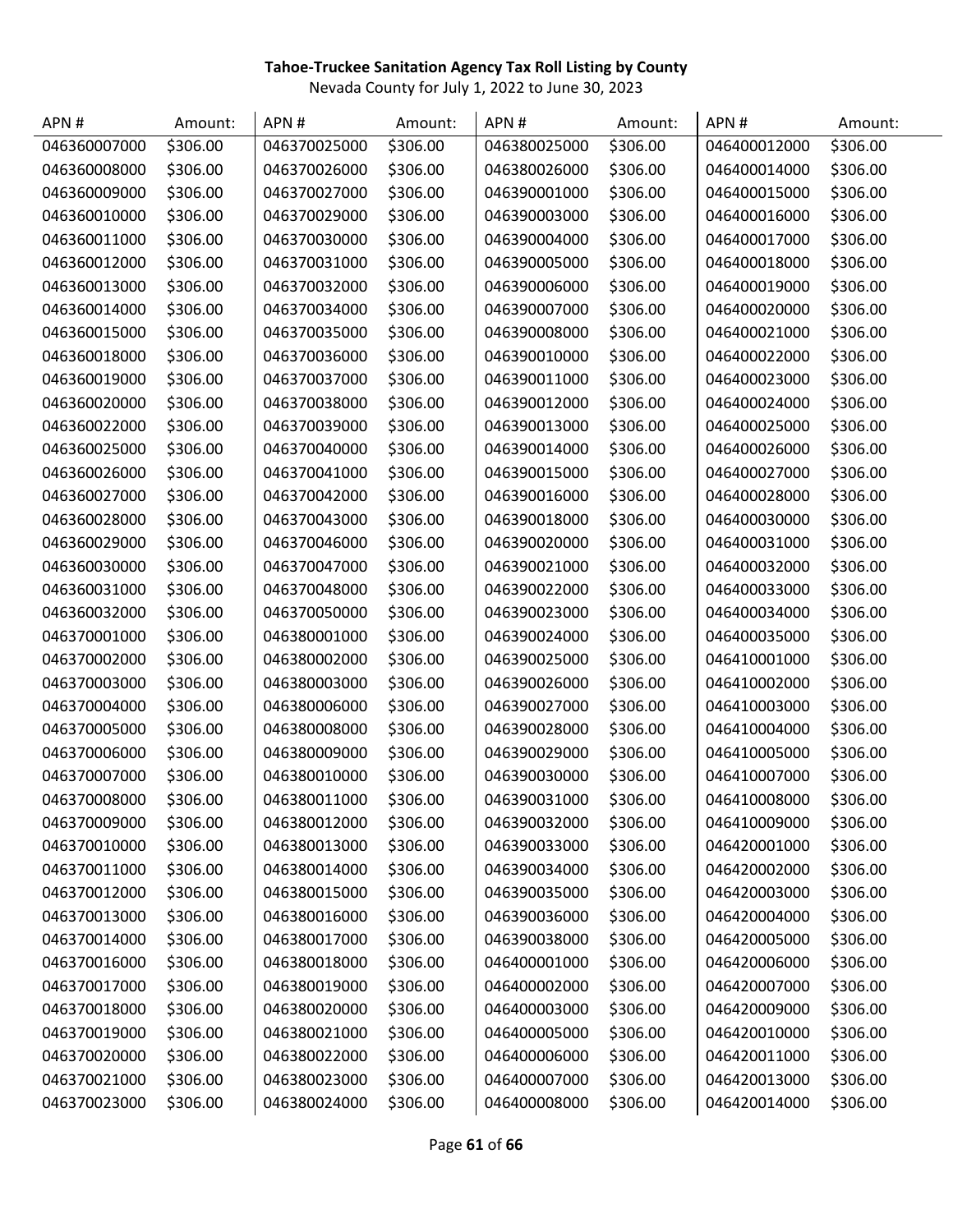| APN#         | Amount:  | APN#         | Amount:  | APN#         | Amount:  | APN#         | Amount:  |
|--------------|----------|--------------|----------|--------------|----------|--------------|----------|
| 046420017000 | \$306.00 | 046430037000 | \$306.00 | 046440036000 | \$306.00 | 046490010000 | \$306.00 |
| 046420019000 | \$306.00 | 046430038000 | \$306.00 | 046440037000 | \$306.00 | 046490011000 | \$306.00 |
| 046420020000 | \$306.00 | 046430039000 | \$306.00 | 046440038000 | \$306.00 | 046490012000 | \$306.00 |
| 046420021000 | \$306.00 | 046430040000 | \$306.00 | 046440039000 | \$306.00 | 046490013000 | \$306.00 |
| 046420022000 | \$306.00 | 046430042000 | \$306.00 | 046440041000 | \$306.00 | 046490014000 | \$306.00 |
| 046420023000 | \$306.00 | 046430043000 | \$306.00 | 046440042000 | \$306.00 | 046490015000 | \$306.00 |
| 046420024000 | \$306.00 | 046430044000 | \$306.00 | 046440043000 | \$306.00 | 046490016000 | \$306.00 |
| 046420025000 | \$306.00 | 046430045000 | \$306.00 | 046440044000 | \$306.00 | 046490017000 | \$306.00 |
| 046430001000 | \$306.00 | 046430046000 | \$306.00 | 046440045000 | \$306.00 | 046490018000 | \$306.00 |
| 046430002000 | \$306.00 | 046430047000 | \$306.00 | 046440046000 | \$306.00 | 046490019000 | \$306.00 |
| 046430003000 | \$306.00 | 046430048000 | \$306.00 | 046440047000 | \$306.00 | 046490020000 | \$306.00 |
| 046430004000 | \$306.00 | 046430049000 | \$306.00 | 046440049000 | \$306.00 | 046490021000 | \$306.00 |
| 046430005000 | \$306.00 | 046430050000 | \$306.00 | 046440051000 | \$306.00 | 046490022000 | \$306.00 |
| 046430006000 | \$306.00 | 046440001000 | \$306.00 | 046450001000 | \$306.00 | 046490023000 | \$306.00 |
| 046430007000 | \$306.00 | 046440002000 | \$306.00 | 046450002000 | \$306.00 | 046490024000 | \$306.00 |
| 046430008000 | \$306.00 | 046440003000 | \$306.00 | 046450003000 | \$306.00 | 046490025000 | \$306.00 |
| 046430009000 | \$306.00 | 046440004000 | \$306.00 | 046450006000 | \$306.00 | 046490026000 | \$306.00 |
| 046430010000 | \$306.00 | 046440005000 | \$306.00 | 046450007000 | \$306.00 | 046490027000 | \$306.00 |
| 046430011000 | \$306.00 | 046440006000 | \$306.00 | 046450008000 | \$306.00 | 046490028000 | \$306.00 |
| 046430012000 | \$306.00 | 046440007000 | \$306.00 | 046450009000 | \$306.00 | 046490029000 | \$306.00 |
| 046430013000 | \$306.00 | 046440009000 | \$306.00 | 046450010000 | \$306.00 | 046490030000 | \$306.00 |
| 046430014000 | \$306.00 | 046440010000 | \$306.00 | 046450011000 | \$306.00 | 046490031000 | \$306.00 |
| 046430015000 | \$306.00 | 046440011000 | \$306.00 | 046450012000 | \$306.00 | 046490032000 | \$306.00 |
| 046430016000 | \$306.00 | 046440012000 | \$306.00 | 046450013000 | \$306.00 | 046490033000 | \$306.00 |
| 046430018000 | \$306.00 | 046440013000 | \$306.00 | 046450014000 | \$306.00 | 046500001000 | \$306.00 |
| 046430019000 | \$306.00 | 046440015000 | \$306.00 | 046450015000 | \$306.00 | 046500003000 | \$306.00 |
| 046430020000 | \$306.00 | 046440017000 | \$306.00 | 046450016000 | \$306.00 | 046500004000 | \$306.00 |
| 046430021000 | \$306.00 | 046440018000 | \$306.00 | 046450017000 | \$306.00 | 046500005000 | \$306.00 |
| 046430022000 | \$306.00 | 046440019000 | \$306.00 | 046450019000 | \$306.00 | 046500006000 | \$306.00 |
| 046430023000 | \$306.00 | 046440020000 | \$306.00 | 046450021000 | \$306.00 | 046500007000 | \$306.00 |
| 046430024000 | \$306.00 | 046440021000 | \$306.00 | 046450022000 | \$306.00 | 046500008000 | \$306.00 |
| 046430025000 | \$306.00 | 046440022000 | \$306.00 | 046450023000 | \$306.00 | 046500009000 | \$306.00 |
| 046430026000 | \$306.00 | 046440023000 | \$306.00 | 046450024000 | \$306.00 | 046500010000 | \$306.00 |
| 046430027000 | \$306.00 | 046440024000 | \$306.00 | 046450025000 | \$306.00 | 046500011000 | \$306.00 |
| 046430028000 | \$306.00 | 046440025000 | \$306.00 | 046450026000 | \$306.00 | 046500012000 | \$306.00 |
| 046430030000 | \$306.00 | 046440026000 | \$306.00 | 046490002000 | \$306.00 | 046500013000 | \$306.00 |
| 046430031000 | \$306.00 | 046440027000 | \$306.00 | 046490003000 | \$306.00 | 046500014000 | \$306.00 |
| 046430032000 | \$306.00 | 046440028000 | \$306.00 | 046490005000 | \$306.00 | 046500015000 | \$306.00 |
| 046430033000 | \$306.00 | 046440029000 | \$306.00 | 046490006000 | \$306.00 | 046500016000 | \$306.00 |
| 046430034000 | \$306.00 | 046440030000 | \$306.00 | 046490007000 | \$306.00 | 046500017000 | \$306.00 |
| 046430035000 | \$306.00 | 046440034000 | \$306.00 | 046490008000 | \$306.00 | 046500018000 | \$306.00 |
| 046430036000 | \$306.00 | 046440035000 | \$306.00 | 046490009000 | \$306.00 | 046500019000 | \$306.00 |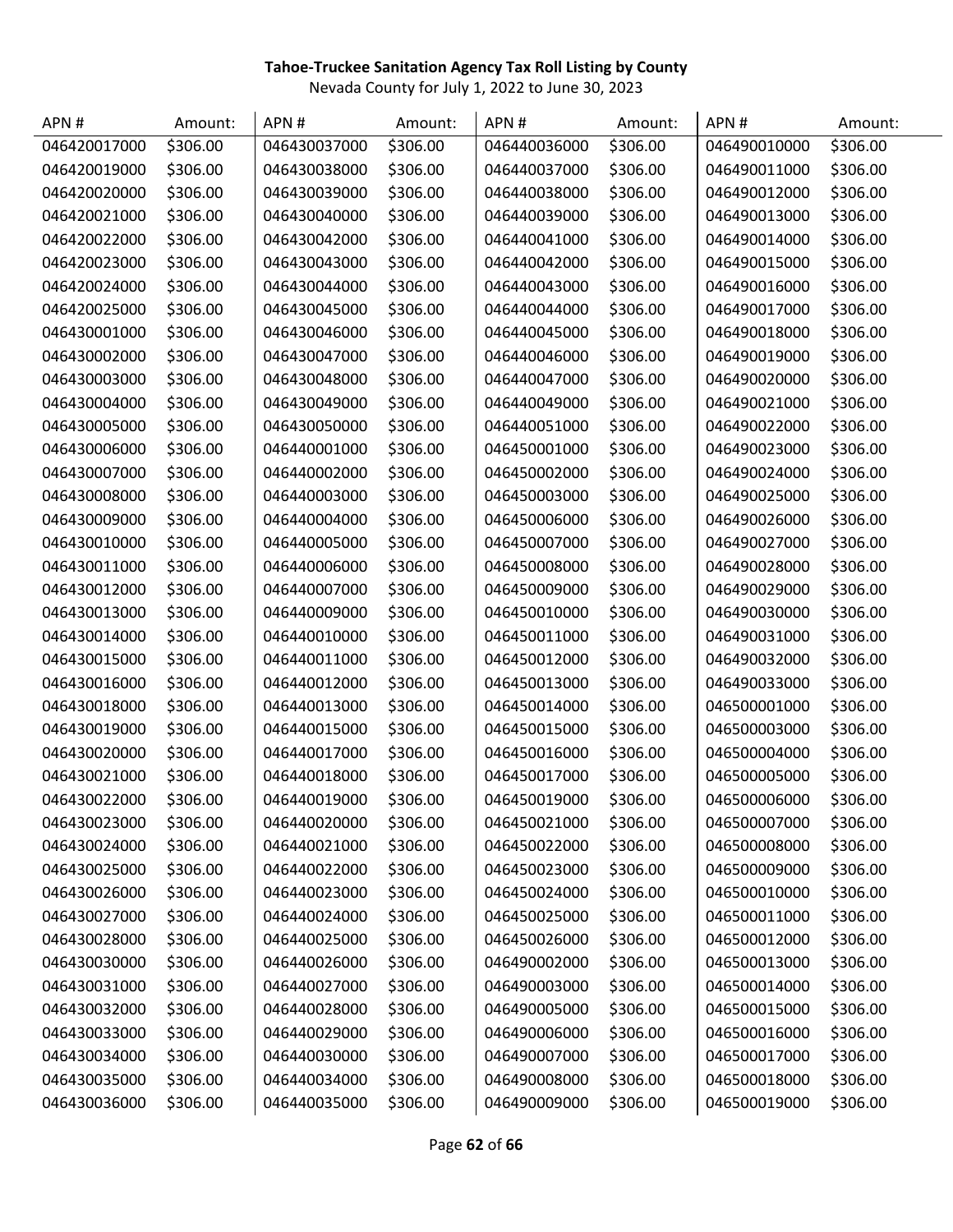| APN#         | Amount:  | APN#         | Amount:  | APN#         | Amount:  | APN#         | Amount:  |
|--------------|----------|--------------|----------|--------------|----------|--------------|----------|
| 046500020000 | \$306.00 | 046510028000 | \$306.00 | 046520018000 | \$306.00 | 046530022000 | \$306.00 |
| 046500021000 | \$306.00 | 046510029000 | \$306.00 | 046520019000 | \$306.00 | 046530023000 | \$306.00 |
| 046500022000 | \$306.00 | 046510030000 | \$306.00 | 046520021000 | \$306.00 | 046530024000 | \$306.00 |
| 046500023000 | \$306.00 | 046510031000 | \$306.00 | 046520022000 | \$306.00 | 046530025000 | \$306.00 |
| 046500024000 | \$306.00 | 046510032000 | \$306.00 | 046520023000 | \$306.00 | 046530026000 | \$306.00 |
| 046500025000 | \$306.00 | 046510033000 | \$306.00 | 046520024000 | \$306.00 | 046530028000 | \$306.00 |
| 046500026000 | \$306.00 | 046510034000 | \$306.00 | 046520025000 | \$306.00 | 046530029000 | \$306.00 |
| 046500027000 | \$306.00 | 046510035000 | \$306.00 | 046520026000 | \$306.00 | 046530030000 | \$306.00 |
| 046500028000 | \$306.00 | 046510036000 | \$306.00 | 046520028000 | \$306.00 | 046530031000 | \$306.00 |
| 046500029000 | \$306.00 | 046510037000 | \$306.00 | 046520029000 | \$306.00 | 046530032000 | \$306.00 |
| 046500030000 | \$306.00 | 046510038000 | \$306.00 | 046520030000 | \$306.00 | 046530033000 | \$306.00 |
| 046500031000 | \$306.00 | 046510039000 | \$306.00 | 046520031000 | \$306.00 | 046530034000 | \$306.00 |
| 046500032000 | \$306.00 | 046510040000 | \$306.00 | 046520032000 | \$306.00 | 046530035000 | \$306.00 |
| 046500033000 | \$306.00 | 046510041000 | \$306.00 | 046520033000 | \$306.00 | 046530036000 | \$306.00 |
| 046500034000 | \$306.00 | 046510042000 | \$306.00 | 046520034000 | \$306.00 | 046530037000 | \$306.00 |
| 046500035000 | \$306.00 | 046510043000 | \$306.00 | 046520035000 | \$306.00 | 046530038000 | \$306.00 |
| 046500036000 | \$306.00 | 046510044000 | \$306.00 | 046520036000 | \$306.00 | 046530039000 | \$306.00 |
| 046500037000 | \$306.00 | 046510045000 | \$306.00 | 046520037000 | \$306.00 | 046530040000 | \$306.00 |
| 046500038000 | \$306.00 | 046510046000 | \$306.00 | 046520038000 | \$306.00 | 046530041000 | \$306.00 |
| 046500039000 | \$306.00 | 046510047000 | \$306.00 | 046520039000 | \$306.00 | 046530042000 | \$306.00 |
| 046500040000 | \$306.00 | 046510048000 | \$306.00 | 046520040000 | \$306.00 | 046530043000 | \$306.00 |
| 046500041000 | \$306.00 | 046510049000 | \$306.00 | 046520041000 | \$306.00 | 046530044000 | \$306.00 |
| 046500042000 | \$306.00 | 046510050000 | \$306.00 | 046520043000 | \$306.00 | 046530045000 | \$306.00 |
| 046510001000 | \$306.00 | 046510051000 | \$306.00 | 046520044000 | \$306.00 | 046530046000 | \$306.00 |
| 046510002000 | \$306.00 | 046510052000 | \$306.00 | 046520045000 | \$306.00 | 046530047000 | \$306.00 |
| 046510003000 | \$306.00 | 046510053000 | \$306.00 | 046520046000 | \$306.00 | 046530048000 | \$306.00 |
| 046510004000 | \$306.00 | 046510054000 | \$306.00 | 046530002000 | \$306.00 | 046530050000 | \$306.00 |
| 046510005000 | \$306.00 | 046520001000 | \$306.00 | 046530004000 | \$306.00 | 046530051000 | \$306.00 |
| 046510007000 | \$306.00 | 046520002000 | \$306.00 | 046530005000 | \$306.00 | 046530052000 | \$306.00 |
| 046510010000 | \$306.00 | 046520003000 | \$306.00 | 046530006000 | \$306.00 | 046530053000 | \$306.00 |
| 046510013000 | \$306.00 | 046520004000 | \$306.00 | 046530007000 | \$306.00 | 046530054000 | \$306.00 |
| 046510015000 | \$306.00 | 046520005000 | \$306.00 | 046530008000 | \$306.00 | 046540001000 | \$306.00 |
| 046510016000 | \$306.00 | 046520006000 | \$306.00 | 046530010000 | \$306.00 | 046540002000 | \$306.00 |
| 046510017000 | \$306.00 | 046520007000 | \$306.00 | 046530011000 | \$306.00 | 046540003000 | \$306.00 |
| 046510018000 | \$306.00 | 046520008000 | \$306.00 | 046530013000 | \$306.00 | 046540004000 | \$306.00 |
| 046510019000 | \$306.00 | 046520009000 | \$306.00 | 046530014000 | \$306.00 | 046540006000 | \$306.00 |
| 046510020000 | \$306.00 | 046520011000 | \$306.00 | 046530015000 | \$306.00 | 046540007000 | \$306.00 |
| 046510021000 | \$306.00 | 046520012000 | \$306.00 | 046530016000 | \$306.00 | 046540008000 | \$306.00 |
| 046510022000 | \$306.00 | 046520013000 | \$306.00 | 046530017000 | \$306.00 | 046540009000 | \$306.00 |
| 046510023000 | \$306.00 | 046520014000 | \$306.00 | 046530018000 | \$306.00 | 046540010000 | \$306.00 |
| 046510026000 | \$306.00 | 046520015000 | \$306.00 | 046530019000 | \$306.00 | 046540011000 | \$306.00 |
| 046510027000 | \$306.00 | 046520017000 | \$306.00 | 046530021000 | \$306.00 | 046540012000 | \$306.00 |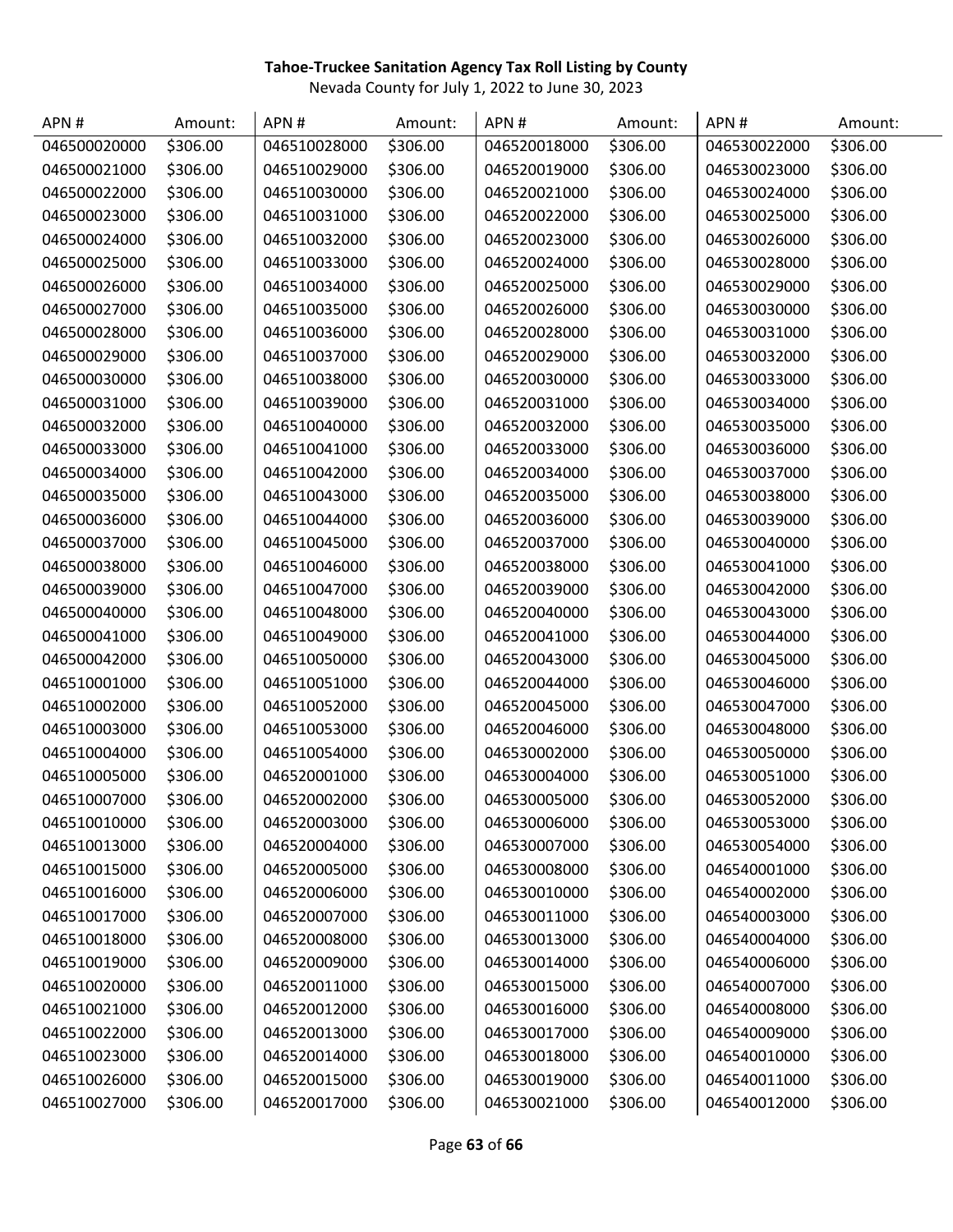| APN #        | Amount:  | APN#         | Amount:  | APN#         | Amount:  | APN#         | Amount:  |
|--------------|----------|--------------|----------|--------------|----------|--------------|----------|
| 046540013000 | \$306.00 | 046550010000 | \$306.00 | 046560005000 | \$306.00 | 046570015000 | \$306.00 |
| 046540014000 | \$306.00 | 046550011000 | \$306.00 | 046560006000 | \$306.00 | 046570016000 | \$306.00 |
| 046540015000 | \$306.00 | 046550012000 | \$306.00 | 046560007000 | \$306.00 | 046570017000 | \$306.00 |
| 046540016000 | \$306.00 | 046550013000 | \$306.00 | 046560008000 | \$306.00 | 046570018000 | \$306.00 |
| 046540017000 | \$306.00 | 046550014000 | \$306.00 | 046560009000 | \$306.00 | 046570019000 | \$306.00 |
| 046540018000 | \$306.00 | 046550015000 | \$306.00 | 046560010000 | \$306.00 | 046570020000 | \$306.00 |
| 046540019000 | \$306.00 | 046550016000 | \$306.00 | 046560011000 | \$306.00 | 046570021000 | \$306.00 |
| 046540020000 | \$306.00 | 046550017000 | \$306.00 | 046560012000 | \$306.00 | 046570022000 | \$306.00 |
| 046540021000 | \$306.00 | 046550018000 | \$306.00 | 046560013000 | \$306.00 | 046580001000 | \$306.00 |
| 046540022000 | \$306.00 | 046550021000 | \$306.00 | 046560014000 | \$306.00 | 046580002000 | \$306.00 |
| 046540023000 | \$306.00 | 046550023000 | \$306.00 | 046560015000 | \$306.00 | 046580003000 | \$306.00 |
| 046540024000 | \$306.00 | 046550024000 | \$306.00 | 046560016000 | \$306.00 | 046580004000 | \$306.00 |
| 046540025000 | \$306.00 | 046550025000 | \$306.00 | 046560018000 | \$306.00 | 046580005000 | \$306.00 |
| 046540026000 | \$306.00 | 046550026000 | \$306.00 | 046560019000 | \$306.00 | 046580006000 | \$306.00 |
| 046540027000 | \$306.00 | 046550028000 | \$306.00 | 046560020000 | \$306.00 | 046580007000 | \$306.00 |
| 046540028000 | \$306.00 | 046550029000 | \$306.00 | 046560021000 | \$306.00 | 046580008000 | \$306.00 |
| 046540029000 | \$306.00 | 046550030000 | \$306.00 | 046560022000 | \$306.00 | 046580009000 | \$306.00 |
| 046540030000 | \$306.00 | 046550031000 | \$306.00 | 046560023000 | \$306.00 | 046580010000 | \$306.00 |
| 046540031000 | \$306.00 | 046550032000 | \$306.00 | 046560024000 | \$306.00 | 046580011000 | \$306.00 |
| 046540032000 | \$306.00 | 046550033000 | \$306.00 | 046560025000 | \$306.00 | 046580012000 | \$306.00 |
| 046540033000 | \$306.00 | 046550034000 | \$306.00 | 046560026000 | \$306.00 | 046590001000 | \$306.00 |
| 046540034000 | \$306.00 | 046550036000 | \$306.00 | 046560027000 | \$306.00 | 046590002000 | \$306.00 |
| 046540035000 | \$306.00 | 046550037000 | \$306.00 | 046560028000 | \$306.00 | 046590003000 | \$306.00 |
| 046540036000 | \$306.00 | 046550038000 | \$306.00 | 046560029000 | \$306.00 | 046590004000 | \$306.00 |
| 046540037000 | \$306.00 | 046550039000 | \$306.00 | 046560030000 | \$306.00 | 046590005000 | \$306.00 |
| 046540038000 | \$306.00 | 046550040000 | \$306.00 | 046560031000 | \$306.00 | 046590006000 | \$306.00 |
| 046540039000 | \$306.00 | 046550041000 | \$306.00 | 046560032000 | \$306.00 | 046590007000 | \$306.00 |
| 046540041000 | \$306.00 | 046550042000 | \$306.00 | 046560033000 | \$306.00 | 046590008000 | \$306.00 |
| 046540042000 | \$306.00 | 046550043000 | \$306.00 | 046570001000 | \$306.00 | 046590009000 | \$306.00 |
| 046540043000 | \$306.00 | 046550044000 | \$306.00 | 046570002000 | \$306.00 | 046590010000 | \$306.00 |
| 046540044000 | \$306.00 | 046550045000 | \$306.00 | 046570003000 | \$306.00 | 046590011000 | \$306.00 |
| 046540045000 | \$306.00 | 046550046000 | \$306.00 | 046570004000 | \$306.00 | 046590012000 | \$306.00 |
| 046540046000 | \$306.00 | 046550047000 | \$306.00 | 046570005000 | \$306.00 | 046590013000 | \$306.00 |
| 046540047000 | \$306.00 | 046550048000 | \$306.00 | 046570006000 | \$306.00 | 046590014000 | \$306.00 |
| 046550001000 | \$306.00 | 046550049000 | \$306.00 | 046570007000 | \$306.00 | 046590015000 | \$306.00 |
| 046550002000 | \$306.00 | 046550050000 | \$306.00 | 046570008000 | \$306.00 | 046590016000 | \$306.00 |
| 046550004000 | \$306.00 | 046550051000 | \$306.00 | 046570009000 | \$306.00 | 046590017000 | \$306.00 |
| 046550005000 | \$306.00 | 046550052000 | \$306.00 | 046570010000 | \$306.00 | 046590018000 | \$306.00 |
| 046550006000 | \$306.00 | 046560001000 | \$306.00 | 046570011000 | \$306.00 | 046600001000 | \$306.00 |
| 046550007000 | \$306.00 | 046560002000 | \$306.00 | 046570012000 | \$306.00 | 046600002000 | \$306.00 |
| 046550008000 | \$306.00 | 046560003000 | \$306.00 | 046570013000 | \$306.00 | 046600003000 | \$306.00 |
| 046550009000 | \$306.00 | 046560004000 | \$306.00 | 046570014000 | \$306.00 | 046600004000 | \$306.00 |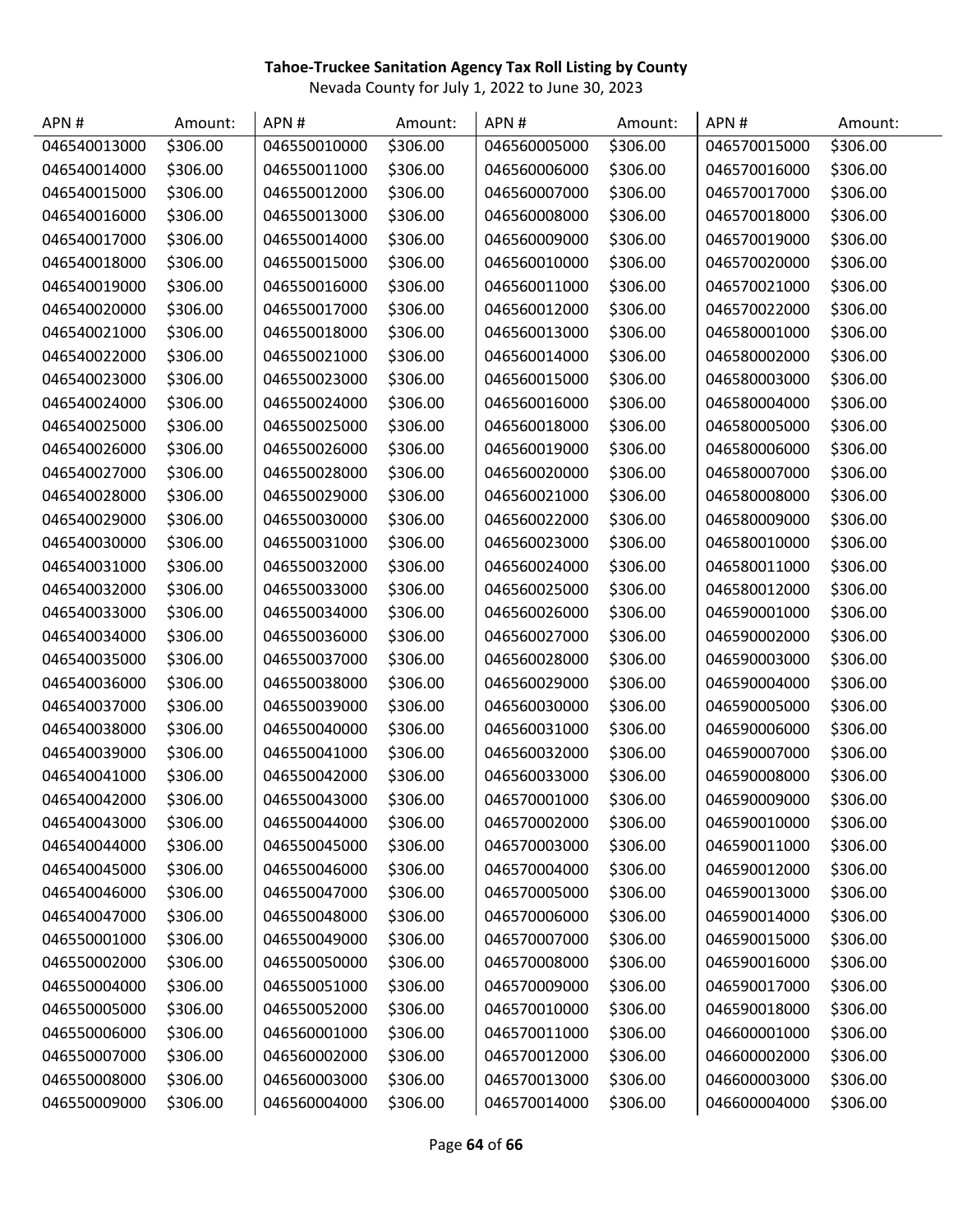| APN #        | Amount:  | APN#         | Amount:  | APN#         | Amount:  | APN#         | Amount:    |
|--------------|----------|--------------|----------|--------------|----------|--------------|------------|
| 046600005000 | \$306.00 | 046630002000 | \$306.00 | 046650012000 | \$306.00 | 046650055000 | \$306.00   |
| 046600006000 | \$306.00 | 046630003000 | \$306.00 | 046650013000 | \$306.00 | 046650056000 | \$306.00   |
| 046600007000 | \$306.00 | 046630004000 | \$306.00 | 046650014000 | \$306.00 | 046650057000 | \$306.00   |
| 046600008000 | \$306.00 | 046630005000 | \$306.00 | 046650016000 | \$306.00 | 046650058000 | \$306.00   |
| 046610001000 | \$306.00 | 046630006000 | \$306.00 | 046650017000 | \$306.00 | 046650059000 | \$306.00   |
| 046610002000 | \$306.00 | 046630007000 | \$306.00 | 046650018000 | \$306.00 | 046650060000 | \$306.00   |
| 046610003000 | \$306.00 | 046630008000 | \$306.00 | 046650019000 | \$306.00 | 046650061000 | \$306.00   |
| 046610004000 | \$306.00 | 046630009000 | \$306.00 | 046650020000 | \$306.00 | 046650062000 | \$306.00   |
| 046610005000 | \$306.00 | 046630010000 | \$306.00 | 046650021000 | \$306.00 | 048170001000 | \$306.00   |
| 046610006000 | \$306.00 | 046630011000 | \$306.00 | 046650022000 | \$306.00 | 048180009000 | \$306.00   |
| 046610007000 | \$306.00 | 046630012000 | \$306.00 | 046650023000 | \$306.00 | 048180010000 | \$306.00   |
| 046610008000 | \$306.00 | 046630013000 | \$306.00 | 046650024000 | \$306.00 | 048180011000 | \$306.00   |
| 046610009000 | \$306.00 | 046630014000 | \$306.00 | 046650025000 | \$306.00 | 048180014000 | \$306.00   |
| 046610010000 | \$306.00 | 046630015000 | \$306.00 | 046650026000 | \$306.00 | 048220012000 | \$2,660.40 |
| 046610011000 | \$306.00 | 046630016000 | \$306.00 | 046650027000 | \$306.00 | 048250009000 | \$306.00   |
| 046610012000 | \$306.00 | 046630017000 | \$306.00 | 046650028000 | \$306.00 | 048250010000 | \$306.00   |
| 046610013000 | \$306.00 | 046640001000 | \$306.00 | 046650029000 | \$306.00 | 048250011000 | \$306.00   |
| 046610014000 | \$306.00 | 046640002000 | \$306.00 | 046650030000 | \$306.00 | 048250013000 | \$306.00   |
| 046610015000 | \$306.00 | 046640003000 | \$306.00 | 046650031000 | \$306.00 | 048250014000 | \$612.00   |
| 046610016000 | \$306.00 | 046640004000 | \$306.00 | 046650032000 | \$306.00 | 048250016000 | \$306.00   |
| 046610017000 | \$306.00 | 046640005000 | \$306.00 | 046650033000 | \$306.00 | 048250017000 | \$306.00   |
| 046610018000 | \$306.00 | 046640006000 | \$306.00 | 046650034000 | \$306.00 | 048250018000 | \$306.00   |
| 046610019000 | \$306.00 | 046640007000 | \$306.00 | 046650035000 | \$306.00 | 048250019000 | \$306.00   |
| 046610020000 | \$306.00 | 046640008000 | \$306.00 | 046650036000 | \$306.00 | 048250020000 | \$306.00   |
| 046620001000 | \$306.00 | 046640009000 | \$306.00 | 046650037000 | \$306.00 | 048250021000 | \$306.00   |
| 046620002000 | \$306.00 | 046640010000 | \$306.00 | 046650038000 | \$306.00 | 048260010000 | \$306.00   |
| 046620003000 | \$306.00 | 046640011000 | \$306.00 | 046650039000 | \$306.00 | 048260011000 | \$306.00   |
| 046620004000 | \$306.00 | 046640012000 | \$306.00 | 046650040000 | \$306.00 | 048260013000 | \$306.00   |
| 046620005000 | \$306.00 | 046640013000 | \$306.00 | 046650041000 | \$306.00 | 048260016000 | \$306.00   |
| 046620006000 | \$306.00 | 046640014000 | \$306.00 | 046650042000 | \$306.00 | 048260017000 | \$306.00   |
| 046620007000 | \$306.00 | 046640015000 | \$306.00 | 046650043000 | \$306.00 | 048260018000 | \$306.00   |
| 046620008000 | \$306.00 | 046640016000 | \$306.00 | 046650044000 | \$306.00 | 048260019000 | \$306.00   |
| 046620009000 | \$306.00 | 046650002000 | \$306.00 | 046650045000 | \$306.00 | 048260020000 | \$306.00   |
| 046620010000 | \$306.00 | 046650003000 | \$306.00 | 046650046000 | \$306.00 | 048260023000 | \$306.00   |
| 046620011000 | \$306.00 | 046650004000 | \$306.00 | 046650047000 | \$306.00 | 048260024000 | \$306.00   |
| 046620012000 | \$306.00 | 046650005000 | \$306.00 | 046650048000 | \$306.00 | 049011031000 | \$384.48   |
| 046620013000 | \$306.00 | 046650006000 | \$306.00 | 046650049000 | \$306.00 | 049240020000 | \$351.60   |
| 046620014000 | \$306.00 | 046650007000 | \$306.00 | 046650050000 | \$306.00 | 049240021000 | \$351.60   |
| 046620015000 | \$306.00 | 046650008000 | \$306.00 | 046650051000 | \$306.00 | 049240026000 | \$351.60   |
| 046620016000 | \$306.00 | 046650009000 | \$306.00 | 046650052000 | \$306.00 | 049240027000 | \$351.60   |
| 046620017000 | \$306.00 | 046650010000 | \$306.00 | 046650053000 | \$306.00 | 049240029000 | \$351.60   |
| 046630001000 | \$306.00 | 046650011000 | \$306.00 | 046650054000 | \$306.00 | 049240035000 | \$703.20   |